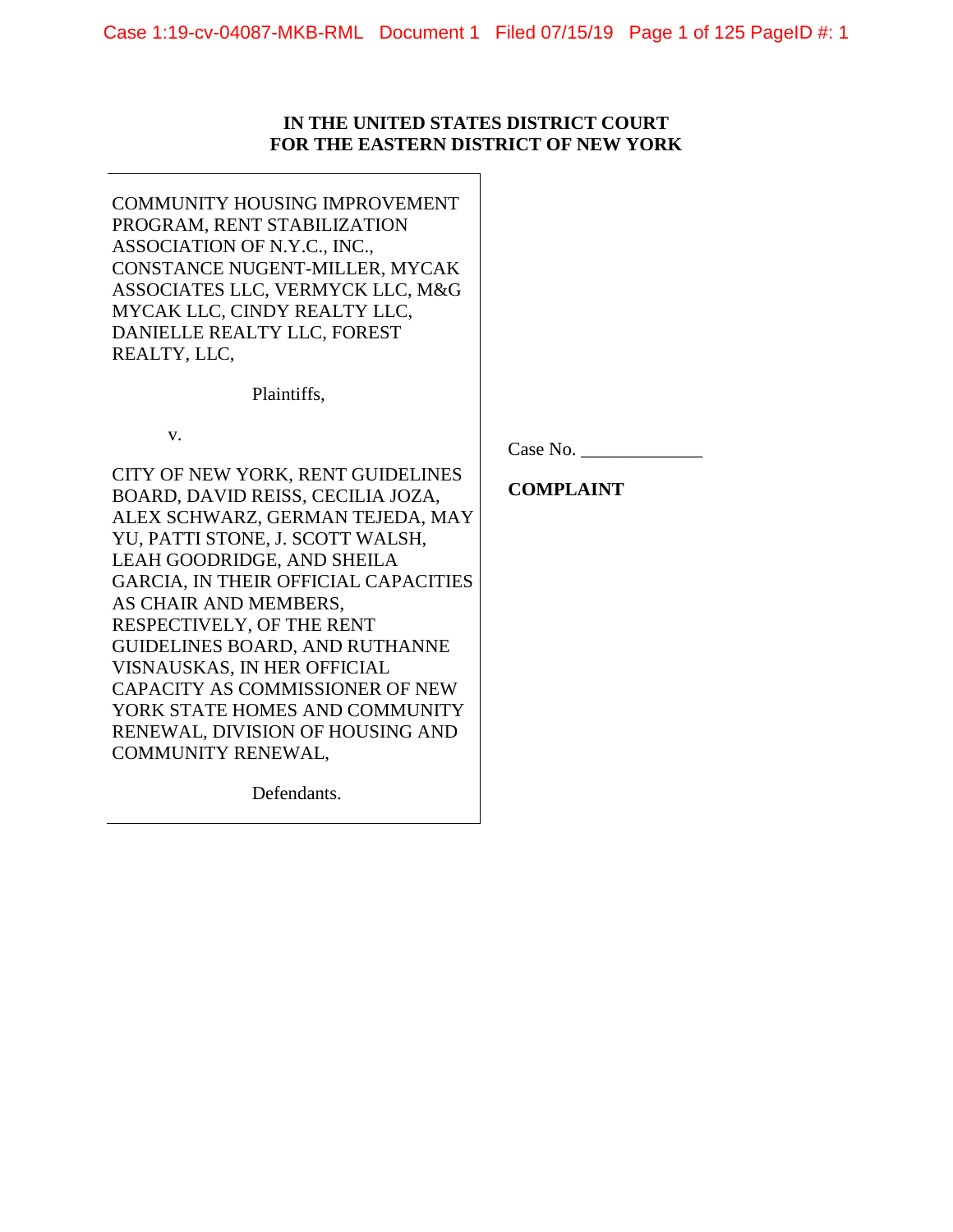# **TABLE OF CONTENTS**

# **Page**

| I.   |                                                                                                                                                             | HISTORY OF THE NEW YORK RENT STABILIZATION LAWS 16                                                                                                                      |  |  |  |
|------|-------------------------------------------------------------------------------------------------------------------------------------------------------------|-------------------------------------------------------------------------------------------------------------------------------------------------------------------------|--|--|--|
|      | A.                                                                                                                                                          | Rent Stabilization Laws Triggered Upon Declaration of Emergency  20                                                                                                     |  |  |  |
|      | <b>B.</b>                                                                                                                                                   |                                                                                                                                                                         |  |  |  |
|      | C.                                                                                                                                                          | The Rent Stabilization Laws Deprive Owners of The Rights to Exclude                                                                                                     |  |  |  |
|      | D.                                                                                                                                                          | The 2019 Amendments Stripped Property Owners of Many of Their Few                                                                                                       |  |  |  |
| Π.   | THE RSL SOLUTION-HOUSING COSTS FOR SOME TENANTS<br>SUBSIDIZED BY SOME PROPERTY OWNERS-IS NOT RATIONALLY<br>RELATED TO THE STATED PROBLEMS TO BE SOLVED, AND |                                                                                                                                                                         |  |  |  |
|      | A.                                                                                                                                                          | The Justifications for the Claimed Housing Emergency Have Changed                                                                                                       |  |  |  |
|      | <b>B.</b>                                                                                                                                                   | The RSL Does Not Target Affordable Housing to Those In Need 33                                                                                                          |  |  |  |
|      | C.                                                                                                                                                          | RSL is Not a Rational Means of Ensuring Socio-Economic or Racial                                                                                                        |  |  |  |
|      | D.                                                                                                                                                          |                                                                                                                                                                         |  |  |  |
|      | E.                                                                                                                                                          |                                                                                                                                                                         |  |  |  |
|      | F.                                                                                                                                                          | Alternatives to the RSL Are Available That Are More Narrowly Tailored                                                                                                   |  |  |  |
| III. |                                                                                                                                                             | THE NEW YORK CITY HOUSING "EMERGENCY" DECLARED EVERY<br>THREE YEARS FOR THE LAST 50 YEARS WITH NO RATIONAL BASIS<br>FOR THE DECISION-MOST RECENTLY IN 2018-VIOLATES DUE |  |  |  |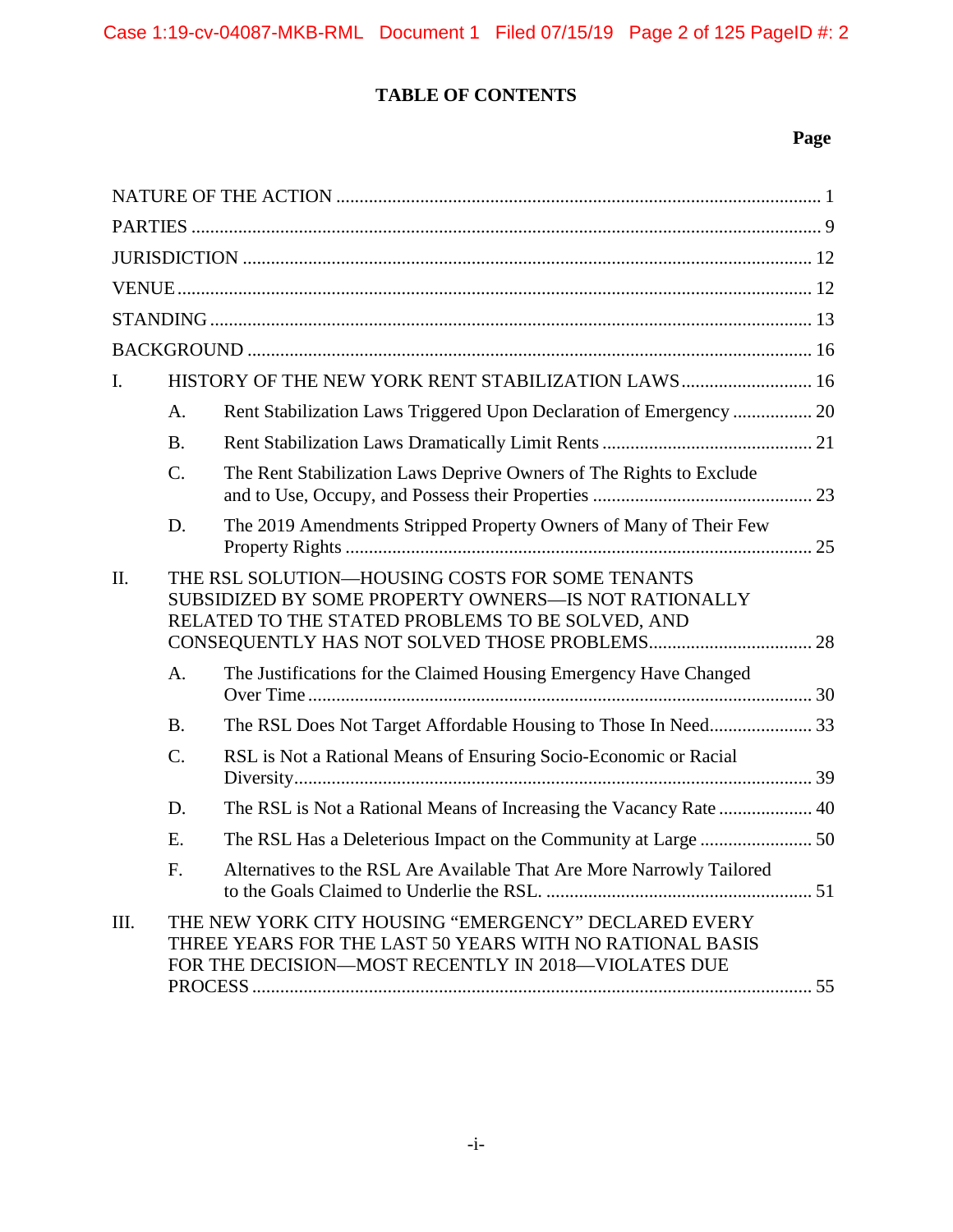# **TABLE OF CONTENTS**

(continued)

**Page**

| IV. | THE RSL RESULTS IN UNCOMPENSATED PHYSICAL TAKINGS OF |                                                                                                                                                                                                                                                                                      |  |
|-----|------------------------------------------------------|--------------------------------------------------------------------------------------------------------------------------------------------------------------------------------------------------------------------------------------------------------------------------------------|--|
|     | A.                                                   | The RSL Requires Owners to Permit Tenants and Their Successors to<br>Occupy Private Property for Lengthy and Indeterminate Periods of Time,                                                                                                                                          |  |
|     | <b>B.</b>                                            | The RSL Denies Owners the Right to Occupy, Possess, and Use the                                                                                                                                                                                                                      |  |
|     | C.                                                   | The RSL Denies Property Owners the Right to Freely Dispose of Their                                                                                                                                                                                                                  |  |
|     | D.                                                   | The 2019 Amendments Have Eliminated the Few Remaining Options for a                                                                                                                                                                                                                  |  |
| V.  |                                                      | THE RSL EFFECTS UNCOMPENSATED REGULATORY TAKINGS OF                                                                                                                                                                                                                                  |  |
|     | A.                                                   |                                                                                                                                                                                                                                                                                      |  |
|     | <b>B.</b>                                            | Even Before the 2019 Amendments, The RSL Resulted in a Substantial<br>Diminution in Value of Regulated Properties and Deprived Owners of a                                                                                                                                           |  |
|     | C.                                                   | The 2019 Amendments Expanded the Regulatory Taking by Eliminating<br>Rent Increases Beyond the RGB-Permitted Rates, Effectively Preventing<br>the Recovery of Investments for Improvements, and Essentially<br>Eliminating Rent Increases for Units Offering Preferential Rents  101 |  |
|     | D.                                                   | The Hardship Exceptions in the RSL Do Not Alleviate any Takings  107                                                                                                                                                                                                                 |  |
|     | E.                                                   | The RSL Provides No Average Reciprocity of Advantage to Regulated<br>Property Owners, But Is An Off-budget Welfare Program Funded Solely                                                                                                                                             |  |
|     | F.                                                   | The RSL Does Not Prevent a Nuisance or Noxious Use of the Property 114                                                                                                                                                                                                               |  |
|     | G.                                                   | The RSL Has the Character of a Physical Invasion of Owners' Private                                                                                                                                                                                                                  |  |
| VI. |                                                      | AN ORDER ENJOINING THE RSL AS A VIOLATION OF DUE PROCESS<br>AND DECLARING IT TO BE A TAKING OF PRIVATE PROPERTY WOULD<br>IMPROVE, NOT HARM, NEW YORK CITY'S RENTAL HOUSING                                                                                                           |  |
|     |                                                      |                                                                                                                                                                                                                                                                                      |  |
|     |                                                      | Claim I (Against All Defendants): Due Process (U.S. Const. Amend. XIV; 42                                                                                                                                                                                                            |  |
|     |                                                      |                                                                                                                                                                                                                                                                                      |  |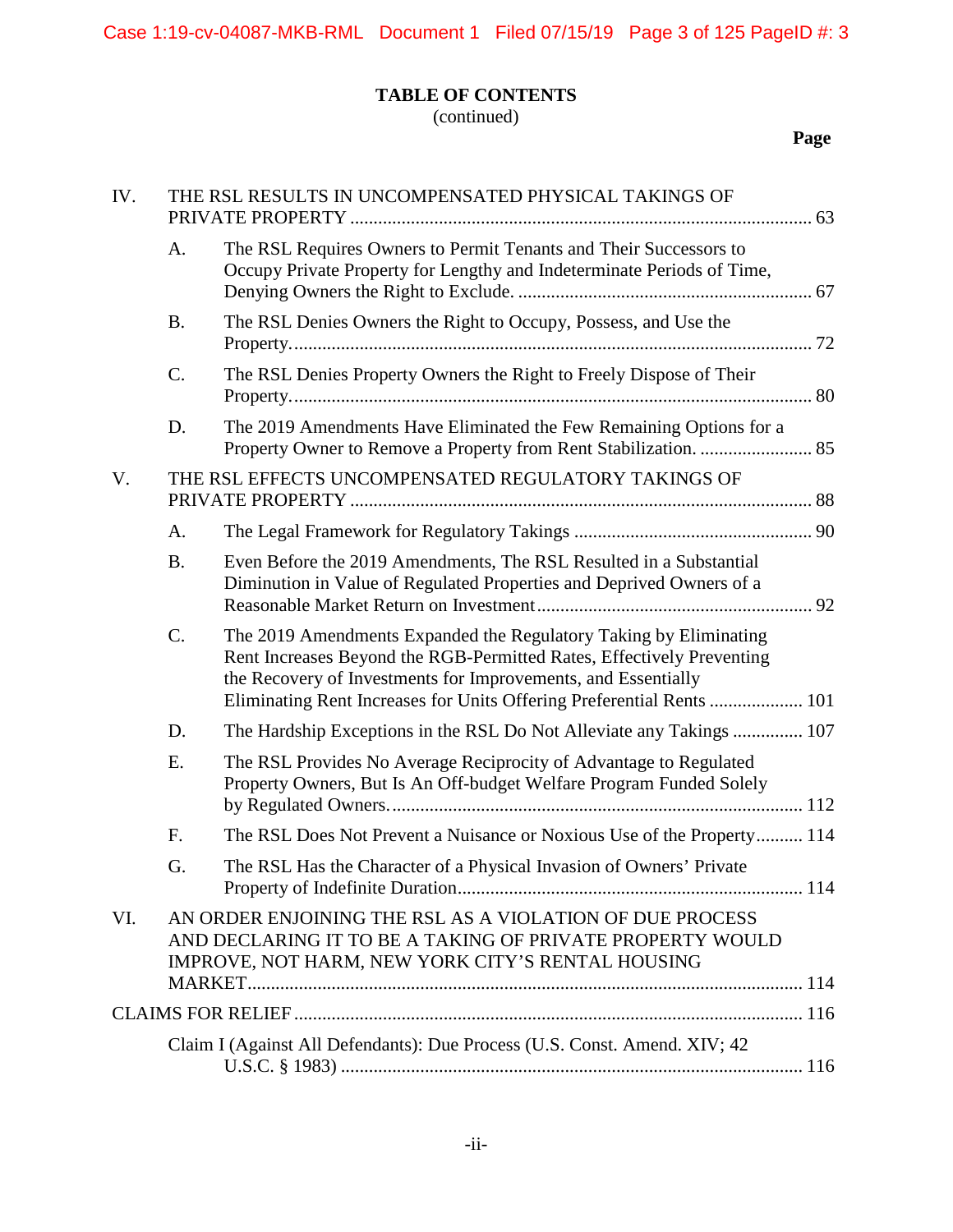Case 1:19-cv-04087-MKB-RML Document 1 Filed 07/15/19 Page 4 of 125 PageID #: 4

# **TABLE OF CONTENTS**

(continued)

# **Page**

| Claim II (Against All Defendants): Physical Taking (U.S. Const. Amends. V and |
|-------------------------------------------------------------------------------|
|                                                                               |
| Claim III (Against All Defendants): Regulatory Taking (U.S. Const. Amends. V  |
|                                                                               |
|                                                                               |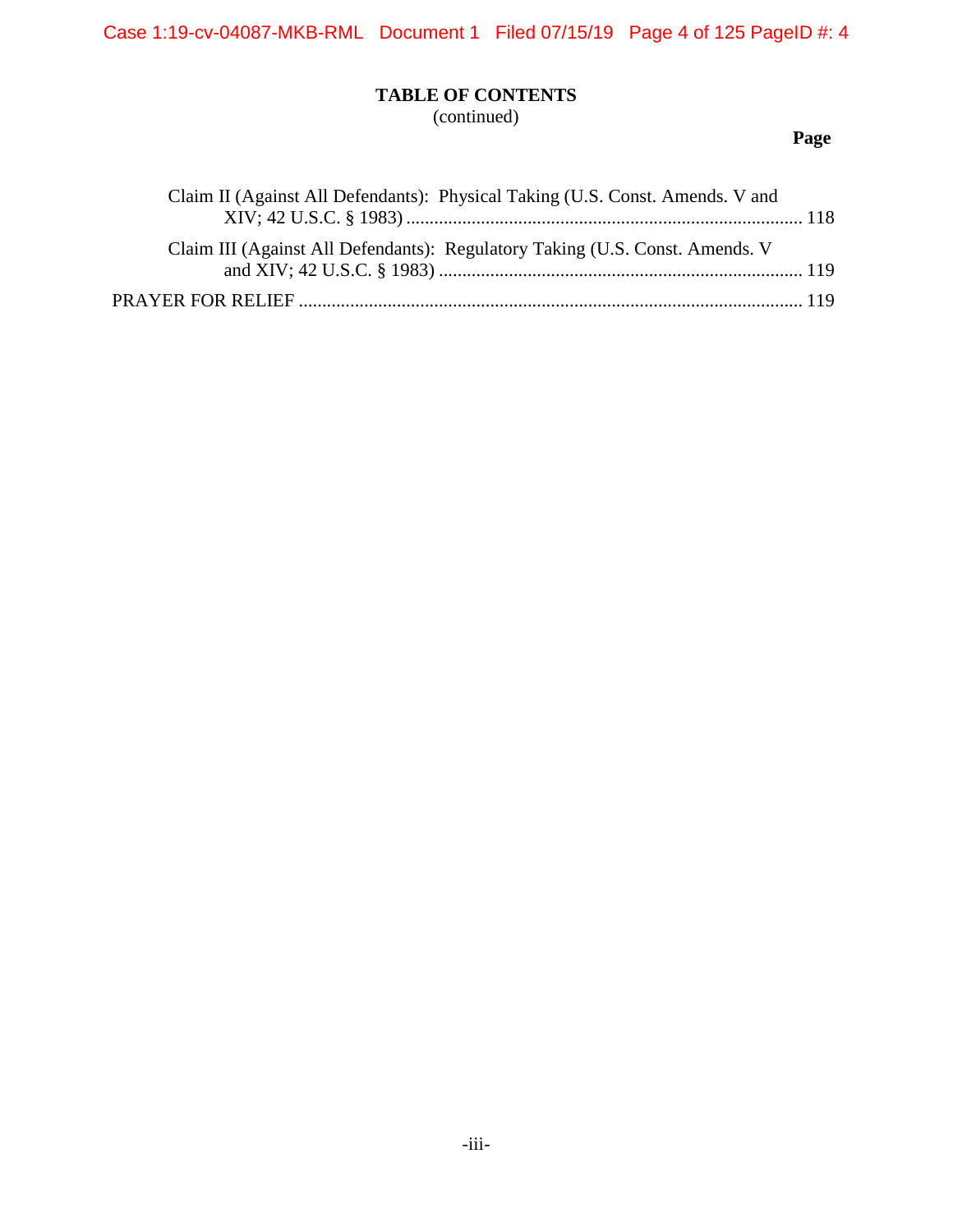Plaintiffs Community Housing Improvement Program, Rent Stabilization Association of N.Y.C., Inc., Constance Nugent-Miller, Mycak Associates LLC, Vermyck LLC, M&G Mycak LLC, Cindy Realty LLC, Danielle Realty LLC, and Forest Realty LLC (together, "Plaintiffs"), by their undersigned attorneys, for their Complaint allege as follows:

## **NATURE OF THE ACTION**

1. This action challenges the constitutionality of the New York Rent Stabilization Laws that govern nearly one million apartments in New York City. These laws, together with the actions of the City Council making the law applicable in New York City and the decisions of the New York City Rent Guidelines Board setting permissible rent increases, violate the United States Constitution. They are arbitrary and irrational in violation of the Fourteenth Amendment's Due Process Clause; they effect a physical taking of property in violation of the Constitution's Takings Clause; and they constitute a regulatory taking of property in violation of the Takings Clause. The Rent Stabilization Laws are therefore facially unconstitutional.

2. The Rent Stabilization Laws are codified in several places, including the administrative code for the City of New York § 26-501 *et seq*. (also published as N.Y. UNCONSOL. LAW TIT. 23 § 26-501 *et seq*. (McKinney) (constituting the Rent Stabilization Law of 1969), and section 4 of chapter 576 of the laws of 1974 (constituting the Emergency Tenant Protection Act of 1974), which is found in Chapter 249-B of the Unconsolidated Laws (also published in N.Y. UNCONSOL. LAW TIT. 23 §§ 8621 *et seq.* (McKinney)). Further, regulations promulgated under the 1974 Act, as amended can be found at 9 NYCRR §§ 2520 *et seq.* Those laws will be referred to throughout the Complaint as the "Rent Stabilization Laws" or "RSL."

3. The RSL was first enacted in 1969, and built upon (and provided an alternative to) the rent control laws then in existence. The RSL has been amended on multiple occasions, culminating in the most recent amendments, which were enacted in June 2019 (the "2019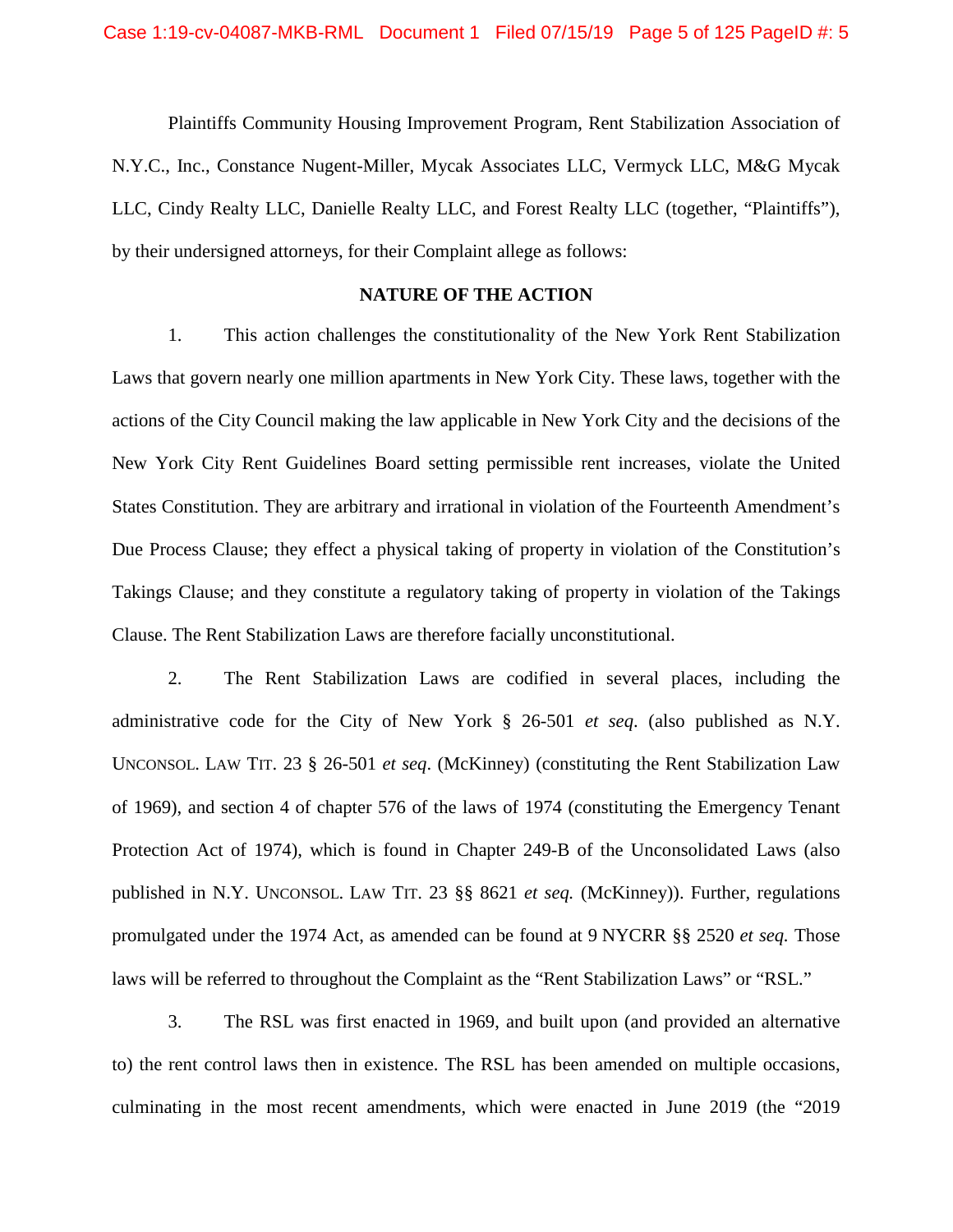Amendments"). Even prior to the 2019 Amendments, the RSL violated multiple provisions of the federal Constitution. With these amendments, those violations became even more apparent, and there can be no doubt that the RSL's irrationality and arbitrariness, and its web of restrictions override core rights of property owners and impose unconstitutional burdens on property owners of pre-1974 buildings with six or more units.

4. The RSL's harmful effects are not limited to the subset of property owners that are subject to its requirements. To the contrary, the law:

- Exacerbates New York's housing shortage by preventing the redevelopment of existing buildings to the full capacity permitted by zoning regulations;
- Makes market-rate apartments more expensive for the millions of New Yorkers not lucky enough to reside in or find a rent-stabilized apartment;
- Allows wealthy New Yorkers to continue to benefit unfairly from rent stabilization while penalizing low- and middle-income tenants; and
- Deters property owners from making improvements to existing stabilized apartments, the majority of which pre-date World War II, by imposing significant restrictions on their ability to recover the cost of improvements, which will leave tens of thousands of apartments frozen in the past, with plumbing and wiring that is lawful but does not comply with current code requirements—and in addition will substantially reduce employment in New York's construction industry.

5. *First,* **the RSL violates Due Process**. State and City representatives have advanced a variety of claimed justifications for the RSL, including that it helps provide affordable housing for persons of limited means, that it is needed to maintain socio-economic and racial diversity in the city, and that it will help abate a "housing crisis" that otherwise exists in New York City. The RSL states that its purpose is to prevent unwarranted, speculative, and abnormal increases in rent that result from a housing shortage and that lead to dislocation and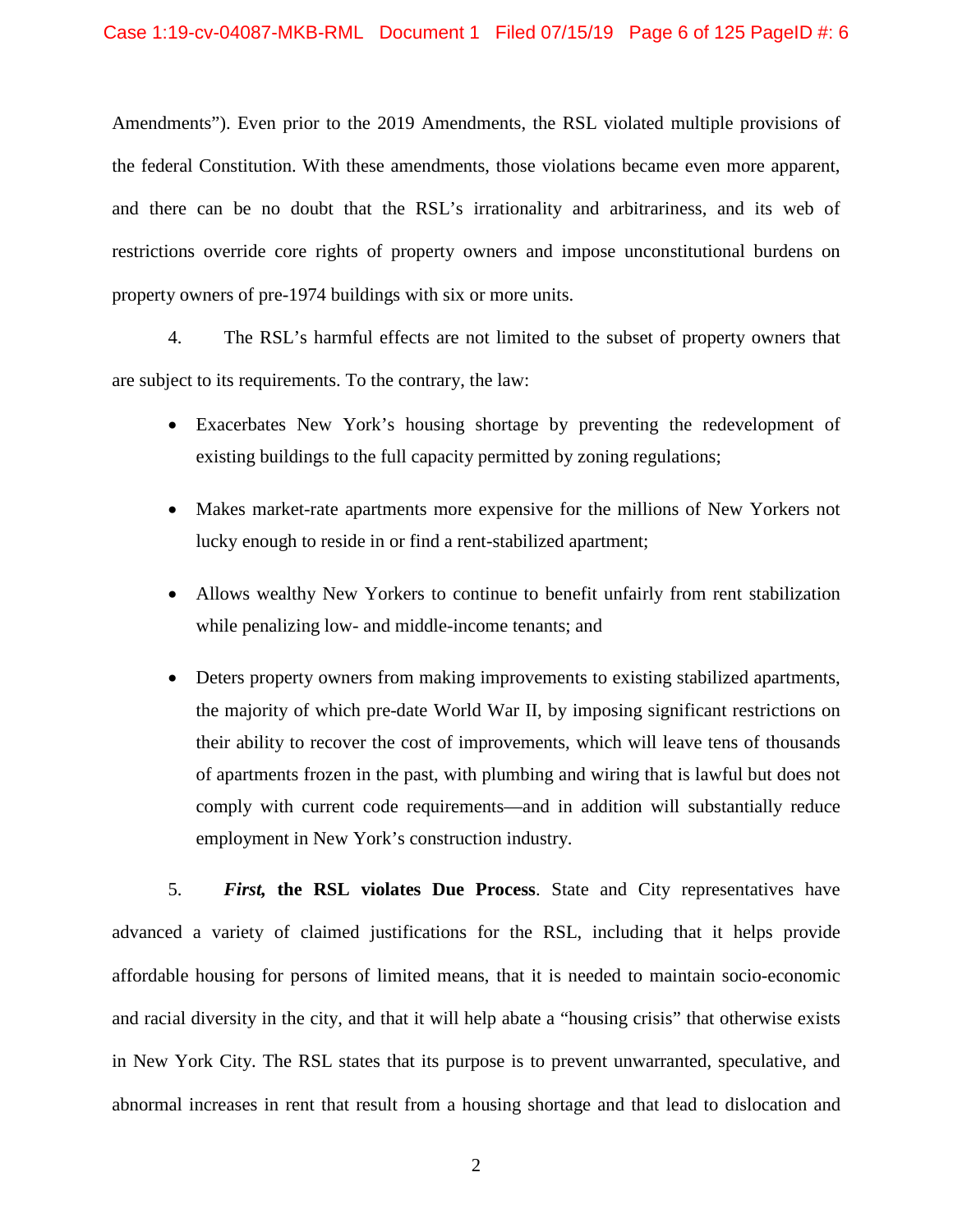#### Case 1:19-cv-04087-MKB-RML Document 1 Filed 07/15/19 Page 7 of 125 PageID #: 7

pose threats to the public health and welfare while also promoting a transition from a regulated housing market to a free market of normal bargaining between owner and tenant.

6. The RSL has applied in New York City continuously for 50 years, and the evidence is overwhelming that the RSL is not rationally related to achieving any of those objectives. The RSL on its face therefore violates the federal Constitution's guarantee of Due Process:

- The RSL does not in any way target its relief to low-income populations. There is no financial qualification standard at all for retaining or obtaining a rent stabilized unit. Rather, stabilized units are awarded to those who have the good fortune either to find an available stabilized unit or to have a relationship with someone who resides in one. As frequent news reports demonstrate, and studies confirm, hundreds of thousands of stabilized units are rented by New Yorkers who can afford to pay market rents. The percentage of low-income families living in RSL units is only marginally greater than those living in market-rate units, which further demonstrates that the RSL's benefits are not focused on low-income individuals and families. And the 2019 Amendments eliminated a provision in pre-2019 law that decontrolled an apartment once the rent exceeded \$2,774 per month and the tenant's income was \$200,000 or greater. This expansion, and the program's other characteristics, makes clear that the RSL is in no way rationally related to providing affordable housing for low-income individuals or families.
- For similar reasons, the RSL is not rationally related to promoting socio-economic or racial diversity. Nothing in the law directs RSL-regulated units to individuals and families who would increase diversity. Studies show that the RSL reduces diversity.
- Finally, the RSL is not rationally related to increasing the supply of housing in New York. The law has the opposite effect, operating to further reduce the availability of vacant apartments by preventing property owners from redeveloping properties to create additional apartments by making full use of permissible zoning density and incentivizing tenants to stay in units, even if the units are no longer appropriately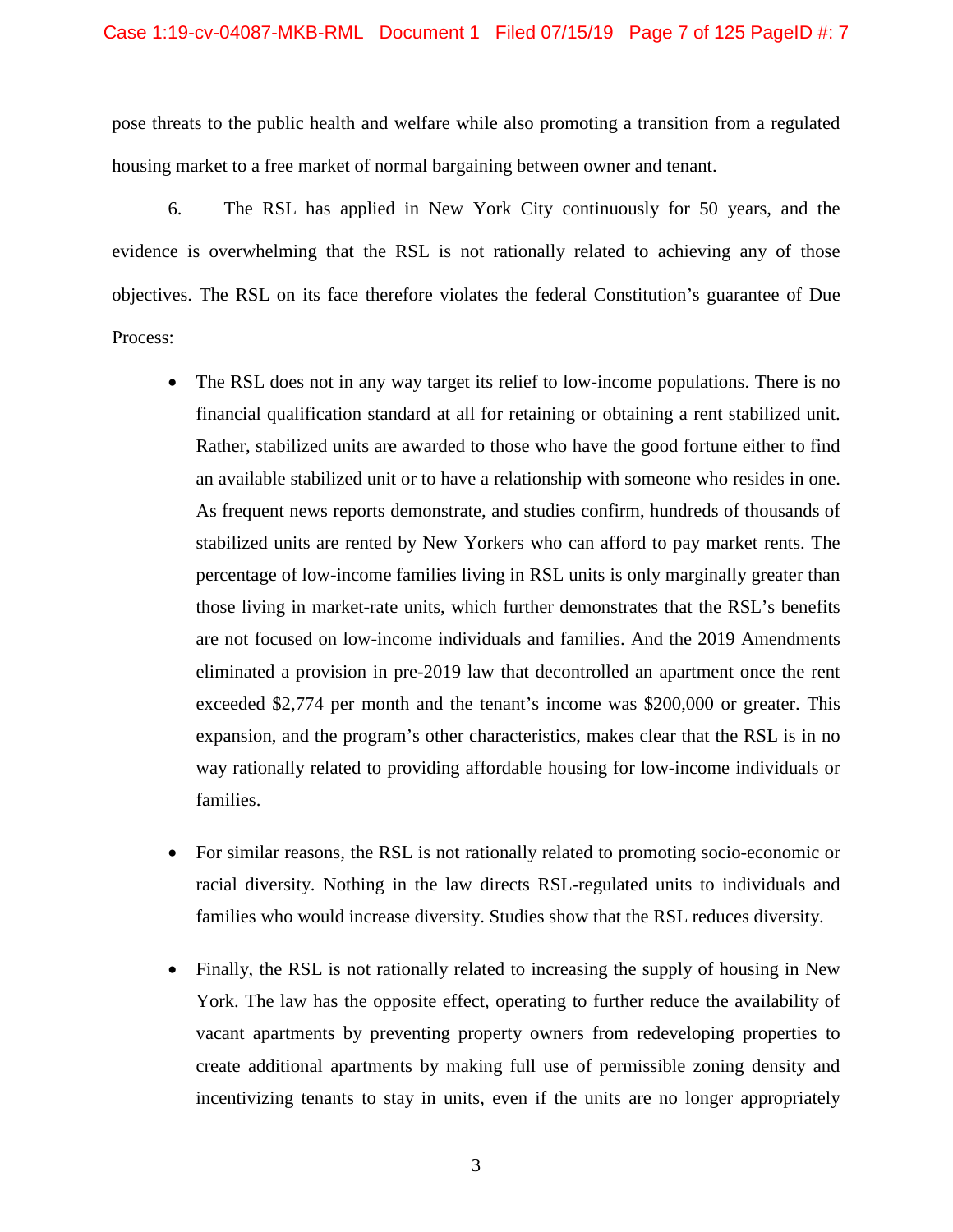sized for the tenants' needs. These restrictions on supply and availability of apartments in New York exacerbate the low vacancy rates that the government claims it is attempting to address. Indeed, the vacancy rate has remained below 5% Citywide for the entire 50 years the RSL has been in effect—a vacancy rate similar to that in many other major metropolitan areas around the country—confirming the lack of any rational relationship between the RSL and alleviation of a housing shortage.

7. The RSL applies in New York City as a result of the New York City Council's reflexive declaration of a housing emergency every three years for the past 50 years, most recently in 2018. Those declarations on their face separately violate Due Process because they are arbitrary and irrational.

8. The governing statute permits the New York City Council to declare a housing emergency when there is a vacancy rate of 5% or less—but provides that "[a]ny such determination" is to be made not just "on the basis of the supply of housing accommodations within such city," but also "the condition of such accommodations and the need for regulating and controlling residential rents within such city . . ." N.Y. UNCONSOL. LAW § 8623.a (McKinney). The statute also allows the Council to limit its emergency finding to specified classes of the properties subject to the RSL.

9. The New York City Council has made its every-three-years emergency determinations without any meaningful support for or analysis of whether a housing emergency actually exists, whether only a particular class of housing is experiencing an emergency, and whether an emergency would be ameliorated by "regulating and controlling residential rents." The Council did not establish any rational basis for determining that a housing emergency exists—the finding required by the statute. In fact, Defendants have failed to even identify the variables that should be used to determine whether an emergency exists (let alone the threshold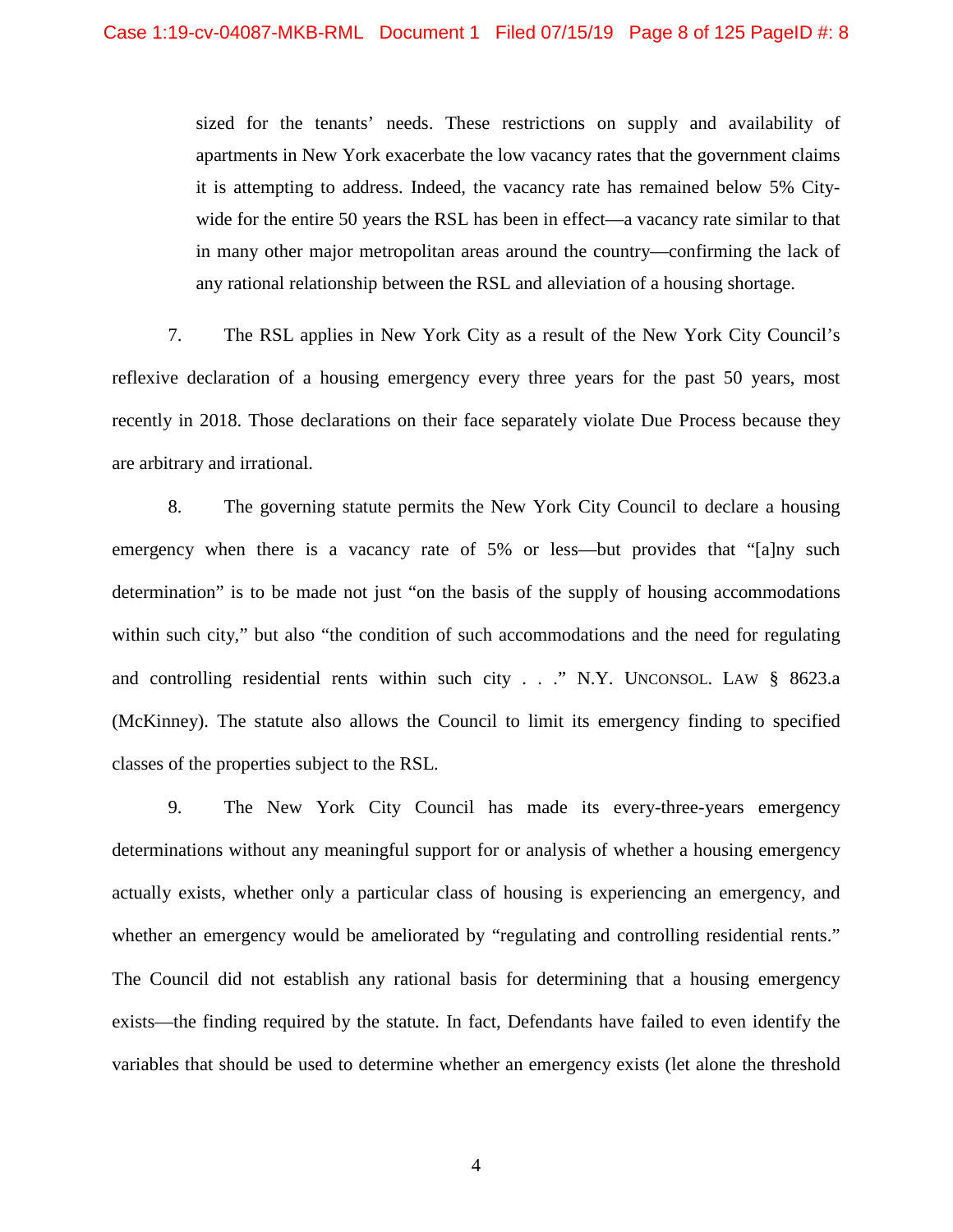at which those variables might be indicative of an emergency). That renders the Council's determinations arbitrary and violative of Due Process.

10. *Second***, the RSL effects a physical taking of the properties subject to rent stabilization regulation.** The RSL deprives property owners of their core rights to exclude others from their property and to possess, use, and dispose of their property. That physical taking without compensation renders the RSL on its face a per se violation of the federal Constitution's Takings Clause.

11. The RSL accomplishes this taking through a web of regulations that individually and in their combined effect physically take rental properties just as clearly as if New York City commandeered a leasehold interest or easement in RSL-regulated apartments outright:

- The government mandates the continued, indefinite occupation of rental properties by tenants. Owners cannot refuse to renew leases except in very narrow circumstances. The elimination of this right to exclude is not limited to the original tenant—the tenant may give his or her right to the unit to another person, and the property owner must allow that "successor" to renew his or her lease on government-dictated terms. The law thus confers a life estate with inheritance rights once an apartment is rented. And the 2019 Amendments further limit a property owner's ability to evict a tenant, including a stay of eviction for up to one year.
- The RSL effectively denies property owners the right to possess and use their own property. Although the law appears to give owners the right to recover possession for personal use, that provision is hedged with restrictions: the unit must be used as a primary residence, recovery of possession is not available to owners who hold property through a corporate form, and extends to only one owner even if the property is owned by multiple owners. The 2019 Amendments add a one-unit limitation and impose other new restrictions, replacing the previous "good faith" requirement with a showing of "immediate and compelling necessity" (a demanding standard), and precluding the recovery of possession for personal use if the tenant has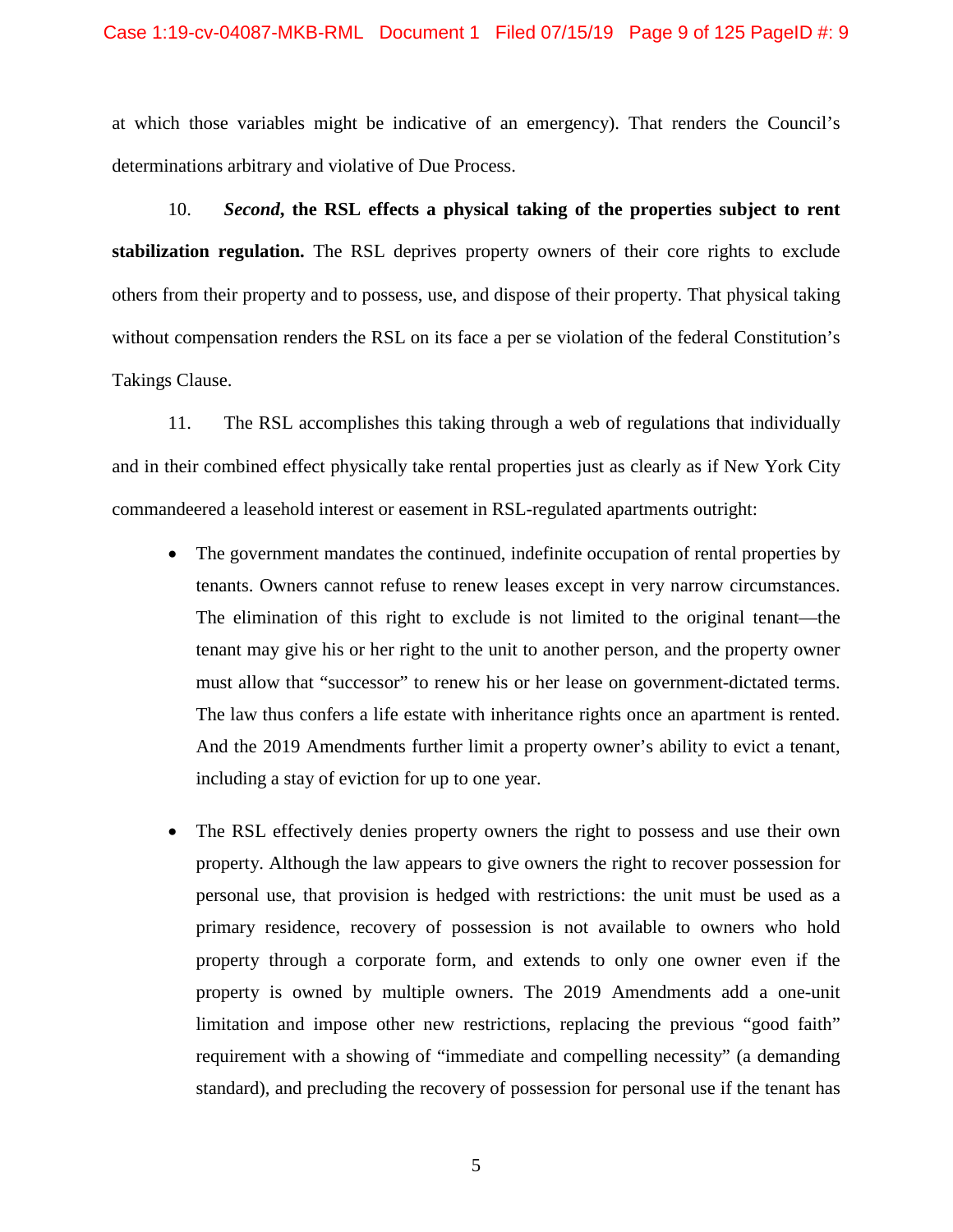lived in the building for 15 years, unless the owner offers equivalent housing accommodation at the same stabilized rent in a nearby building.

- Property owners may not withdraw their buildings from the housing rental market to convert them to non-housing uses. Nor may they simply stop renting their property unless it presents a hazard or the owner will use it for his or her own business (and not rent any of the property to others). The owner may not demolish the building unless he or she pays to relocate all tenants (including payment of a moving expenses and a stipend and any increased rent).
- Prior to the 2019 Amendments, property owners could convert buildings into cooperatives or condominiums using either eviction or non-eviction plans. For noneviction plans, owners had to obtain purchase agreements from only 15% of the tenants or bona fide purchasers, as long as the conversion would not result in eviction of any tenants. The 2019 Amendments eliminated eviction plans and require purchase agreements from 51% of tenants (without including other bona fide purchasers) under non-eviction plans. That effectively transfers from the property owner to the tenants the power to decide whether to dispose of the property through a cooperative or condominium conversion.

Physical occupation accomplished by regulation, as much as by direct seizure, violates the federal Constitution.

12. *Third***, the RSL on its face effects an uncompensated regulatory taking of private property.** Each of the factors relevant to the Constitution's Takings Clause weighs strongly in favor of finding a regulatory taking.

 The RSL has a significant adverse economic effect on property values. A study assessing the impact of the law prior to the 2019 Amendments found that buildings with predominantly rent-stabilized units have 50% of the value of buildings with predominantly market-rate units. Even the City's property assessment guidelines concede that unregulated properties have a significantly greater value than regulated properties. The 2019 Amendments will further increase the economic burden on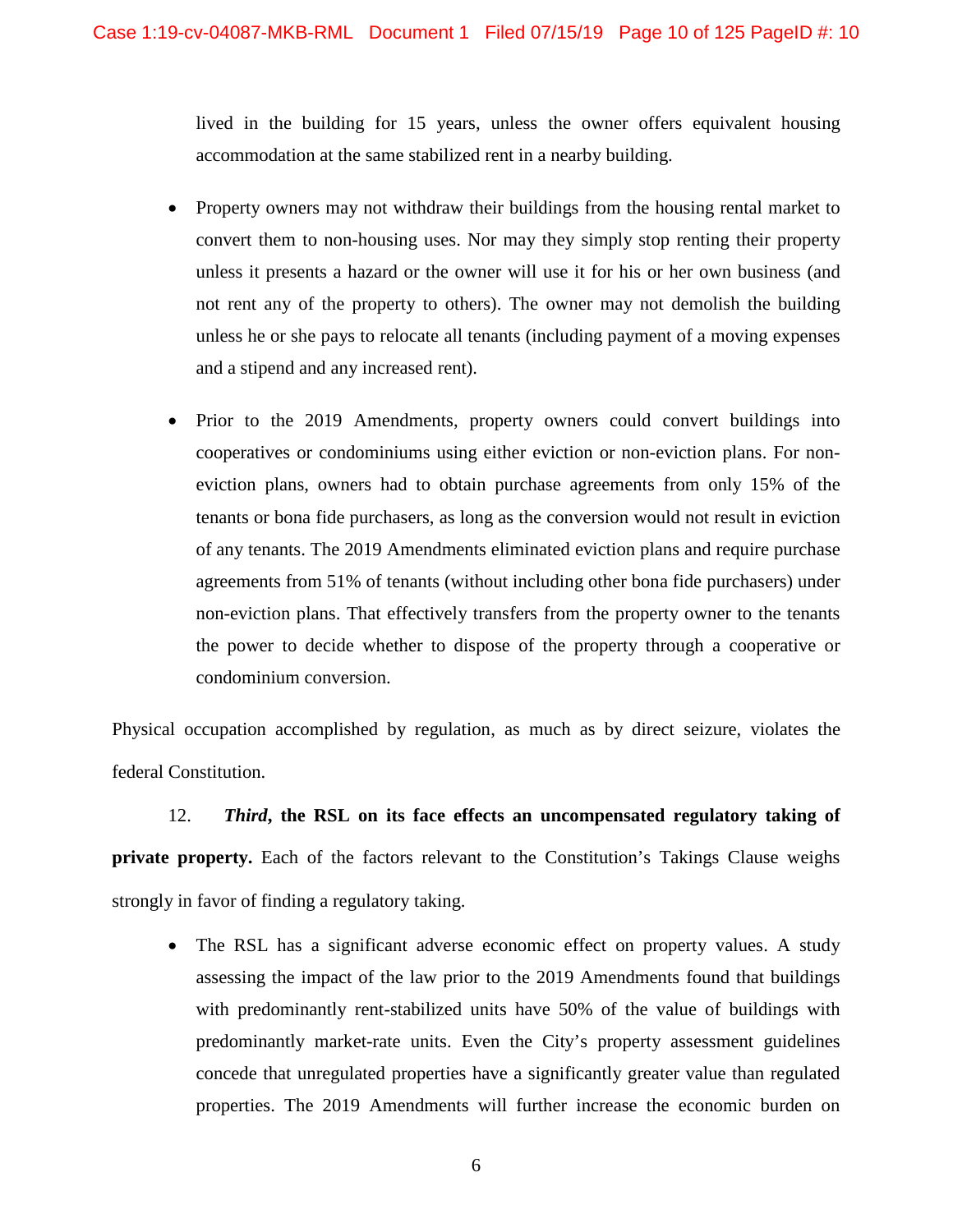regulated properties, because they, among other things, impose restrictions on recovering the cost of improvements and by their express terms prevent owners from recovering anything close to the real cost of those improvements—even improvements that are required by law to, for example, comply with the City's building and housing codes. Recovery for improvements to individual apartments, for example, is limited to \$15,000 in aggregate over a 15-year period, even if the actual cost was two, three, or more times that amount, and any such rent increase is materially limited and must be removed after 30 years, making full recovery of the value of the improvement implausible.

- For the same reasons, the RSL interferes substantially with investment-backed expectations. Moreover, amendments to the RSL, culminating in the 2019 Amendments have imposed greater and greater limitations on property owners' ability to recover the reasonable expenses associated with maintaining apartment units. And the de minimis rent increases permitted by the Rent Guidelines Board each year—below the Board's own calculation of the increase required to equal the growth in property owners' operating costs, and including two consecutive years of rate freezes—contribute to that interference.
- The RSL does not provide *any* reciprocal benefits to property owners. Regulations that impose restrictions on property—such as zoning—may be upheld because the restricted property also benefits from the restrictions on neighboring property. Rent stabilized properties receive no tax breaks or other government assistance. They are subject to the same expenses as properties with market-rate rentals. Moreover, the New York Court of Appeals has authoritatively determined that "a tenant's rights under a rent-stabilized lease are a local public assistance benefit." *Santiago-Monteverde v. Periera*, 22 N.E.3d 1012, 1015 (N.Y. 2014). It stated that "[w]hile the rent-stabilization laws do not provide a benefit *paid for* by the government, they do provide a benefit *conferred by* the government through regulation aimed at a population that the government deems in need of protection." *Id.* at 1016*.* The government "has created a public *assistance* benefit through a unique regulatory scheme applied to private owners of real property." *Id.* at 1017 (emphasis added).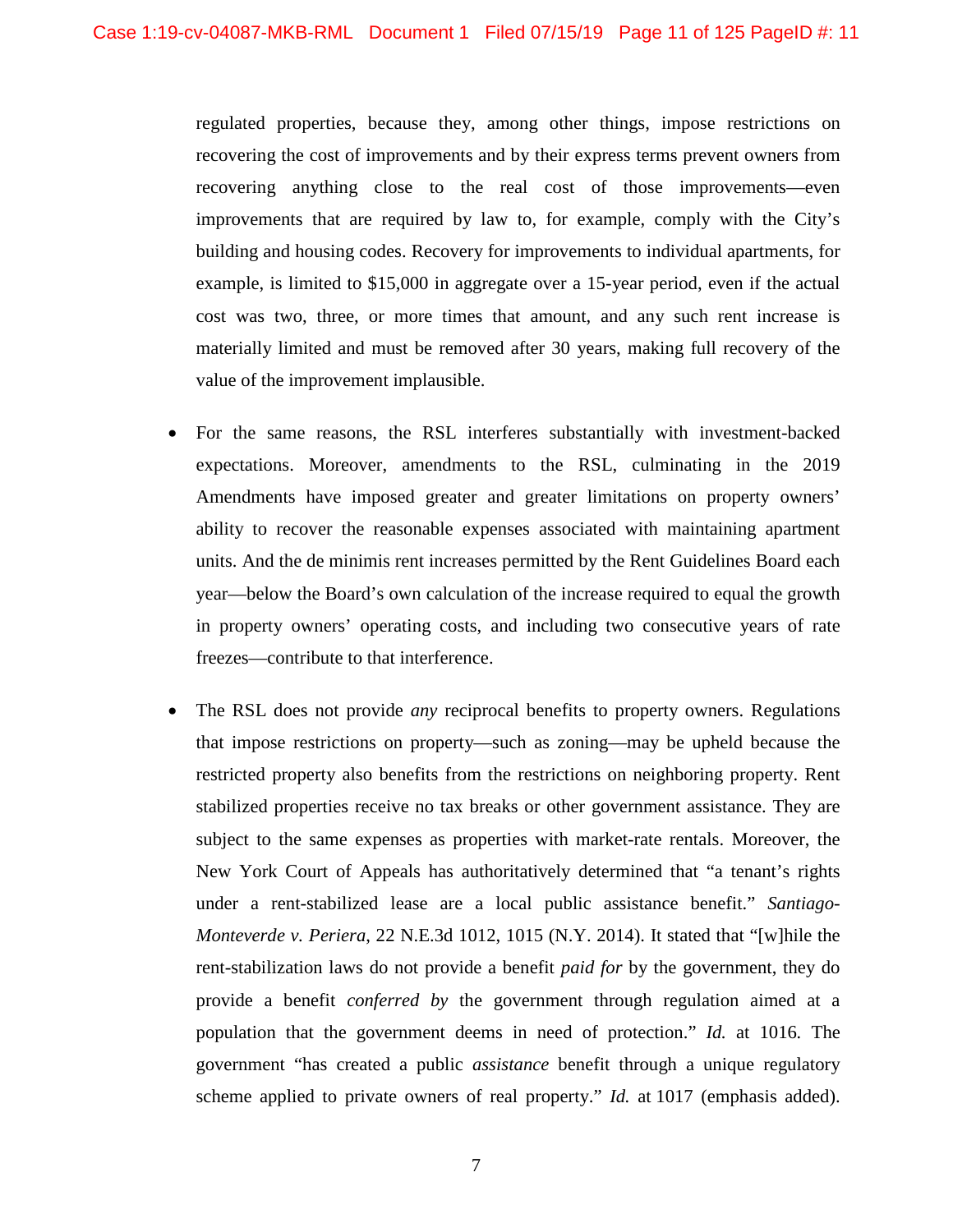But, as the Supreme Court has explained, the purpose of the Takings Clause is "to bar Government from forcing some people alone to bear public burdens which, in all fairness and justice, should be borne by the public as a whole." *Armstrong v. United States,* 364 U.S. 40, 49 (1960). The RSL is thus a public assistance benefit program paid for by a discrete group of property owners, who themselves receive no benefit at all from the stabilization program, which weighs heavily in favor of finding a taking.

- The RSL is not targeted to prevent a nuisance or other noxious uses of property.
- Finally, as already discussed, the RSL effects a physical invasion of property, another factor pointing toward the existence of a taking.

13. Plaintiffs bring these claims under the Fifth and Fourteenth Amendments to the United States Constitution and under 42 U.S.C. § 1983 and 28 U.S.C. § 1331, and seek attorneys' fees pursuant to 42 U.S.C. § 1988(b). Plaintiffs seek declaratory and injunctive relief; they do not in this suit seek damages or compensation for Defendants' violation of their constitutional rights. See 28 U.S.C. § 2201(a) (district court "may declare the rights and other legal relations of any interested party seeking such declaration, whether or not further relief is or could be sought"); Fed. R Civ. Proc. 57 ("[t]he existence of another adequate remedy does not preclude a declaratory judgment that is otherwise appropriate"). Declaratory and injunctive relief against future enforcement of the rent-stabilization scheme will not only halt the deprivation of the constitutional rights of property owners, but will result in increased development of rental properties, better housing for a larger universe of renters, the amelioration of a constrained housing market, and will force New York City and State governments to adopt fairer and more efficient means of providing housing to those most in need.

14. Plaintiffs recognize that the requested relief would result in changes in the rental market. Relief issued by this Court can and should be crafted to address any hardship on tenants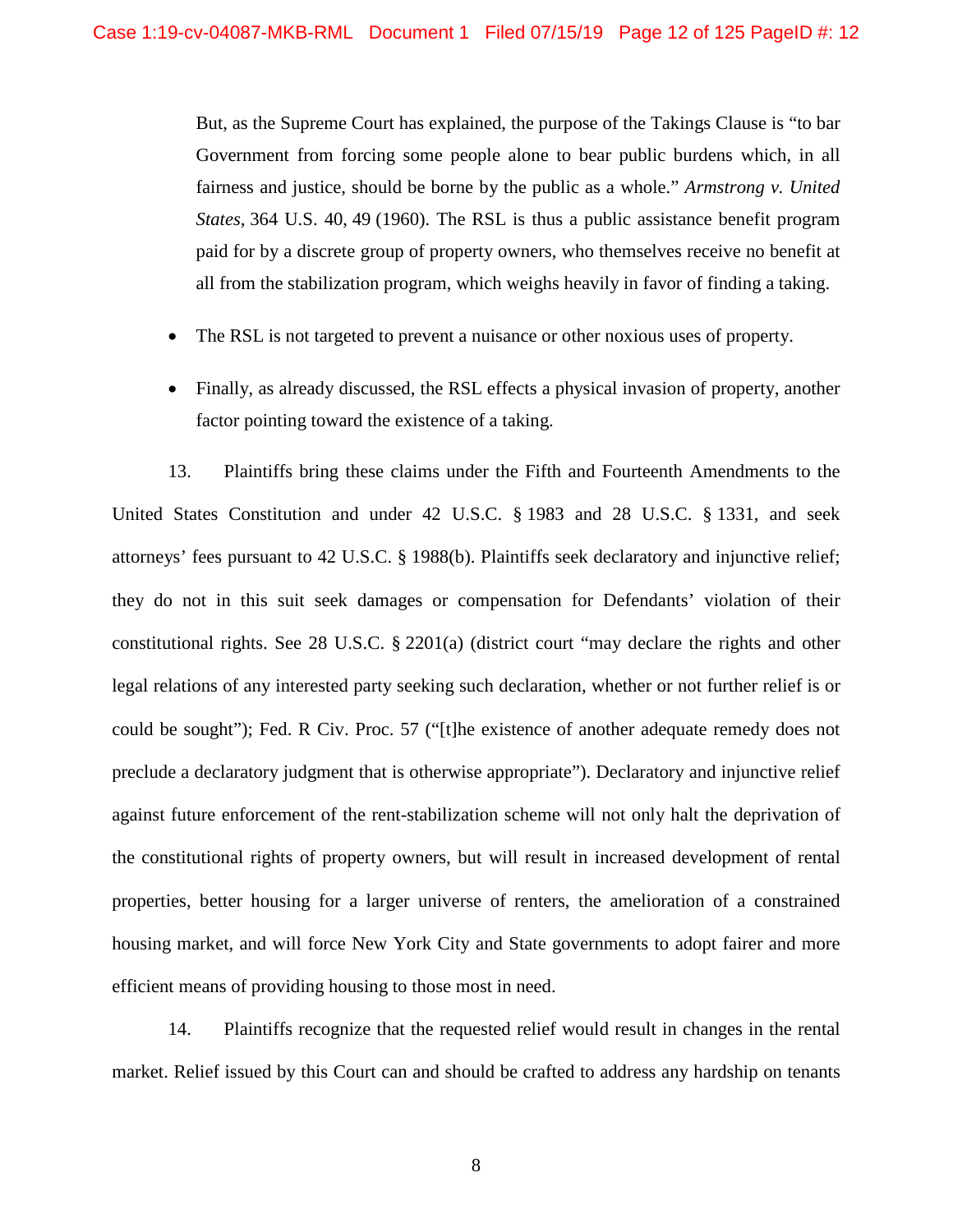currently occupying rent-stabilized units, and Plaintiffs will support such an approach. In addition, Defendants will have the opportunity to withdraw or modify the RSL to eliminate the constitutional violations.

15. Plaintiffs acknowledge that prior cases challenging the constitutionality of the RSL on various grounds have been unsuccessful, including *Harmon v. Markus*, 412 Fed. App'x 420 (2d Cir. 2011). Plaintiffs believe, however, that the factual allegations and legal claims in this Complaint, including recent changes in state law, distinguish *Harmon* and other cases.

#### **PARTIES**

16. Plaintiff Rent Stabilization Association of N.Y.C., Inc. ("RSA") is a not-for-profit trade association composed of over 25,000 managing agents and property owners of both rent stabilized and non-rent stabilized properties in New York. Among its core functions, RSA advocates on behalf of its members before the New York City Council, the New York State Legislature, and City and State agencies, including the Defendants New York City Rent Guidelines Board and State Division of Housing and Community Renewal, on an array of housing policy issues, including the issue of rent regulation. RSA also fills an informational and educational role, providing updates in the form of a monthly newsletter, seminars, and e-mails to its members relating to the requirements of State and City laws and regulations which impact upon the ownership and management of apartment buildings in the City. In addition to a staff of customer service agents, RSA provides compliance services to its members—and sometimes to non-members—to assist in their efforts to comply with statutory and regulatory requirements, including, but not limited to, annual rent registrations with the State Division of Housing and Community Renewal.

17. Plaintiff Community Housing Improvement Program ("CHIP") is a not-for-profit trade association representing owners and managing agents of more than 4,000 apartment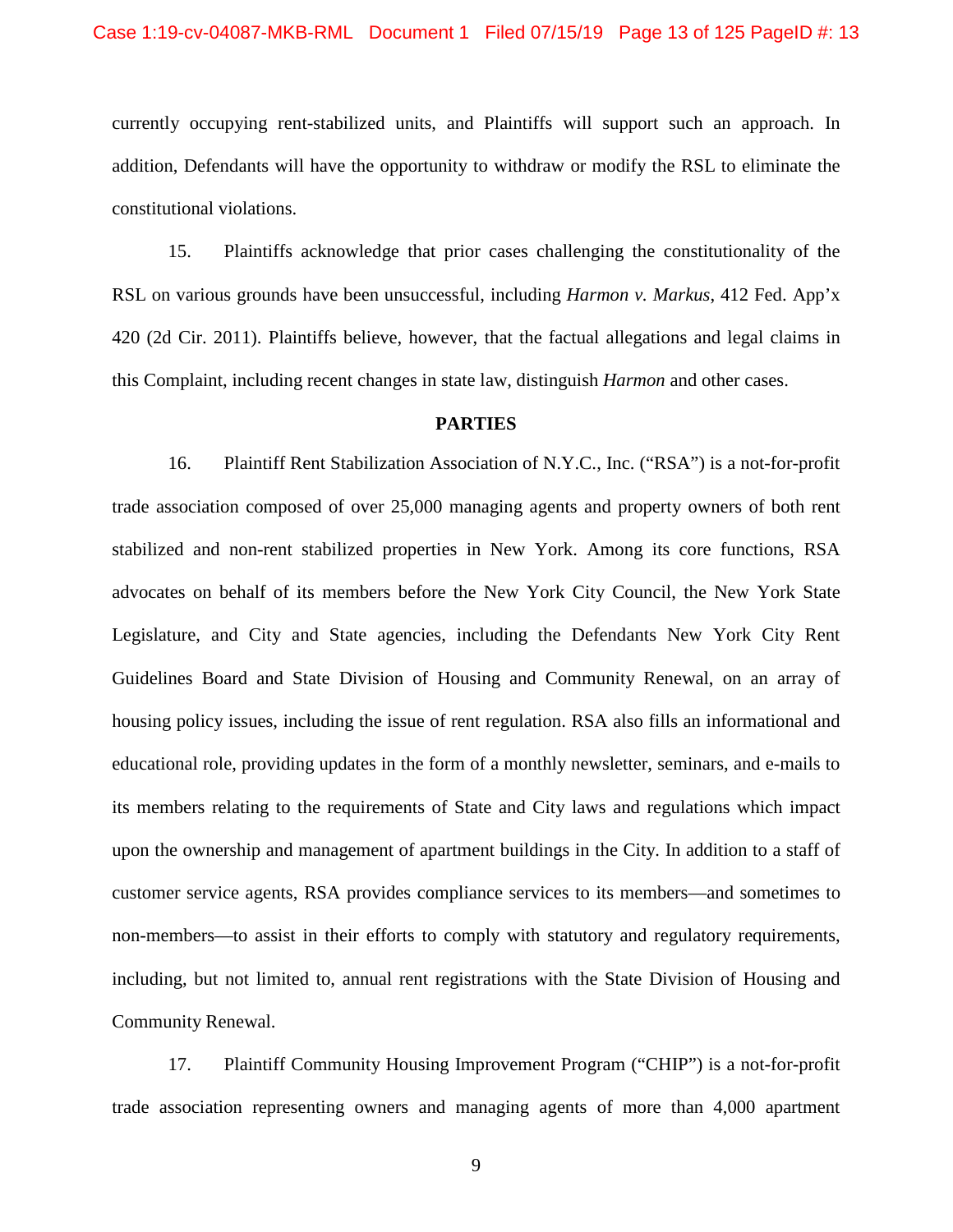buildings in New York City. Founded in 1966, CHIP has been a key participant in City and State housing policy for over 50 years, educating, advising and advocating on such diverse issues as lead paint, property taxes, water rates, and rent regulation. CHIP provides its members with a variety of services, including advice relating to regulatory compliance and assistance to members who are facing legal challenges. CHIP advocates on behalf of its members at the local, City and State levels and provides regular updates on issues of importance to property owners.

18. Plaintiff Constance Nugent-Miller ("Nugent-Miller") is a resident of Brooklyn, New York. Ms. Nugent-Miller owns, and lives in, a six-unit residential apartment building located in Brooklyn, New York. Three of the units in Ms. Nugent-Miller's building are stabilized pursuant to the RSL. The property has been in Nugent-Miller's family since 1957, and she has owned it since 2005.

19. Plaintiff Mycak Associates LLC ("Mycak Associates") is a limited liability company organized under the laws of New York. Mycak Associates owns a residential apartment building located in Queens, New York. The building is comprised of 52 units, 21 of which are stabilized pursuant to the RSL. Mycak Associates has owned this property since 1972.

20. Plaintiff Vermyck LLC ("Vermyck") is a limited liability company organized under the laws of New York. Vermyck owns a residential apartment building located in Queens, New York. The building is comprised of 84 units, all of which are stabilized pursuant to the RSL. Vermyck has owned this property since 1973.

21. Plaintiff M&G Mycak LLC ("M&G") is a limited liability company organized under the laws of New York. M&G owns a residential apartment building located in Manhattan. The building is comprised of 20 units, three of which are stabilized pursuant to the RSL.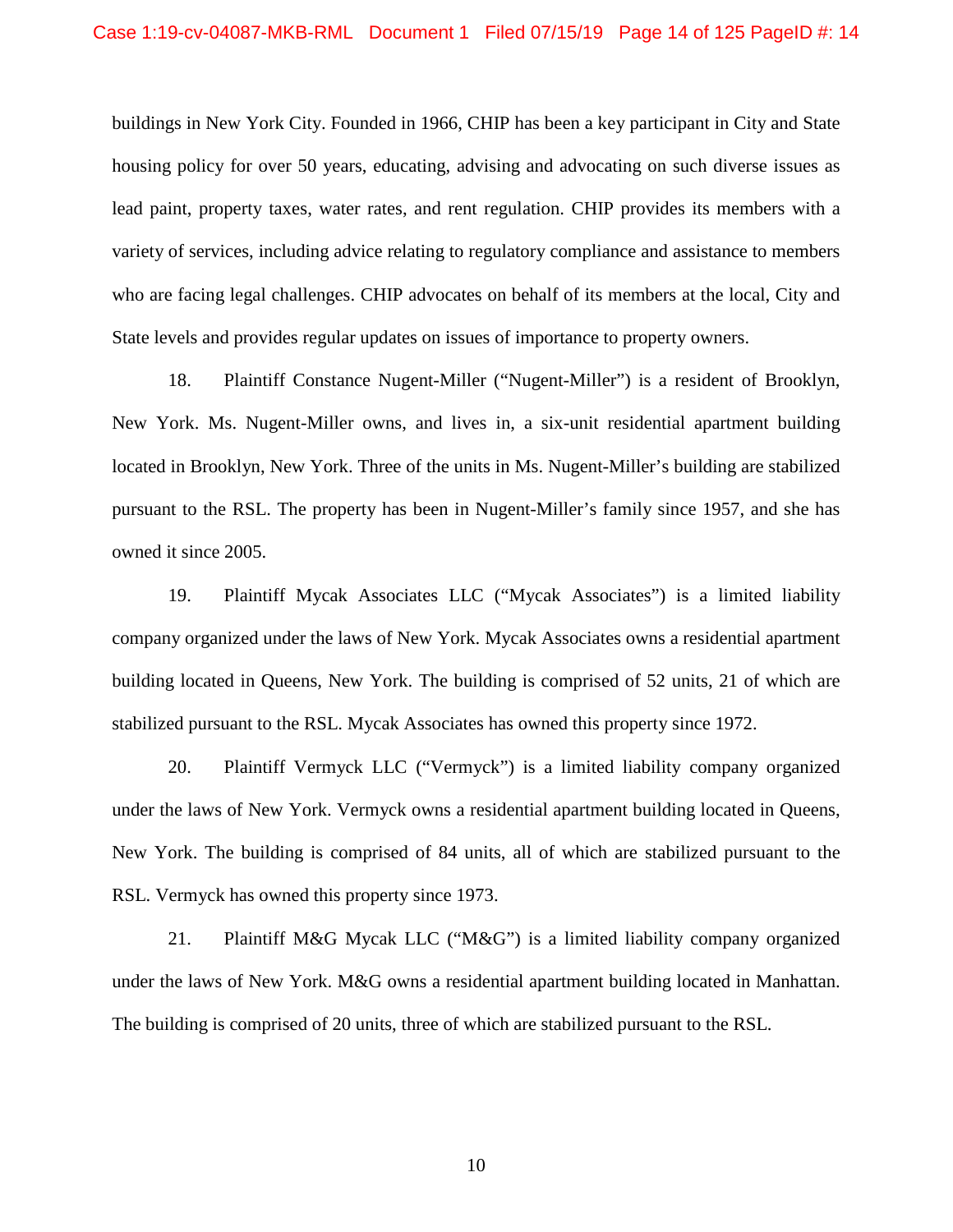22. Plaintiff Cindy Realty LLC ("Cindy Realty") is a limited liability company organized under the laws of New York. Cindy Realty owns a residential apartment building located in Jackson Heights, New York. The building is comprised of 84 units, 81 of which are stabilized pursuant to the RSL. Cindy Realty has owned the property since 1983.

23. Plaintiff Danielle Realty LLC ("Danielle Realty") is a limited liability company organized under the laws of New York. Danielle Realty owns a residential apartment building located in Brooklyn, New York. The building is comprised of 42 units, 37 of which are stabilized pursuant to the RSL. Danielle Realty has owned the property since 1998.

24. Plaintiff Forest Realty LLC ("Forest Realty") is a limited liability company organized under the laws of New York. Forest Realty owns a residential apartment building located in Forest Hills, New York. The building is comprised of 72 units, 61 of which are stabilized pursuant to the RSL. Forest Realty has owned the property since 1977.

25. Defendant City of New York is the government entity given the responsibility by the state of New York to determine the existence of a housing emergency and to establish and implement rent stabilization.

26. Defendant New York City Rent Guidelines Board ("Rent Guidelines Board") is the New York City government agency that determines what those stabilized rents should be each year and determines any rate changes.

27. Defendant David Reiss is a Member and Chair of the Rent Guidelines Board.

28. Defendants Cecilia Joza, Alex Schwarz, German Tejeda, May Yu, Patti Stone, J. Scott Walsh, Leah Goodridge, and Shelia Garcia are Members of the Rent Guidelines Board.

29. Defendant Ruthanne Visnauskas is the Commissioner of the New York State Division of Housing and Community Renewal ("DHCR"). DHCR (through its Office of Rent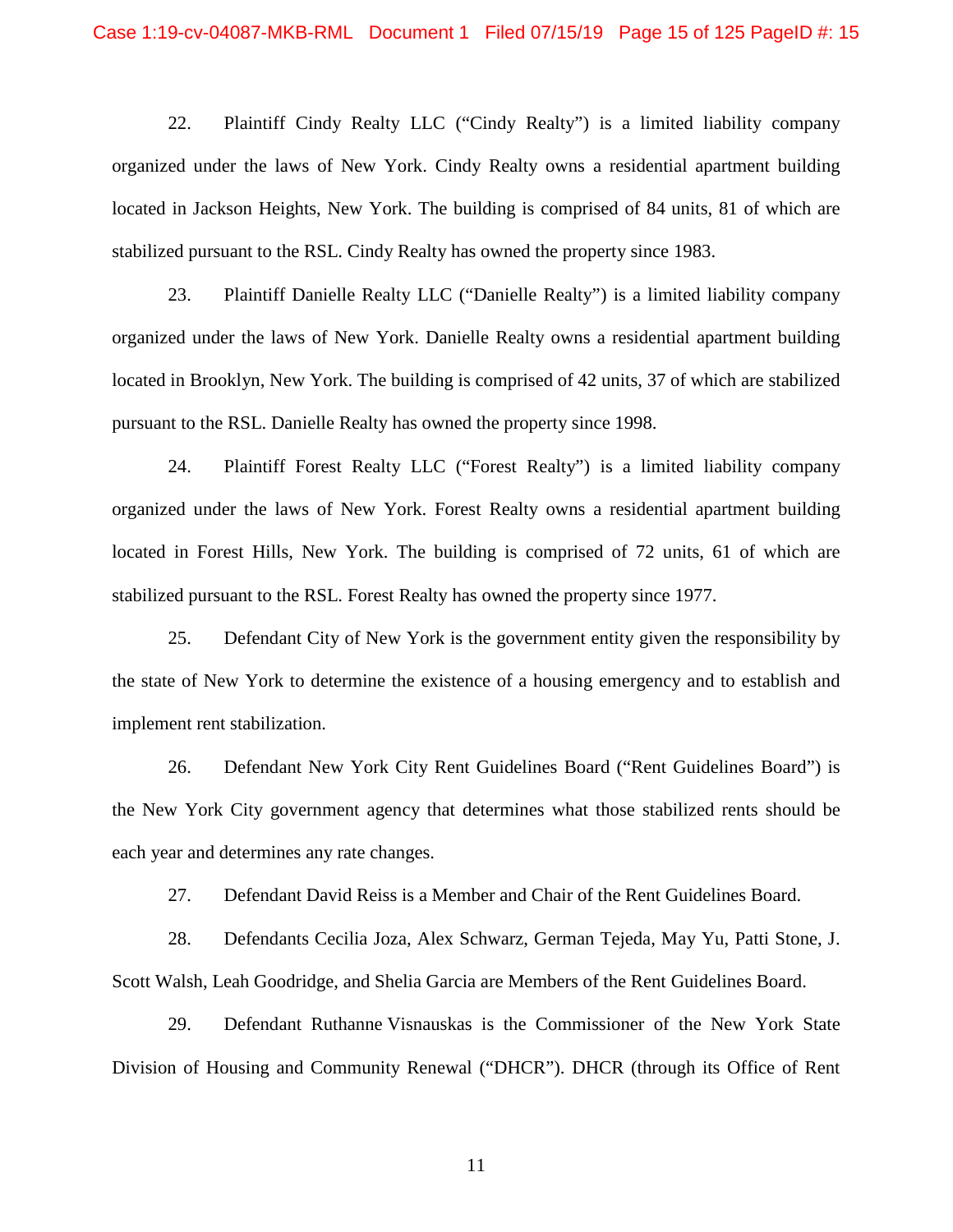Administration-ORA) oversees the administration of the two rent regulatory systems—rent stabilization and rent control—in the City of New York (there are approximately 20–30,000 rent control units and around 966,000 rent-stabilized units). That administration includes but is not limited to the system for the annual registration of all rent-stabilized apartments, the processing of major capital improvement rent increase applications by owners, the processing of overcharge, service and other complaints by tenants, administrative hearings arising from challenges by owners and tenants to the determinations of such applications and complaints, and the promulgation of regulations, policy statements, fact sheets and operational bulletins supplementing and interpreting the State and City rent regulation statutes.

### **JURISDICTION**

30. This Court has personal jurisdiction over each Defendant in New York and in this judicial district because they each regularly transact business in this judicial district.

31. This Complaint alleges that Defendants have violated Plaintiffs' rights protected by the United States Constitution. Accordingly, this Court has subject-matter jurisdiction under the Supremacy Clause of the United States Constitution, Art. VI, Clause 2, and 28 U.S.C. §§ 1331 and 1343(a)(3). Plaintiffs seek declaratory and equitable relief under 28 U.S.C. § 2201 and 42 U.S.C. § 1983, and the award of attorneys' fees pursuant to 42 U.S.C. § 1988(b).

#### **VENUE**

32. Venue is proper in this Court pursuant to 28 U.S.C. § 1391 because a substantial part of the events giving rise to the claims alleged herein have occurred, and will continue to occur, in this district, and because a substantial portion of the property that is the subject of this action is located in this district.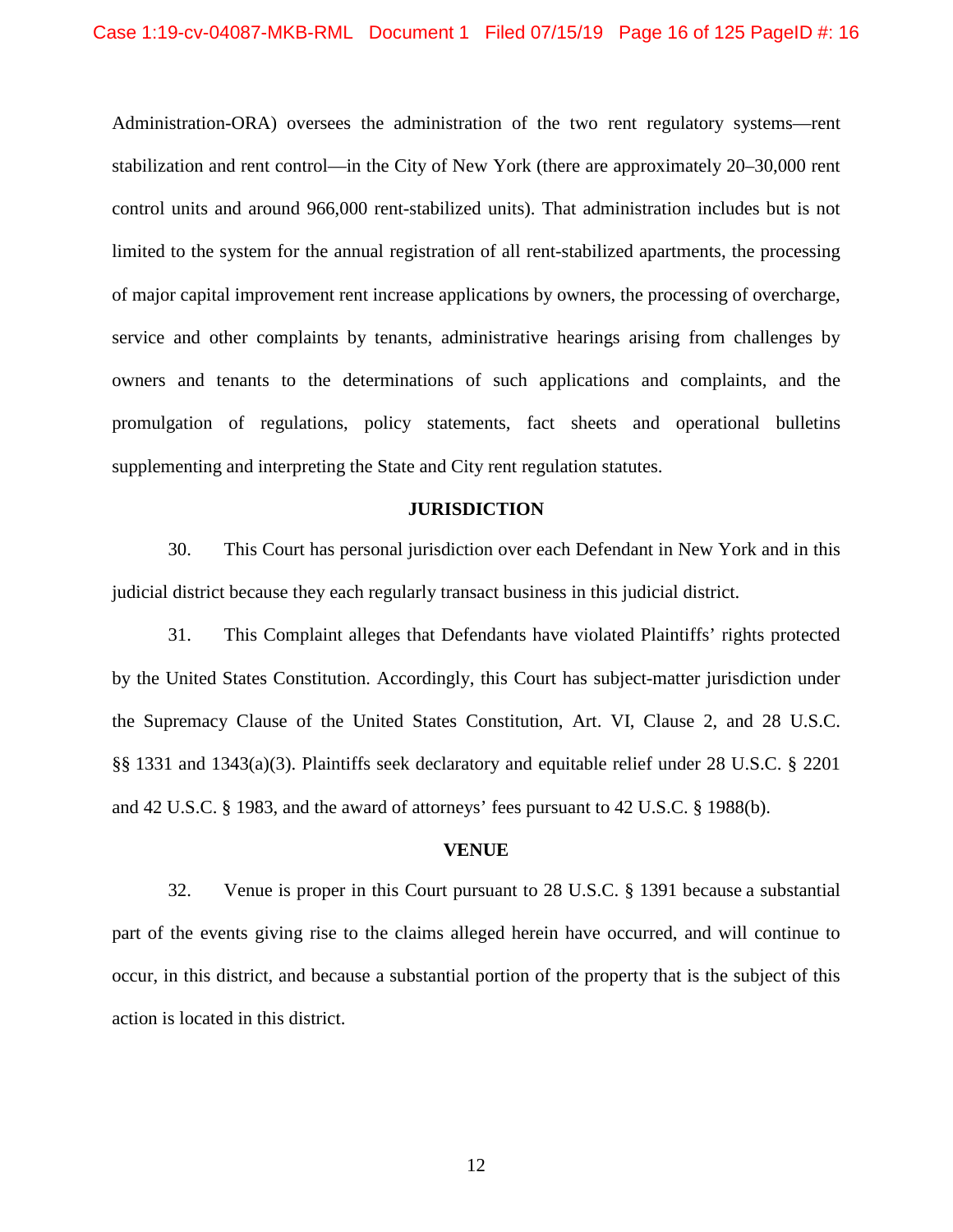### **STANDING**

33. CHIP and the RSA each has organizational standing to bring this claim. They each (i) have suffered and continue to suffer an imminent injury in fact to their organization which is distinct and palpable; (ii) those injuries are fairly traceable to the Rent Stabilization Laws; and (iii) a favorable decision would redress their injuries. *Centro de la Comunidad Hispana de Locust Valley v. Town of Oyster Bay*, 868 F.3d 104, 109 (2d Cir. 2017).

34. As a result of the Rent Stabilization Laws, both CHIP and RSA have been forced to devote substantial time and resources to counsel their members about how to register their properties under the law, how to abide by the maze of regulations governing the owners of rent-stabilized properties, and how to react to claimed violations of the Rent Stabilization Laws. Both organizations have participated in the Rent Guidelines Board process as well as in the triennial renewal process. The RSA was responsible for the rent regulations set forth in the rent stabilization code until the transfer of jurisdiction for rent regulations (for both rent control and stabilization) in 1984 pursuant to the Omnibus Housing Act of 1983. Both RSA and CHIP counseled their members regarding advocacy related to the 2019 Amendments to the RSL, and RSA president Joseph Strasburg testified at an Assembly Housing Committee hearing concerning those amendments. Since the passage of the 2019 Amendments, the RSA and CHIP have expended considerable time and effort advising their members on the requirements of the revised law and how to comply with those modified requirements.

35. The time and money CHIP and the RSA have spent helping their members address the Rent Stabilization Laws has prevented them from spending those same resources assisting their members with other matters. This includes time and money that could be spent working on state and city legislative and regulatory issues, advising members on safety regulations, providing seminars for their members, and researching and advocating for housing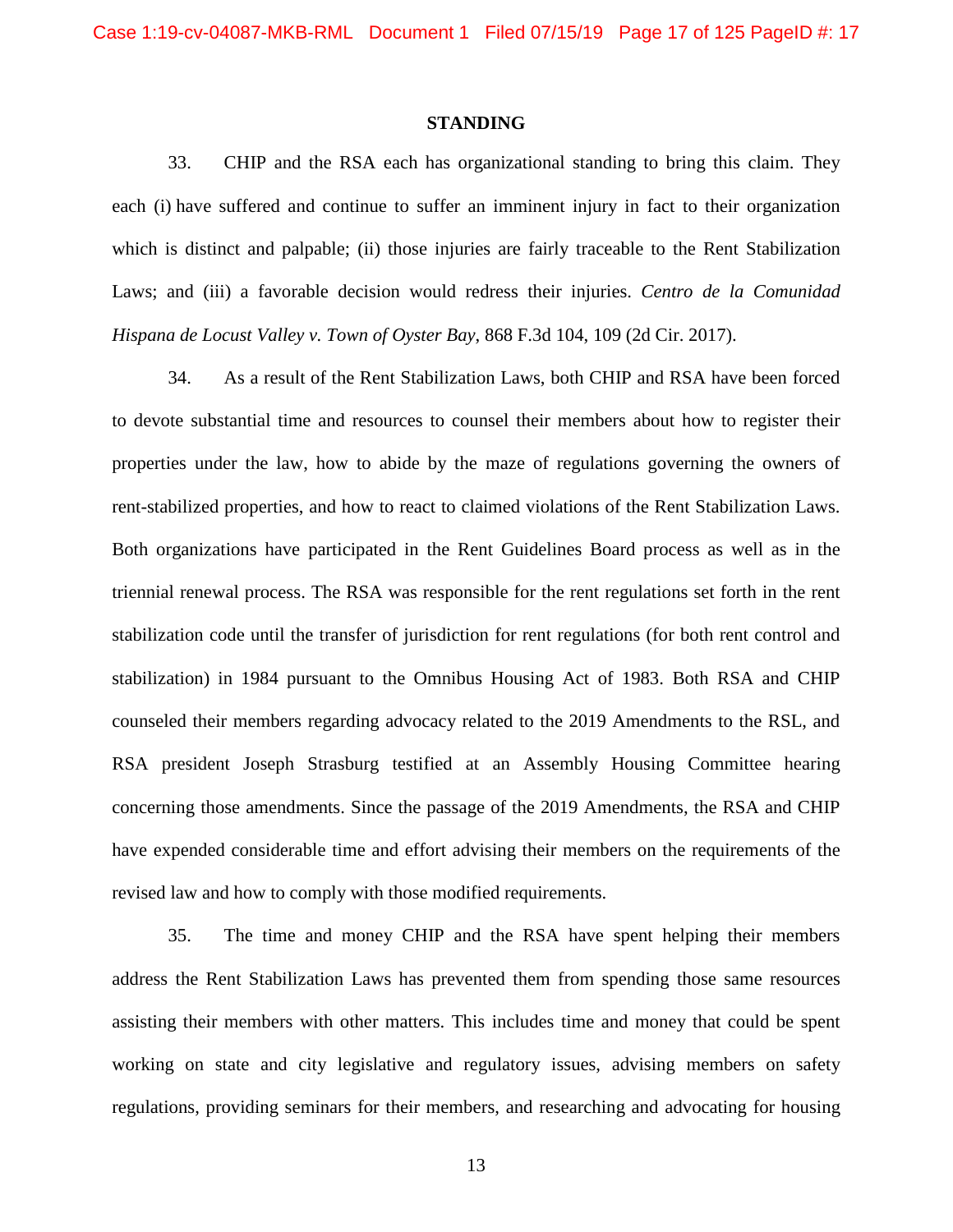policies that benefit both owners and tenants. This expenditure of time and resources constitutes an organization injury. See *Havens Realty Corp. v. Coleman*, 455 U.S. 363, 379 (1982) (equal housing non-profit would have organizational standing to challenge discriminatory policies that forced it to expend time and resources investigating instances of discrimination and providing counseling to victims); *Nnebe v. Daus*, 644 F.3d 147, 156–57 (2d Cir. 2011) (counseling just a few suspended taxi drivers a year would grant association of taxi workers organizational standing to challenge New York City's taxi driver suspension policy). Here, both the RSA and CHIP have been forced to take action and spend resources advising their members on compliance with the Rent Stabilization Laws. This burden has been particularly great with respect to the 2019 Amendments, given the significance of those changes and novel legal questions that arise from these changes. These organizational injuries would be remedied by the relief sought in this action.

36. In addition, CHIP and RSA each have standing to challenge the Rent Stabilization Laws because their members are directly regulated by, and suffer injury as a result of, those laws, as demonstrated by their members who have appeared as Plaintiffs in this action. Those members, along with other CHIP and RSA members who own property subject to rent stabilization, have been and continue to be subjected to an invasion of a legally protected interest that is concrete and particularized, actual or imminent and not conjectural or hypothetical, and that will be redressed by the injunctive and declaratory relief sought in this suit without the need for participation of individual members as plaintiffs. See *Lujan v. Defs. of Wildlife*, 504 U.S. 555, 560–561 (1992); *Hunt v. Wash. Apple Advert. Comm'n*, 432 U.S. 333, 343 (1977); *Friends of the Earth v. Laidlaw Envtl. Servs.*, 528 U.S. 167, 181 (2000).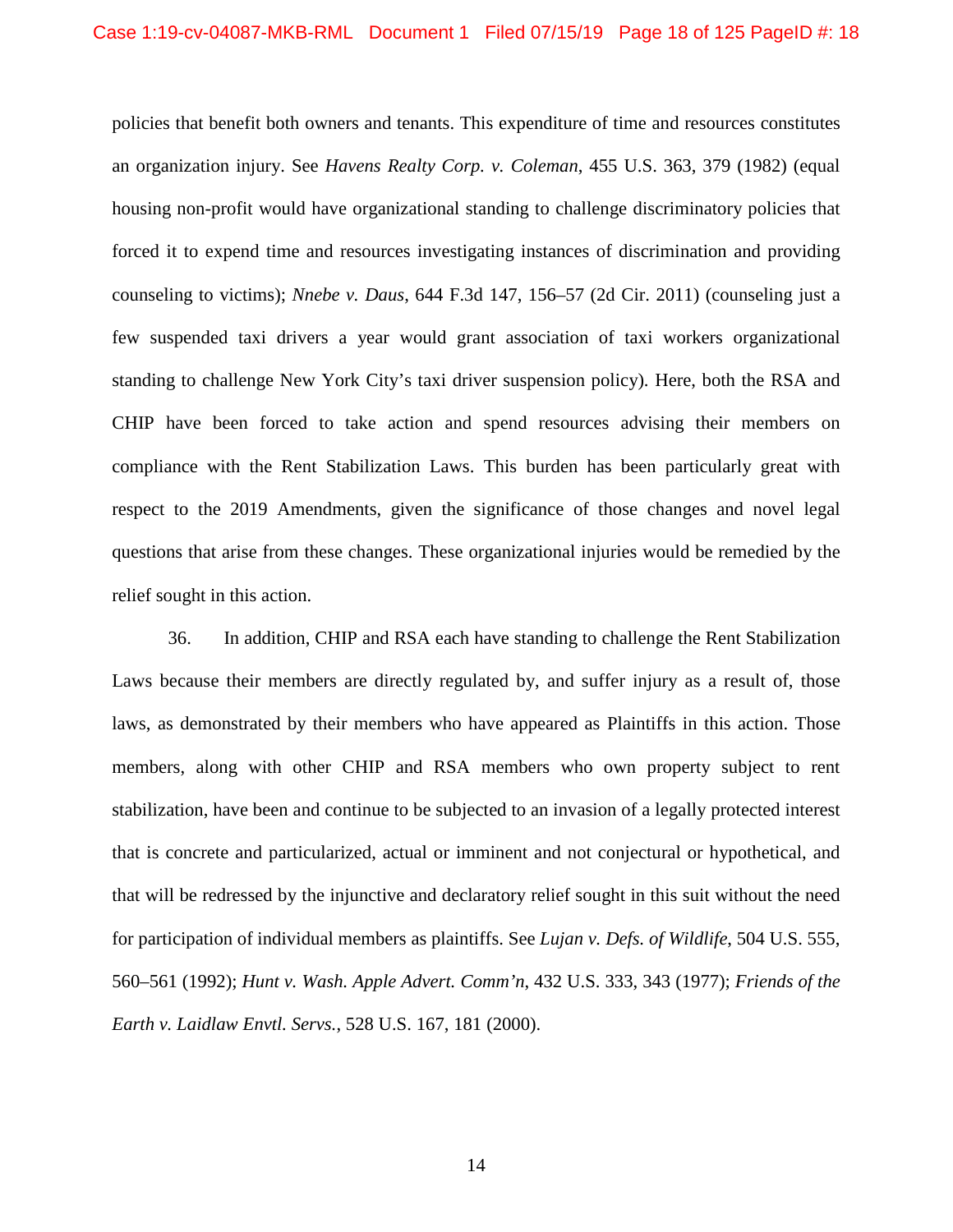37. Plaintiff Nugent-Miller is a member of RSA, and has been since 2005. Nugent-Miller joined RSA in order to take advantage of the educational benefits, advocacy, and support that RSA offers to property owners in New York City. Like other RSA members, Nugent-Miller owns a residential apartment building with units subject to the RSL, and has been injured as a direct result of the RSL. Among other things, Nugent-Miller has been forced to offer renewal leases to stabilized tenants at rental rates far below the market, and has twice been denied the opportunity to occupy a first floor unit in her own building in favor of a stabilized tenant. The value of Nugent-Miller's property has been substantially diminished by the RSL. As discussed herein, these injuries have been deepened by the 2019 Amendments to the RSL. She has standing to sue in her own right.

38. Plaintiffs Mycak Associates, Vermyck, and M&G are limited liability companies owned and controlled by the Mycak family, who have been members of CHIP and RSA for over 30 years. The Mycak family joined CHIP and RSA in order to take advantage of the educational benefits, advocacy and support that these trade associations offer to property owners in New York City. Mycak Associates, Vermyck, and M&G own residential apartment buildings with units subject to the RSL, and have been injured as a direct result of the RSL. Among other things, Mycak Associates, Vermyck, and M&G each have been forced to offer leases to tenants in stabilized units at levels far below market rates and have been afforded limited ability to recover the costs of repair and improvements. For several units, limits on rent increases and recoverable repair costs make continued rental of those units prohibitive. Once the current tenants vacate, those units will not be re-rented and instead will be left vacant. The value of the property of Mycak Associates, Vermyck, and M&G has been substantially diminished as a result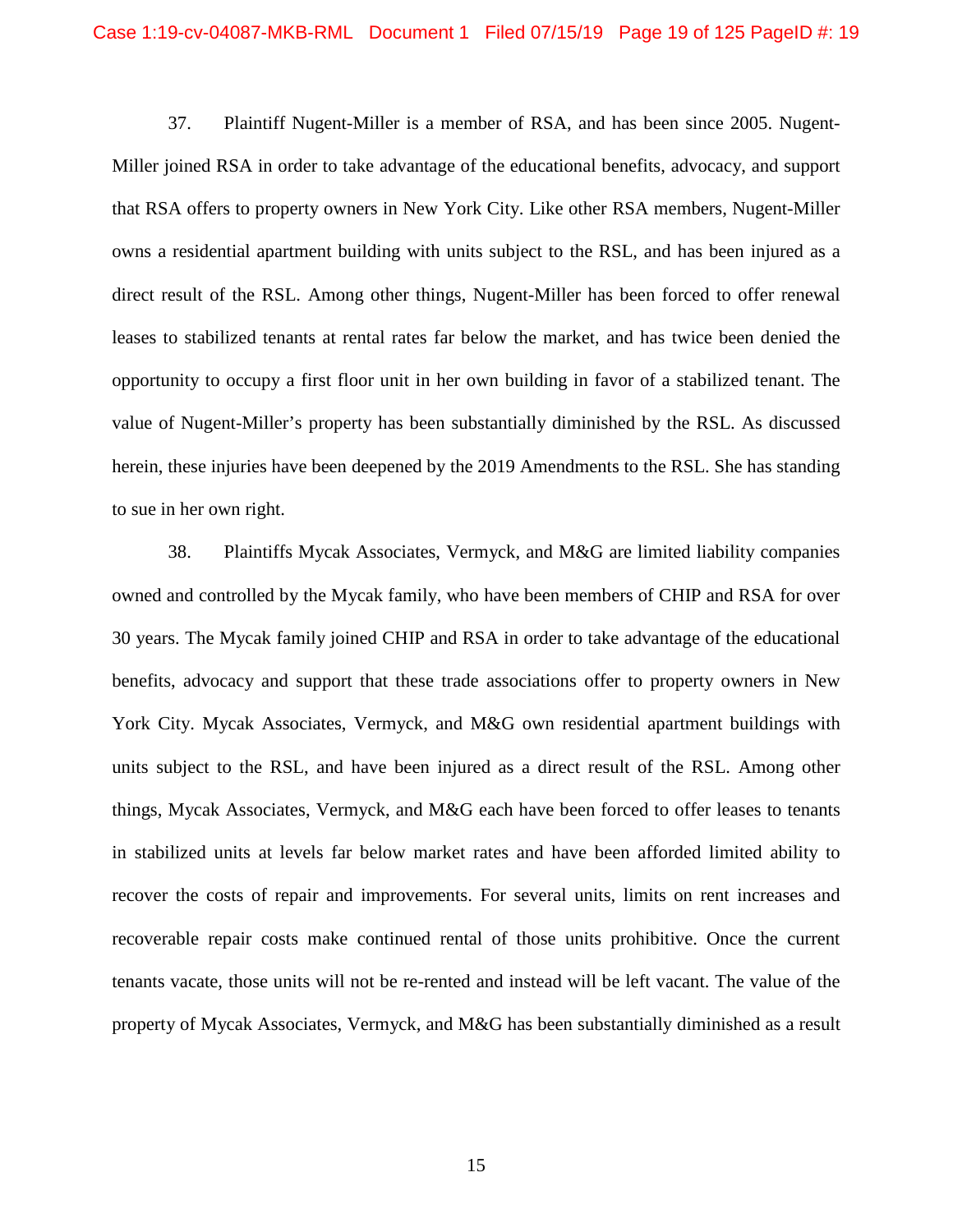of the RSL. These injuries have been exacerbated by virtue of the 2019 Amendments to the RSL. Mycak Associates, Vermyck, and M&G have standing to sue in their own right.

39. Plaintiffs Cindy Realty, Danielle Realty, and Forest Realty are limited liability companies owned and controlled by the Katz family, who have been members of CHIP and RSA for over 30 years. The Katz family joined CHIP and RSA in order to take advantage of the educational benefits, advocacy and support that these trade associations offer to property owners in New York City. Cindy Realty, Danielle Realty, and Forest Realty own residential apartment buildings with units subject to the RSL and have been injured as a direct result of the RSL. Among other things, each has been forced to rent units at levels far below market rates, often to strangers who claim "succession" rights to occupy stabilized units decades after the original tenant took occupancy. Cindy Realty, Danielle Realty, and Forest Realty have limited or no ability to oust these strangers from their property. The value of the property of Cindy Realty, Danielle Realty, and Forest Realty has been substantially diminished as a result of the RSL. These injuries have been magnified by the 2019 Amendments to the RSL. Cindy Realty, Danielle Realty, and Forest Realty have standing to sue in their own right.

#### **BACKGROUND**

### **I. HISTORY OF THE NEW YORK RENT STABILIZATION LAWS**

40. There are two different systems that operate in New York City to regulate the relationship between property owners and tenants, regardless of the tenant's income or wealth: rent control and rent stabilization.

41. Both systems follow a lineage of rent regulation all the way back to 1943 (and before that to World War I), when federal rent control was imposed. As federal rent controls were repealed, New York City and New York State continued the policy through to the present. The regulatory system of rent control is separate and distinct from that of rent stabilization, and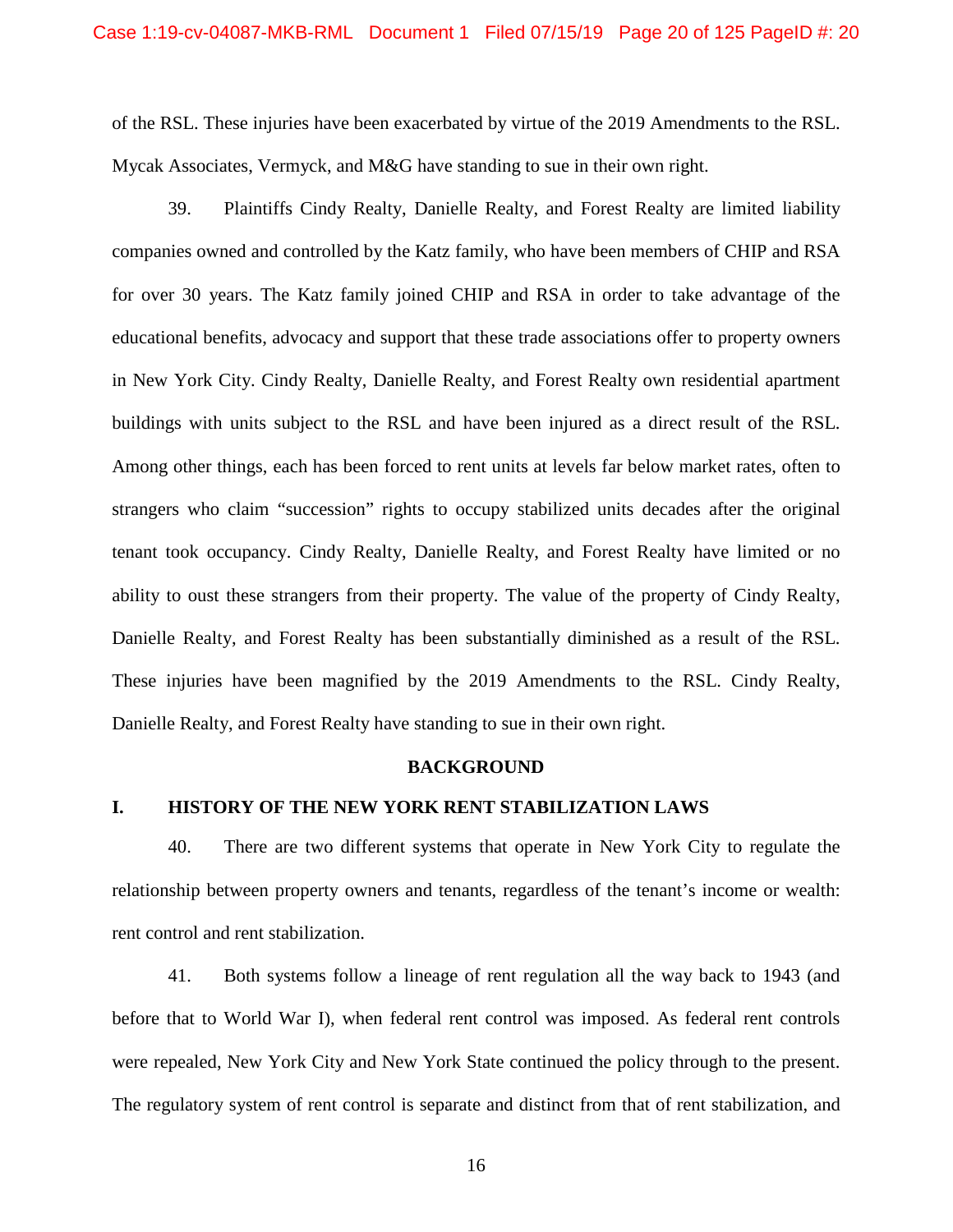the two regulatory schemes apply to different units and have different rules. This Complaint deals solely with the system of rent stabilization.

42. Rent control places limits on the rents charged to tenants living in apartments in buildings that were built before February 1, 1947. The rent-control system that exists today was originally enacted in 1951. Prior to this, rent control laws had gone into effect in New York City following World War I, and after a period of de-regulation, rent control returned in the form of federal regulations during and after World War II. When the federal regulations expired in 1951, New York State rent regulations went into effect. Over the next few decades, the state and city both de-regulated a variety of apartments and buildings from the scheme based on price and size.

43. Today, rent-controlled apartments still exist, but only for tenants (or their successors) who have lived in their apartments since 1971 and who live in buildings that were constructed prior to 1947. Because of this requirement, by 2017 the number of rent-controlled apartments had dwindled to roughly 22,000, or 1.2% of rental units.

44. In 1969, New York City passed the first Rent Stabilization Law. This law placed limits on the rents that property owners could charge individuals living in apartments that were constructed after February 1, 1947 and before March of 1969 and that contained six or more units (buildings that failed to join a "real estate industry stabilization association" such as RSA, remained subject to rent control). This law also created Defendant Rent Guidelines Board ("RGB") to regulate whether and by how much the rents of stabilized units may be increased going forward. It also created the Conciliation and Appeals Board ("CAB") to deal with disputes arising from the statute, which was funded by the real estate industry stabilization association.

45. In 1971, the state legislature enacted vacancy decontrol measures, pursuant to which apartments that were previously subject to rent stabilization and rent control became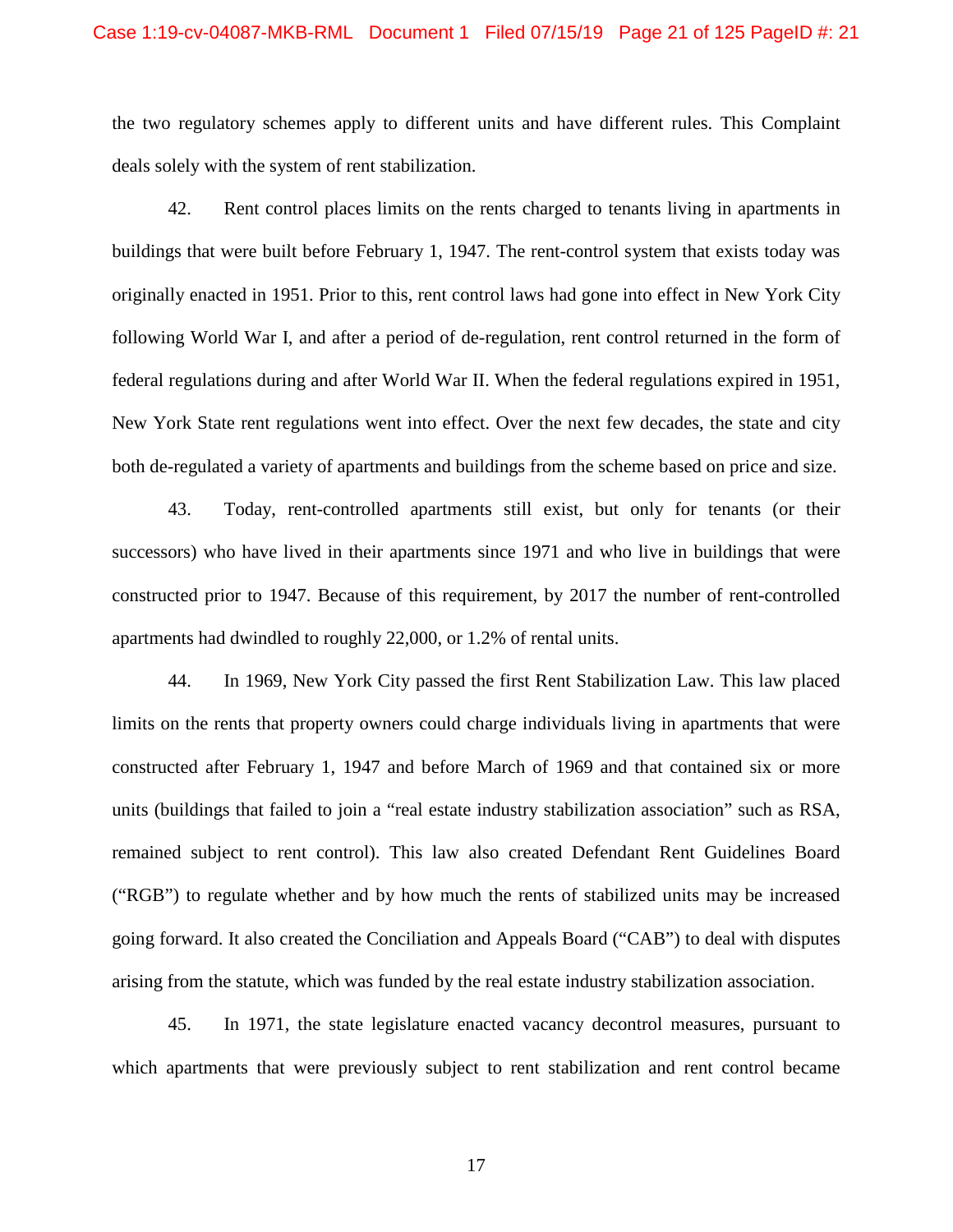#### Case 1:19-cv-04087-MKB-RML Document 1 Filed 07/15/19 Page 22 of 125 PageID #: 22

deregulated once they became vacant. This permitted property owners to charge new tenants market rate rents for their units.

46. In January 1974, at the request of the Governor, the Temporary State Commission on Living Costs and the Economy of the State of New York issued a Report on Housing and Rents. In his introduction to the report, the Chairman of the Commission explained that its recommendations were "based on an awareness of the effects of inflation and on the belief that no one sector should be asked to bear all the costs."

47. Although the report recommended abrogation of vacancy decontrol, it recognized that any return to rent stabilization should not disincentivize the very increase in supply of quality housing needed to address vacancy and affordability issues. The report explained that its recommendations were intended to allow "the minimum impact required by today's inflation to be passed on to the tenant population without either endangering the proper delivery of services, or inhibiting long term growth and renovation of our valuable housing stock." The Report explained that "increased costs must be reflected in the rent, otherwise essential services will be curtailed," and that "[t]he importance of permitting increased rents for essential capital improvements cannot be overemphasized. An owner should never be penalized for improving his property if such modifications either raise the level of services provided to the tenants or permit those services to be maintained at present levels."

48. In June of 1974, the New York State legislature passed the Emergency Tenant Protection Act of 1974 ("ETPA"), which amended the New York City Rent Stabilization Laws. The ETPA law applies to buildings that contain six or more units and were constructed prior to 1974 and are no longer subject to rent control. It also reinstituted rent stabilization for a variety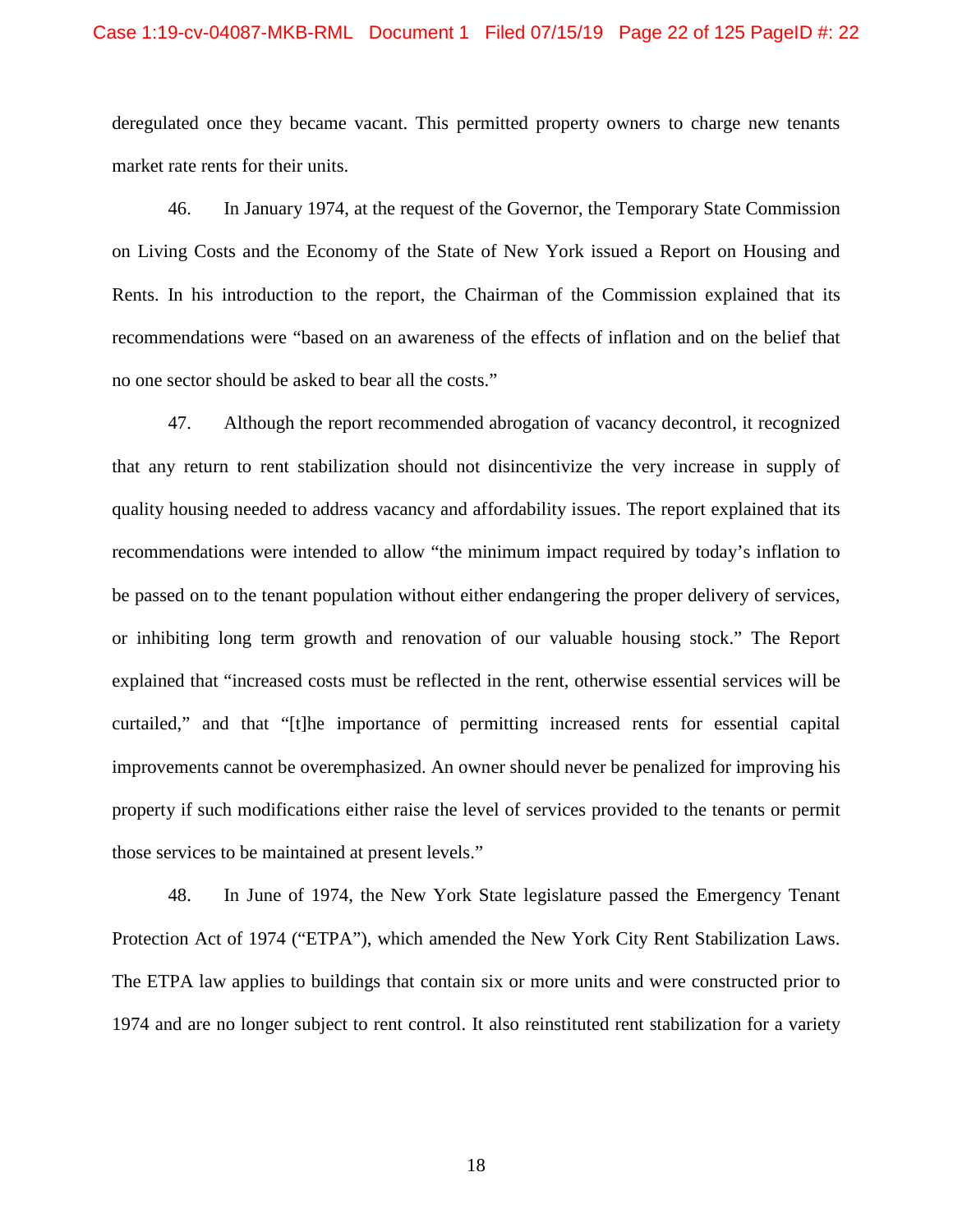of units that had been either de-controlled or de-stabilized due to vacancy between 1971 and 1974.

49. The Omnibus Housing Act of 1983 transferred administration of rent control from New York City, and of rent stabilization from the CAB, to DHCR.

50. Under the Rent Regulation Reform Act of 1993, the state began vacancy deregulation for high-rent apartments (termed "Luxury Decontrol"). *See* N.Y. REAL PROPERTY LAW Ch. 249-B, § 5(a)(13) (LexisNexis). In 1993, a unit with a legal regulated monthly rent of \$2,000 at the time it became vacant would be excluded from rent stabilization. The Rent Act of 2011 raised the Luxury Decontrol threshold to \$2,500 per month. The Rent Act of 2015 raised the threshold to \$2,700, and provided that the threshold would continue to increase at the same rate as the one-year renewal adjustment adopted by the RGB (thereby making Luxury Decontrol a moving target that could be met only in limited circumstances because both the target and the permissible rent moved at the same rate each year). The threshold stood at \$2,774.76 before Luxury Decontrol was completely repealed in the 2019 Amendments.

51. The Rent Regulation Reform Act of 1993 also adopted a high-income deregulation provision (termed "High Income Decontrol"). *See* N.Y. REAL PROPERTY LAW, Ch. 249-B, § 5(a)(12) (LexisNexis); Admin. Code of the City of New York §§ 26-504.1–26.504.3. Under that provision, units that are occupied with tenants whose household income exceeded \$250,000 (later reduced to \$200,000) *and* whose rents exceeded the Luxury Decontrol threshold would also be subject to decontrol.

52. In 2014, the New York Court of Appeals conclusively determined that "a tenant's rights under a rent-stabilized lease are a local public assistance benefit." *Santiago-Monteverde*, 22 N.E.3d at 1015. The Court specifically held that the "rent-stabilization program has all the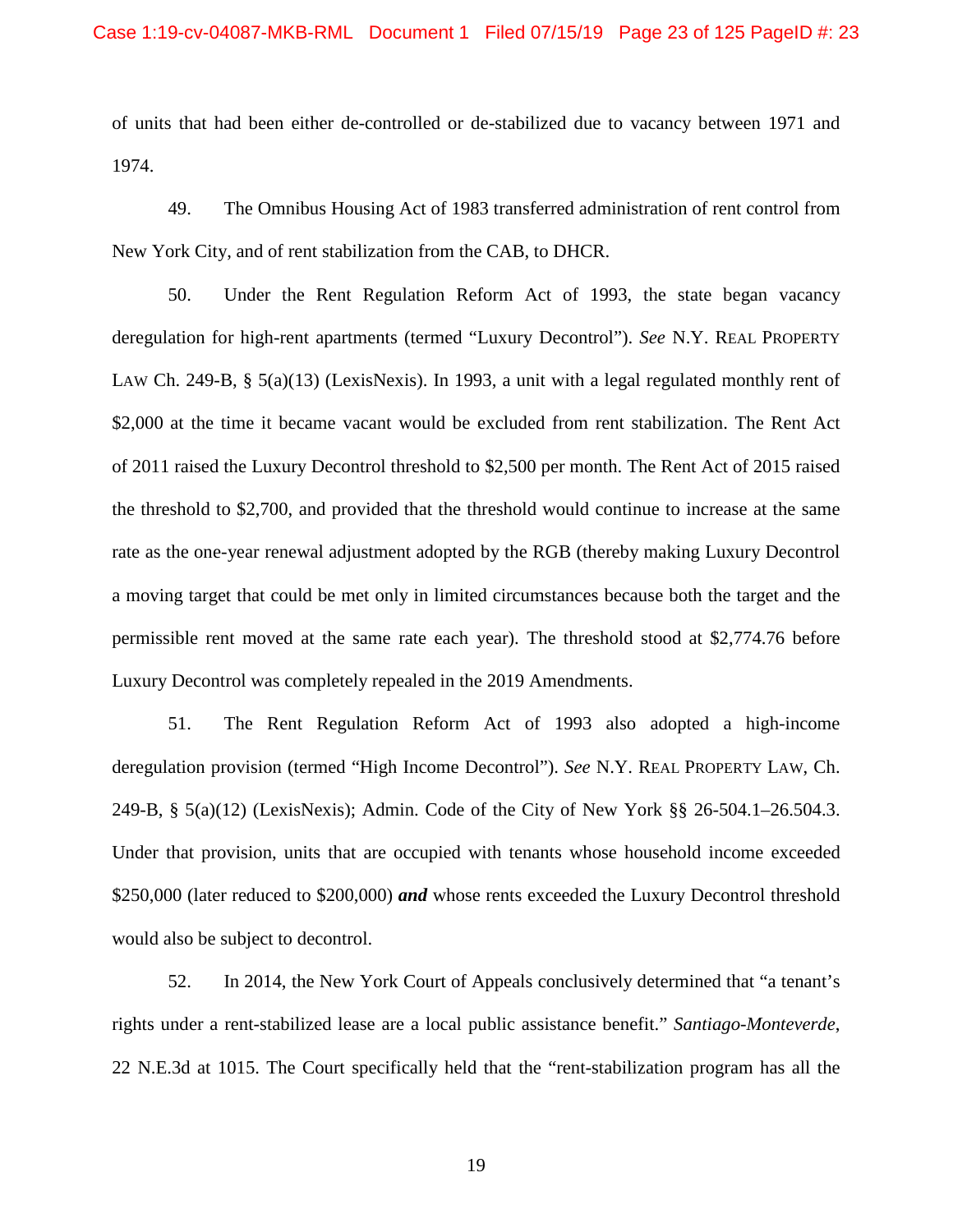characteristics of a local public assistance benefit." *Id.* "Rent stabilization provides assistance to a specific segment of the population that could not afford to live in New York City without a rent regulatory scheme. And the regulatory framework provides benefits to a targeted group of tenants—it protects them from rent increases, requires owners to offer lease renewals and the right to continued occupancy, imposes strict eviction procedures, and grants succession rights for qualified family members." *Id.* at 1016.

53. The Court observed that "the rent-stabilization laws do not provide a benefit *paid for* by the government, they do provide a benefit *conferred by* the government through regulation aimed at a population that the government deems in need of protection." *Id.* (emphasis added)*.* It concluded that the government "has created a *public assistance benefit* through a unique regulatory scheme applied to private owners of real property." *Id.* at 1016 (emphasis added).

### **A.** *Rent Stabilization Laws Triggered Upon Declaration of Emergency*

54. The 1974 Act establishes that a municipality may determine that there exists a "public emergency requiring the regulation of residential rents" if the vacancy rate in the municipality is 5% or less. N.Y. UNCONSOL. LAW § 8623.a (McKinney). The statute requires that "[a]ny such determination shall be made by the local legislative body of such city . . . on the basis of the supply of housing accommodations within such city  $\dots$ , the condition of such accommodations and the need for regulating and controlling residential rents within such city ..." *Id.* The applicability of Rent Stabilization Laws in New York City depends on the City Council making such an emergency determination. *Id.* § 8622.

55. That statutory scheme imposes a substantive obligation on the City of New York to go beyond merely declaring an emergency when vacancy rates are less than 5%, but rather to formulate a rational basis for determining whether that vacancy rate warrants the declaration of a public emergency, whether the existence of such emergency triggers "the need for regulating and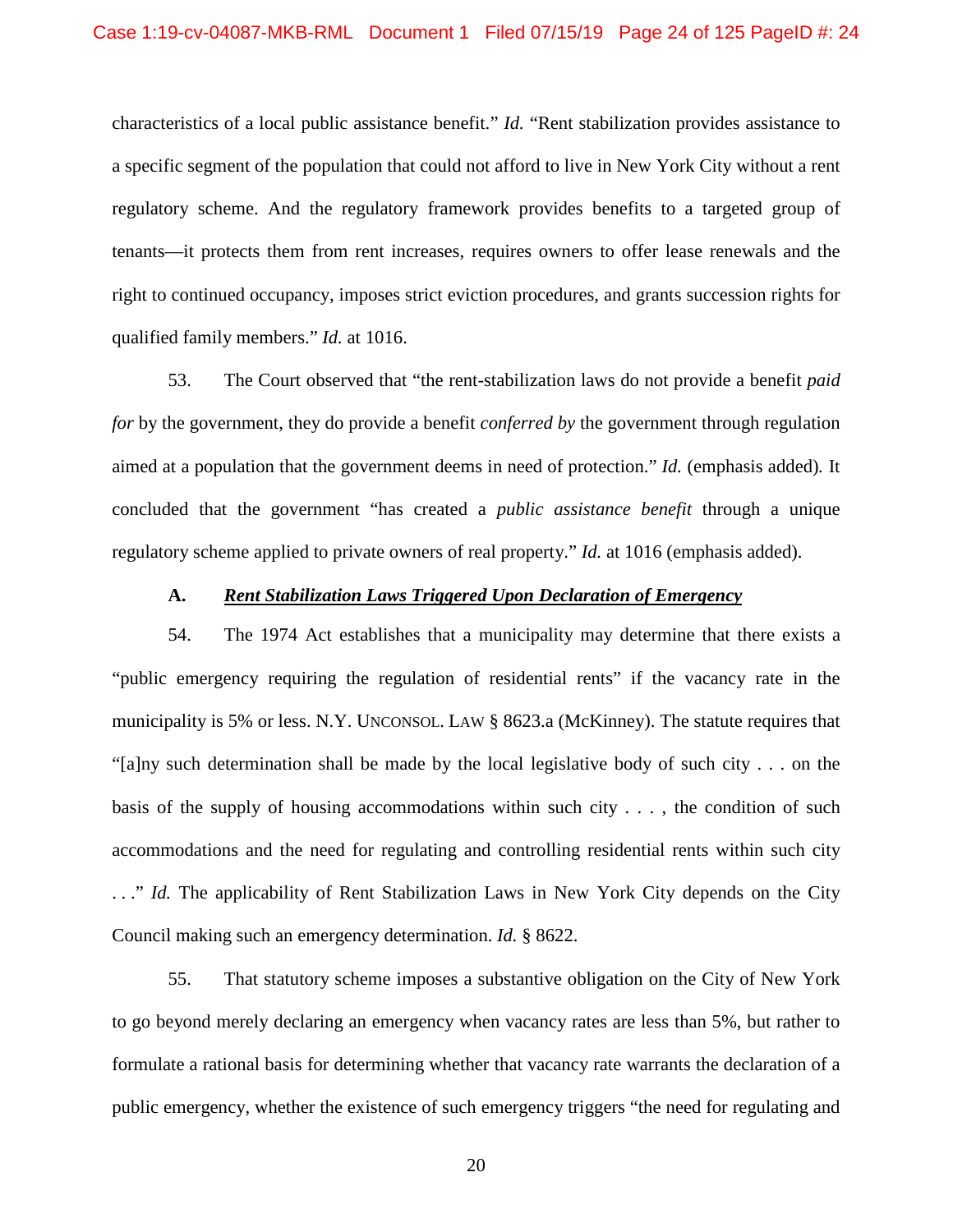controlling residential rents," whether there are specific classes of housing accommodations that should not be subject to the emergency, and whether the regulation of rents serves to abate the emergency. The City must rationally apply existing facts and data to make each determination.

56. Since the Emergency Tenant Protection Act of 1974 was passed, the New York City Council has voted to declare a "public emergency" every three years, thereby permitting the system of rent stabilization to continue indefinitely.

### **B.** *Rent Stabilization Laws Dramatically Limit Rents*

57. Rent stabilization mandates that owners offer below-market rents to tenants for indefinite and lengthy periods of time. Owners of rent-stabilized units may increase the rent to existing tenants for any particular one- or two-year lease period only by the amount set by the Rent Guidelines Board. *See* 9 NYCRR § 2522.5.

58. The Board determined in 2018 and again in June of 2019 that property owners would be permitted to increase rents by 1.5% for one-year leases and 2.5% for two-year leases. For the six-year period from 2014 through 2019, the maximum one-year rent increases have been limited to 1.5% or less, with two years in which no rent increases were permitted. Over the 20 year period from 1999 through 2019, the RGB-permitted rent increases averaged 2.7% annually while expenses for property owners increased more than twice that rate, at 5.5%. The compounded effect of those sub-cost permitted rent increases over that 20-year period has been to increase stabilized rents by a total of 66%, while costs have increased over the same period by 169%.

59. Prior to 2019, owners had only very limited means to raise rents beyond the increases set by the RGB. Those included:

(a) **Statutory Vacancy Allowance:** Under the Rent Regulation Reform Act of 1997, when a tenant vacated a rent-stabilized unit, the property owner could increase the rent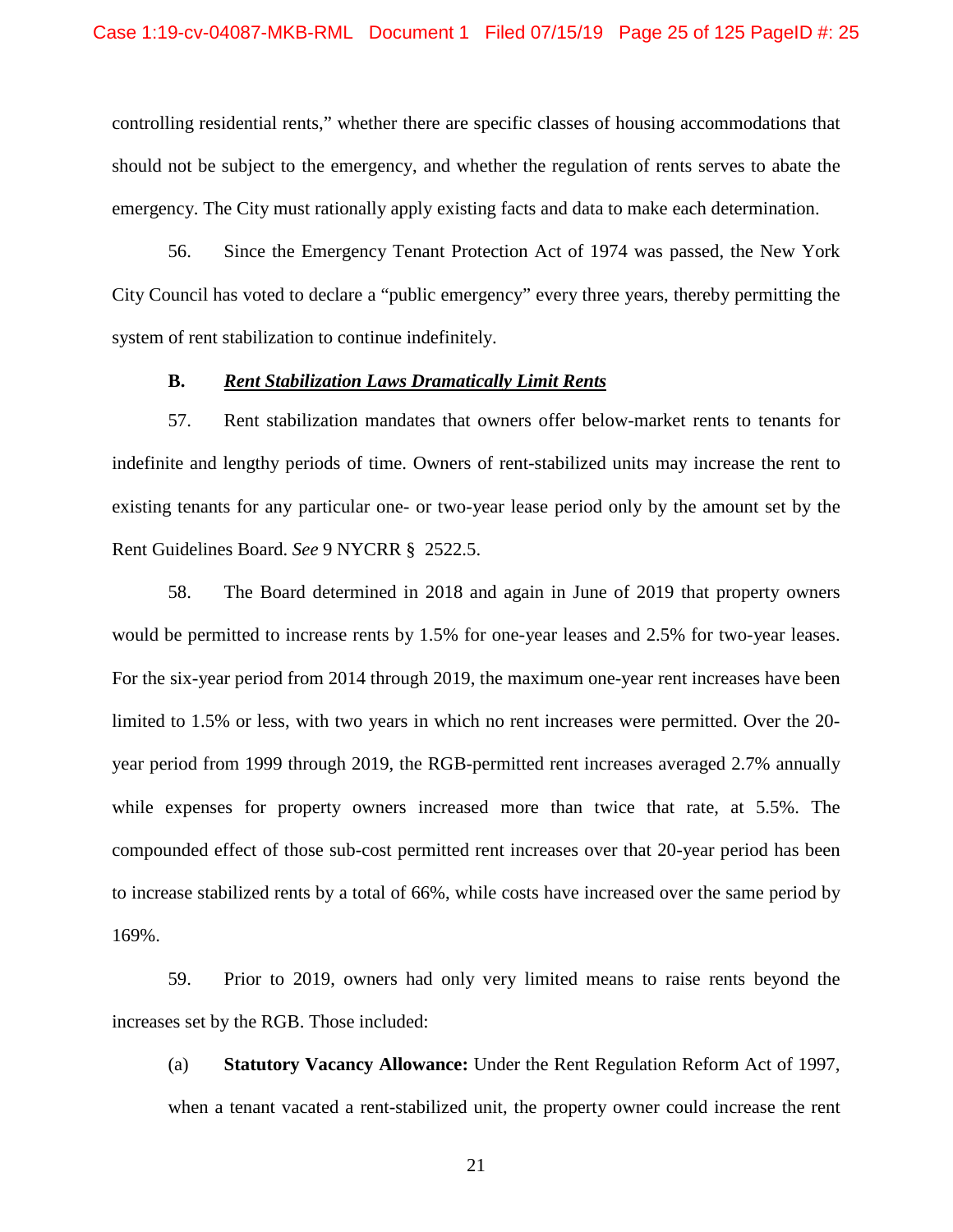for the next tenant by 20% for a two-year lease. 9 NYCRR § 2522.8; Admin. Code of the City of New York  $\S 26-511(c)(5-a)$ . For one-year leases, the Statutory Vacancy Allowance permitted a 20% increase less the difference between the two-year rate increase permitted by the RGB and the one-year rate increase permitted by the RGB. 9 NYCRR § 2522.8; Admin. Code of the City of New York §26-511(c)(5-a).

(b) **Longevity Increase:** The Rent Regulation Reform Act of 1997 also permitted an additional increase in rent for tenants who had remained in a unit for a long period (known as a "Longevity Increase"). If there had been no vacancy increase in the prior eight years, the owner could increase the rent based on the following formula: 0.6% multiplied by the number of years since the last vacancy increase multiplied by the vacating tenants' legal rent. 9 NYCRR § 2522.8; see ETPA of 1974 § 10.a.1; Admin. Code of the City of New York  $\S 26-511(c)(5-a)$ .

(c) **Major Capital Improvements** ("MCI"s): When an owner undertook a major capital improvement to a building meeting certain statutory requirements, the owner could petition the DHCR for a rent adjustment amounting to the cost of the MCI amortized over an eight-year period (for buildings with 35 or fewer units), or a nine-year period (for buildings with more than 35 units). *See* Admin. Code of the City of New York  $§26-511(c)(6);$  9 NYCRR § 2522.4. Any rent increase based on an MCI could not exceed 6% of the tenant's rent. The owner was required to document the costs of those improvements and was subject to DHCR audits of those improvements.

(d) **Individual Apartment Improvements** ("IAIs"): When an owner made a substantial modification or improvement to an individual apartment, the owner was permitted to adjust monthly rent by the amount of one-fortieth the cost of the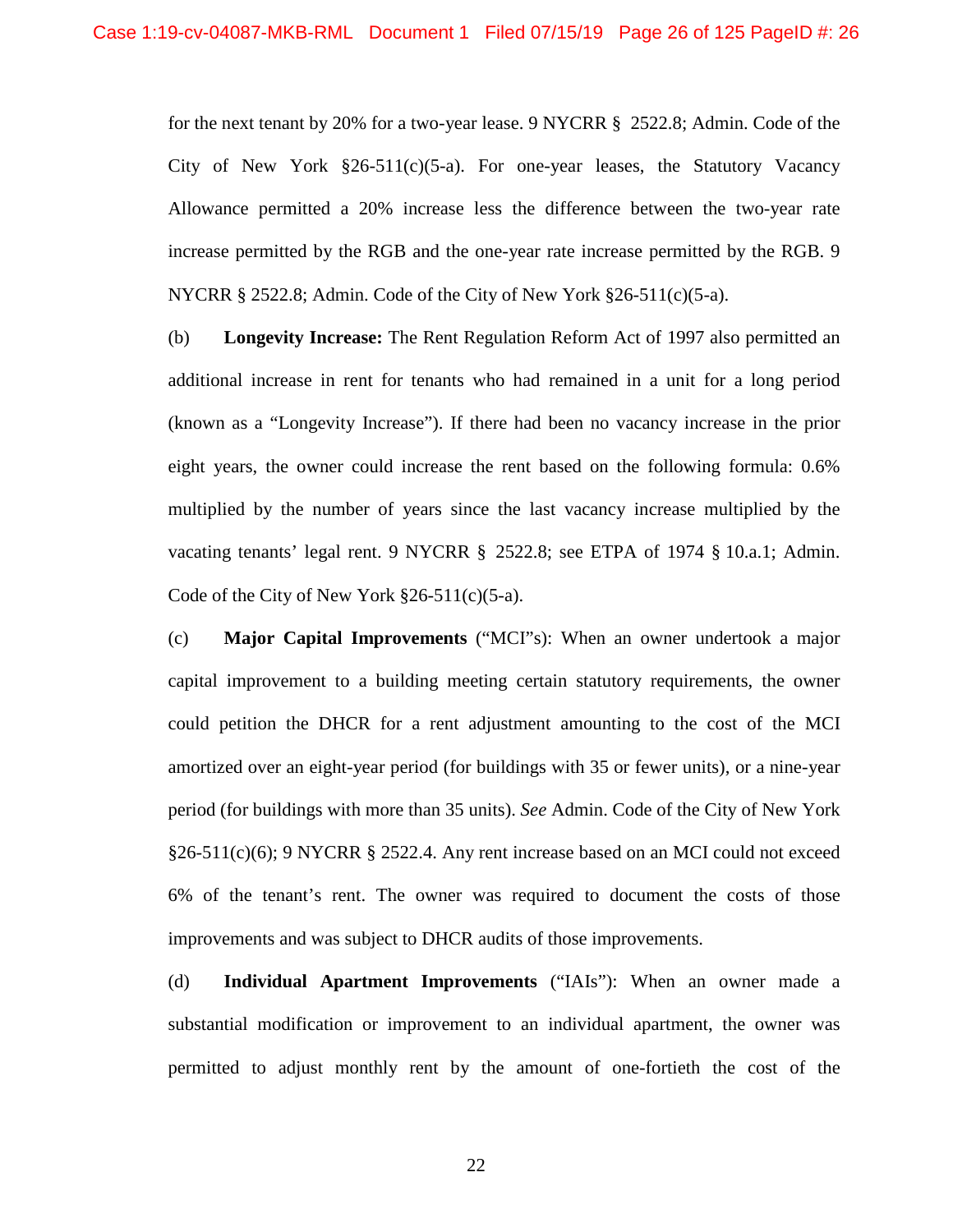improvement (for a building with 35 or fewer units) or one-sixtieth the cost of the improvement (for a building with more than 35 units). *See* Admin. Code of the City of New York §26-511(c)(13).

(e) **Preferential Rent Increases.** Where owners charged tenants less than the legal regulated rent for a unit, the owner retained the right—upon lease renewal or vacancy of the tenant—to charge up to the legal regulated rent, as adjusted by applicable guideline increases. *See* Admin. Code of the City of New York §26-511(c)(14).

## **C.** *The Rent Stabilization Laws Deprive Owners of The Rights to Exclude and to Use, Occupy, and Possess their Properties*

60. As discussed in more detail below, the RSL (even prior to the 2019 Amendments) deprives owners of the right to exclude tenants from their property, dramatically limits the owners' right to use or occupy their own property, and even significantly limits the owners' right to freely dispose of their property.

61. The RSL, with very few exceptions, requires the property owners to renew the leases of their tenants at RGB-approved rates. Admin. Code of the City of New York § 26-511(c)(9); N.Y. UNCONSOL. LAW § 26-511(c)(9) (McKinney); 9 NYCRR § 2524.4. Given that all (or nearly all) RSL units were tenant-occupied at the time the RSL came into existence in 1969, the obligation to renew leases prevented owners from excluding such tenants from their properties. The principal permissible reasons for tenant eviction all remain within the tenant's control, such as the tenant's non-payment of rent, the tenant's violation of a substantial obligation of his tenancy, the tenant's committing a nuisance, or the tenant's use of the unit for an illegal purpose. 9 NYCRR §§ 2524.3. And renewal of a tenant's lease is mandatory unless a court determines that a tenant is not occupying the unit as his primary residence. Although nonrenewal of a lease is permitted in certain circumstances where the owner seeks to occupy a unit,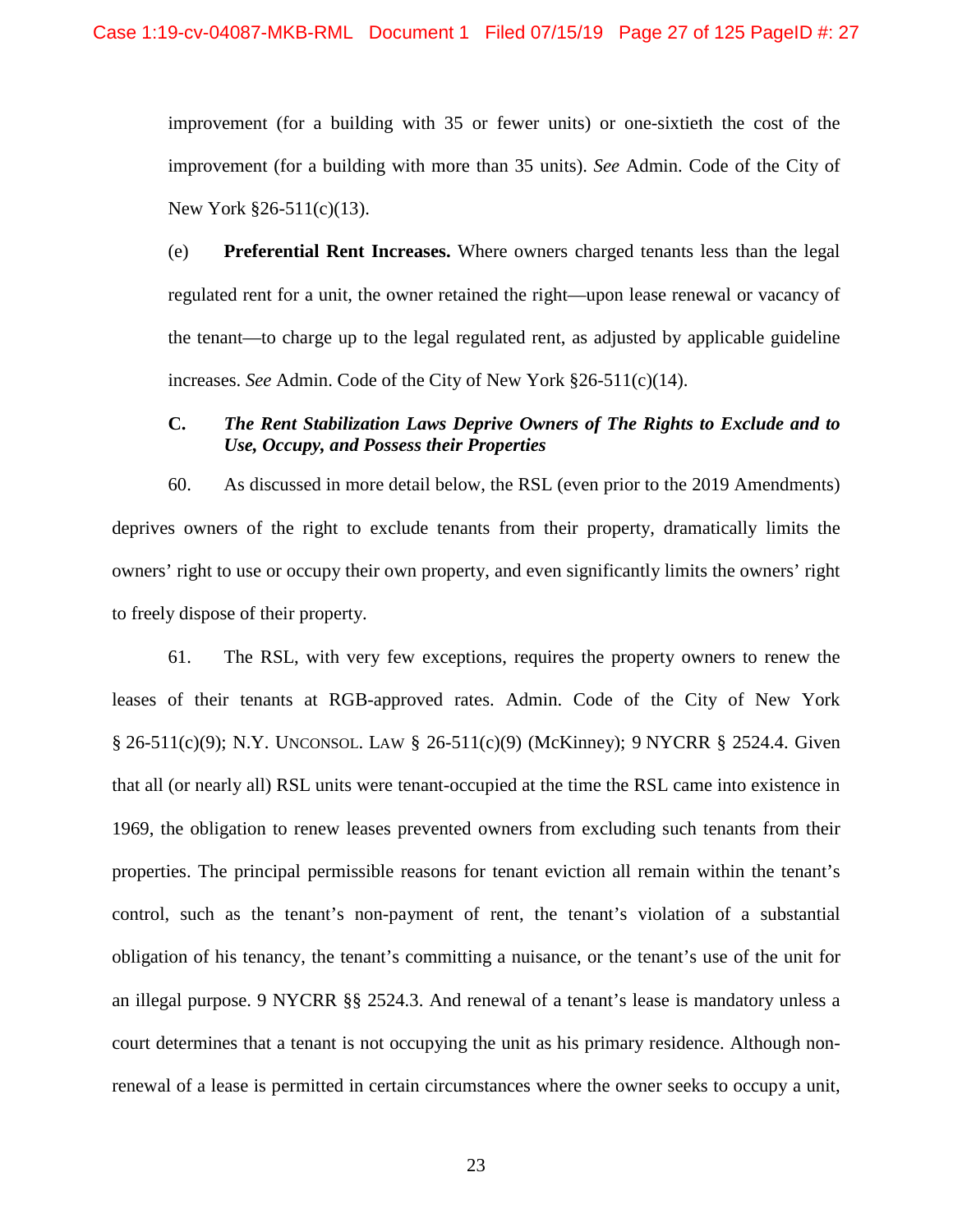withdraw the unit from the market, or demolish a building, as discussed further below, those exceptions are limited to the point of impracticability by the RSL.

62. The lease renewal obligation extends not only to the tenant, but also to "successors," such as the tenant's family members or any person residing with the tenant as a primary residence who can prove emotional or financial commitment and interdependence with the tenant. 9 NYCRR §§ 2520.6, 2523.5(b)(1). And the tenant's right to renew the lease persists even if the tenant subleases the apartment for up to two years in any four-year period, and even if the sublease extends beyond the term of the tenant's lease. 9 NYCRR §§ 2525.6.

63. The RSL also dramatically limits owners' rights to use or occupy their own property. The RSL (prior to the 2019 Amendments) permitted an owner to decline to renew a lease if the owner or his or her immediate family member sought to occupy the units. Admin. Code of the City of New York  $\S 26-511(b)(9)$ . But those rights did not extend to any person who owns a building through an LLC or corporation, applied to only one owner of a building even if the building was owned through partnership, were materially limited if the tenant was older than 62 or disabled, and did not apply unless the owner could show a good-faith need for the unit.

64. The RSL also substantially limits an owner's ability to dispose of its own property. Among other limitations, owners may not refuse to renew a lease in order to withdraw a property from the market for purposes of non-housing rentals, nor even to permit the building to sit empty. *See, e.g.,* 9 NYCRR § 2524.5. A building may only be withdrawn from the market to be used for the owner's own (non-rental) business, or if the building represents a safety hazard and the cost of repair exceeds the value of the building. *Id.* Owners also may not demolish their own buildings without finding each and every tenant suitable housing and paying for all relocation expenses.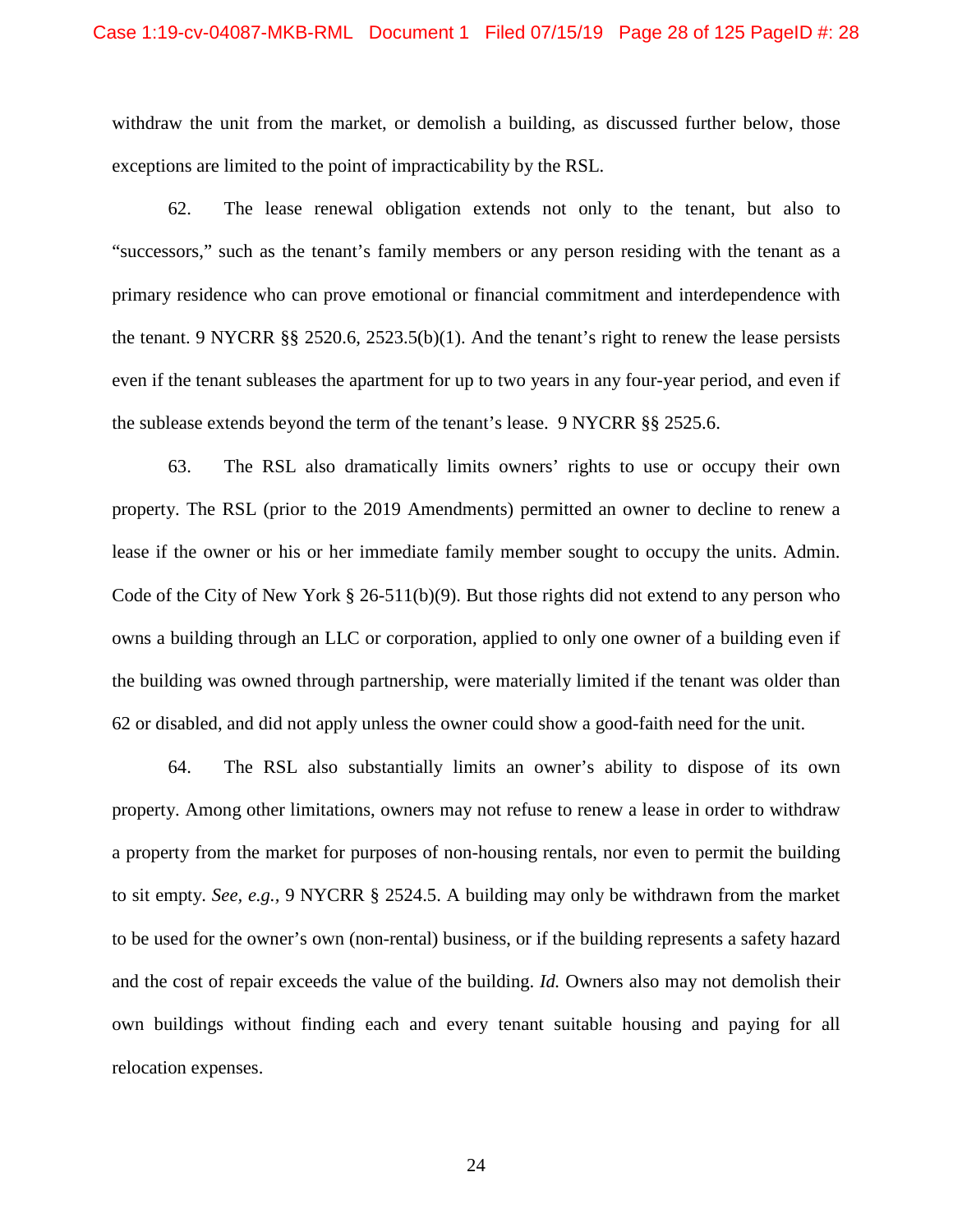## **D.** *The 2019 Amendments Stripped Property Owners of Many of Their Few Property Rights*

65. On June 14, 2019, the New York State legislature passed what the New York Senate Majority leader termed "the strongest tenant protections in history." Assembly member Linda Rosenthal, the sponsor of one of the bills resulting in the 2019 Amendments, stated that "[w]e are losing affordable housing at an alarming rate." "My bills would help prevent the loss of thousands of units of affordable housing by making it harder to deregulate rent-stabilized units . . ." Assembly member Latoya Joyner echoed that purpose, stating that "we need to ensure that rent stabilized apartments remain rent stabilized."

66. Legislators confirmed that the purpose of preserving those rent-stabilized units was to subsidize the cost of housing for New Yorkers, particularly for low- and moderate-income New Yorkers. In fact, the justification offered in support of the 2019 Amendments emphasized the need to "protect their regulated housing stock, which provides and maintains affordable housing for millions of low and middle income tenants."

67. As stated by Lucy Joffe, the Assistant Commissioner of Policy, New York City Department of Housing, Preservation & Development, "[r]ent stabilized apartments are both the largest source of low cost housing in the city and provide critical tenant protections that enable residents to remain in their homes and exercise the choice to stay in their neighborhoods."

68. In furtherance of its goal of precluding owners from using their properties for any purpose other than rent-stabilized housing, the legislature adopted several amendments, including:

(a) **Personal Use Exemption Dramatically Reduced.** The 2019 Amendments eliminated property owners' ability to recover possession of more than one unit within their own property for their own personal use and occupancy. Chapter 36 of the Laws of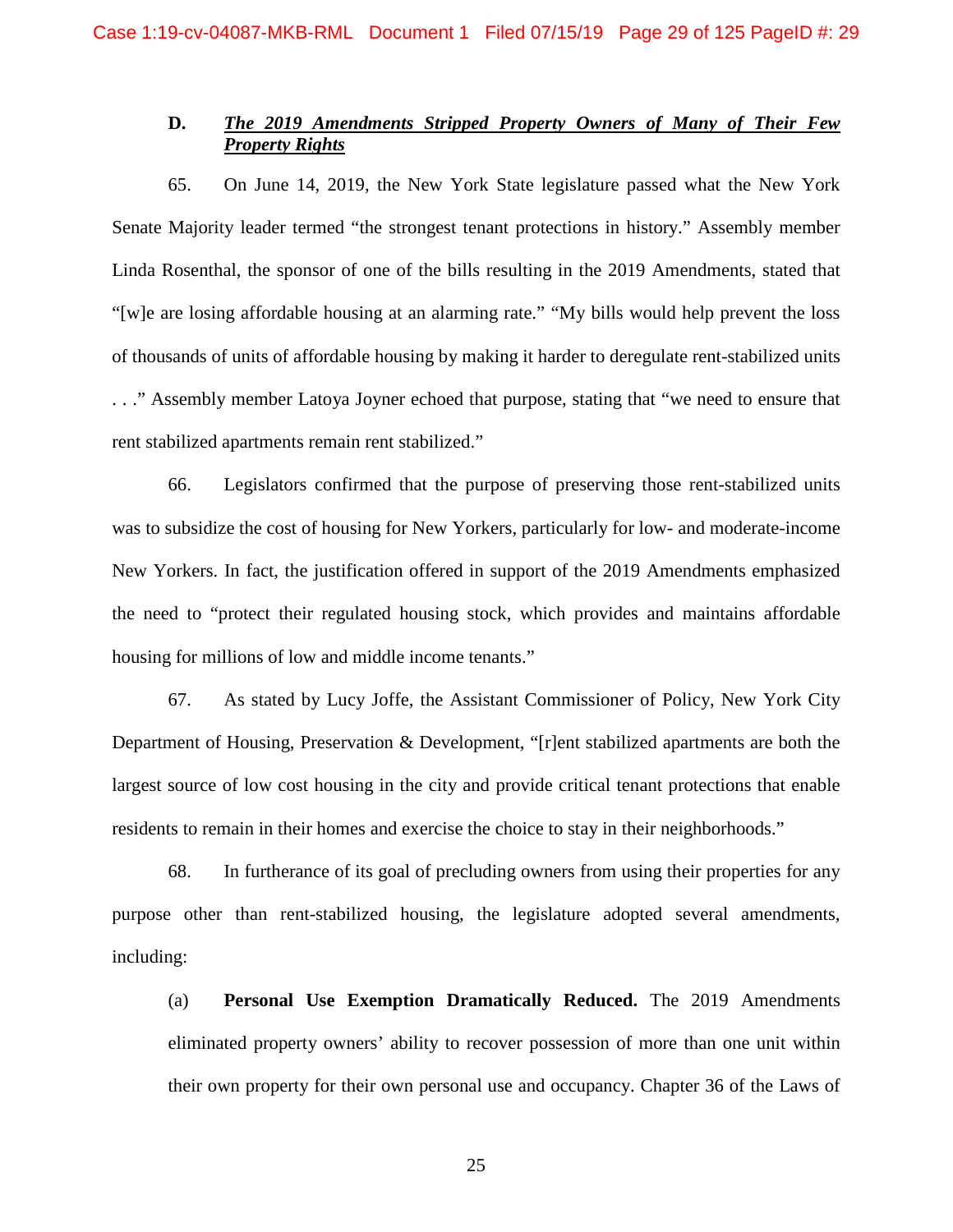2019, Part I. Even the right to recover one unit for use as the owner's primary residence is permitted only if the owner can show an "immediate and compelling necessity" for that one unit.

(b) **Luxury Decontrol Eliminated.** Part D of Chapter 36 of the Laws of 2019 repealed sections 26-504.1, 26-504.2, and 26-504.3 of the Administrative Code of the City of New York, which had deregulated units upon their vacancy when the rents reached a luxury threshold. Now, regardless of the rent levels of the units, the units will remain subject to the limitations imposed by rent stabilization.

(c) **High Income Decontrol Eliminated.** Part D of Chapter 36 of the Laws of 2019 also repealed Sections 26-504.1, 26-504.2, and 26-504.3 of the Administrative Code of the City of New York, which deregulated units when the tenant had a high-income (\$200,000 or more), and the rent met the Luxury Decontrol threshold. Now, regardless of the income of the tenants, the units will remain subject to the limitations of rent stabilization.

(d) **Cooperative and Condominium Conversion Dramatically Limited.** Part N of Chapter 36 of the Laws of 2019 amended the laws governing conversion of rental units to cooperative or condominium ownership. The Amendments eliminated the availability of eviction plans, and with respect to non-eviction plans now require written purchase agreements from 51% of all existing tenants. Previously, non-eviction plans required written purchase agreements from only 15% of units, which could be met through commitments by bona fide purchasers rather than tenants. By requiring purchase agreements from a majority of tenants, the 2019 Amendments literally transfer to the tenants the right to dispose of property through cooperative or condominium conversion.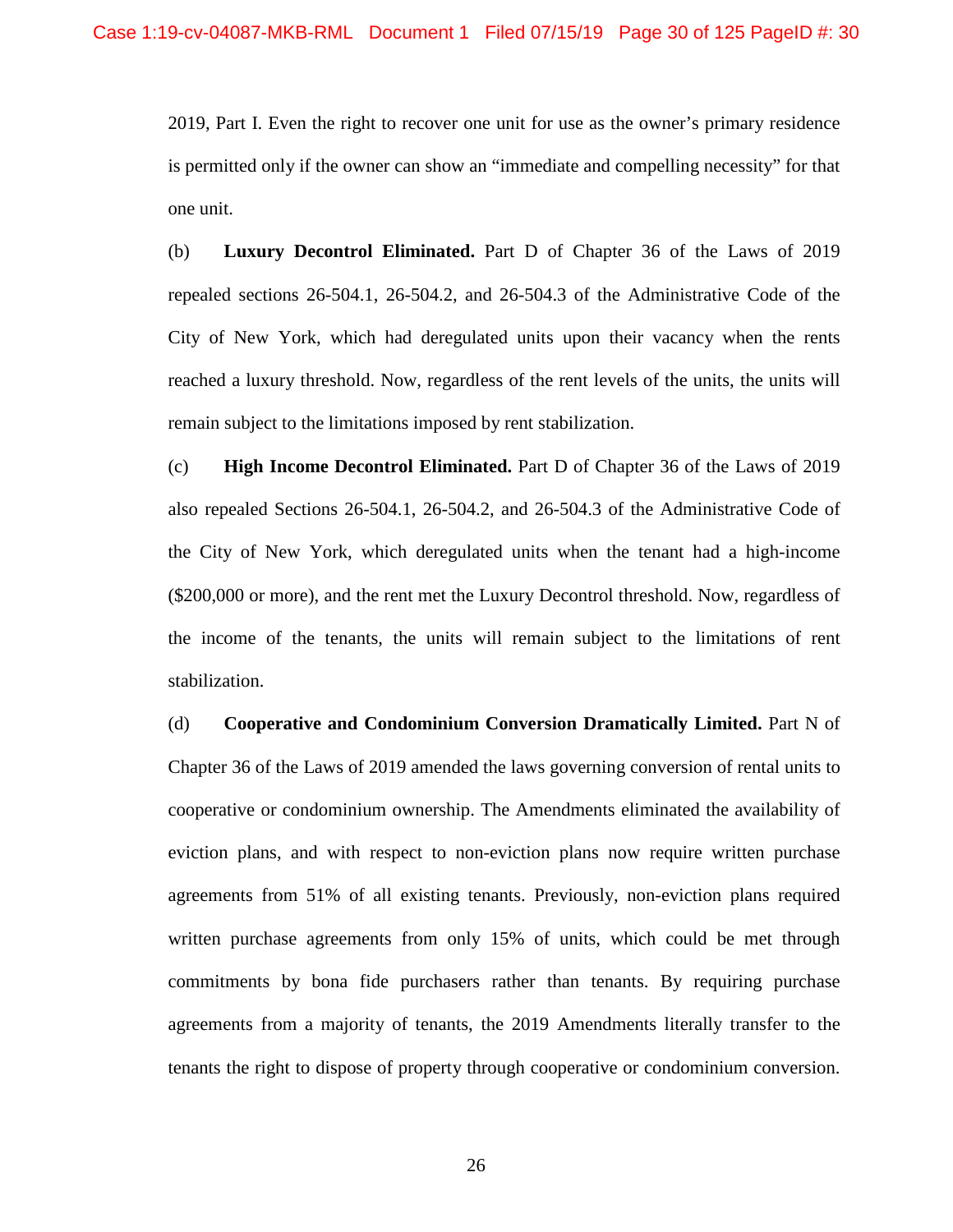Given that bona fide purchasers no longer count toward the threshold, and the low likelihood that 51% of the existing rent-stabilized tenants—who are guaranteed subsidized, below-market rents—would opt to purchase a condominium unit (assuming they could afford it), the Amendments effectively eliminate owners' ability to dispose of their building through cooperative or condominium conversion.

69. Consistent with the goal of ensuring that owners of rent-stabilized units continued to subsidize the housing costs of tenants, the Legislature also eliminated most (if not all) of the means for increasing rents beyond the amounts permitted by the RGB. Specifically:

(a) **Statutory Vacancy Allowance Eliminated.** The 2019 Amendments repealed the law permitting statutory vacancy allowances. Chapter 36 of the Laws of 2019, Part B, §§ 1, 2.

(b) **Longevity Increase Eliminated.** The 2019 Amendments repealed the law permitting longevity increases. Chapter 36 of the Laws of 2019, Part B, §§ 1, 2.

(c) **Increases for Major Capital Improvements Dramatically Reduced.** The 2019 Amendments dramatically reduced the owners' ability to recover the costs of Major Capital Improvements (as explained in greater detail below). First, the Amendments extended the amortization period for reimbursement of major capital improvements from eight years to twelve years for buildings with 35 or fewer units, and from nine years to twelve and one-half years for buildings with more than 35 units. Chap. 36 of the Laws of 2019, Part K, §§ 4, 11. Second, the Amendments specified that any rent increases were temporary (compelling owners to disentangle and remove such increases as compounded over the years by RGB increases), and capped the period during which such increased rents could be charged to 30 years. *Id.* Further, the Amendments preclude owners from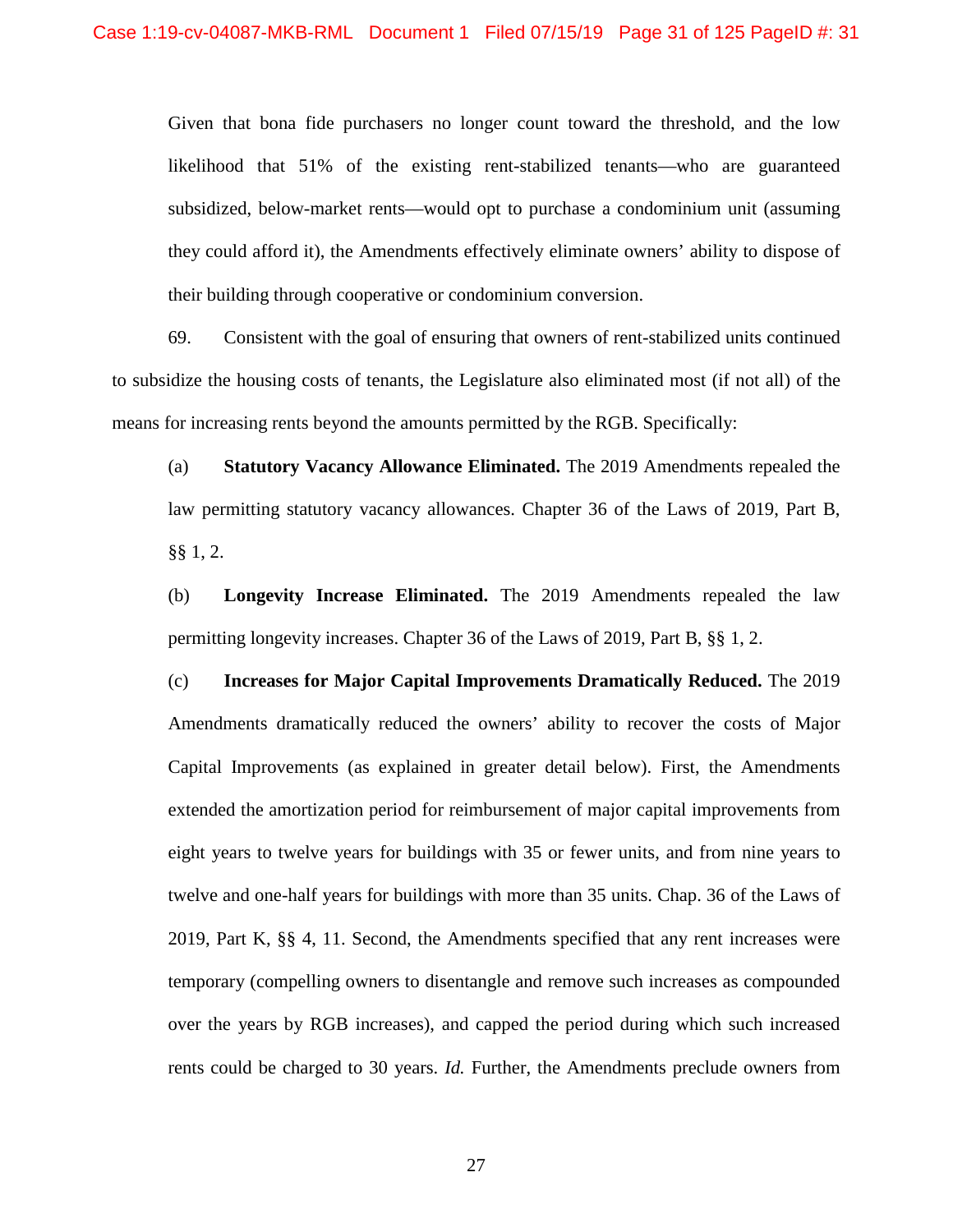increasing rents on any existing tenant by more than 2 percent in any year to recover the MCI, which is one-third of the 6 percent annual increase permitted prior to the 2019 Amendments.

(d) **Increases for Individual Apartment Improvements Dramatically Reduced.**  The 2019 Amendments dramatically reduced the value associated with IAIs. The Amendments cap at \$15,000 in the aggregate the recoverability of IAIs over a 15-year period. Chapter 36 of the Laws of 2019, Part K, §§ 1, 2. They also significantly decrease the amount of any rent increase to one one-hundred-sixty-eighth  $(1/168<sup>th</sup>)$  of the cost of the IAI (for buildings with 35 or fewer units) and to one one-hundred-eightieth  $(1/180<sup>th</sup>)$ of the cost of the IAI (for buildings with more than 35 units). *Id.* They also make such rent increase temporary (compelling owners to disentangle and remove such increases as compounded by RGB increases), and cap any rent increase to 30 years. *Id.* 

(e) **Preferential Rent Increases Eliminated.** The 2019 Amendments eliminated the right of owners who were charging rents below the legally regulated amount to increase those rents upon the lease renewal to the legal regulated rent, as adjusted by applicable guideline increases. Rather, the amount that may be charged to an existing tenant can be no more than the rent charged prior to renewal, adjusted by the most recent applicable guidelines increases. *See* Chapter 36 of the Laws of 2019, Part E.

## **II. THE RSL SOLUTION—HOUSING COSTS FOR SOME TENANTS SUBSIDIZED BY SOME PROPERTY OWNERS—IS NOT RATIONALLY RELATED TO THE STATED PROBLEMS TO BE SOLVED, AND CONSEQUENTLY HAS NOT SOLVED THOSE PROBLEMS**

70. The RSL violates Due Process because it is an irrational, arbitrary and demonstrably irrelevant means to address its stated policy ends. Under the Fifth and Fourteenth Amendments to the Constitution, individuals may not be deprived of their property without due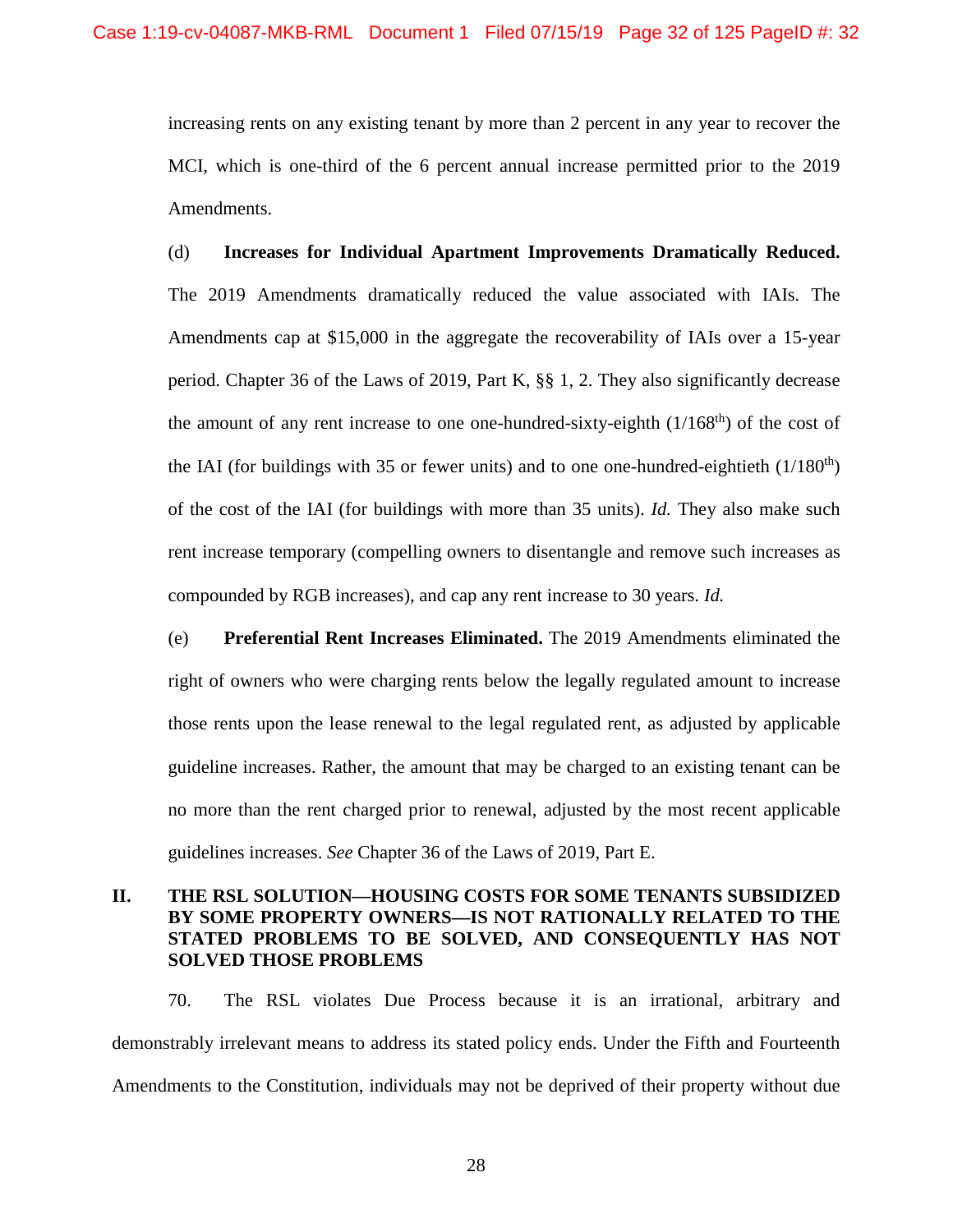process of law. This protection of property rights is deeply rooted in American history and traditions, and is a fundamental right on which America was founded. *See, e.g.*, Federalist No. 10, at 78 (Madison) (C. Rossiter ed. 1961) (describing protection of property rights, especially in land, as "the first object of government"); Federalist No. 54, *supra*, at 339 (Madison) (government is "instituted no less for protection of the property than of the persons of individuals"). When, as here, Plaintiffs are being deprived of their property rights without any rational relationship between that deprivation and a legitimate government interest, the deprivation violates the Fifth and Fourteenth Amendments to the United States Constitution. Indeed, given the fundamental nature of the right to property—a right that is expressly articulated in the Constitution itself—Defendants must demonstrate that the RSL is narrowly tailored to achieving a compelling governmental purpose. Defendants cannot satisfy that standard.

71. Over the 50 years that the RSL has been in effect, Defendants have provided varying justifications for the restrictions imposed by the RSL. The RSL is not rationally related—let alone narrowly tailored—to achieve any of the ends that have been used to justify the extreme measures taken under the law.

72. *First,* the RSL has been justified as a means to provide affordable housing to lowincome families, as confirmed by New York State's highest court. But the law's operative provisions are wholly disconnected from that goal. There is no requirement that RSL units can be rented only to low-income families. In fact, the only financial qualification for the application of the RSL—the provision permitting decontrol of a unit if the owner earns an income over \$200,000 *and* the rent was above the Luxury Decontrol threshold—was removed from the RSL in the 2019 Amendments. As a result, there are numerous documented reports of stabilized units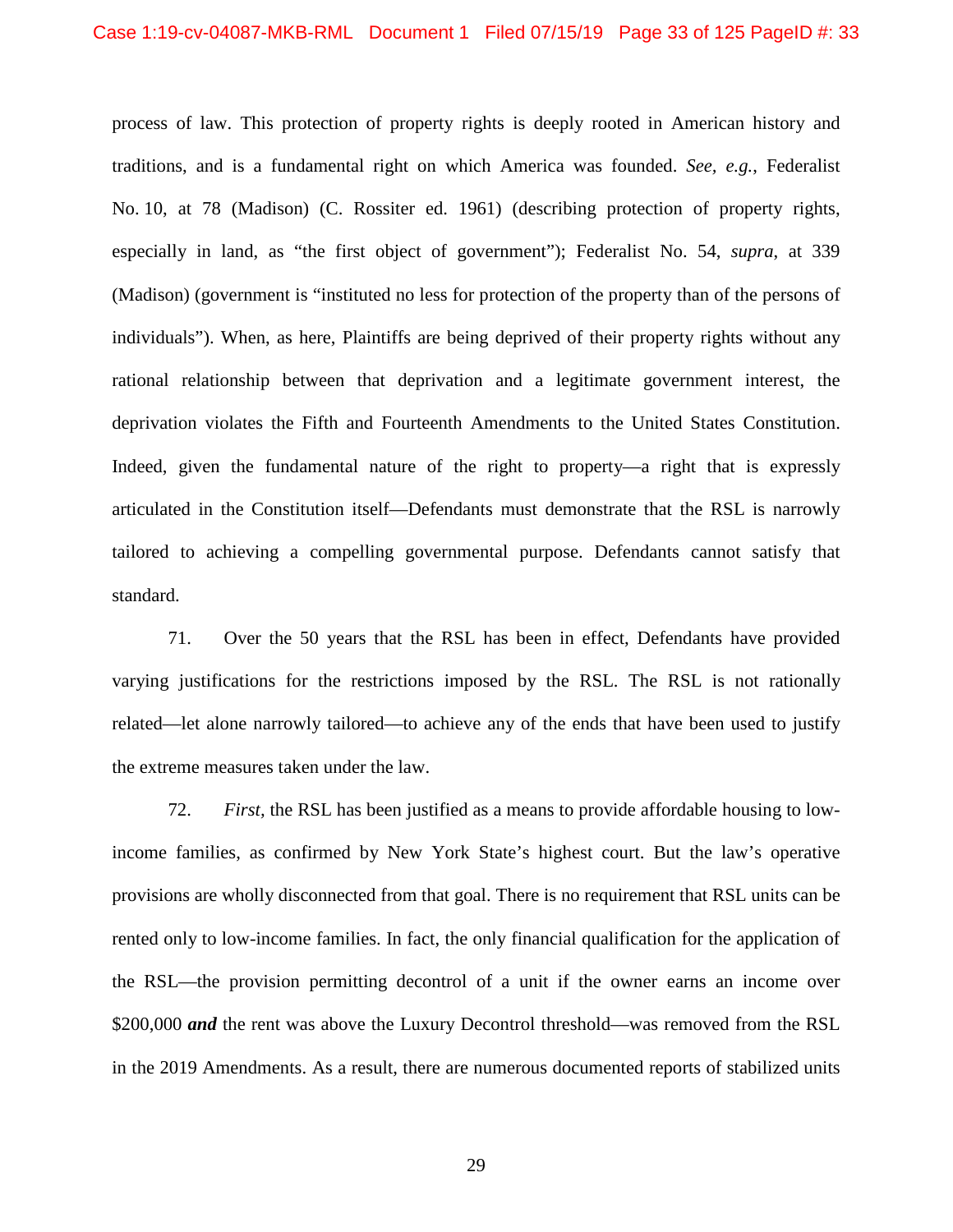#### Case 1:19-cv-04087-MKB-RML Document 1 Filed 07/15/19 Page 34 of 125 PageID #: 34

leased by families least in need of assistance. The data confirms that the RSL has not been targeted at all—let alone effectively or narrowly targeted—to families with low incomes.

73. *Second,* the RSL has also been justified by the need to increase the vacancy rate, and thereby remedy a purported "housing emergency." Even if there were evidence that any housing emergency existed (Defendants have failed to generate any record in support of the "emergency" finding, as discussed in the next section), the RSL not only fails to increase the vacancy rate, it exacerbates the vacancy problem by disincentivizing property development and incentivizing existing tenants to remain in units that may no longer suit their needs. Such a law is not rationally related—let alone narrowly tailored—to remedying the low vacancy rate that purportedly underlies the housing emergency.

74. *Third,* there are other available alternatives that would help provide affordable housing to low-income families or help to increase the supply of housing generally. But, those alternatives would require support from all New York taxpayers, and therefore lack the apparent allure of imposing the financial burden entirely on a small subset of property owners, which underpins the RSL. As a result, the Defendants continue to use a subset of New York property owners to fund an RSL that is not rationally related to, and fails to, achieve the ends that it is claimed to serve.

## **A.** *The Justifications for the Claimed Housing Emergency Have Changed Over Time*

75. Defendants justify the RSL by reference to a claimed "housing emergency." But the nature of that asserted "emergency"—*i.e*., the aspect of the housing market that supposedly gives rise to a state of emergency—has shifted significantly over the 50 years the law has been in effect.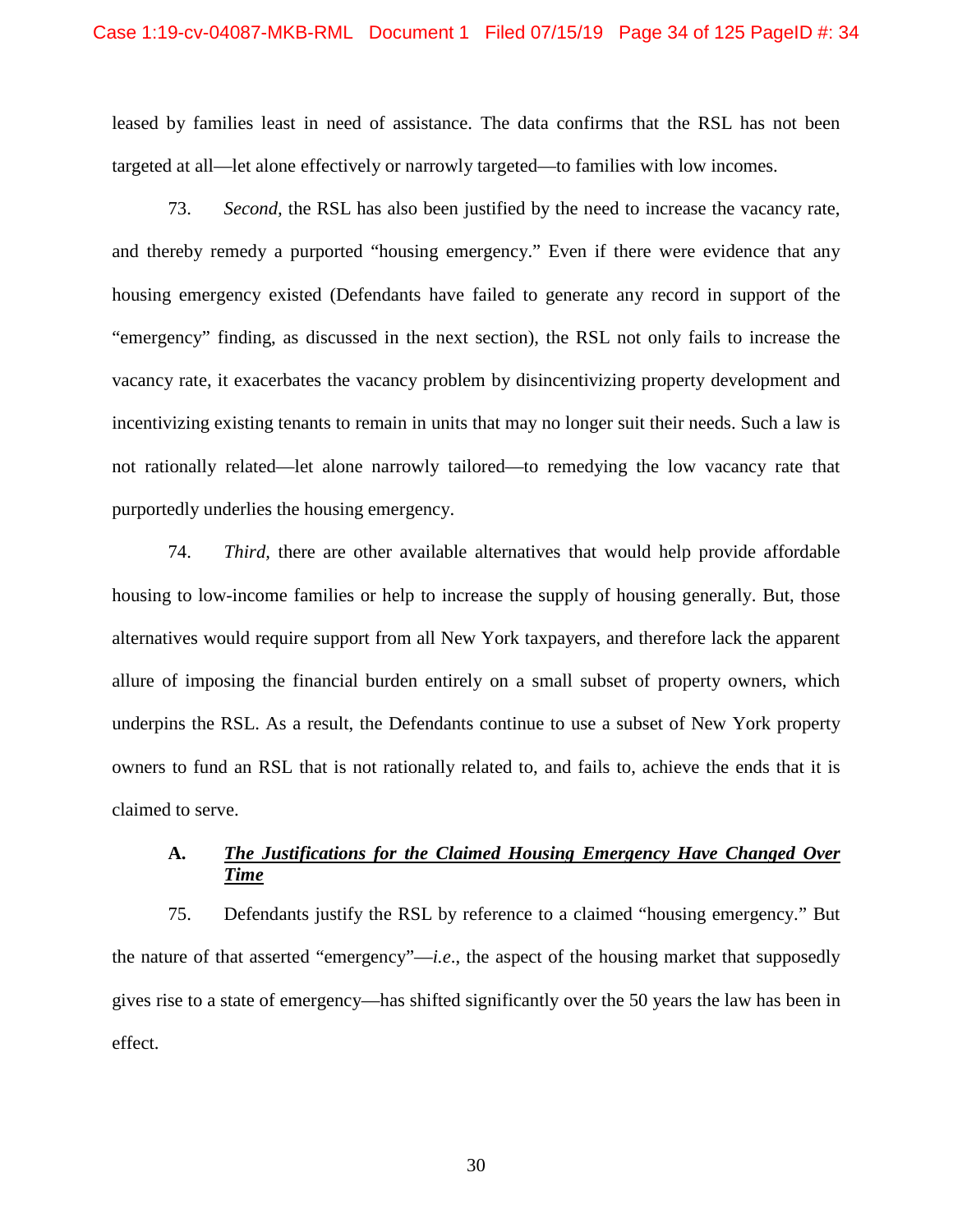#### Case 1:19-cv-04087-MKB-RML Document 1 Filed 07/15/19 Page 35 of 125 PageID #: 35

76. The federal government initially enacted rent control during World War II as an effort to address the "emergency created by war, the effects of war and the aftermath of hostilities." *See* Emergency Housing Rent Control Law § 1.

77. When the RSL was first enacted in New York City in 1969—some 25 years after the allied victory in World War II—the initial declaration of a housing emergency in New York City carried the same rationale: to address the "emergency created by war, the effects of war and the aftermath of hostilities." *See* RSL, Local Law 16 of 1969, §§ YY51-1.0 (later codified at Admin. Code of the City of New York § 26-501).

78. In 1974, when the New York State legislature enacted the Emergency Tenant Protection Act, language invoking the war-time rationale for rent regulation was retained. However, the legislature began to shift the basis of the housing emergency to an "acute shortage of housing accommodations." N.Y. UNCONSOL. LAW § 8622 (McKinney). In the ETPA, the legislature, for the first time, permitted the declaration of a housing emergency only when the vacancy rate fell below a specific minimum. Section 8623(a) delegated to the New York City Council the authority to declare a housing emergency when "the vacancy rate for the housing accommodations within such municipality is not in excess of five percent." As noted above, the legislature gave no basis for its decision to select 5% as the vacancy rate that could trigger an emergency. Nor has it ever revisited whether that threshold is appropriate given the changes in the economy, job market, and housing market since 1974.

79. The vacancy rate threshold to declare a housing emergency—5%—remains the same today as when it was arbitrarily adopted in 1974. But the nature of the "housing emergency" has again shifted. Testimony during the City Council's 2018 emergency declaration hearing by proponents of continuing the RSL scheme centered on the need for quality affordable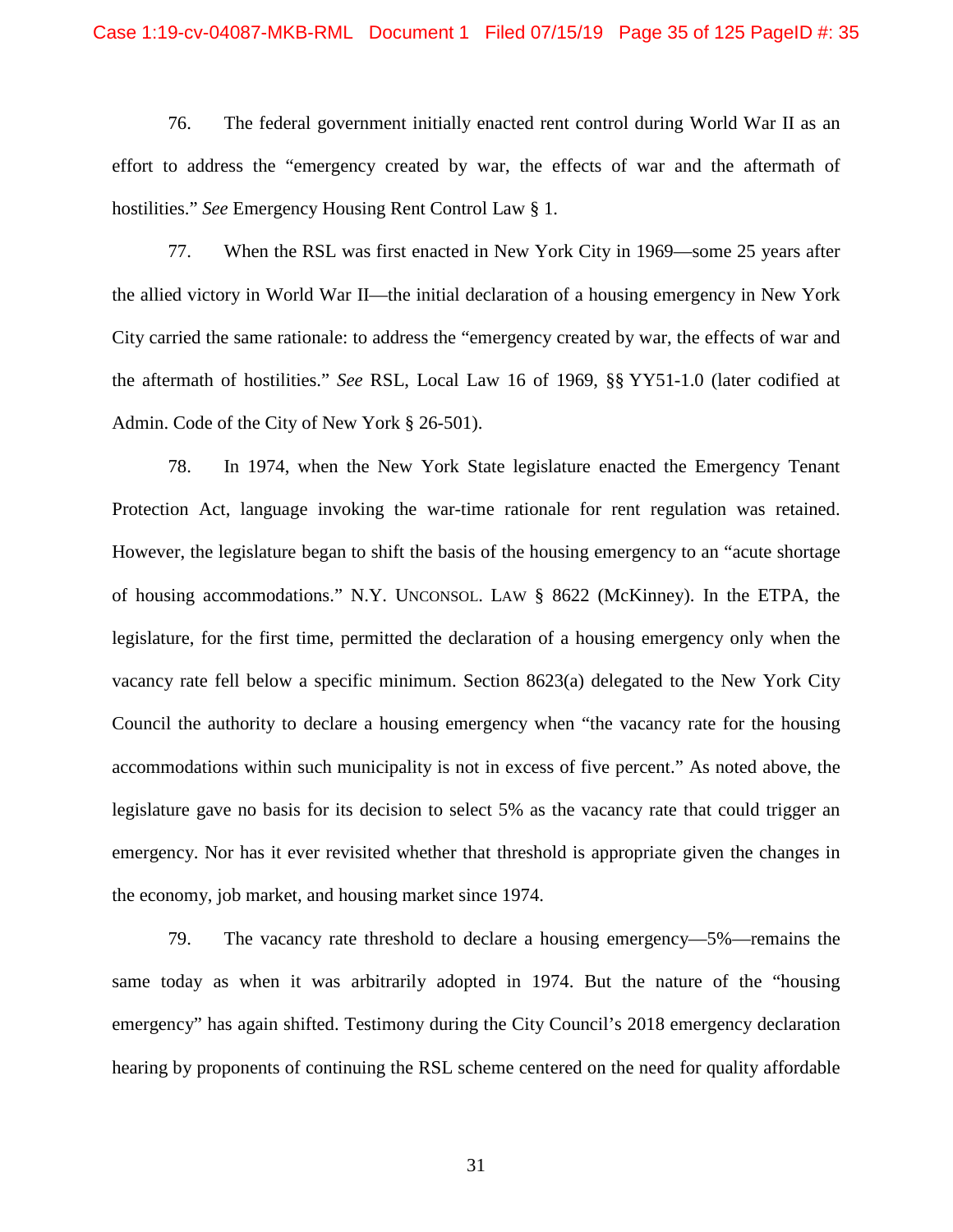housing for low-income individuals, reducing homelessness, and maintaining cultural, racial and socio-economic diversity in New York City.

80. For example, the Chair of the Committee on Housing and Buildings began the hearings concerning the emergency determination by declaring that "New York City's housing stock is increasingly becoming unaffordable for those, for the many seniors and families who live here and the housing vacancy survey shows that it is crucial for us to extend rent regulation for the next three years. . ." New York City Council Speaker Corey Johnson described rent regulation as "the most critical tool we have for maintaining affordable housing in New York City." After noting that the City "is struggling with a homelessness crisis," he then explained before any testimony was provided—that "[t]oday we are taking the first step by renewing the findings that we are still in a housing crisis  $\ldots$ "

81. The Deputy Commissioner of Policy and Strategy at the New York City Department of Housing, Preservation and Development then testified that "[r]ent stabilization laws are a critical resource for about one million New York City households that must be protected and strengthened in order to provide lower income households the choice to live" in New York City. He explained that rent stabilization provides "the largest source of low cost housing in the City," and "supports our affordable housing work."

82. The war-time emergency rationale—already an anachronism more than 70 years after the end of World War II—was officially discarded in the 2019 Amendments. While the Legislature still purports to justify its law on the basis of an asserted "public emergency," it has now officially discarded its assertion that the emergency "was at its inception created by war, the effects of war and the aftermath of war."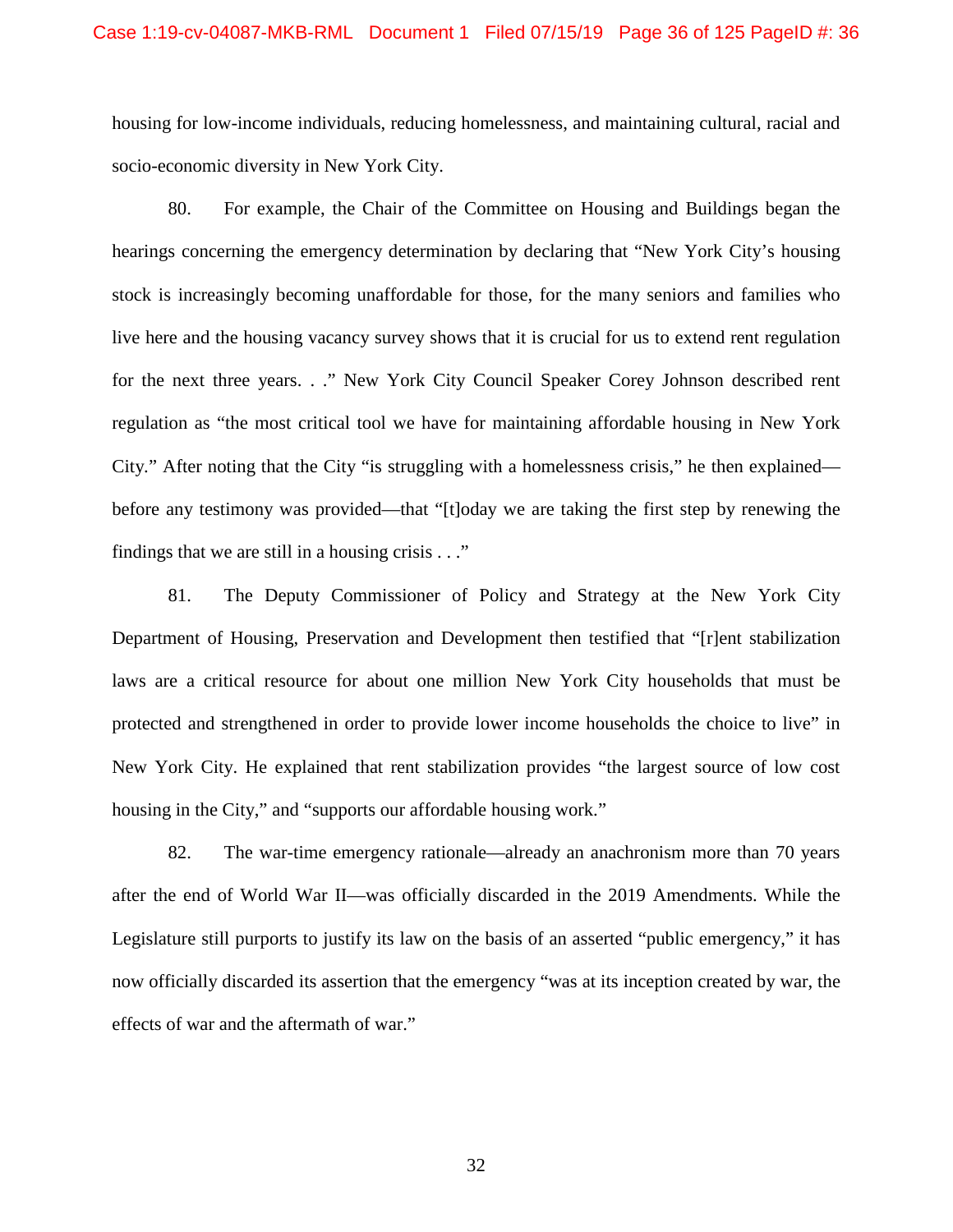83. As discussed in more detail below, the RSL is not a rational means to achieve *any* of the ends advanced in support of the emergency rationale.

### **B.** *The RSL Does Not Target Affordable Housing to Those In Need*

84. Matt Murphy, then-Deputy Commissioner of Policy and Strategy at New York City's Department of Housing, Preservation, and Development stated: "Rent stabilization laws provide a critical resource for about one million New York City households that must be protected and strengthened in order to provide lower income households the choice to live in our great City amidst our housing crisis."

85. The RSL is not rationally related to (much less narrowly tailored to) the goal of ameliorating a lack of affordable housing for low-income individuals and families.

86. Rent-stabilized units are not awarded based on financial need. There is no part of the RSL that targets its relief to low-income populations. There is no means testing, financial qualification, or other requirement that rent-stabilized apartments be rented to persons or families at particular levels of area median income (AMI). Rather, stabilized units are awarded to those who have the good fortune either to find an available stabilized unit or to have a relationship with someone who resides in one. Indeed, given that the RSL requires owners to perpetually renew the lease of their tenants, the RSL incentivizes owners with multiple potential tenants to choose tenants who may have higher incomes.

87. Not surprisingly, there are a plethora of examples—highlighted in the news with some frequency—of RSL units occupied by tenants who otherwise have substantial assets. Plaintiffs (and the association Plaintiffs' members) are frequently called upon to subsidize housing for well-heeled tenants. Data and studies confirm that the RSL is not benefiting lowincome households, but is randomly benefitting those who win the RSL lottery.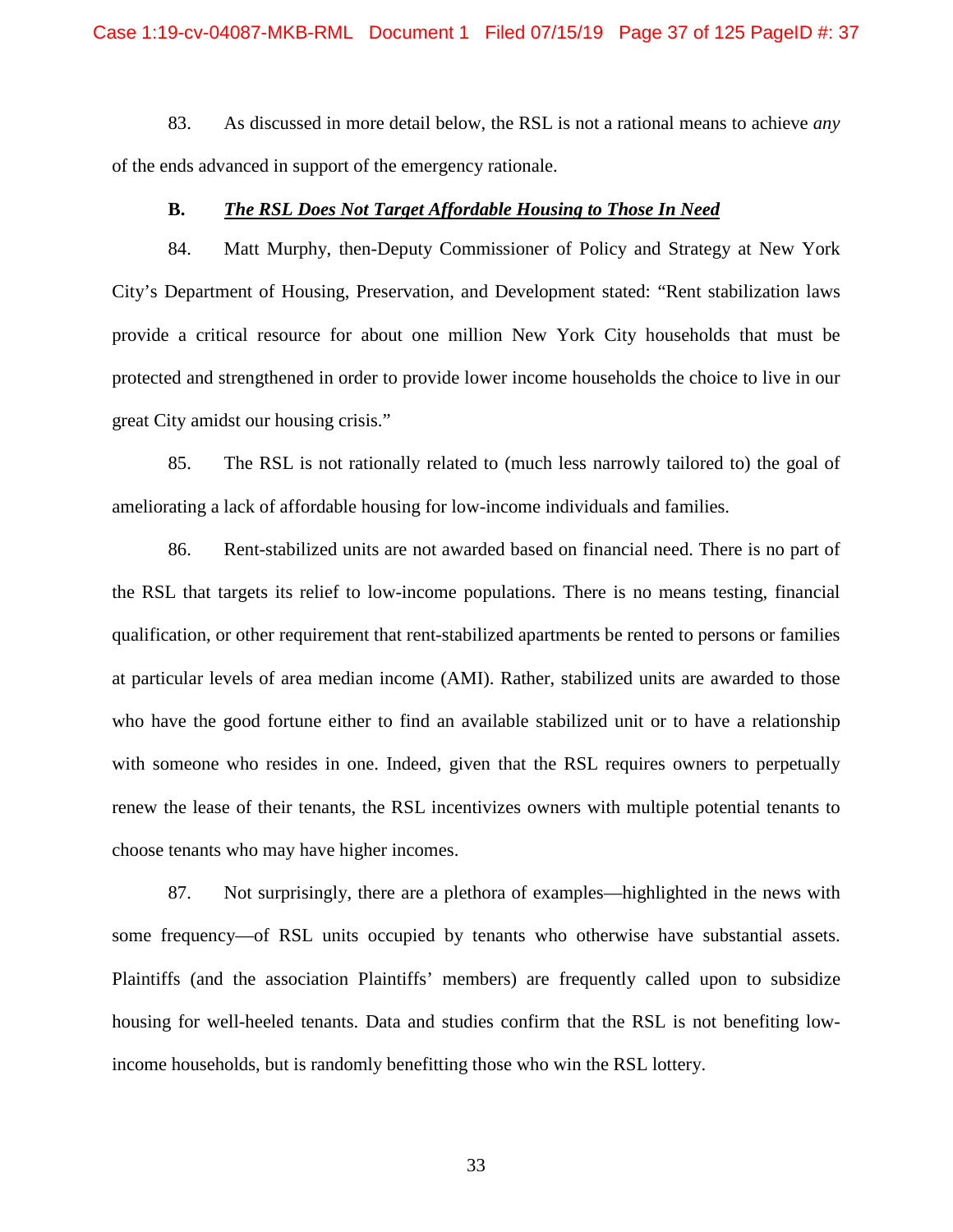88. **Examples of Misdirected RSL Benefits**. An analysis by the Wall Street Journal recently concluded that the "biggest beneficiaries of rent regulation in New York aren't lowincome tenants across New York City, but more affluent, white residents of Manhattan." The analysis noted that renters in Manhattan received steep rent discounts of \$1,000 to \$2,000 per month, and that in all of Manhattan, median regulated rents were 53% below median market-rate rents.

89. The Wall Street Journal analysis demonstrated that more affluent renters of regulated units received bigger discounts from market rents. It noted that a typical renter with an income in the top quarter of all New York households paid about \$1,650 in rent for regulated units, compared with \$2,700 in rent for a similar renter paying market rents, a discount of 39%. For a renter in the bottom quarter of income, the difference was 15%.

90. For example, one report stated that a polo-playing multimillionaire whose family owned a 300-acre estate in North Salem, NY lived in a rent-stabilized apartment for several years before it was decontrolled. A former Philip Morris executive lived in a rent-stabilized apartment for nearly 20 years, while he and his wife bought a weekend home in the Berkshires. A former magazine editor and her husband who owned a photo agency lived in a rent-stabilized unit in the Upper West Side for 27 years, while at the same time owning a cottage on a 7-acre property in upstate New York.

91. The New York Times also reported in 2015 about one couple, both college professors who teach in Queens, NY, who each had separate rent-stabilized apartments in New York. Although the couple desired to move in together, neither wanted to give up their separate rent-stabilized apartments, for which they were respectively paying \$2,070 and \$1,500 a month. As one of them, who had been living in his duplex for 22 years, noted "it's the kind of thing that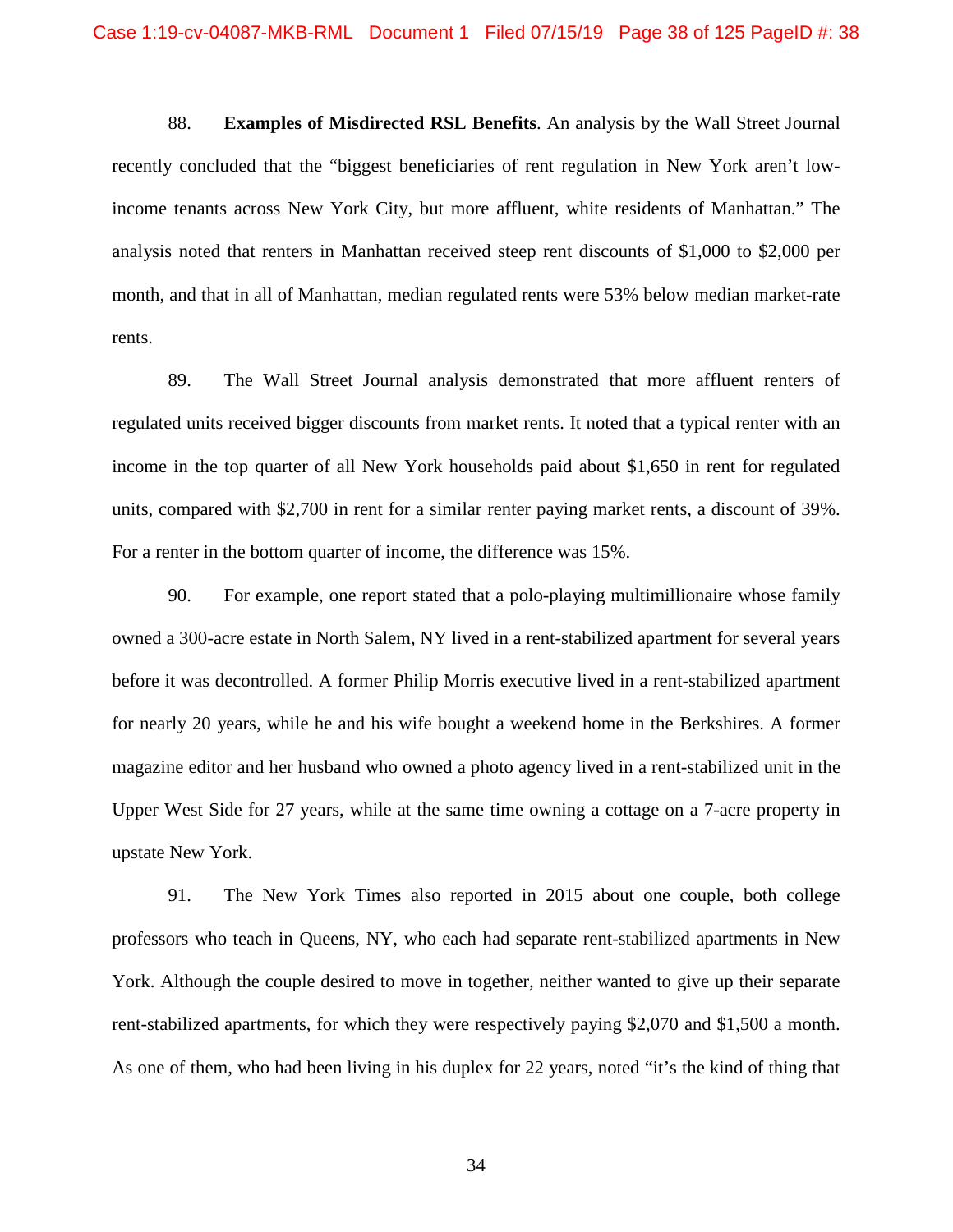you don't give up without a really good reason." Rather than vacate their rent-stabilized apartments, the couple together bought a \$188,000 vacation home in the Catskills.

92. **Data Confirm the Misallocation of RSL Subsidies.** One study found that in 2010, there were an estimated 22,642 rent-stabilized households that had incomes of more than \$199,000, and 2,300 rent-stabilized households with incomes of more than \$500,000. According to 2017 HVS data, there were 37,177 rent-stabilized units occupied by households with incomes of at least \$200,000 and 6,034 with incomes of at least \$500,000.

93. It has been reported that rent-stabilized households that earn more than \$200,000 and live in below market-rate units pay a total of \$271 million less annually than the average cost of an unregulated unit of the same size in a similarly priced neighborhood, an average savings of \$13,764 per household per year.

94. The 2019 Amendments only exacerbate that problem by eliminating the High Income Decontrol provision, with the result that households earning more than \$200,000 per year will be able to continue to enjoy rent-stabilized rates. Further, by eliminating the Luxury Decontrol provision, units with rents exceeding \$2,774 per month will remain stabilized, even though (according to the Wall Street Journal) the median household income of tenants in such units was \$150,000 per year, and the average household income was around \$210,000 per year.

95. **Research Confirms that RSL Subsidies are Randomly Distributed.** A mountain of scholarly research regarding the New York City housing market consistently shows that the rent regulation windfall is not targeted to low-income residents, but rather is dispensed quite randomly.

96. In a 1987 study in the Journal of Urban Economics, Peter Linneman concluded, using data from the 1981 New York City Housing and Vacancy Survey ("HVS"), that both the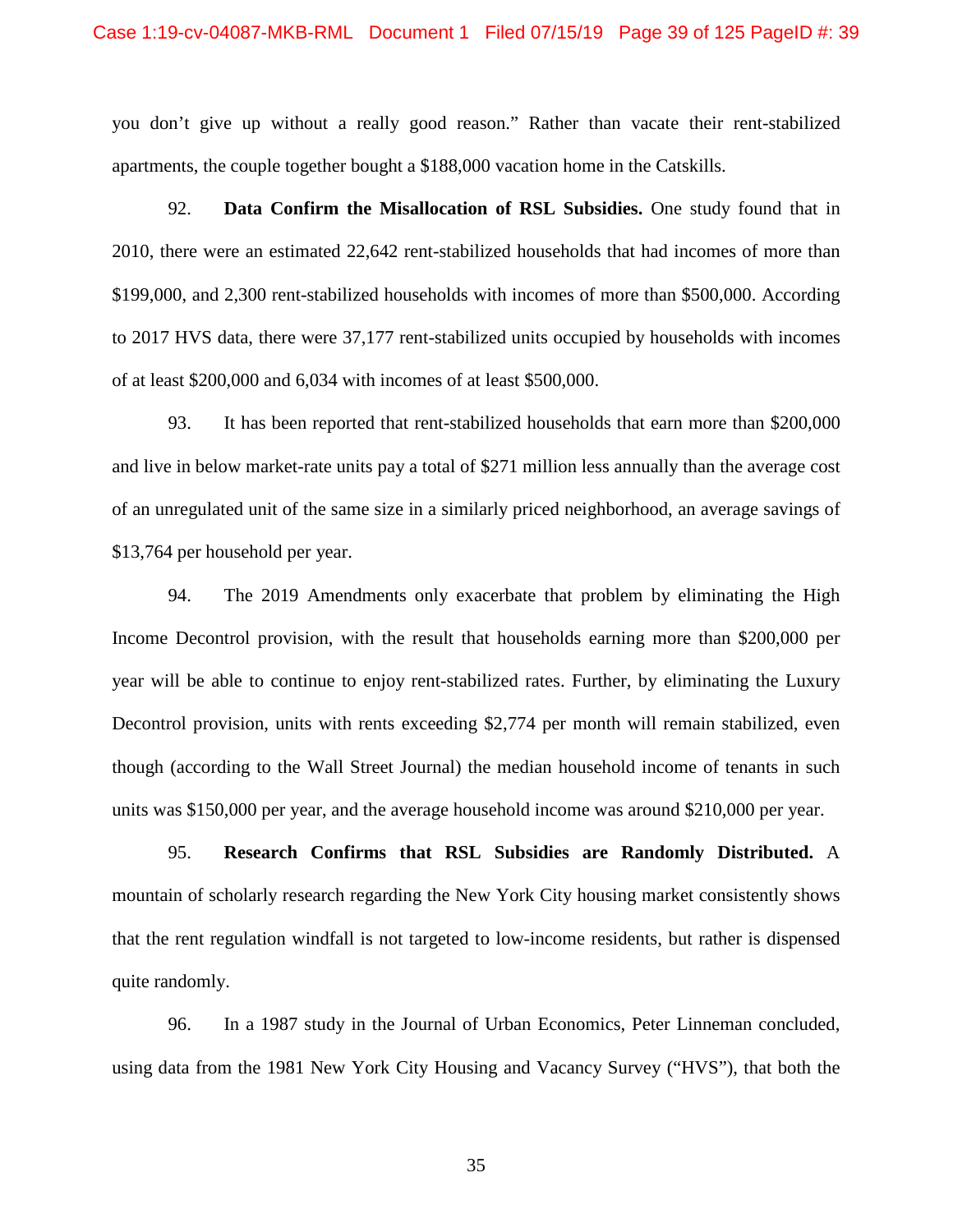City's rent control and rent stabilization programs were targeted haphazardly, with benefits distributed quite randomly, leading Linneman to conclude that "the targeting of these benefits was poor." *See* Peter Linneman, *The Effect of Rent Control on the Distribution of Income among New York City Renters*, 22 J. of Urban Economics 14-34 (1987).

97. A 2000 study by Dirk Early (using data from 1996) concluded not only that rent control and rent stabilization in New York City were poorly targeted, but also that the city's laws induced property owners to change the way they recruited tenants, giving preference to older and smaller households. *See* Dirk Early, *Rent Control, Rental Housing Supply, and the Distribution of Tenant Benefits*, 48 Journal of Urban Economics 185-204 (2000).

98. Data from 2010 published by New York University's Furman Center confirm that the percentage of low-income households living in rent-stabilized and controlled units (65.8%) is only 12% higher than the percentage of low-income households living in market-rate units (53.1%). And outside of core Manhattan, there is only an 8% difference, meaning that both market-rate and rent-stabilized units serve low income households in similar proportions. *See* https://cbcny.org/sites/default/files/REPORT\_RentReg\_06022010.pdf

99. Also in 2010, the Citizens Budget Commission ("CBC") published an analysis of rent-regulated units in New York City using 2008 data, and reached the same conclusion as the preceding studies: the subsidy associated with rent regulation in New York City is poorly targeted. *See* Rent Regulation: Beyond the Rhetoric, Citizens Budget Committee (2010) at 11, available at https://cbcny.org/research/rent-regulation-beyond-rhetoric. The CBC found that

Overall the average discount is about 31 percent or \$5,500 annually. However, the discounts vary by income group. The greatest percentage discounts are for those with incomes below \$20,000 annually and for those with incomes between \$125,000 and \$175,000.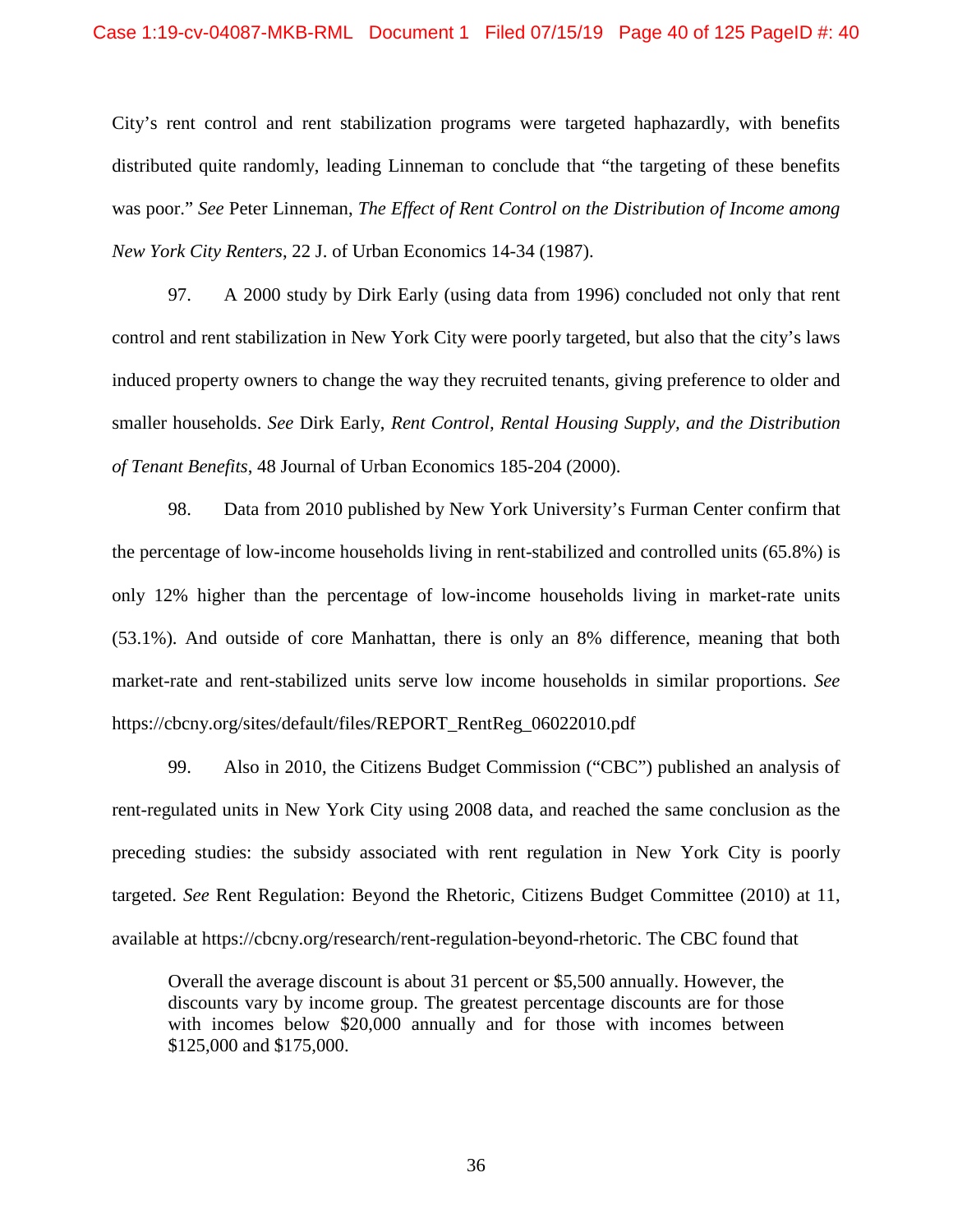100. These New York-specific studies are corroborated by research in other U.S. cities as well. In a 2007 study involving the effects of the end of rent regulation in Boston, David Sims concluded that low-income families were not well-served by rent regulation, with 26% of rentcontrolled units occupied by tenants with incomes in the bottom quartile of the population, while 30% of rent-controlled units were occupied by tenants in the top half of the income distribution. *See* David P. Sims, *Out of Control: What Can We Learn from the End of Massachusetts Rent Control?*, 61 J. of Urban Economics 129-51 (2007). Margery Turner reached a similar conclusion regarding the Washington DC rental market. She determined that rent regulation did not benefit low-income renters efficiently and favored long-term renters (regardless of income level) over frequent movers. Margery A. Turner, *Housing Market Impacts of Rent Control: The Washington, D.C. Experience*, Urban Institute Report 90-1 (1990).

101. **2017 HVS Data Confirms that RSL Fails to Target Households in Need.** Plaintiffs have examined the 2017 HVS data (the most recent HVS data available) to compare the characteristics of tenants in stabilized and unstabilized units to the characteristics of the population of severely cost-burdened renters in New York City. This examination produced to several conclusions.

102. *First*, tenants in rent-stabilized units have much higher incomes than the population of severely cost burdened renters. While almost 90% of severely cost-burdened renters have incomes less than \$35,000, only 37.7% of stabilized tenants have incomes below \$35,000. Thus the RSL does a particularly poor job at connecting the lowest-income renters (incomes below \$35,000) with affordable housing.

103. *Second,* rent-stabilized units also do not do a significantly better job of serving lower-income tenants than do unregulated units. For example, 12% of residents of unregulated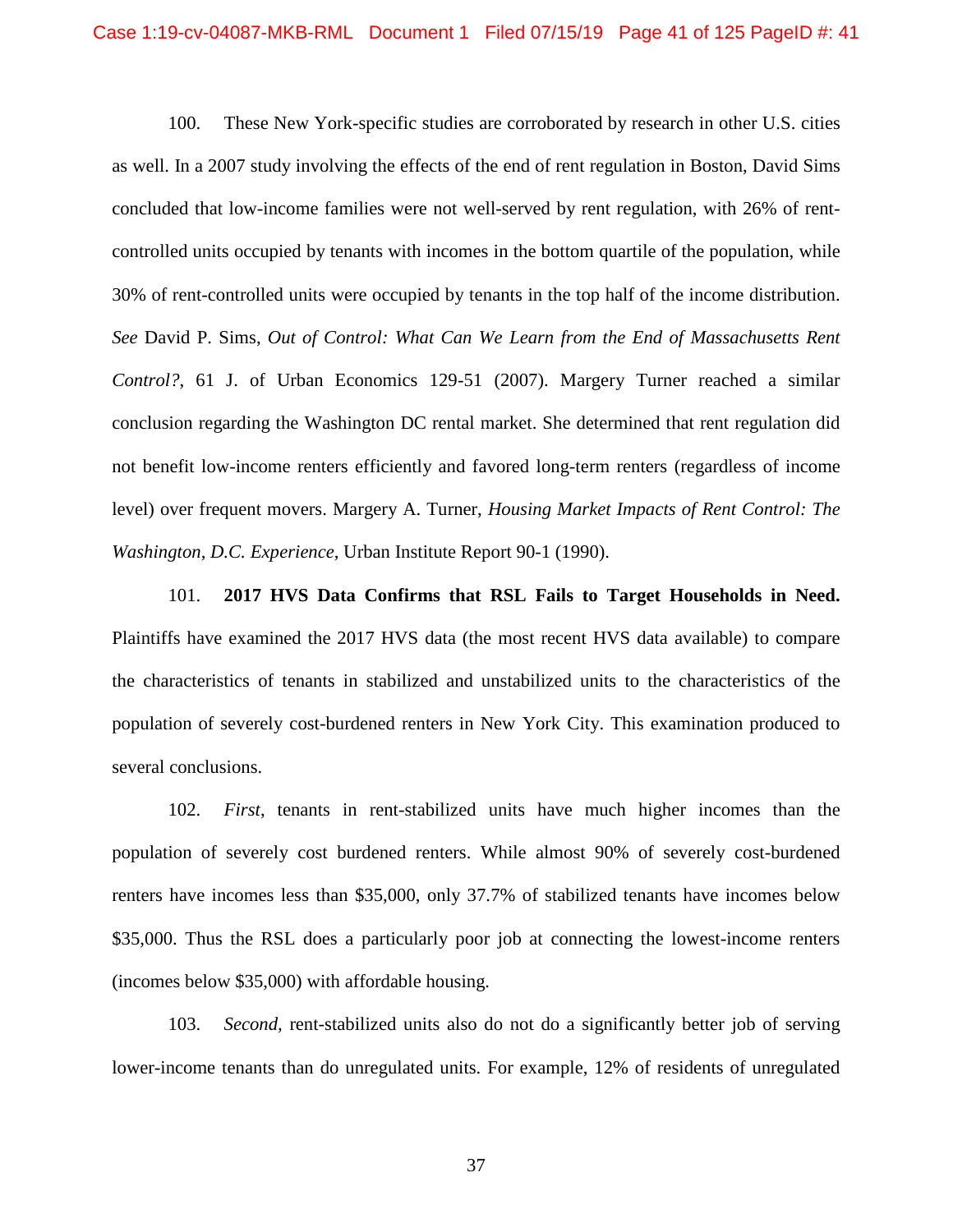units have incomes between \$20,000 and \$34,999 compared to 16.5% of stabilized tenants. The RSL similarly fails to target moderate-income tenants at a rate substantially greater than unregulated units. 78% of stabilized units are rented by households with incomes under \$100,000, but so are 64% of unregulated units.

104. *Third,* the RSL distributes a significant portion of its benefits to higher-income renters. For example, over one third (34.2%) of stabilized units (and half of post-1947 stabilized units) in Manhattan are occupied by tenants with incomes of \$100,000 or more. Twenty-two percent of all stabilized units, over 200,000 units, are rented to households with a family income of \$100,000 or more.

105. *Fourth*, the RSL does not target the households most likely to face cost burdens due to rent. Married couples without children constitute the household type least likely to face a severe rental-cost burden—yet they are *overrepresented* among stabilized renters. *Underrepresented* among stabilized renters are single-parent households. Indeed, the average regulated tenant is only 34 years old, three years older than the average market-rate tenant.

106. The RSL therefore cannot be justified on the ground that it is rationally related to (much less narrowly tailored to) the goal of ameliorating a lack of affordable housing for low-income individuals and families. It simply bears no rational relationship to achieving that goal because it does not match below-market-rent units with rent-burdened/low-income individuals nor does it help create a single new unit of housing.

107. Under Section 8623(b), a municipality that has declared a housing emergency may declare that the regulation of rents does not serve to abate the emergency, and in that way may remove one or more (or all) classes of accommodations from rent regulation. Yet,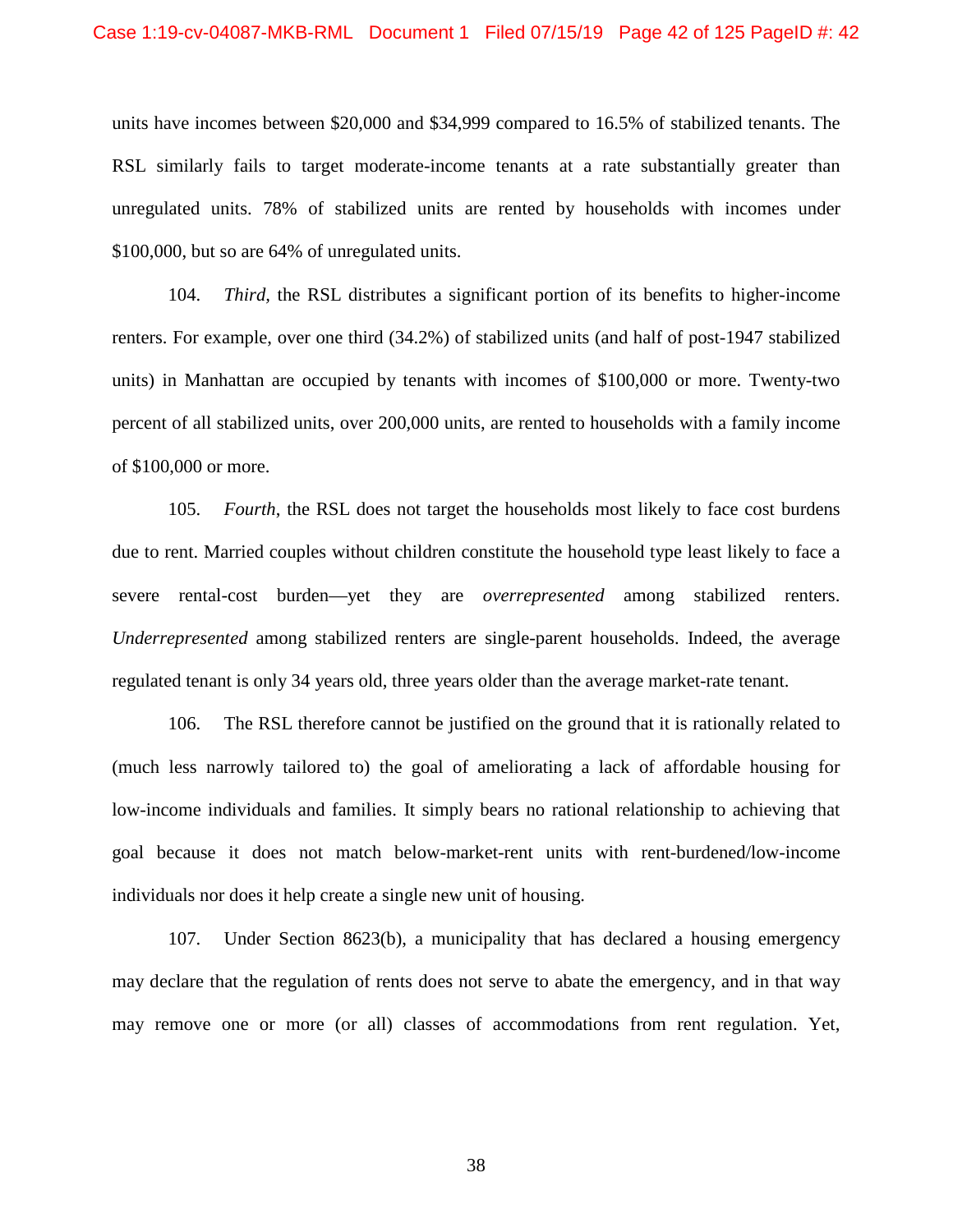### Case 1:19-cv-04087-MKB-RML Document 1 Filed 07/15/19 Page 43 of 125 PageID #: 43

Defendants have failed to exercise that authority to determine whether rent regulation serves to abate any purported emergency.

108. The Council's repetitive declaration of a housing emergency across the entire city, despite the lack of data to support a housing emergency for apartments renting at \$2,000 or more per month, exacerbates the poor targeting of households. According to the 2017 NYC HVS, apartments renting between \$2,000 and \$2,499 per month have a vacancy rate of 5.2%. Apartments renting at \$2,500 or more per month have a vacancy rate of 8.74%. By declaring a city-wide housing emergency despite evidence that only certain segments of housing have a sub-5% vacancy rate, the Council ensures that the RSL will apply to broad swaths of rental housing for which there is no emergency.

109. The data shows overwhelmingly, in stark contrast to the scant record developed by the New York City Council, *see infra*, that the RSL is poorly targeted to address the supposed "emergency" of a shortage of affordable housing, and hence irrational and arbitrary. If Defendants had exercised the authority vested in them by the statute to investigate the issue, that conclusion would be readily apparent. Defendants' failure and refusal to exercise that statutory authority further deprives the Plaintiffs of their substantive right to Due Process.

### **C.** *RSL is Not a Rational Means of Ensuring Socio-Economic or Racial Diversity*

110. For many of the same reasons that rent regulation does not effectively target lowincome households in need of affordable housing, it is not reasonably related to the goal of promoting socio-economic or racial diversity. The RSL is not targeted to assist underserved groups and, in fact, has instead been shown to increase gentrification.

111. For example, the recent Wall Street Journal analysis explained that white renters in rent-protected apartments benefited more than any other racial group, with a discount of 36% from market rates, compared with 16% for black renters and 17% for Hispanic renters.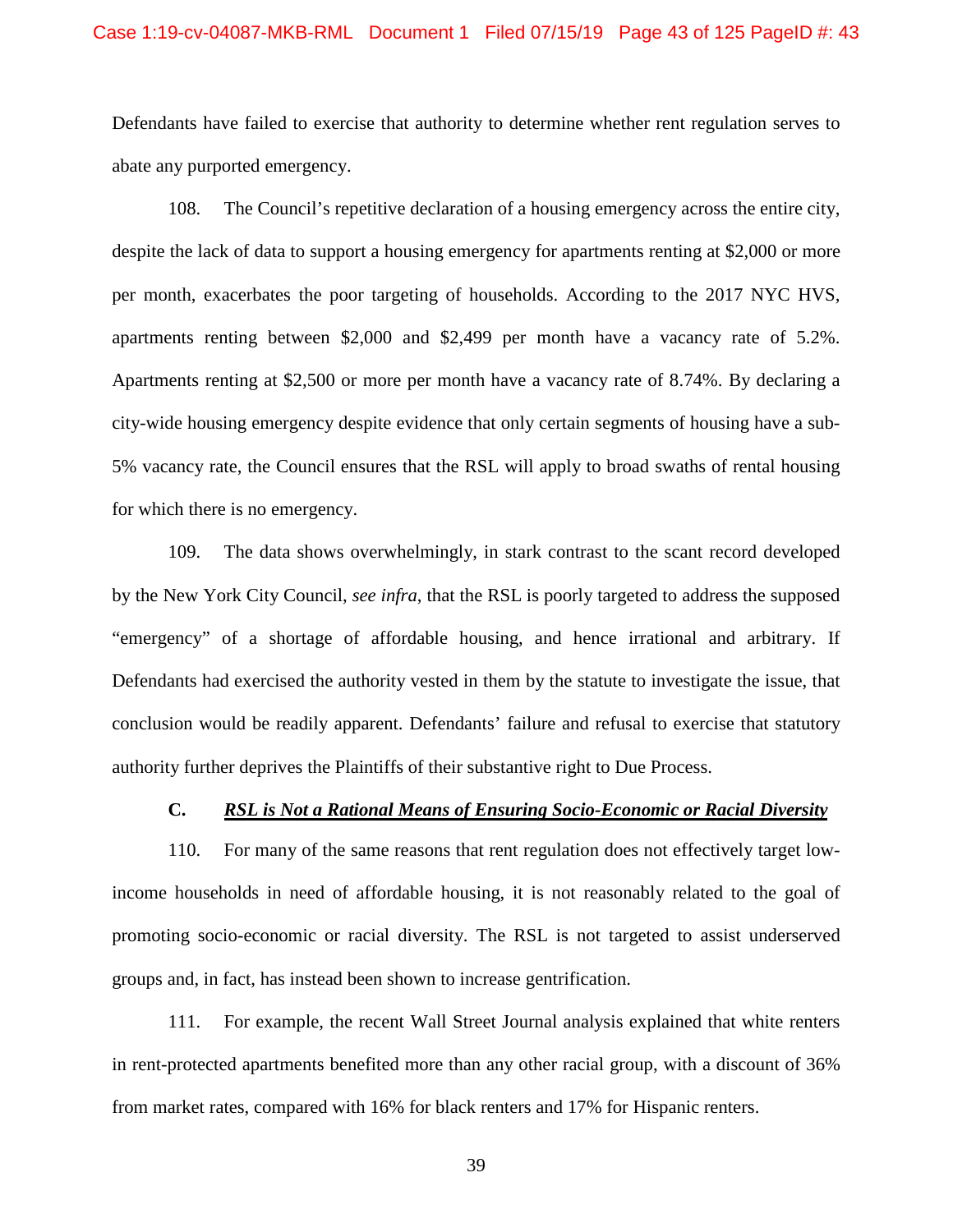112. In a 2002 study of rent regulation in New Jersey, Harvard researcher Edward Glaeser concluded that regulation was associated with an *increase* in economic segregation in municipalities. *See* Edward L. Glaeser, *Does Rent Control Reduce Segregation?*, Harvard Institute of Economic Research Discussion Paper No. 1985 (2002). Regulation was similarly found to be an ineffective tool for economic and racial integration in California and Massachusetts. *See* Ned Levine, et al., *Who benefits from rent control? Effects on tenants in Santa Monica, California*, 56 J. of the American Planning Association 140-52 (1990); David P. Sims, *Rent Control Rationing and Community Composition: Evidence from Massachusetts*, 11 B.E. J. of Economic Analysis & Policy 1-30 (2011).

113. The RSL similarly does a poor job of targeting the racial or ethnic groups most in need. Rent-stabilized units serve disproportionately high shares of white renters compared to the race and ethnicity of severely cost burdened renters. For example, although only 27% of severely cost-burdened renters are white, 35% of stabilized units are occupied by white tenants.

### **D.** *The RSL is Not a Rational Means of Increasing the Vacancy Rate*

114. To the extent that the "housing emergency" is predicated on a low vacancy rate, it is not rationally related to remediating that vacancy rate. Rather, the RSL has the opposite effect, operating only to further reduce the availability of vacant apartments.

115. Rent stabilization acts as a price control, reducing the incentive for property owners to develop their properties to create additional space. Further, by imposing a permanent physical occupation of buildings, it deters owners from being able to re-develop their properties to take advantage of a lot's unused zoning capacity (*i.e.*, air rights). By giving tenants the rights of ownership, rent stabilization deters the very rebuilding of properties necessary to increase the housing stock.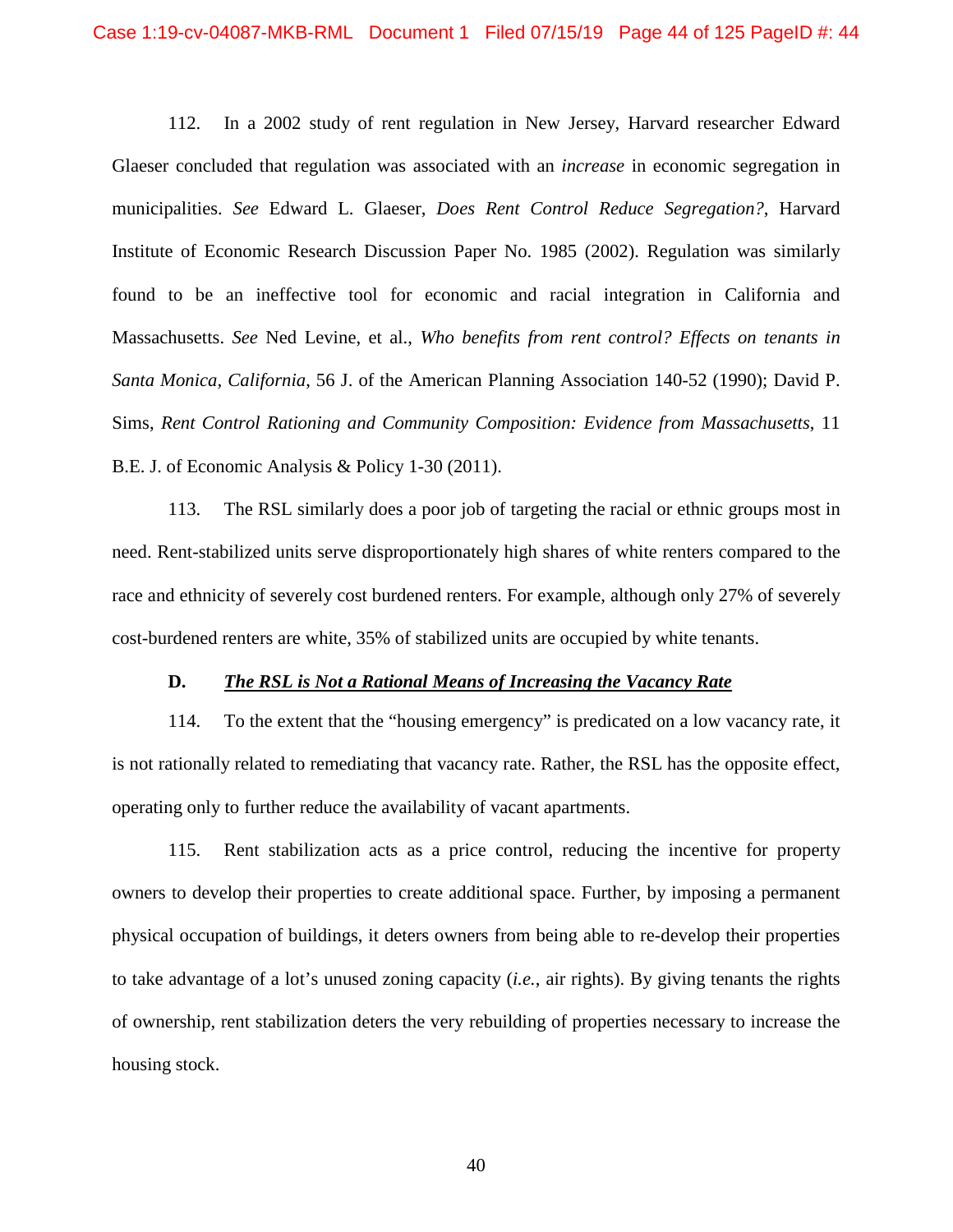116. The 2019 Amendments exacerbate the RSL's adverse effect on supply in two ways. *First*, by eliminating opportunities for rent increases at times of vacancy or upon decontrol of units, the law makes continued operation and leasing of such units less attractive and precludes the additional income needed to fund creation of new units. *Second*, by capping the ability to recover investments for individual apartment improvements and major capital improvements, it deters the re-development necessary both to the return of units to market after vacancy and to the maintenance of quality housing stock.

117. The RSL also incentivizes tenants to stay in units longer, even if the units are no longer appropriately sized for the tenants' needs. The result is reduced turn-over and availability of apartments in New York, exaggerating the very impact—low vacancy rates—that the law was purportedly intended to address.

118. **RSL Deters Development in New York City.** Economic theory has demonstrated over and over that price controls (such as the RSL) will inevitably depress the supply of the goods being controlled. One economist who formerly served as an advisor to the U.S. Department of Housing and Urban Development described rent controls as "self-defeating" and explained: "stringent rent controls inhibit the development of additional new rental units needed to remedy the problem that led to the adoption of the controls."

119. According to a poll of economists by the American Economic Review, a resounding 93% agree that "a ceiling on rents reduces the quantity and quality of housing available." *See* Richard M. Alston, et al., *American Economic Review, Is There a Consensus Among Economists in the 1990s?*, 82 American Economic Review 203-209 (1992). "The most fundamental criticism of rent regulation is that it perpetuates the very problem it was designed to address: a housing shortage," according to the Citizens Budget Commission. *See* Peter D. Salins,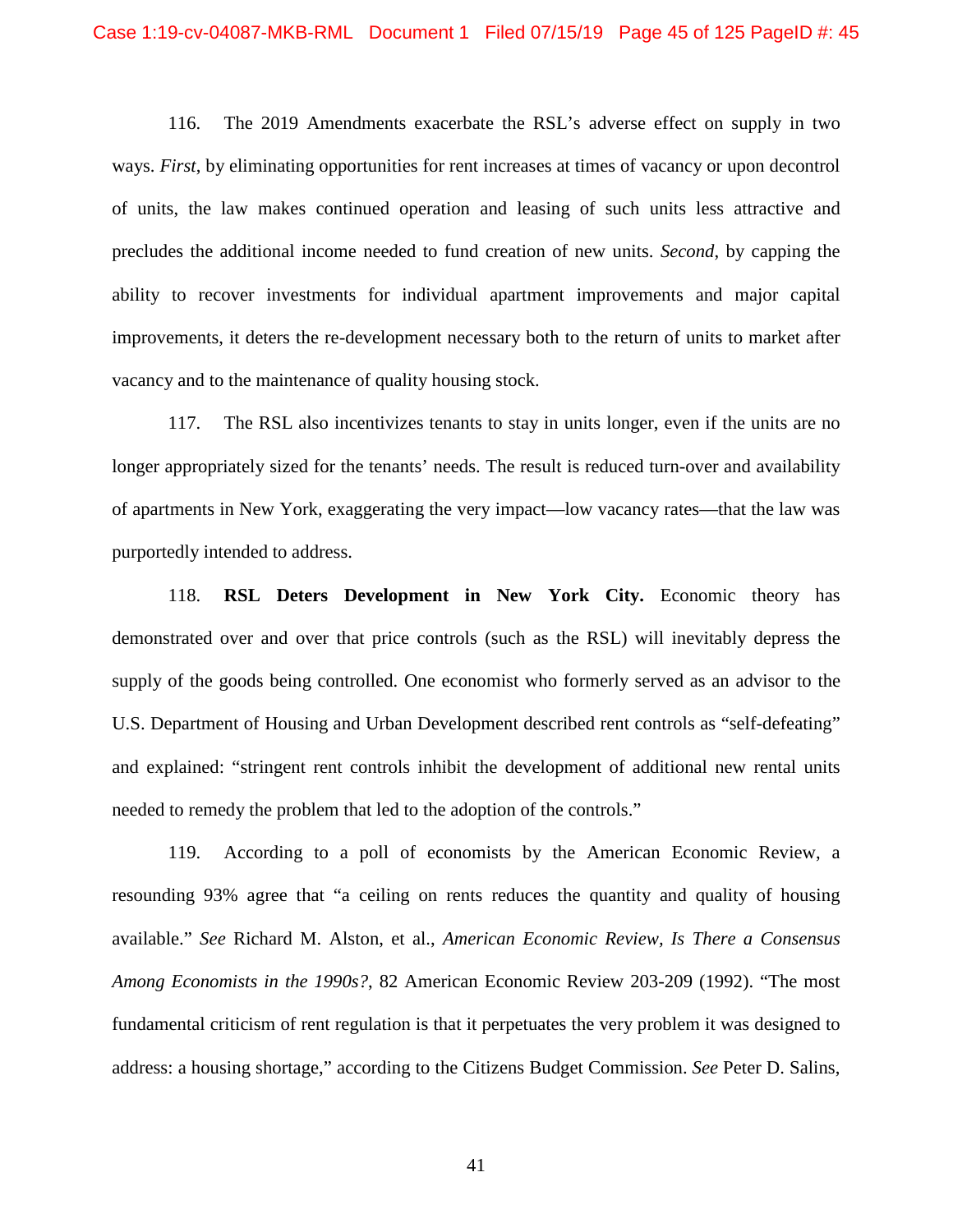*Rent Control's Last Gasp*, CITY JOURNAL, Winter 1997, https://www.city-journal.org/html/rentcontrol%E2%80%99s-last-gasp-11951.html.

120. Studies in San Francisco and Boston confirm this effect. In their 2018 study of the San Francisco rental market, Diamond, McQuade and Qian concluded that rent regulation reduced the stock of rental housing, as property owners substitute away from supply of rentcontrolled housing. They conclude that rent control produced a 15 percent reduction in the rental supply of small multi-family housing, leading to rent increases in the long run and the gentrification of San Francisco. Likewise, David Sims observed a similar impact in Boston, where it was estimated that rent regulation held thousands of units off the rental market. See David P. Sims, *Out of Control: What Can We Learn from the End of Massachusetts Rent Control?*, 61 J. of Urban Economics 129-51 (2007).

121. The same impact can be observed in the New York City housing market—the RSL aggravates the very problem it is claimed to address by inhibiting re-development of existing properties and the creation of *new* rental units. Despite the fact that existing zoning regulations provide sufficient unused development envelope to dramatically expand the City's stock of apartments on property occupied by rent-stabilized units, that additional housing stock is not being built. Rent stabilization plays a key role in inhibiting that development. The RSL both reduces earnings from buildings that could be reinvested into further development of the buildings, and also tightly restricts owners' ability to demolish and rebuild their own buildings to provide additional capacity. As a result, research confirms that properties containing buildings subject to significant rent stabilization tend to be significantly less developed than properties containing unregulated buildings.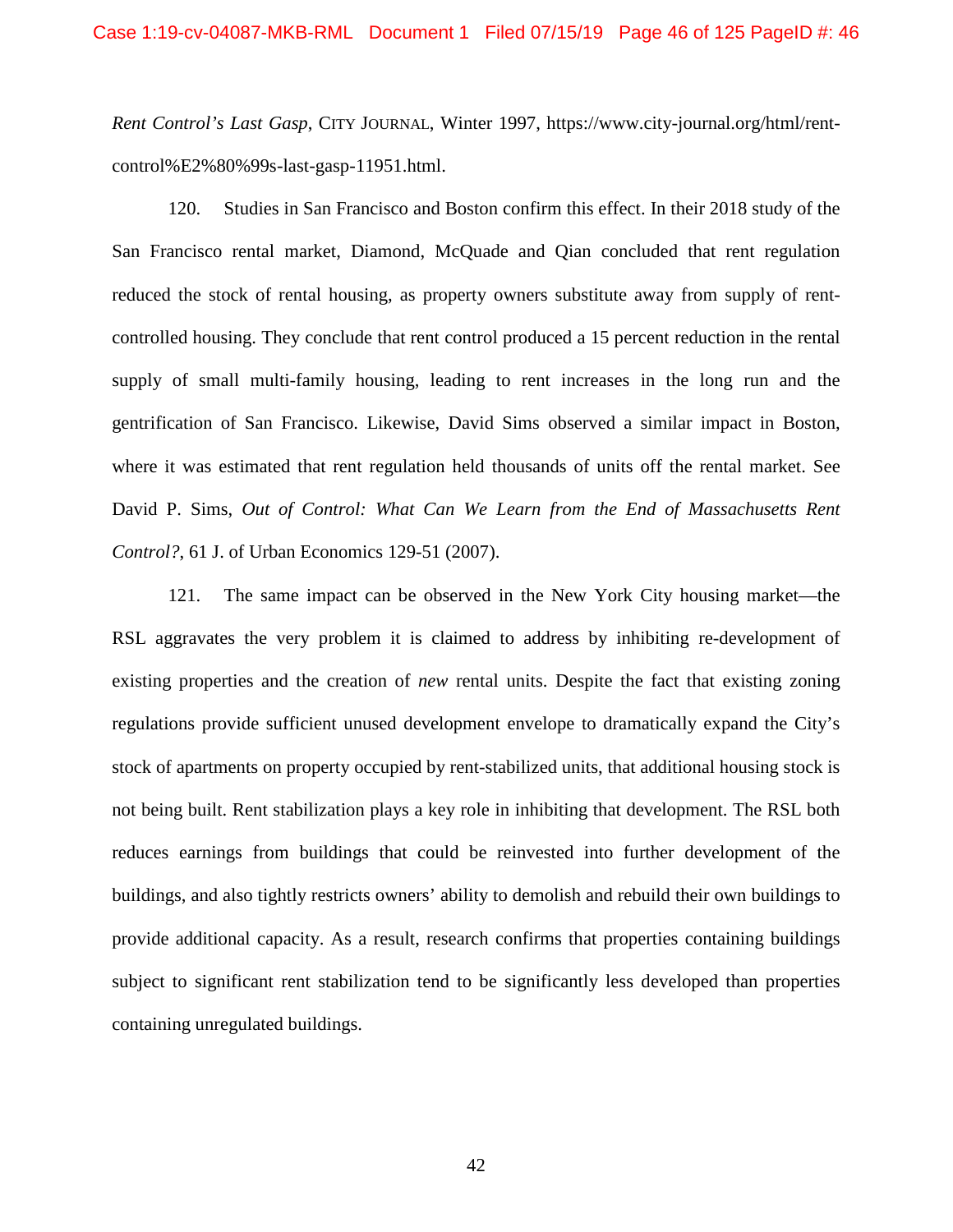122. To begin with, existing zoning regulations, while contributing to the city's low vacancy rate, nonetheless still provide substantial room for the development of additional units. Using data from the New York City Department of City Planning, one report estimates that "[t]here is 1.8 billion square feet of unused development rights in residential zones alone. Built to their maximum envelope, these properties could accommodate more than a million units of housing."

123. Despite the available zoning capacity, data demonstrates that buildings subject to RSL regulation are not developed to that capacity. Plaintiffs have analyzed 100 properties chosen at random within Manhattan, assessing the development of the properties in comparison with the zoned capacity of the properties. Half of those properties were 75% or more rent stabilized ("heavily stabilized properties"), and the other half were properties containing no stabilized units.

124. Of the 50 buildings that were heavily stabilized, the analysis showed that those buildings were underbuilt by an average of 18% (and a median of 22%). Put another way, these properties had roughly 20% of their capacity remaining available for development. Buildings on unregulated properties, by contrast, typically were built to a level that exceeded the zoned capacity (likely due to grants of special exceptions, acquisition of air rights, or grandfathered buildings built under different zoning rules). On average, the unregulated properties were developed to a level 22% greater than the zoned capacity.

125. If the heavily stabilized properties were developed to the same extent as the unregulated peer group, the result would be 420,487 additional square feet of living space. In other words, over 600 units of 700 square feet apiece would be available. This disparity of development between regulated and unregulated properties evidences that the RSL significantly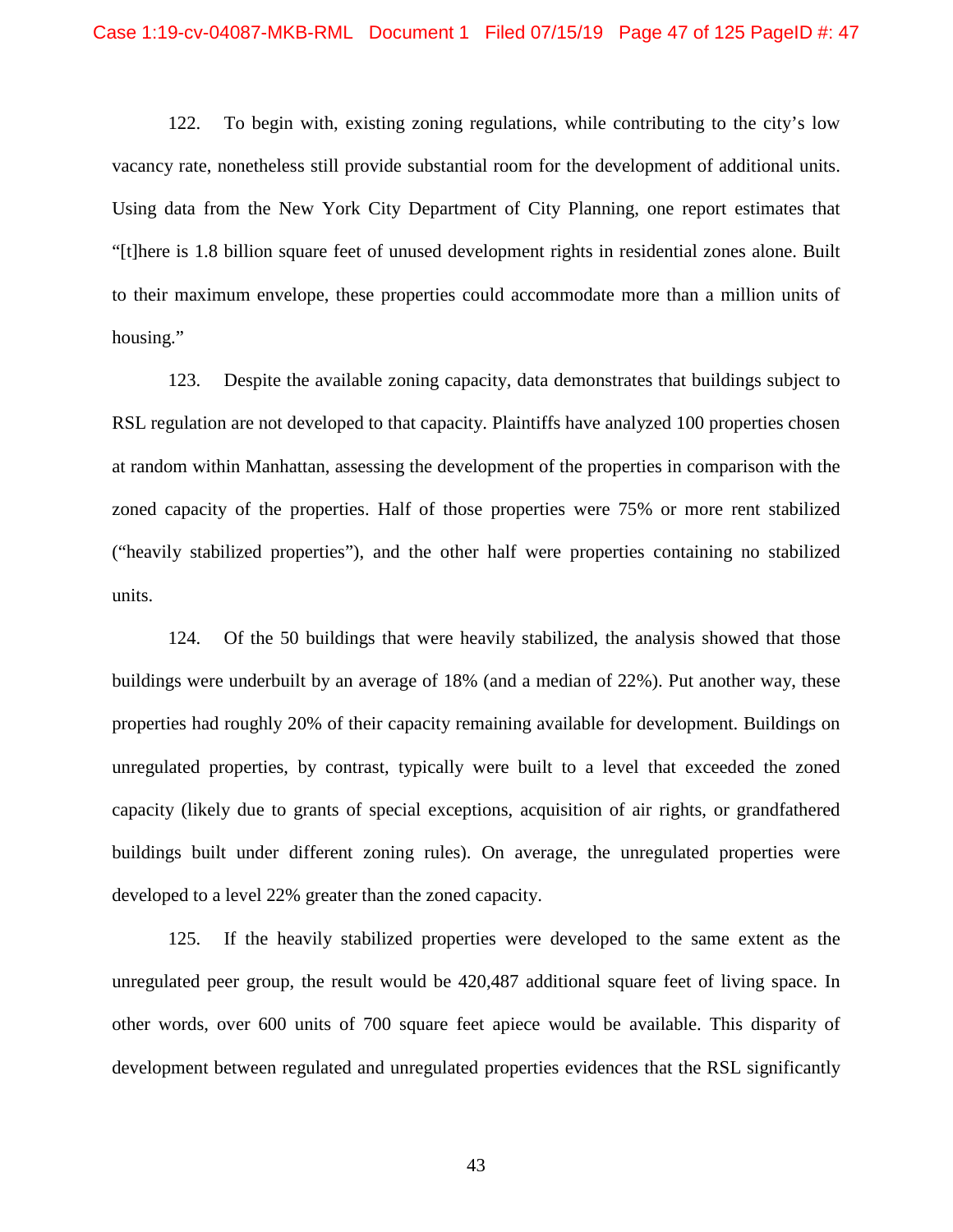contributes to the underdevelopment of properties and the reduction of housing stock, creating the very purported scarcity of units that are then used to justify continuing their existence.

126. The additional capacity within the sample set of the 50 heavily stabilized buildings represents approximately 20% of the developed living space within that sample set. If the number of units in heavily stabilized buildings across New York (e.g., those with 75% or more stabilized units) were increased by 20%, it would add well over 100,000 additional units.

127. The underdevelopment of RSL-regulated properties is a direct result of the restrictions imposed by the RSL. As discussed, *infra*, mandatory lease renewals, succession rights, and limitations on an owner's ability to recover units under the RSL create massive barriers to redeveloping a building. Stabilized tenants—imbued by the RSL with a de facto property right in the stabilized unit—can simply refuse to leave unless convinced to do so with outsized buy-out payments.

128. As one report from New York University's Furman Center observed, "most incremental residential development will, by necessity, require the demolition of existing buildings and new construction on assembled sites. However, under state law, rent-regulated tenants have certain rights which make it difficult and costly for the owners of buildings to gain vacant possession of their properties for redevelopment."

129. Stories of hold-out tenants and large property owner buy-outs are commonplace. In 2015, two tenants in a small townhouse on Manhattan's west side stood in the path of the Hudson Yards mega-development. The two individuals refused to vacate, leveraging the threat of continued litigation over the stabilization status of their units. The developer eventually was forced to pay them \$25 million in a huge buy-out. As one New York Times article notes, when a unit stands in the way of a large development, "a buyout can be like winning the lottery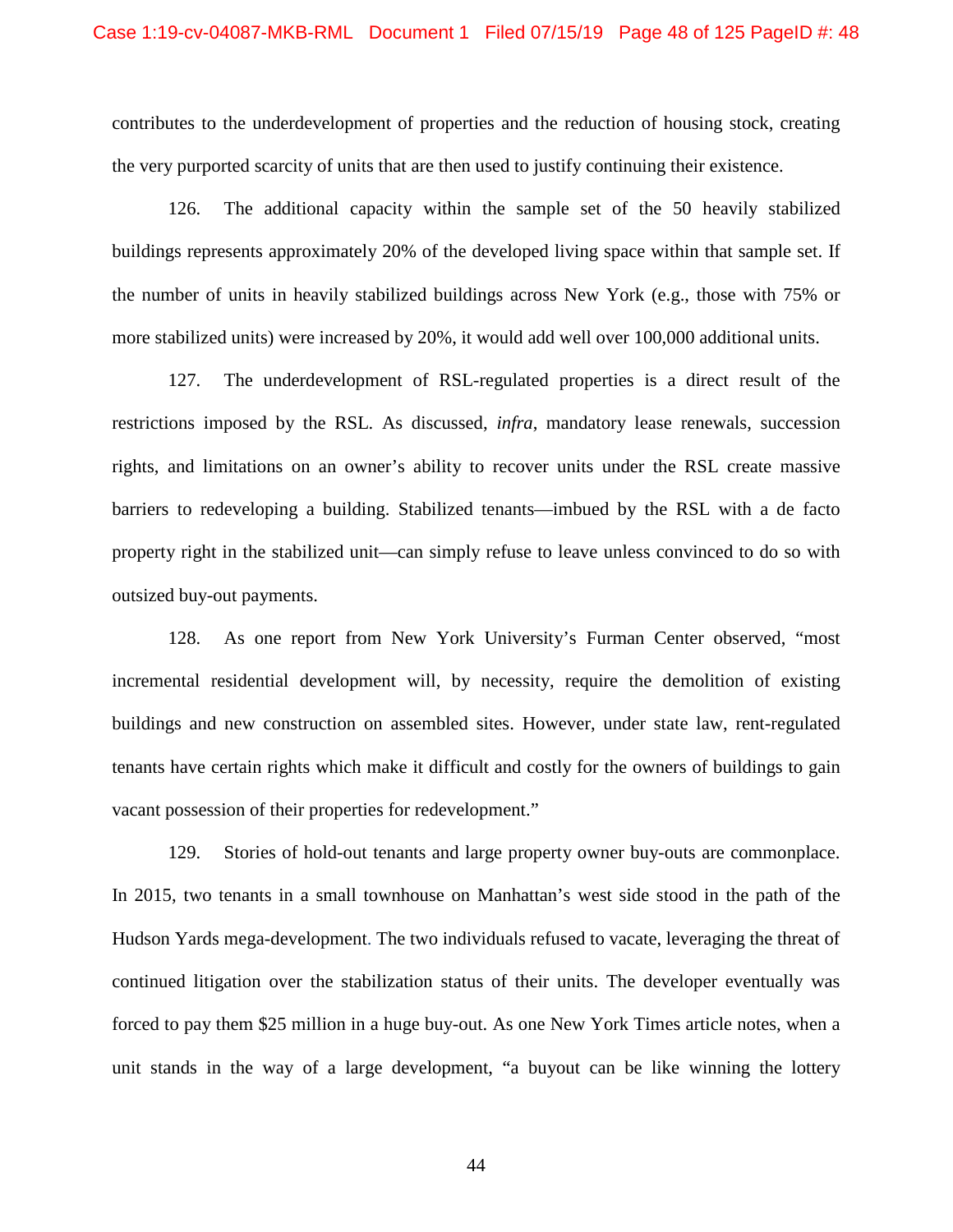(complete with taxes). Lawyers for some tenants now look down at anything under \$10 million for a single resident."

130. Another infamous tenant held out for \$17 million when his unit stood in the way of a development on Central Park West. He had waited until the other tenants accepted payments to maximize the amount of his own.

131. **The 2019 Amendments Exacerbate the RSL's Significant Adverse Impact on Housing Supply.** As noted above, the 2019 Amendments remove the few avenues of deregulation available to owners, such as Luxury Decontrol and High Income Decontrol, and thus magnify substantially the development-limiting impact of the RSL.

132. The 2019 Amendments also eliminate statutory vacancy and longevity rent increases. The elimination of those rent increases, combined with the exceedingly low rent increases permitted by the RGB, dramatically reduces income from properties that might be used to fund the redevelopment of properties.

133. As explained above, the 2019 Amendments also materially limit the ability to recover expenditures for IAIs by (i) placing a \$15,000 aggregate cap on the recoverability of IAIs over a 15-year period, (ii) significantly increasing the amortization period for recovering those investments, and (iii) capping the total period for recovering those investments to 30 years, after which the rent increases must be removed (requiring owners to disentangle those increases from all other rent increases over the 30-year period). After accounting for the taxes owed on any rent increases, an owner will no longer be able to fully recover the present value of significant investments made in IAIs.

134. As one example, when tenants depart after years of occupancy, units often may need \$50,000 or more in repairs and restorations to prepare that unit for the market. Under the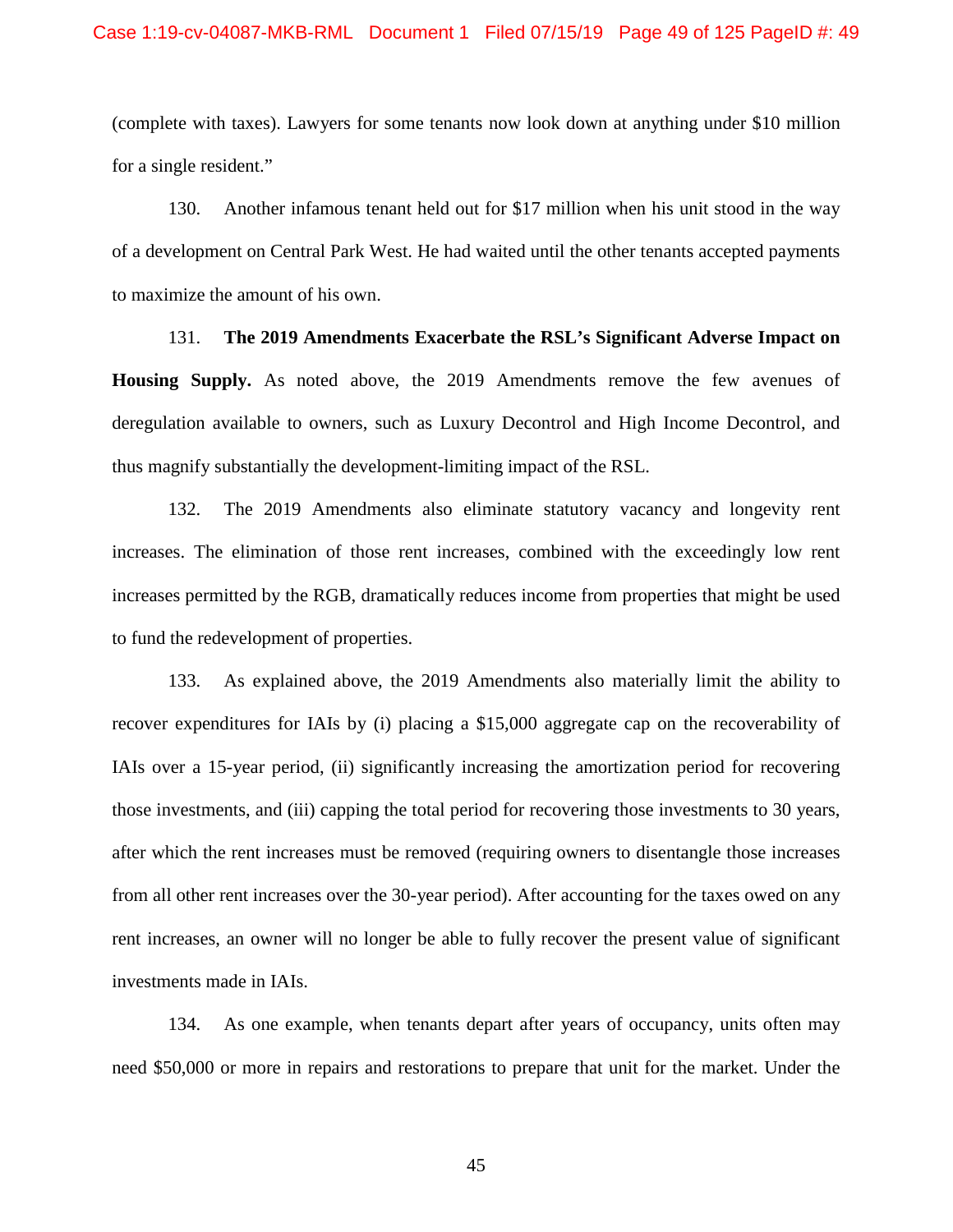2019 Amendments, only \$15,000 of those repairs could be passed along to tenants. Further, on a \$15,000 investment, only \$83 per month would be recoverable per month for buildings over 35 units, and after taxes, the amount recovered is closer to \$62 per month. If that investment is funded with a loan to be repaid at 4% annually, the property owner will fail to recover even the full net present value of the \$15,000 investment. As a result of those combined effects, building owners will either choose to re-let with minimal (if any) improvements, resulting in the gradual deterioration of the building, or they will simply choose not to re-let the unit at all. Under either scenario, either the quality of the housing stock, or the supply of that stock (or both) will be further restricted as a result of the 2019 Amendments.

135. For example, one CHIP and RSA member owns a twelve-unit apartment building in the East Village. Each of the twelve units is stabilized pursuant to the RSL. One of these units (a studio that rents for less than \$600 per month) has been occupied by the same tenant for more than four decades. Despite multiple complaints about the tenant—including repeated complaints that the tenant keeps several dogs that are rarely taken out of the unit, emitting an unbearable odor in the summertime—the member has been unable to evict the tenant. Under the RSL, the tenant (and her dogs) have enjoyed an automatic right of renewal in the Village for four decades, at a rent far below market levels. When this unit becomes vacant, the member will face a decision. The unit needs substantial repairs before it can be re-rented, and in light of the 2019 Amendments, (1) the member can recoup only \$15,000 of the costs of those repairs and (2) the unit will remain stabilized post-vacancy. The economics have made the decision. The member will turn off the lights and leave the unit vacant.

136. This is not an isolated case. Plaintiffs Mycak Associates, Vermyck, and M&G own buildings with stabilized units, long occupied by tenants at depressed rent levels, that they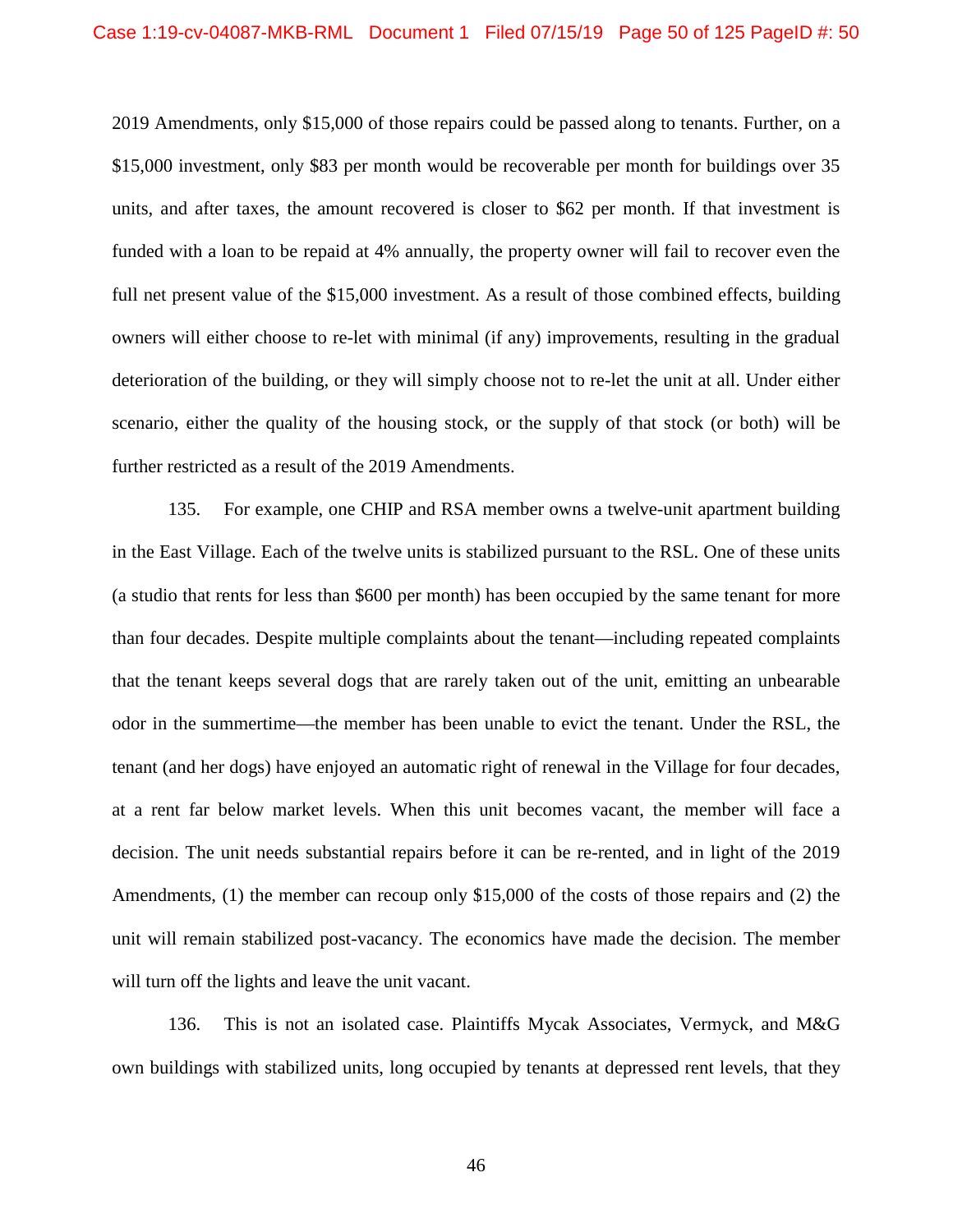do not plan to repair and re-rent once vacated. The substantial investment required to renovate these units far exceeds the expected return, in light of the \$15,000 cap on IAIs and the fact that the units will remain stabilized.

137. In addition to the limit on recovery of IAI expenditures, the 2019 Amendments also dramatically limit the recovery of expenditures on Major Capital Improvements (MCIs), by (i) increasing the amortization period for recovering those investments, (ii) capping the total period for recovering those investments to 30 years (after which they must be disentangled from other increases and removed from the rent), and (iii) limiting any rent increase needed to pay for such MCI to 2% per year (e.g., \$30 on a \$1,500/month lease).

138. Those collective limitations on MCIs will prevent owners from recovering the cost of many significant MCIs. For example, if an owner of a 30-unit building with an average rent per unit of \$1,300 per month invested \$200,000 in an MCI financed at 6% interest, the present value to the owner of the permissible rent increases per unit would be less than the present value of the MCI investment. As a result, many owners will choose not to reinvest through MCIs in their buildings. Absent investments in MCIs, building maintenance will be limited to only necessary improvements, resulting in dilapidated housing units and eventually the likely withdrawal of housing units from the housing stock.

139. Indeed, according to one recent analysis, changes under the 2019 Amendments could put over 414,000 units at risk within five years for heating outages, vermin infestations, mold or other housing quality issues.

140. The private equity firm Blackstone Group has reportedly halted renovations in Stuyvesant Town and Peter Cooper Village—comprising more than 11,000 units—due to the IAI and MCI restrictions in the 2019 Amendments. According to the report, Blackstone has ceased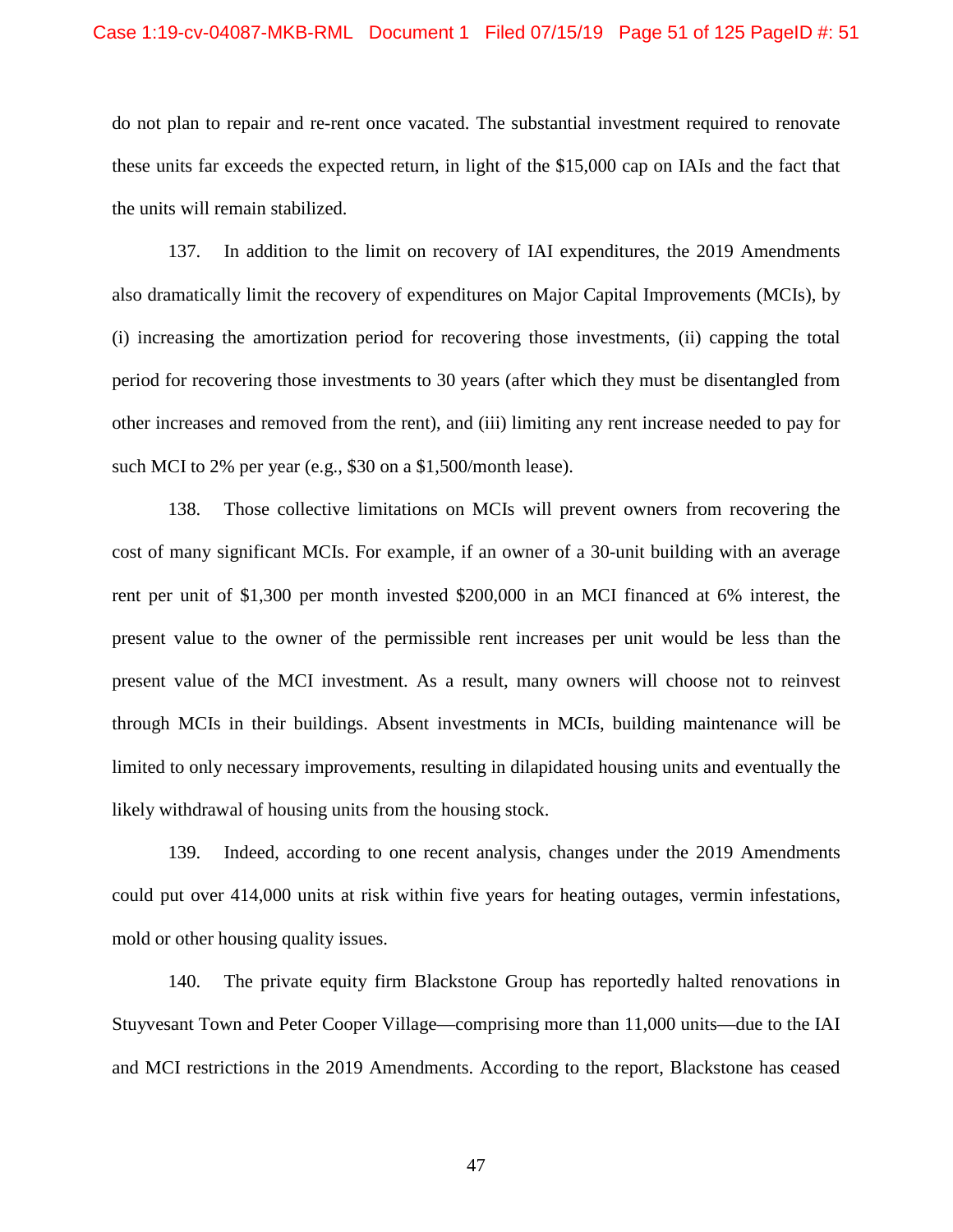renovations on vacant units as well as larger construction projects. Only urgent maintenance, such as leaks or hot water service, will continue.

141. Despite a stated goal of increasing quality housing stock in New York City, the 2019 Amendments (and in particular the caps on the IAIs and MCIs) will result in either a deterioration of the quality of the housing stock or an elimination of units from available capacity. Both outcomes demonstrate that the RSL is not rationally related to achieving its desired ends.

142. **RSL Reduces Turnover of Apartments, Resulting in Misallocation of Space.** Studies of the New York City market have consistently shown that rent regulation decreases residential mobility. Put another way, tenants fortunate enough to obtain rent-stabilized units stay in them, regardless of the suitability of the unit for the tenant in terms of size, location, and affordability relative to tenant wealth.

143. In that way as well, the RSL itself further decreases the vacancy rate. Indeed, in the 2017 HVS survey, the vacancy rate for private non-regulated units was 6.07%—above the threshold that would trigger the ability to declare a housing emergency. But the vacancy rate for rent-stabilized units was only 2.06%.

144. Longer tenancy duration among regulated renters is plainly illustrated in the City's 2017 HVS data. Controlling for characteristics of residents, tenants of rent-subsidized units stay in their apartments 3.43 years longer, on average, compared to residents of market-rate units.

145. Such increased duration of tenancy results in reduced turnover of apartments, and therefore exacerbates both the low vacancy rate and reduces the availability of units for individuals and families seeking apartments. Further, this reduced turnover also results in tenants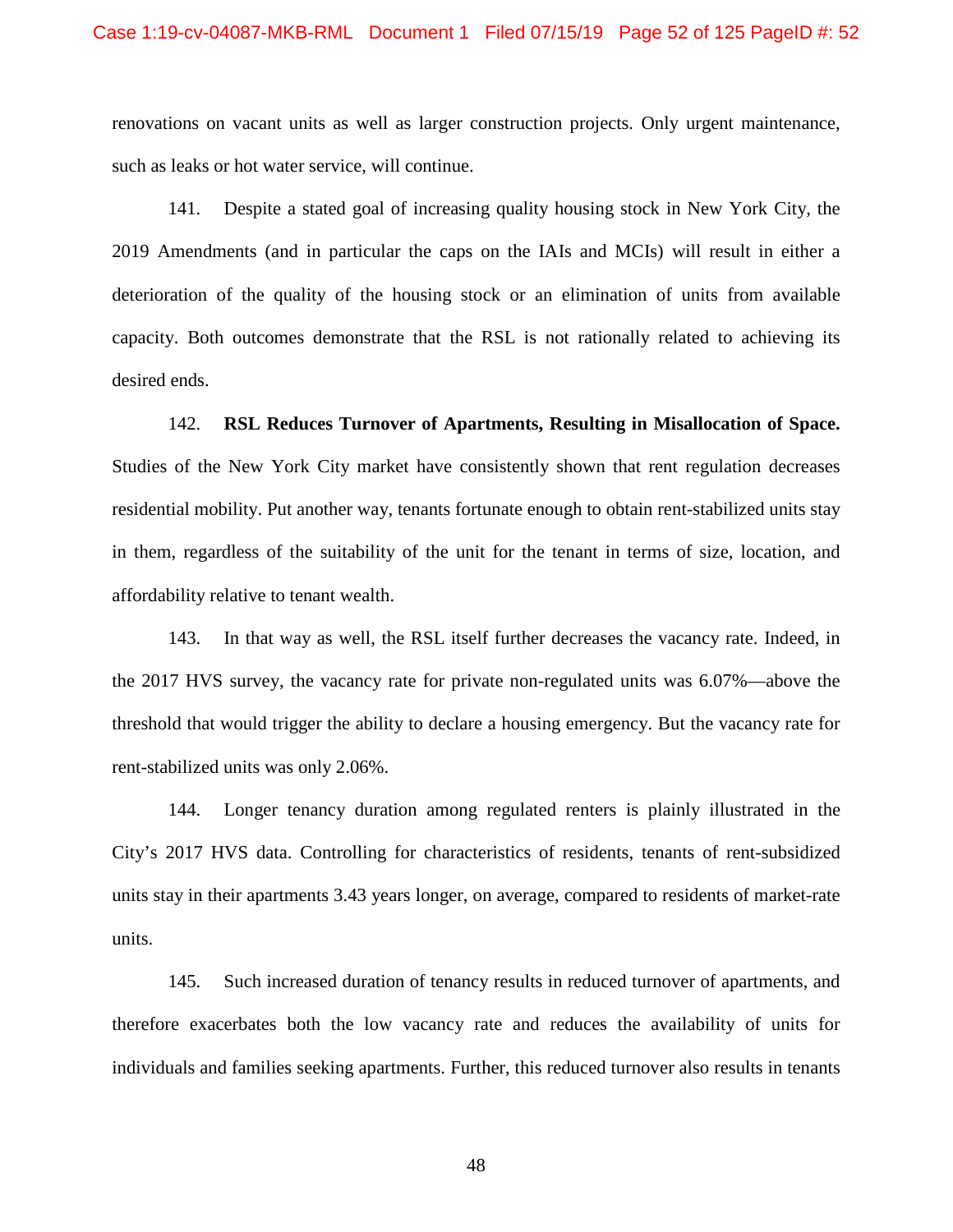staying in units that are no longer appropriate for their needs, thereby resulting in a misallocation of available rental space or even safety risks due to overcrowding.

146. In 2003, using data on both rent-controlled and rent-stabilized units in 1990, Edward Glaeser and Erzo Luttmer examined household sizes and housing unit sizes (measured both by rooms and bedrooms) and found that "21 percent of New York apartment renters live in apartments with more or fewer rooms than they would if they were living in a free market city." *See* Edward L. Glaeser and Ezro F.P. Luttmer, *The Misallocation of Housing Under Rent Control*, 93-4 Am. Econ. Rev. 1027, 1028–29 (2003).

147. The Citizens Budget Committee reached a similar conclusion in 2010 regarding the misallocation of housing space in New York City resulting from rent regulation. It found that households in stabilized units under-consume space relative to those in the unregulated market, in order to take advantage of lower rents in the regulated sector. Conversely, it found that households in rent-controlled units over-consume space when compared to the unregulated market, as these renters tend not to move to smaller units when the number of members in the household declines. And the CBC observed a corresponding mismatch effect in the unregulated sector: households in the unregulated sector likely consume less space than they would absent rent regulation, due to reduced supply and higher market rents.

148. This "mismatch" effect is illustrated in the latest HVS data, which shows that stabilized tenants live in smaller units (as measured by number of rooms or number of bedrooms) than analogous market rate tenants.

149. For all of these reasons, the RSL cannot be justified as rationally related to the goal of increasing the apartment vacancy rate so that more apartments are available to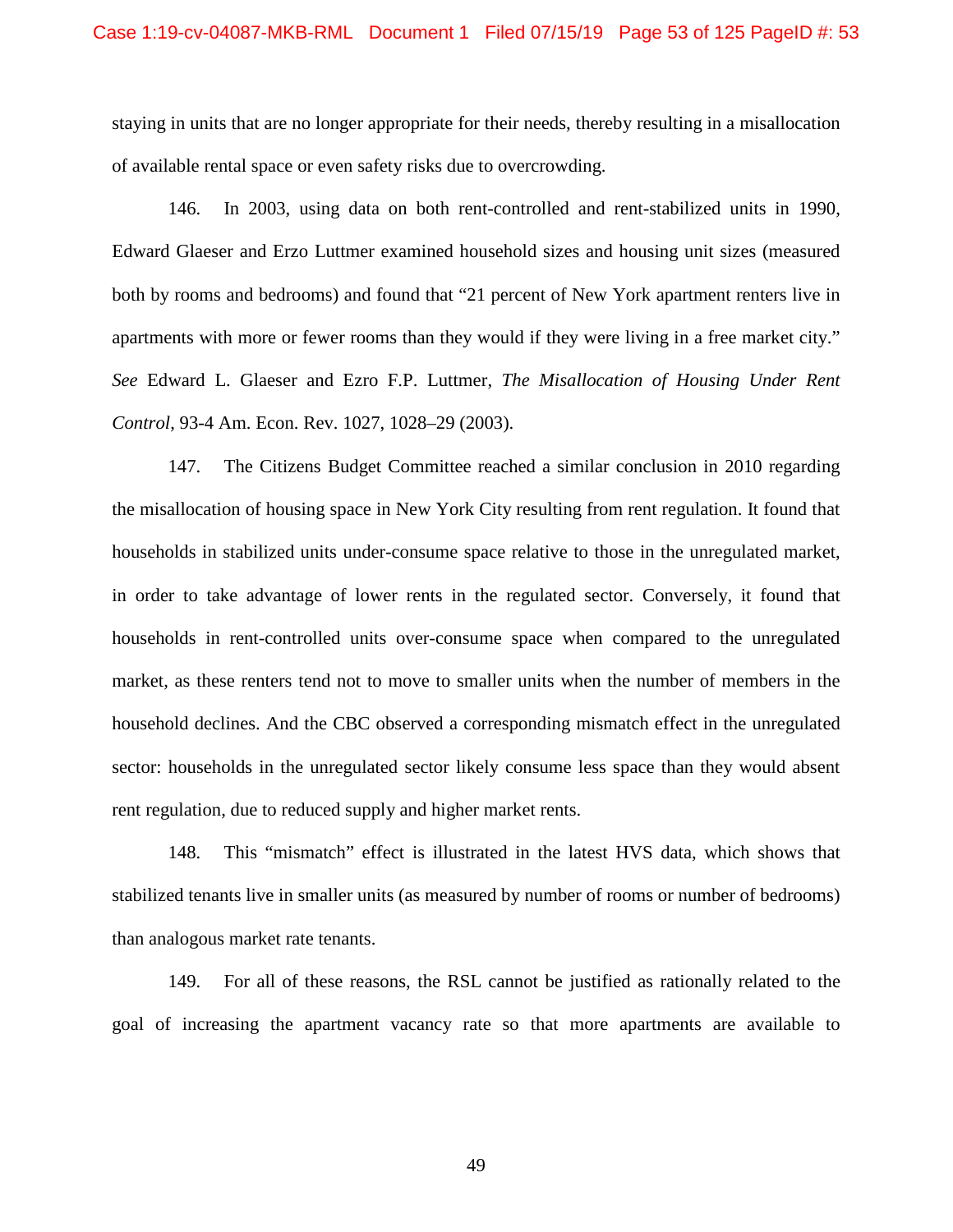individuals and families seeking to move to New York City and to New Yorkers seeking to move to a new apartment. Rather, the RSL's effect is to increase the housing shortage in the City.

## **E.** *The RSL Has a Deleterious Impact on the Community at Large*

150. The irrational and arbitrary relationship between the RSL and the "housing emergency" it is claimed to address is further evidenced by the law's *negative* impacts on New York City, including higher rents in the unregulated market and reduced tax revenues for New York City.

151. **RSL Leads to Higher Rents in Unregulated Units.** The shortage of available rental housing caused by the RSL produces higher rents in the unregulated market. In a 2000 study, researcher Dirk W. Early determined that rent regulation in New York City increased rents in uncontrolled units and actually placed rent-regulated tenants in a worse position than they would be in the absence of rent regulation. Early found that lower rents in the uncontrolled market would provide the tenants in regulated units with more options, and options that better suited their needs than the regulated units. *See* Dirk W. Early, *Rent Control, Rental Housing Supply, and the Distribution of Tenant Benefits*, Journal of Urban Economics 48(2).

152. Other researchers have found a more profound impact on market rents. A 1993 study by Steven B. Caudill, concluded that rents in uncontrolled units in New York City were between 22% and 25% higher than they would be in the absence of New York's rent regulatory scheme. *See* Steven B. Caudill 1993. Estimating the Costs of Partial-Coverage Rent Controls: A Stochastic Frontier Approach. Review of Economics and Statistics 75(4): 727-731.

153. **RSL Reduces Property Taxes.** The RSL also reduces property tax revenue available to New York City. Indeed, in the 2018 Fiscal Report for the bill extending the RSL, the City admits, "If . . . wholesale deregulation occurred, the City could see some increase in property tax revenue once property assessments were fully increased to reflect higher rents."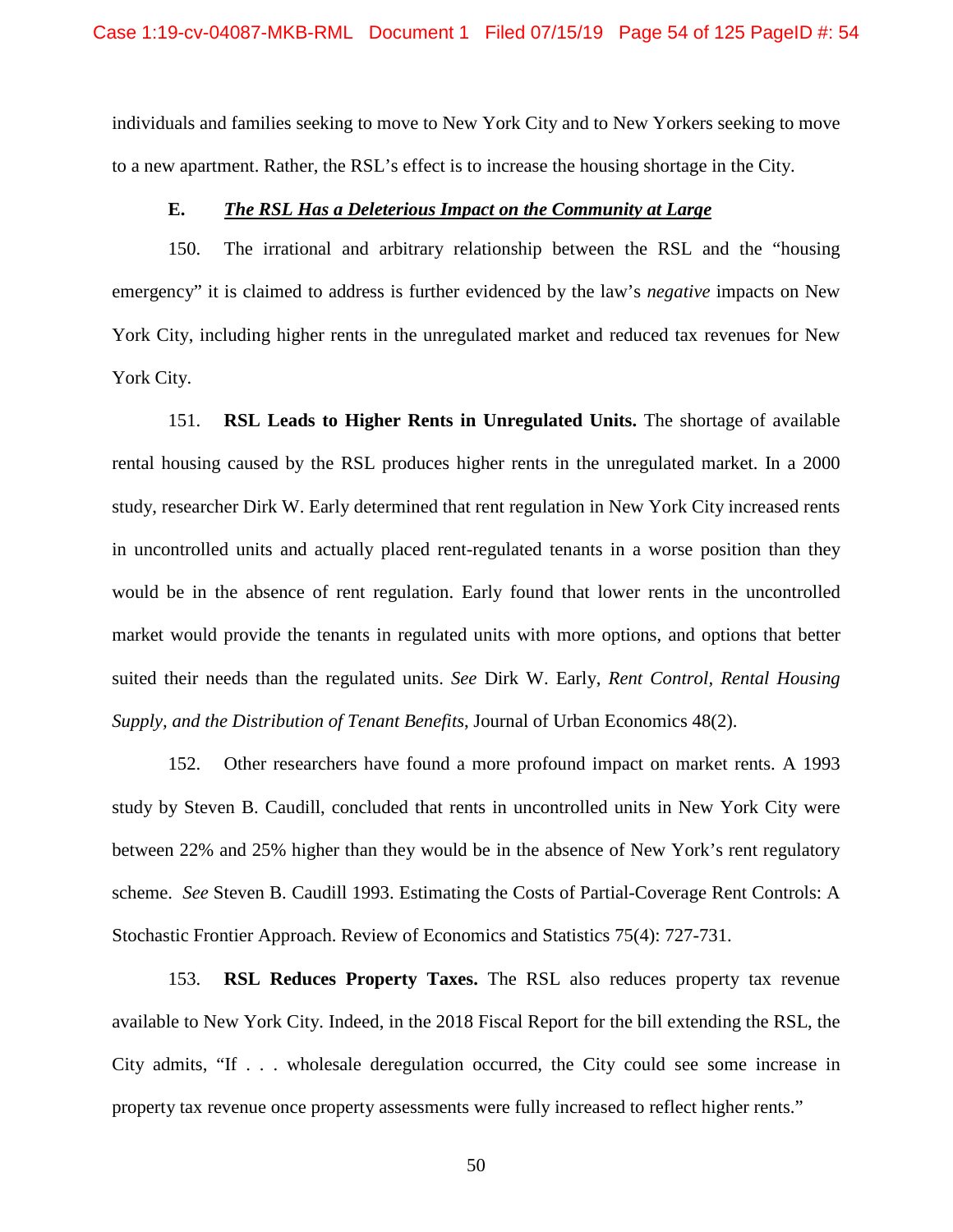154. The Citizens Budget Committee, using 2010 data, estimated that the City loses \$283 million in property tax revenue a year as a result of rent regulation.

155. The tax impact of the 2019 Amendments is far more drastic. A 2019 analysis estimated that these changes—and the steep drops in property values that they cause—will result in a *\$2 billion per year* loss in property tax revenue. The tax revenue losses will be further exacerbated by an anticipated steep decrease in economic activity spurred by MCIs and IAIs that no longer make economic sense for property owners. To put these figures in context, a \$2 billion dip in tax revenue (not even taking account of MCI- and IAI-related losses) could support a \$500 monthly subsidy for over 300,000 rental units in New York City, almost a third of the rent-stabilized units in New York.

# **F.** *Alternatives to the RSL Are Available That Are More Narrowly Tailored to the Goals Claimed to Underlie the RSL.*

156. Requiring a relatively small set of private property owners to subsidize housing costs for individuals with no demonstrated need for rental assistance is not only grossly inequitable, but also diverts valuable City and State resources away from programs that could actually help address the vacancy rates and provide low-income individuals with housing assistance.

157. Viable measures currently in place in New York and also employed elsewhere, such as housing vouchers or tax abatements, are rationally related to the challenges that the RSL purports to ameliorate but does not address or instead exacerbates. These alternatives not only come closer to furthering the stated goals of the RSL but also distribute the costs and benefits in an equitable manner. Unlike the RSL, they do not impose the burden of a costly "public assistance benefit" on the property rights of individual owners, but rather equally distribute the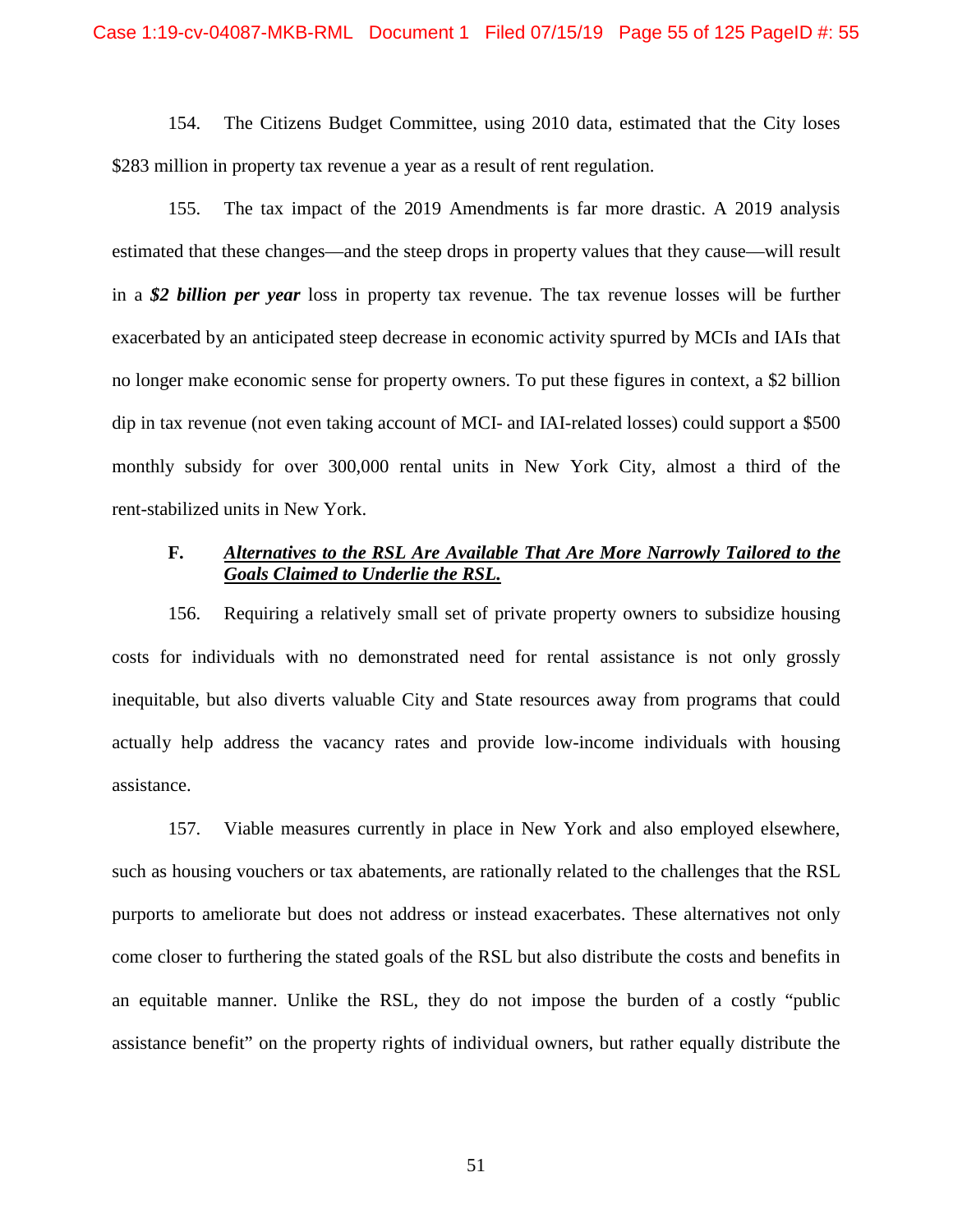costs for these programs among society as a whole. And also, unlike the RSL, they actually target and help individuals who demonstrate a need for rental assistance.

158. **Housing Subsidies.** One alternative to the RSL is the use of direct housing subsidies. These are already provided in the form of housing vouchers under the federal Section 8 program, which targets low-income individuals for housing assistance. Section 8 provides subsidies for individuals to use toward housing based on income and family size. There are approximately 100,000 households in New York City that benefit from this program. Rather than rely on off-balance sheet funding for housing subsidies, New York City and State could implement an analog of Section 8 to provide vouchers or other subsidies to renters.

159. These vouchers can be general, enabling the tenant to select any apartment, or "project-based," in which the voucher must be used for a certain property. Under the Section 8 program, the agency issuing the voucher ensures that the rent for the rental unit selected is reasonable for the area, and recipients of housing vouchers are expected to pay 30% of their income toward rent and utilities, or a minimum rent payment of up to \$50, whichever is greater. Allowing individuals to choose where they use their housing vouchers enables lower-income families to move out of high-poverty neighborhoods and would increase diversity in New York City neighborhoods. Studies have shown that children who grow up outside of high-poverty neighborhoods do better in school, attend college at high rates, and earn more money as adults.

160. Other examples of subsidy programs that might be expanded to address housing costs are the SCRIE and DRIE programs offered by New York City. The Senior Citizen Rent Increase Exemption (SCRIE) freezes rent for seniors who are in rent-regulated units, are the head of the household, make less than \$50,000, and pay more than one-third of their income to rent. The amount that the senior tenant is exempted from paying is returned to the owner as a property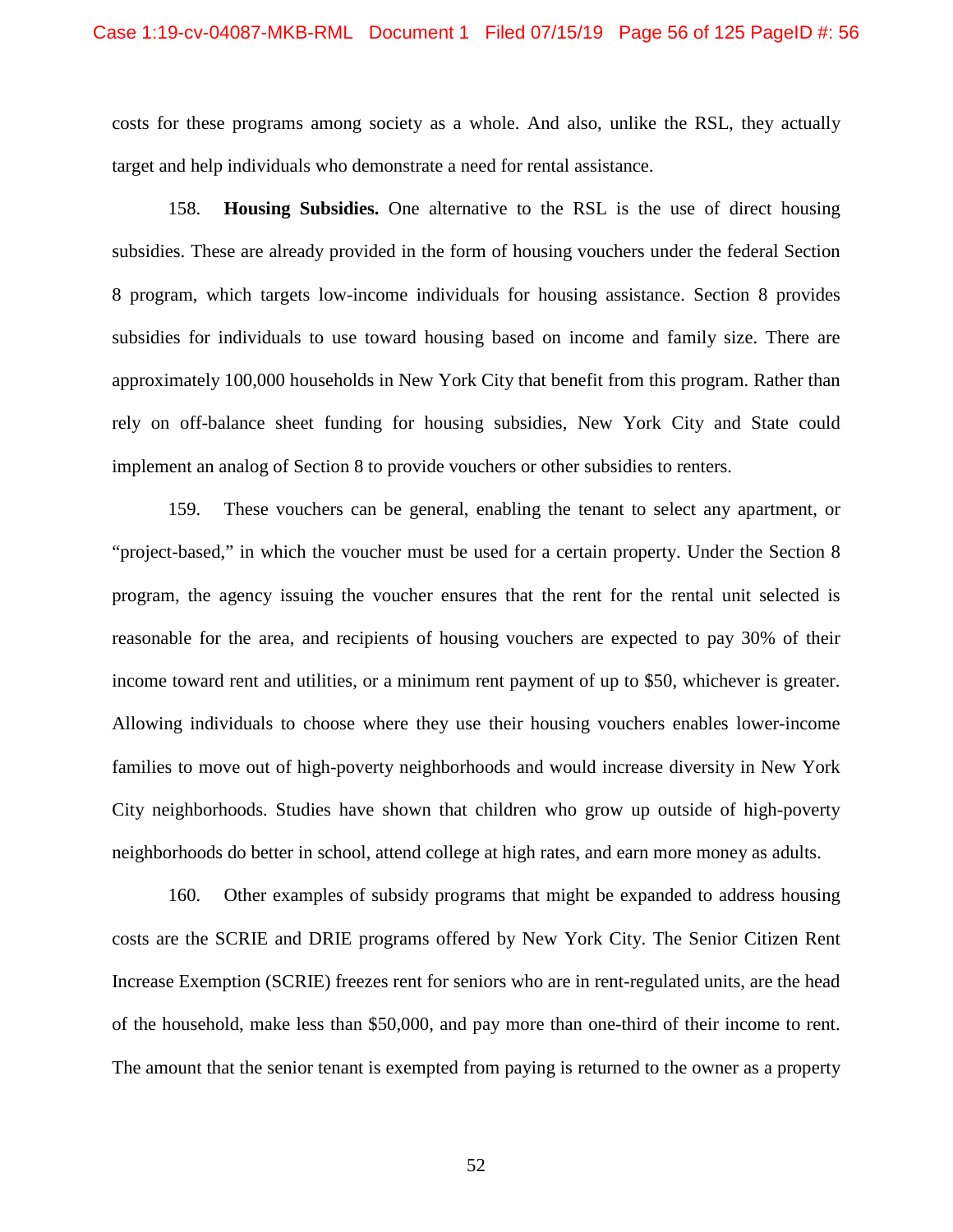tax abatement credit. The Disability Rent Increase Exemption (DRIE) exists for disabled individuals and also provides owners with tax credits. There is no reason these programs cannot be extended to any elderly or disabled people who meet the income qualifications, not just those who live in rent-stabilized units. Clearly, programs already exist that are rationally related to accomplishing the goal of providing affordable housing without effecting an uncompensated taking from other private individuals.

161. Subsidies could also be provided through a more robust program providing assistance for home purchases, which would direct financial assistance to those who need it and would also promote home ownership. New York City's HomeFirst Down Payment Assistance program provides a forgivable loan of up to \$40,000 to a handful of residents each year, but only first-time home buyers can participate. In Chicago and elsewhere, residents can receive down payment assistance even if they purchased a house before, so long as their income falls below a certain level. Unlike the RSL, which reduces housing stock and perpetuates permanent renting, a down payment assistance program available only to low-income residents would make housing more affordable to New Yorkers. Some experts have also advocated government-funded rent insurance programs, similar to other types of insurance policies.

162. **Tax Credits.** Another alternative to the RSL is a State renter's tax credit. New York State already provides a tax credit of up to \$500 to New York City renters whose household income does not exceed \$200,000. Rather than fund low-income housing through stabilized tenancies and compelling property owners to bear the burden, this tax credit program could be increased and better targeted at those lower-income tenants who spend more than 30% of their income on rent.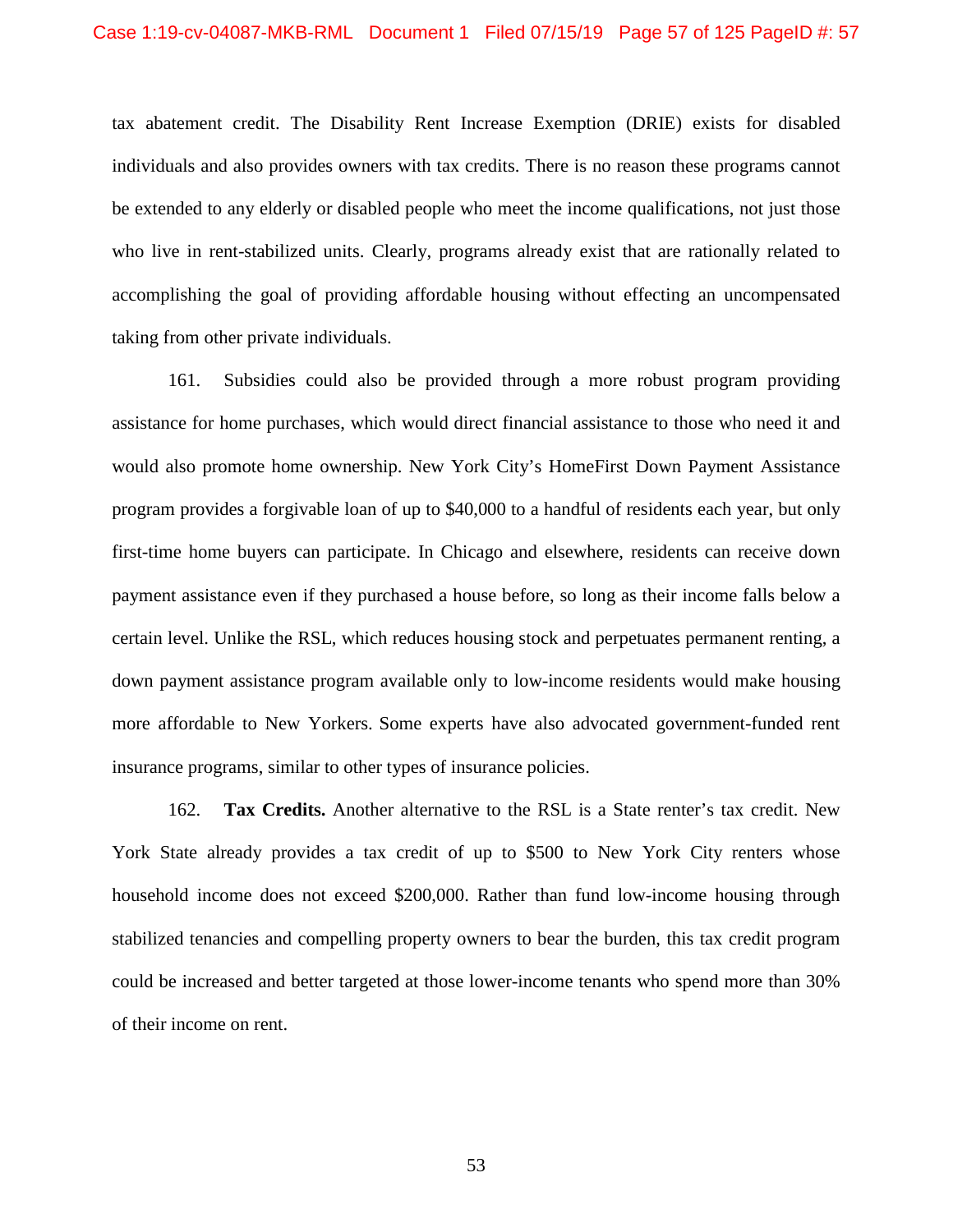163. **Increasing Supply of Housing.** The best answer to a shortage of high-quality affordable housing is *more housing*. In August 2018, a study by researchers Vicki Been (currently the newly appointed Deputy Mayor of Housing and Economic Development), Ingrid Gould Ellen and Katherine O'Regan of New York University's Furman Center concluded that "from both theory and empirical evidence, that adding new homes moderates price increases and therefore makes housing more affordable to low- and moderate-income families." *See* Supply Skepticism: Housing Supply and Affordability, Vicki Been, Ingrid Gould Ellen and Katherine O'Regan, August 20, 2018; available at http://furmancenter.org/research/publication/supplyskepticismnbsp-housing-supply-and-affordability.

164. There are many well-tested ways for states and cities to increase the supply of housing. For example, New York already operates the largest Public Housing Authority in the country, which provides affordable, subsidized housing to more than 400,000 people. Expanding that housing, or promoting partnerships between the Housing Authority and the private sector, would both address the vacancy issues and could also be targeted to low-income tenants.

165. Direct government subsidies or innovative financing programs can also encourage new construction to be provided to would-be tenants. In Denver, Colorado, for example, the city instituted a Revolving Affordable Housing Loan Fund in order to bridge the gap for developers between the federal government's 4% Low-Income Housing Tax Credit and the amount of financing needed to make certain low-income housing projects feasible. As developers pay back their loans, money goes back into the fund to pay for future affordable housing projects. New York City has developed similar financing programs, including the Extremely Low and Low Income Affordability (ELLA) program and the HPD "Mix and Match" program. Each of those programs are much more focused than is rent stabilization on providing benefits to low- and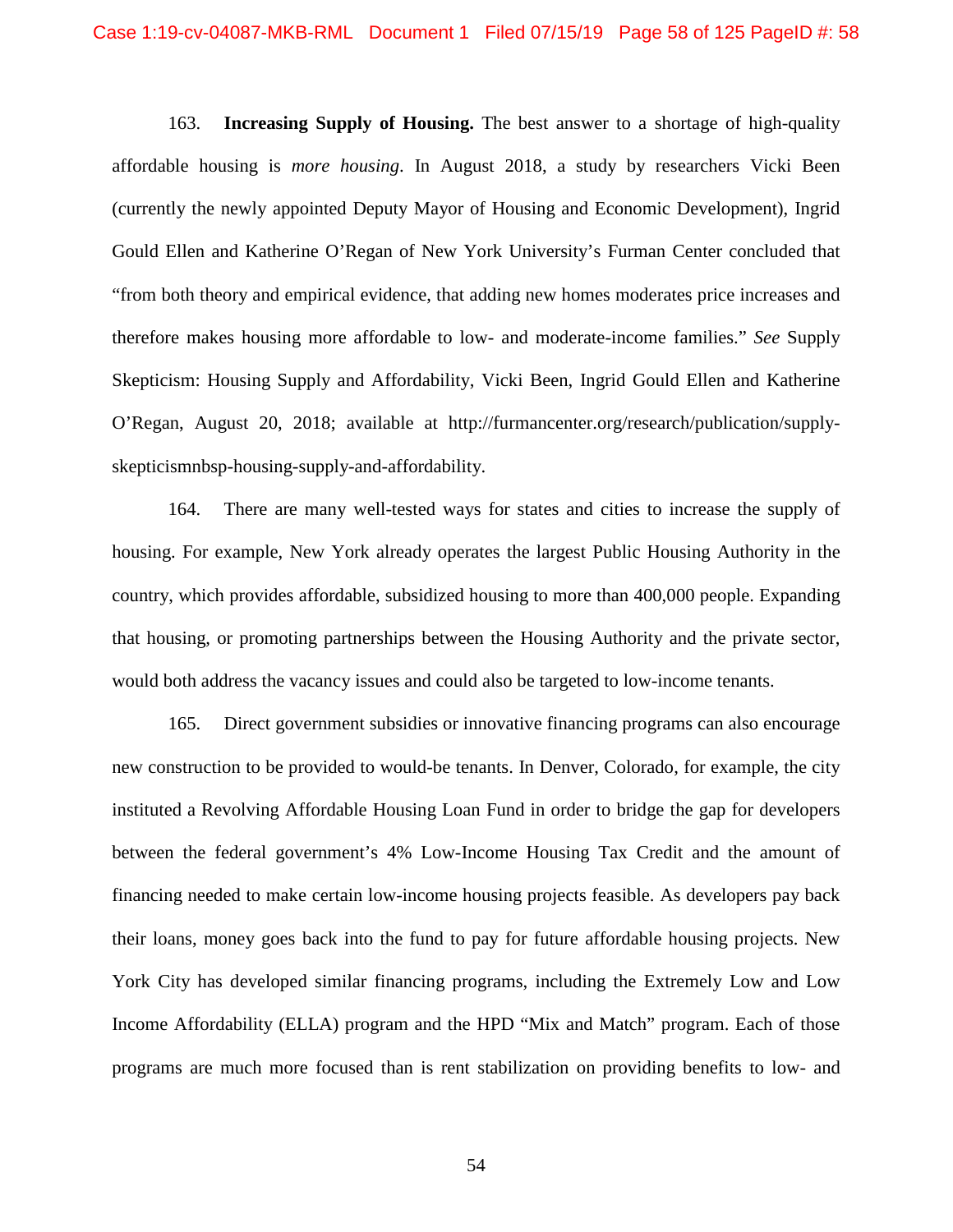middle-income tenants. The ELLA program targets development of housing for those with incomes between 30% and 50% of the area median income, and the Mix and Match program targets development of housing serving households with 60% to 130% of area median income.

166. In addition, zoning changes would enable developers to build more housing. Currently, New York State's Floor Area Ratio ("FAR") regulation prohibits building housing that is 12 times larger than the property it sits on. Though there are some exceptions to this rule, the overall impact is to artificially limit housing stock and increased density, which could otherwise be provided by the market. Indeed, one study identified 149 census tracts, mainly in Manhattan, that have the infrastructure and resources to support the creation of additional housing but which cannot add the needed residential density due in part to the FAR regulations. Modification of the FAR regulations would enable the market to increase the housing supply to better meet demand.

# **III. THE NEW YORK CITY HOUSING "EMERGENCY" DECLARED EVERY THREE YEARS FOR THE LAST 50 YEARS WITH NO RATIONAL BASIS FOR THE DECISION—MOST RECENTLY IN 2018—VIOLATES DUE PROCESS**

167. The RSL applies in New York City as a result of the New York City Council's declaration of a housing emergency every three years for the past 50 years, most recently in 2018. Those declarations violate Due Process because they are arbitrary and irrational.

168. The RSL, as amended, permits but does not compel the New York City Council to declare a housing emergency when there is a vacancy rate of 5% or less. It provides that "[a]ny such determination" is to be made not just "on the basis of the supply of housing accommodations within such city," but also based on "the condition of such accommodations and the need for regulating and controlling residential rents within such city. . ." N.Y. UNCONSOL. LAW § 8623.a (McKinney).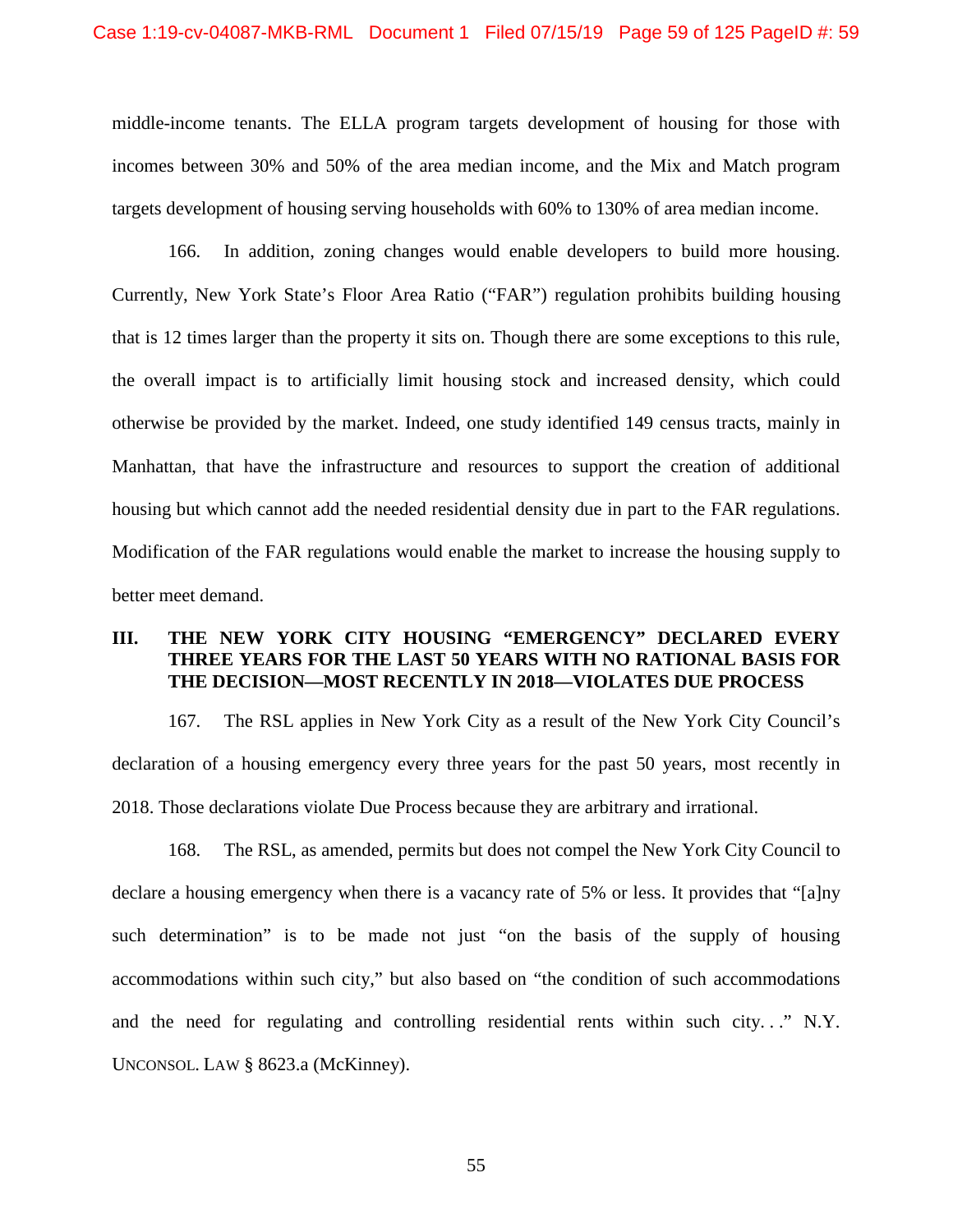169. The RSL provides that a municipality may declare an emergency as to any class of housing accommodations if the vacancy rate for accommodations in that class is not in excess of 5%, and may declare an emergency as to all housing accommodations if the overall vacancy rate for housing accommodations in the municipality is not in excess of 5%. *Id.*

170. Section 8623.b provides that a municipality that has declared a housing emergency may at any time declare that the emergency is wholly or partially abated, or that the regulation of rents does not serve to abate the emergency, and in that way may remove one or more (or all) classes of accommodations from rent regulation.

171. By its terms, the New York statute permits, but does not require, the declaration of an emergency if the vacancy rate is at or below 5%. Put another way, the mere fact that there is a 5% (or lower) vacancy rate does not by itself provide a justification for declaring a housing emergency, but is instead a precondition to making a determination of whether such an emergency exists and there is "the need for regulating and controlling residential rents." N.Y. UNCONSOL. LAW § 8623.a (McKinney). Even when the vacancy rate in New York City is shown to be less than 5%, the City Council must separately consider and decide whether a housing emergency exists.

172. But the City Council turned that standard on its head, declaring a housing emergency because the overall New York City vacancy rate is 5% or less, regardless of whether the evidence supports that there is "the need for regulating and controlling residential rents" in the City or whether doing so would improve the "condition of [housing] accommodations" in the City. *Id.*

173. For five decades the New York City Council has simply authorized (and reauthorized) an "emergency" status in the City's housing market whenever the vacancy rate is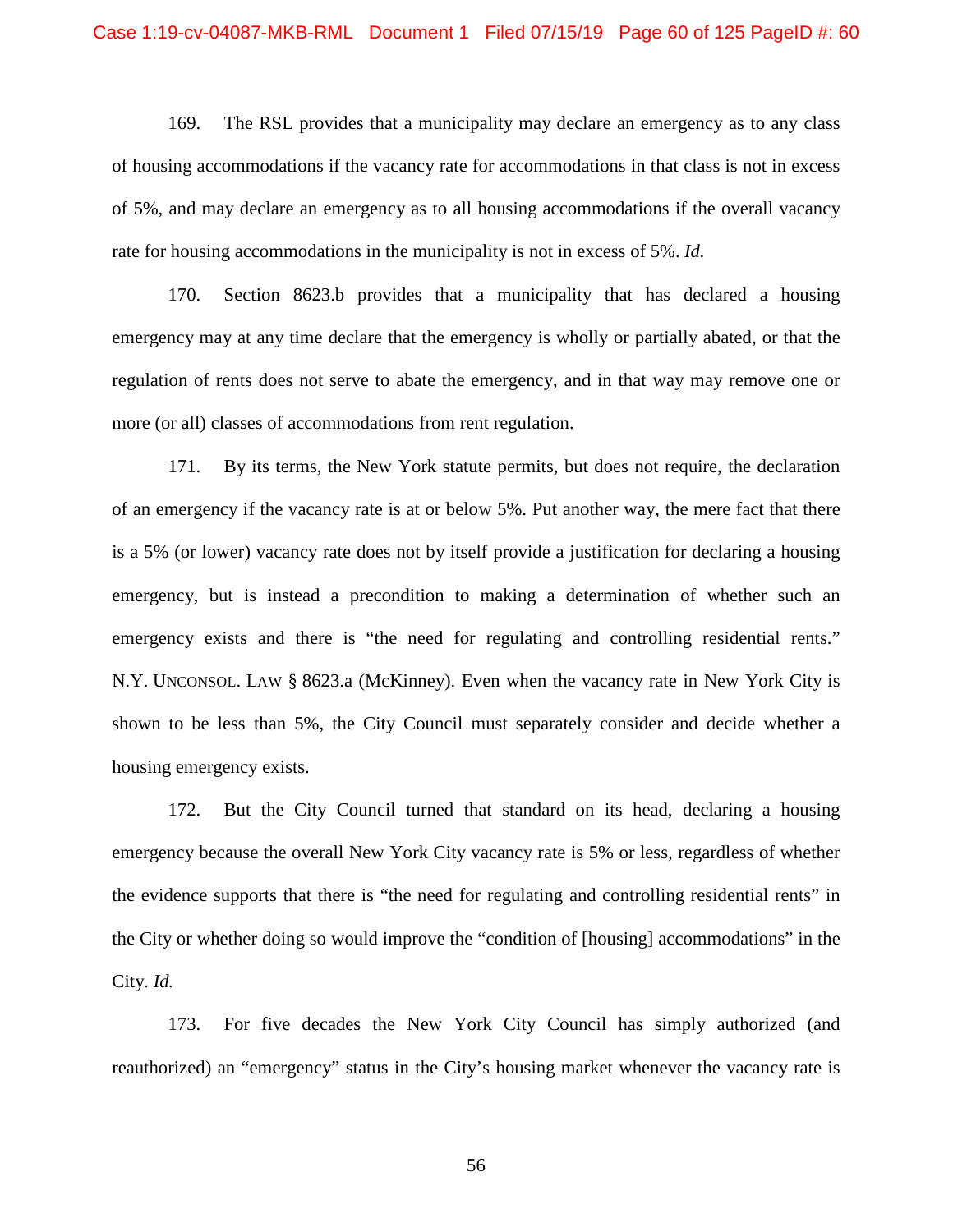less than 5%, without providing any meaningful support for or analysis of whether a housing emergency actually exists that would be ameliorated by "regulating and controlling residential rents."

174. The Council has failed to make any assessment as to whether the regulation of rents pursuant to the RSL serves to abate the emergency that it has found to exist. To the contrary, after 50 years-plus of rent stabilization, the Council continues to find every three years that the "emergency" continues—an admission that the RSL has failed in its purposes.

175. The New York City Council made its most recent triennial housing emergency finding in 2018. The hearing it conducted leading to that 2018 finding shows the cavalier manner in which the Council imposes the RSL on the City's residents and property owners, without any rational demonstration that the statutory standard is satisfied.

176. Before declaring a housing emergency for 2018-2021, the New York City Council heard oral testimony from eighteen members of the public and three City officials. The majority of the speakers focused principally on reforms to the rent-stabilization system, such as eliminating vacancy deregulation, preferential rent, and major capital improvements increases. To the extent that questions were posed by City Council members, those questions focused on these issues of reform, rather than whether an emergency actually exists in the New York City housing market and whether the RSL addresses that emergency.

177. Roughly half of the speakers at the 2018 emergency finding hearing shared personal anecdotes about their own experiences as rent-stabilized or rent-controlled tenants. To the extent that speakers referenced any specific data at all, it was derived from the initial findings of the HVS—the same data used to establish the 5% vacancy threshold necessary—but not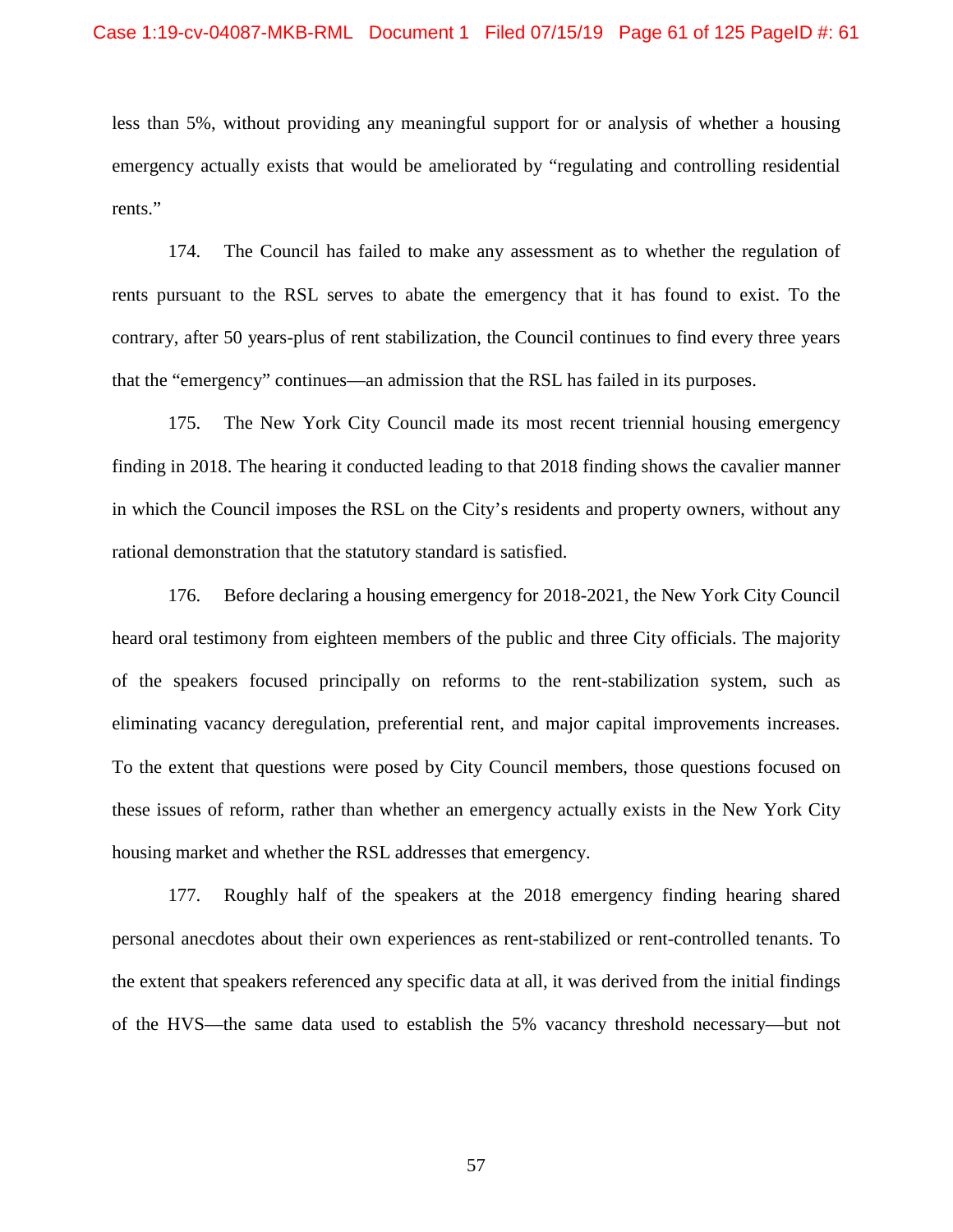sufficient—to authorize an emergency finding in the first place. Both CHIP and RSA submitted written testimony in opposition to the declaration of the emergency.

178. The HVS is conducted by the Census Bureau every three years and is sponsored by the New York City Department of Housing Preservation and Development ("DHPD"). While the HVS collects data on various characteristics of New York City's housing market, including population, households, housing stock and neighborhoods, the primary focus of the HVS is the rental vacancy rate. Since 1965, when the Census Bureau began conducting the HVS, the rental vacancy rate in New York City has never risen above 5%. A chart of the vacancy rates reported in the HVS from 1965 to the most recent report in 2017 is below:

| Year | <b>Vacancy Rate</b> |  |  |
|------|---------------------|--|--|
| 1965 | 3.19%               |  |  |
| 1968 | 1.23%               |  |  |
| 1970 | 1.50%               |  |  |
| 1975 | 2.77%               |  |  |
| 1978 | 2.95%               |  |  |
| 1981 | 2.13%               |  |  |
| 1984 | 2.04%               |  |  |
| 1987 | 2.46%               |  |  |
| 1991 | 3.78%               |  |  |
| 1993 | 3.44%               |  |  |
| 1996 | 4.01%               |  |  |
| 1999 | 3.19%               |  |  |
| 2002 | 2.94%               |  |  |
| 2005 | 3.09%               |  |  |
| 2008 | 2.88%               |  |  |
| 2011 | 3.12%               |  |  |
| 2014 | 3.45%               |  |  |
| 2017 | 3.63%               |  |  |

179. The HVS does not provide a definition for the term "housing emergency." It does not present data or analyses aimed at establishing whether a housing emergency exists, or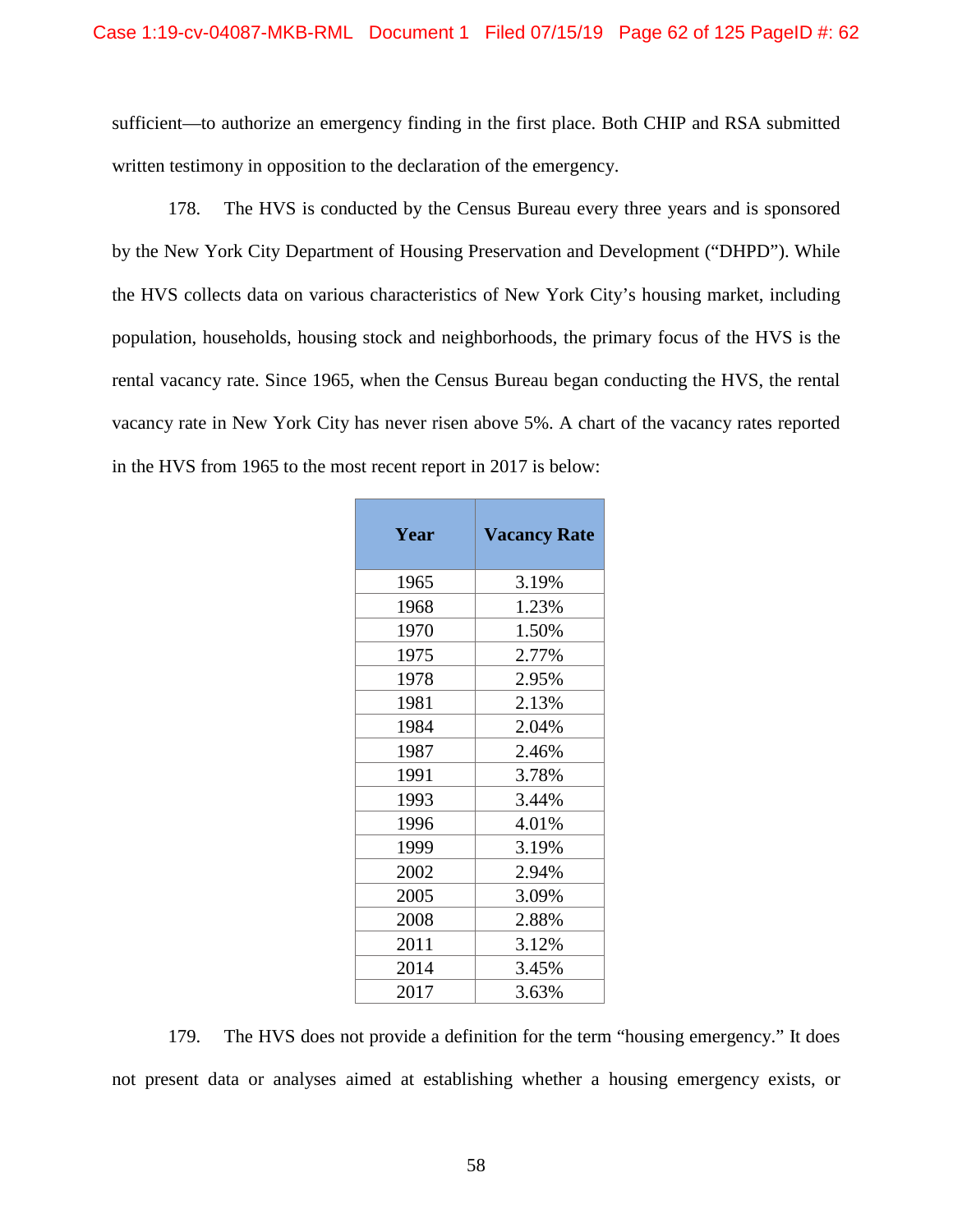purport to propose a methodology for making that determination. Nor does it address the express statutory factors that must be applied to determine whether there is a need for rent regulation or how rent regulation affects the condition of residential housing. N.Y. UNCONSOL. LAW § 8623.a (McKinney).

180. Virtually no data other than the HVS was considered before the 2018 emergency finding was made. Oksana Miranova, a housing policy analyst from the Community Service Society, introduced some meager non-HVS data generated through her organization's annual survey. That survey found a 13% decrease in the number of rent-regulated renters reporting a very serious or somewhat serious problem with housing affordability from 2015 to 2017. This study also found that in the same period, there was only a 2% decrease among unregulated renters. Ellen Davidson, a staff attorney at the Legal Aid Society, offered another statistic (based partially on HVS data): "In 1999, there were 1.1 [million] low income households that needed affordable apartments renting for under \$800. At the time, there were 1.35 million apartments which rented for under \$800 a month. Today, there are 867,000 households who need apartments that are renting for under \$800 a month and[,] according to the recently released HVS, there are now 350,000 apartments renting for under \$800."

181. The 2018 emergency finding received scant support from City witnesses. The City Council heard from three members of the DHPD. Matt Murphy, the then-Deputy Commissioner of Policy and Strategy, focused on New York City programs outside the RSL aimed at providing affordable housing, including financing the construction and preservation of affordable homes and providing counsel for low-income tenants facing eviction. Elyzabeth Gaumer, the Assistant Commissioner for Research and Evaluation, described the initial findings of the 2017 HVS. Francesc Marti, the Assistant Commissioner for Government Affairs,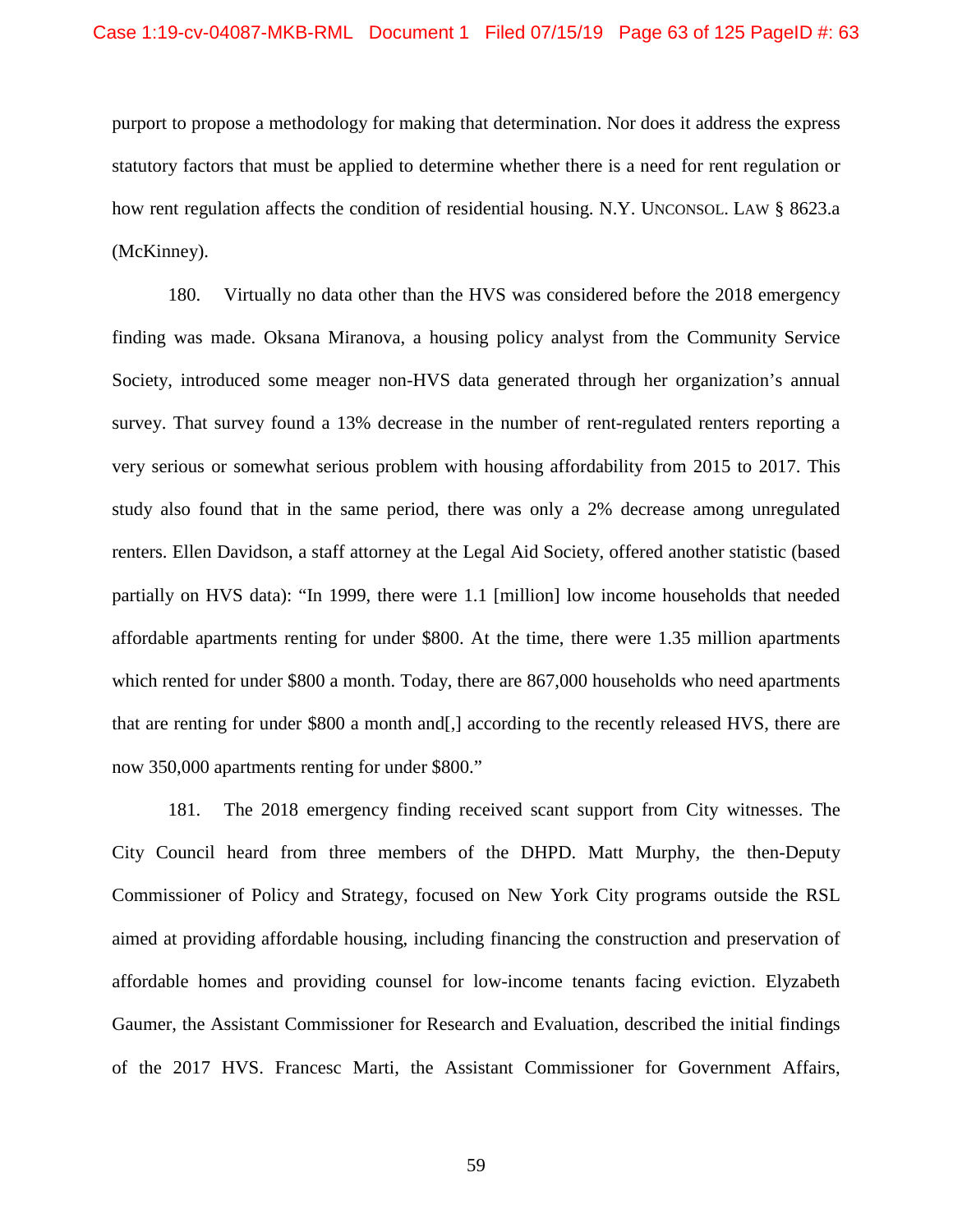### Case 1:19-cv-04087-MKB-RML Document 1 Filed 07/15/19 Page 64 of 125 PageID #: 64

answered questions about the Department's policy on certain state-level reforms, including the repeal of vacancy decontrol.

182. The DHPD presented data that the overall City-wide vacancy rate was 3.65% in 2017, rents had increased 6.2% since 2014, and there were 3,600 more vacant units in 2017 than in 2014. In addition, DHPD explained that an additional 69,000 units had been created since 2014. The DHPD also presented data based on self-reporting of individual tenants. It stated that 76.1% rated the condition of residential structures in their neighborhood as "Excellent" or "Good."

183. The written hearing record relating to the City Council's 2018 emergency finding was similarly meager. It contained statements from an additional eight people and organizations, including four statements advocating against renewal of the emergency finding. Of the statements in the written record favoring an "emergency" declaration, only two cited statistics not included in the HVS. Oksana Miranova (referenced above) provided a written statement including additional statistics from the Community Service Society's survey, such as: in 2014, the median rent burden for low-income rent-regulated tenants was 48% of income, compared to 50% for unregulated tenants. The Legal Aid Society's written statement also included statistics from the 2018 Income and Affordability Study published by the NYC Rent Guidelines Board and a report from the Coalition for the Homeless. In each instance, the focus of the so-called emergency was the low vacancy rate—a factor already established by the HVS.

184. Defendants did not establish any rational basis for determining that a housing emergency exists—the finding required by the statute. In fact, Defendants have failed even to identify the variables that should be used to determine whether an emergency exists (let alone the threshold at which those variables might be indicative of an emergency).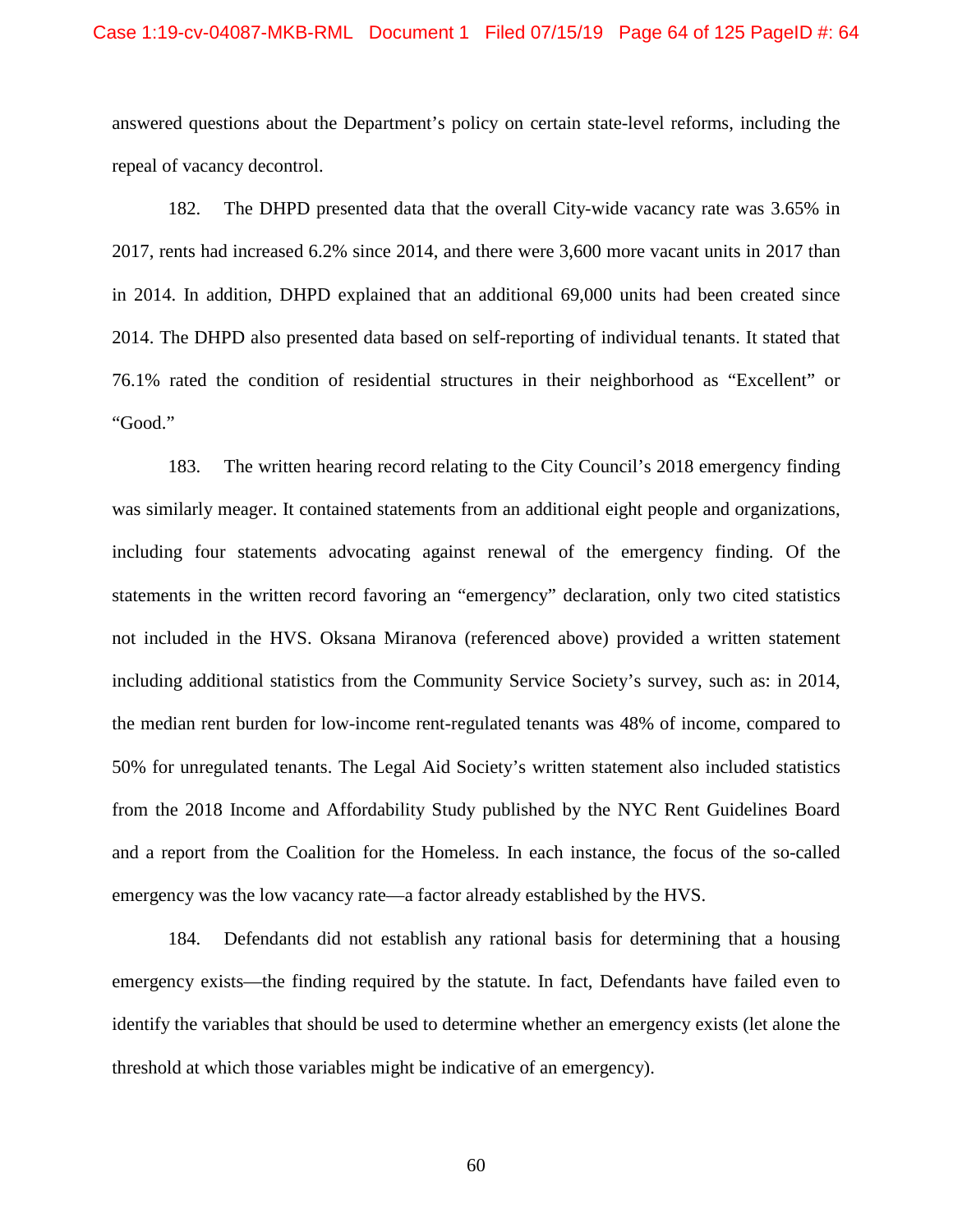185. Prior emergency declarations were supported by similarly underdeveloped records. In 2015, for instance, the City Council heard from twenty-two people, including two City officials. Every speaker supported renewing the rent-stabilization laws. As in 2018, half of the speakers shared stories about either their own experiences as a rent-regulated tenant or their clients' experiences with rent regulation. To the extent that speakers referenced statistics, they primarily recited information from the initial findings of the HVS. In 2015, DHPD provided information that the City-wide vacancy rate was 3.45% for 2014, that the number of vacant available rental units had increased 7,000 since 2011, and that median rents had increased 4.3% since 2011.

186. In 2012, the City Council heard from twelve people, including two City officials. Eleven of the twelve supported renewing the RSL. In 2012, DHPD reported that the City-wide vacancy rate for 2011 was 3.12%. The number of vacant units had increased 6,000 since 2008, and median rents had increased by 4%. Before that, in 2009, DHPD reported the vacancy rate for 2008 was 2.88%. The median rent increased 4.2% (if adjusted for inflation) since 2005, and DPHD reported a decrease of 3,000 vacant units over that same time.

187. Details of the record from the last three "emergency finding" hearings are reflected in the chart below.

| Year | <b>Speakers</b> | <b>Speakers</b><br><b>Favoring</b><br><b>Renewal</b> | <b>Speakers</b><br><b>Against</b><br><b>Renewal</b> | <b>Additional</b><br>Written<br><b>Statements</b> | Written<br><b>Statements</b><br><b>Favoring</b><br><b>Renewal</b> | <b>Written</b><br><b>Statements</b><br><b>Against</b><br><b>Renewal</b> |
|------|-----------------|------------------------------------------------------|-----------------------------------------------------|---------------------------------------------------|-------------------------------------------------------------------|-------------------------------------------------------------------------|
| 2018 |                 | 21                                                   |                                                     |                                                   |                                                                   |                                                                         |
| 2015 | 22              | 22                                                   |                                                     |                                                   |                                                                   |                                                                         |
| 2012 | 12              |                                                      |                                                     |                                                   |                                                                   |                                                                         |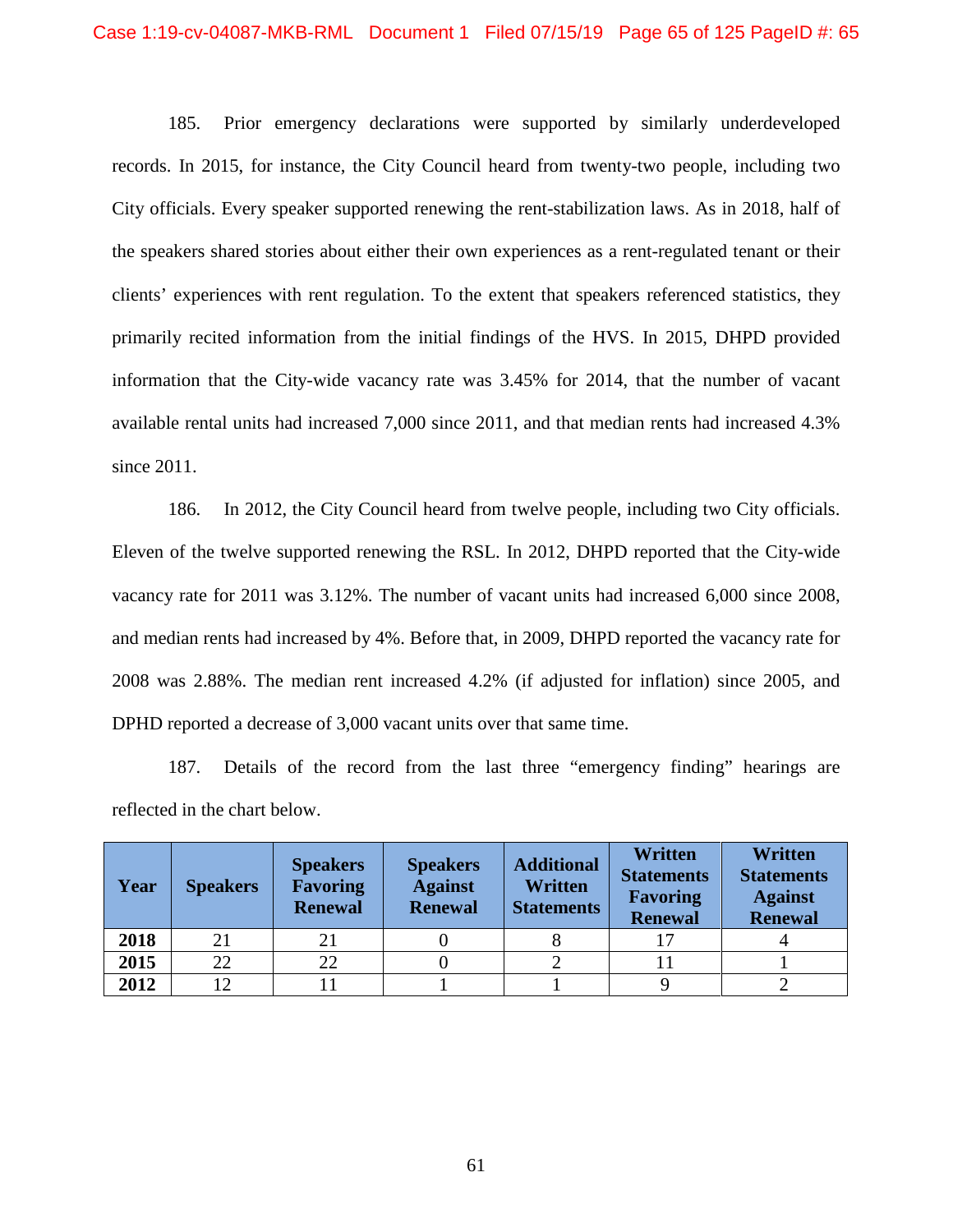188. On the strength of this record, the New York City Council did in 2018 what it has done for the last 50 years: declared a housing emergency in New York City requiring the renewal of the RSL invasive and confiscatory statutory framework.

189. The City has failed to offer either a rational explanation or justification for its determinations. The City has failed to identify any thresholds constituting an "emergency," failed to articulate the criteria or bases for its triennial determination, and failed to explain, or even consider, whether the rent regulation that follows from its rote triennial determinations actually addresses the perceived housing emergency. As a result, the determinations on which the rent stabilization system rests are arbitrary and irrational and a violation of the Due Process and property rights of Plaintiffs and their members.

190. Certainly the mere fact that the vacancy rate is less than 5% does not justify the conclusion that a housing emergency exists in New York City. Data from the United States Census Bureau shows that at least eighteen of the top 75 metropolitan areas in the country have posted rental vacancy rates of less than 5% between 2015 and 2017. The statute provides that a vacancy rate below 5% is necessary but not sufficient to establish an emergency, and the record from the City Council emergency hearings does not address how the actual City-wide vacancy rate is indicative of a market in a state of emergency. The City seems incorrectly to believe that so long as the vacancy rate is below 5%, an emergency exists regardless of other circumstances, just as the Council has done for decades despite a changing housing market.

191. Moreover, using the HVS data to establish a 5% vacancy rate for the entire city of New York is irrational. The vacancy rate varies across boroughs and type of housing—with vacancies for some areas and some types of housing well in excess of 5%. For example, the vacancy rate for rental properties with rents above \$2,000 was 7.42%. The vacancy rate for all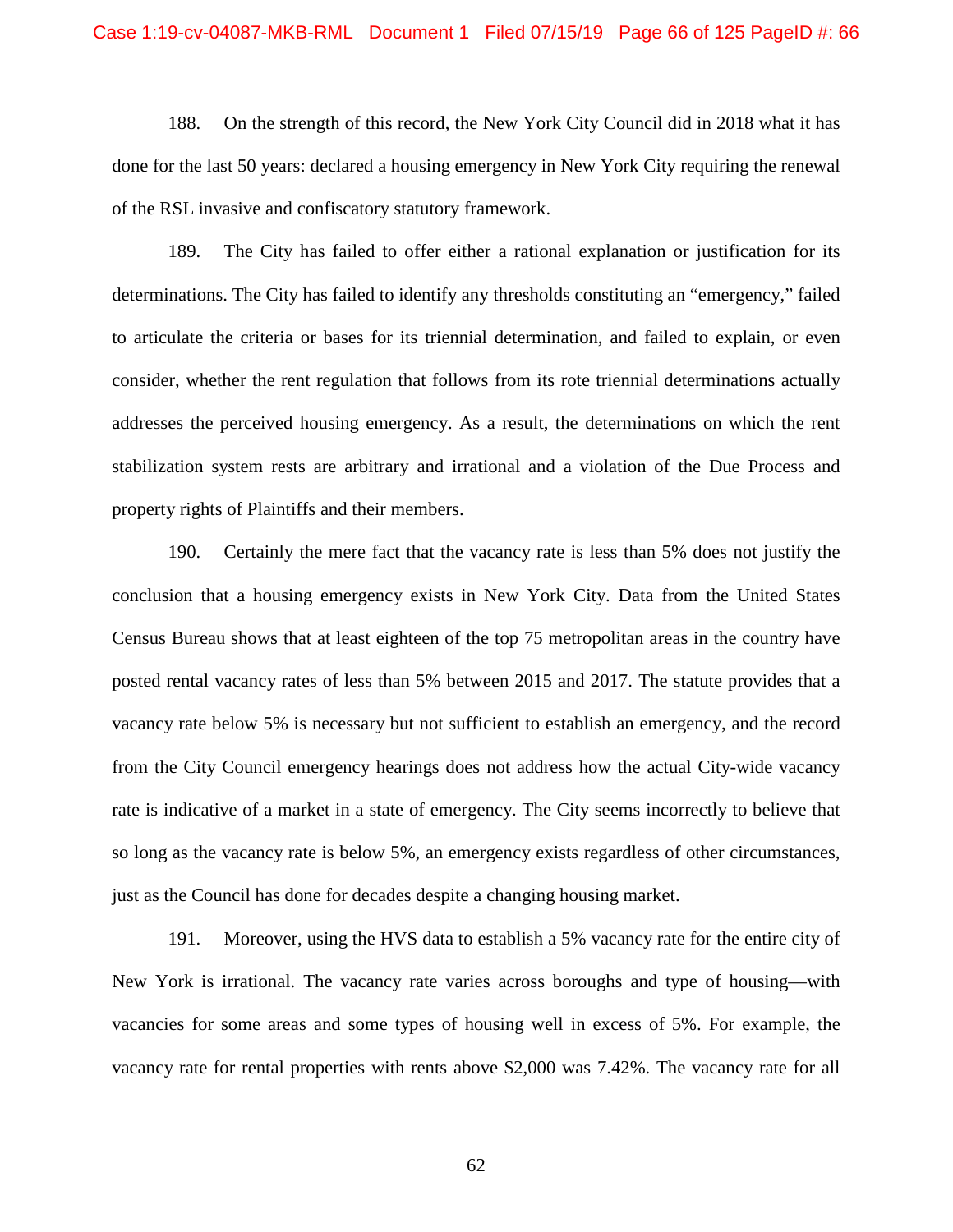private non-regulated units (56% of the rental stock) was 6.07%. Even though the governing statute, Section 8623.b, provides that a municipality may at any time declare that an emergency is wholly or partially abated, Defendants failed to apply that authority with respect to those portions of the market for which the vacancy-rate threshold for an emergency determination has ceased to exist, such as for high-rent stabilized units.

192. The arbitrary 5% vacancy-rate threshold established by statute as authorizing a municipality to consider making a housing emergency determination only emphasizes the need for careful consideration by the New York City Council—separate and apart from the vacancy rate itself—whether a housing emergency *actually exists*. But the sparse record compiled in connection with the 2018 emergency finding, as in each of the prior findings, provides no basis whatsoever for the Council to do so. While perhaps politically popular, the rote renewal of the RSL on the basis of such an "emergency finding" violates Due Process.

# **IV. THE RSL RESULTS IN UNCOMPENSATED PHYSICAL TAKINGS OF PRIVATE PROPERTY**

193. "That government can scarcely be deemed to be free, where the rights of property are left solely dependent upon the will of a legislative body, without any restraint. The fundamental maxims of a free government seem to require, that the rights of personal liberty and private property should be held sacred." *Wilkinson v. Leland*, 27 U.S. 627, 657 (1829) (Story, J.). Through the RSL, Defendants are violating this fundamental principle, depriving New York City property owners of their fundamental property rights, including their rights to exclude others from their property, and to possess, use and dispose of that property.

194. A government-sanctioned physical invasion of private property is a per se taking requiring compensation. The category of per se takings is not limited to physical seizure of property by the government; it also encompasses government-mandated placement of an object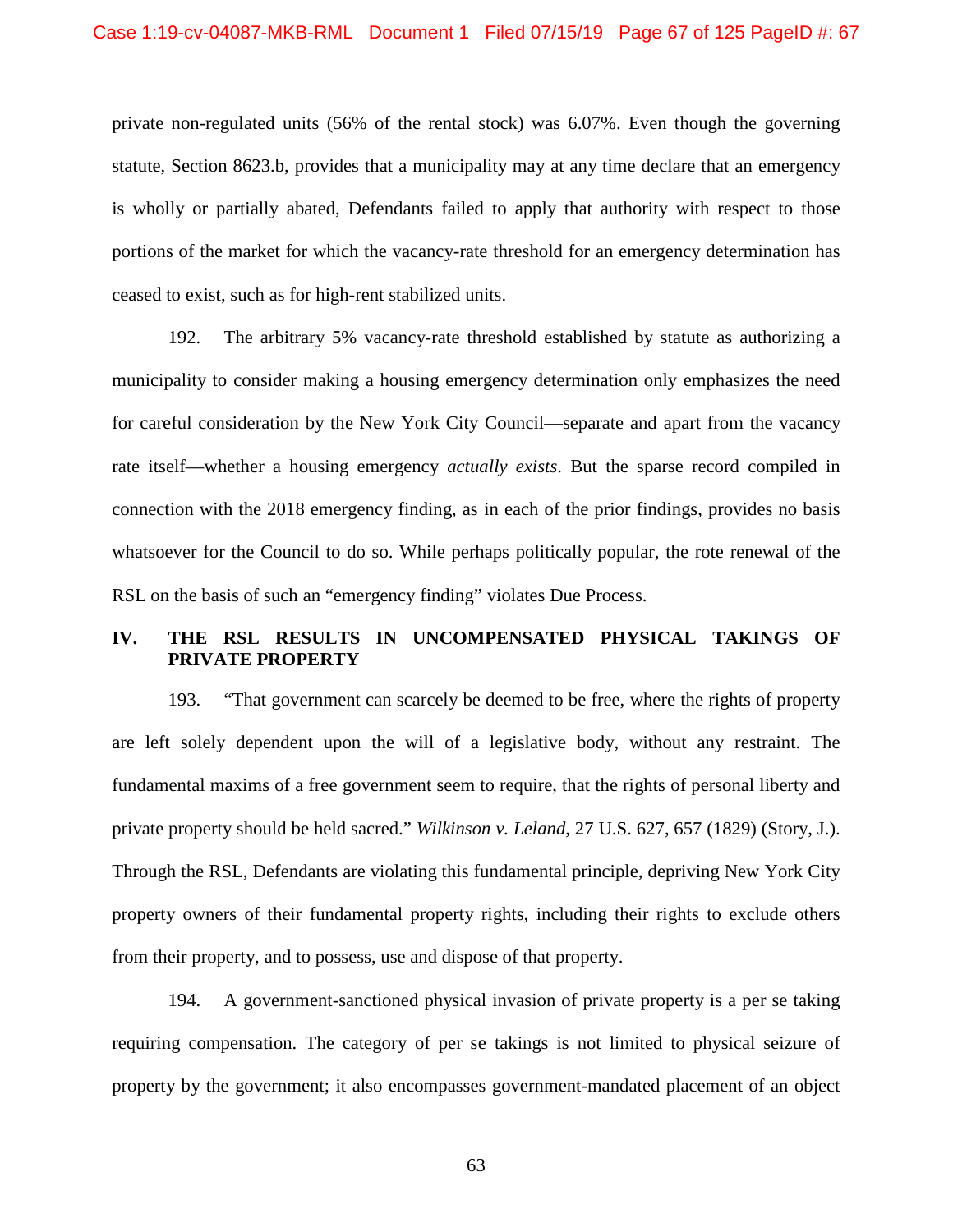or a person on private property (e.g., *Loretto v. Teleprompter Manhattan CATV Corp.*, 458 U.S. 419, 435–36 (1982)), access easements of indefinite duration (*Dolan v. City of Tigard*, 512 U.S. 374 (1994)), and even flyovers that appropriate airspace (*United States v. Causby*, 328 U.S. 256 (1946)). The Supreme Court has held specifically that granting a "permanent and continuous right to pass to and fro'" over private property is a "permanent physical occupation." *Nollan v. Cal. Coastal Comm'n*, 483 U.S. 825, 831–32 (1987). As described below, multiple provisions of the Rent Stabilization Laws (including those from the 2019 Amendments) subject property owners to such physical invasions.

195. Rent stabilization imposes unconstitutional conditions on building owners' use of their property. In order to rent out a pre-1974, six-unit-plus building covered by the RSL, a building owner must acquiesce in a set of rules that impose on the owner the indefinite physical occupation of rented units by tenants and their successors at below-market rents with any increases controlled by government regulation. An owner cannot participate in the rental market without acquiescing in that regulatory system, which (as discussed in detail below) effects a per se taking. And once a property is placed into that rental market, the owner's ability to leave the market is severely restricted. Government cannot condition an owner's ability to rent its property on the elimination of the owner's rights to exclude others from its property, and to possess, use and dispose of that property. *See Loretto*, 458 U.S. at 439 n.17 (holding that New York law effected a taking because "a landlord's ability to rent his property may not be conditioned on his forfeiting the right to compensation for a physical occupation"); *Dolan*, 512 U.S. at 385 ("had the city simply required petitioner to dedicate a strip of land along Fanno Creek for public use, rather than conditioning the grant of her permit to redevelop her property on such a dedication, a taking would have occurred").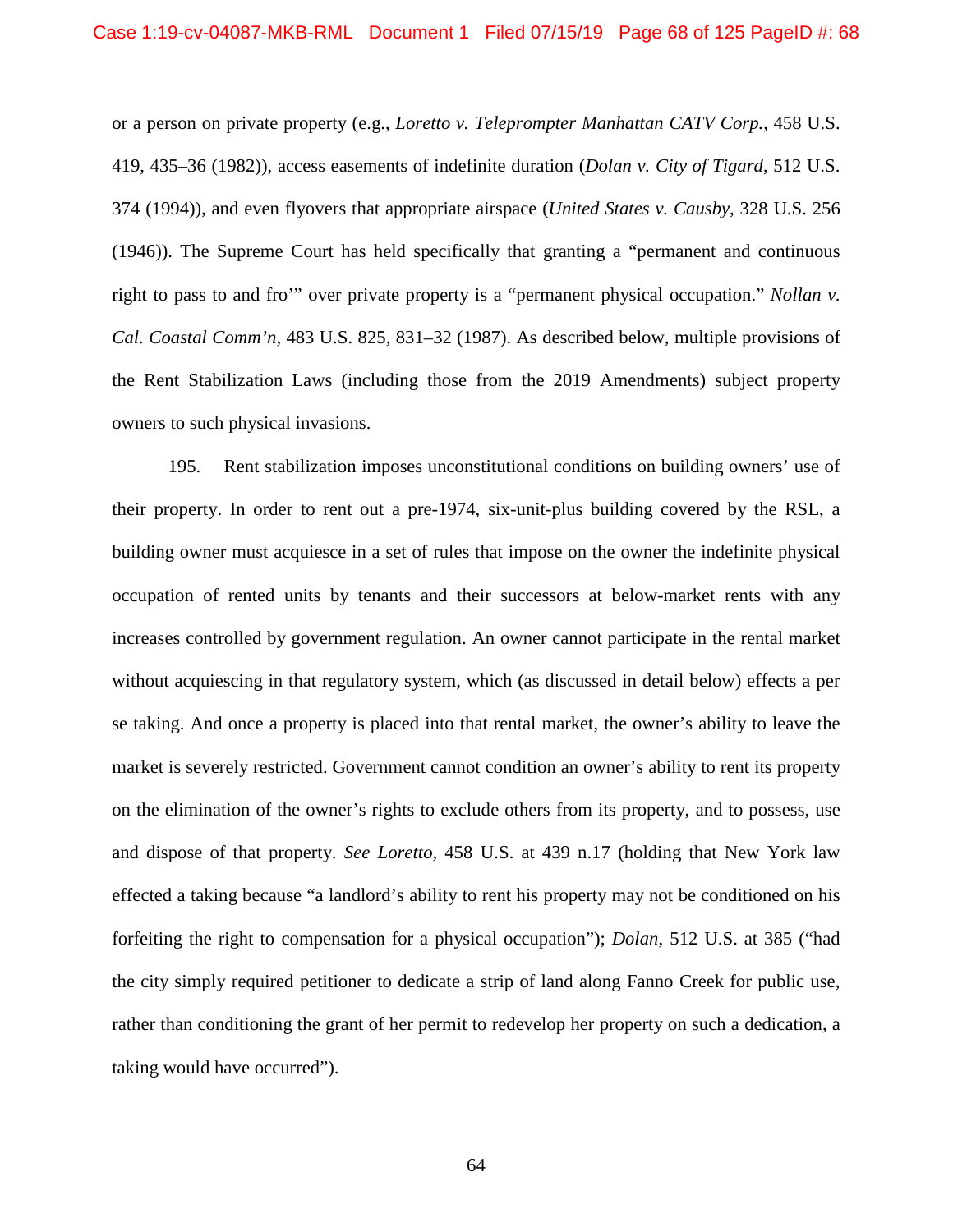### Case 1:19-cv-04087-MKB-RML Document 1 Filed 07/15/19 Page 69 of 125 PageID #: 69

196. Each individual provision of the Rent Stabilization Laws (including those from the 2019 Amendments), and the combined effect of all the provisions, constitutes a per se taking.

197. *First,* the RSL mandates the continued occupation of rental properties by tenants, and owners cannot refuse to renew leases to those tenants except under the narrowest of circumstances. Not only do owners have no way to remove the original tenant in the property, but they must suffer the intrusion of strangers—sub-lessors and successors of the tenant—the selection and admission of whom the owner is given no right to oppose. The "right to exclude others" from "one's property" is "'one of the most essential sticks in the bundle of rights'" that characterize property. *Dolan*, 512 U.S. at 393 (quoting *Kaiser Aetna v. United States*, 444 U.S. 164, 176 (1979)). That the Rent Stabilization Laws deprive property owners of that "essential stick" demonstrates that the laws effect a per se taking of the owner's property.

198. *Second,* the Rent Stabilization Laws complete their physical occupation of New York City property by taking from the property owners the right to possess, use, and dispose of property. "Property rights in a physical thing have been described as the rights 'to possess, use and dispose of it.' To the extent that the government permanently occupies physical property, it effectively destroys *each* of these rights." *Loretto*, 458 U.S. at 435 (quoting *United States v. Gen. Motors Corp.*, 323 U.S. 373, 378 (1945)). The RSL not only denies property owners the fundamental right to exclude others, but also denies them the rights of use, possession, and disposal, leaving property owners with only the shell of ownership.

199. *Third,* the RSL also dramatically limits the property owner's ability to dispose of his or her own property. Tenants may not be denied a lease renewal even if the owner wants to repurpose the building to non-housing rental purposes. *See* 9 NYCRR § 2524.5. If an owner wanted to cease offering the property for rent entirely—if the owner effectively wanted to go out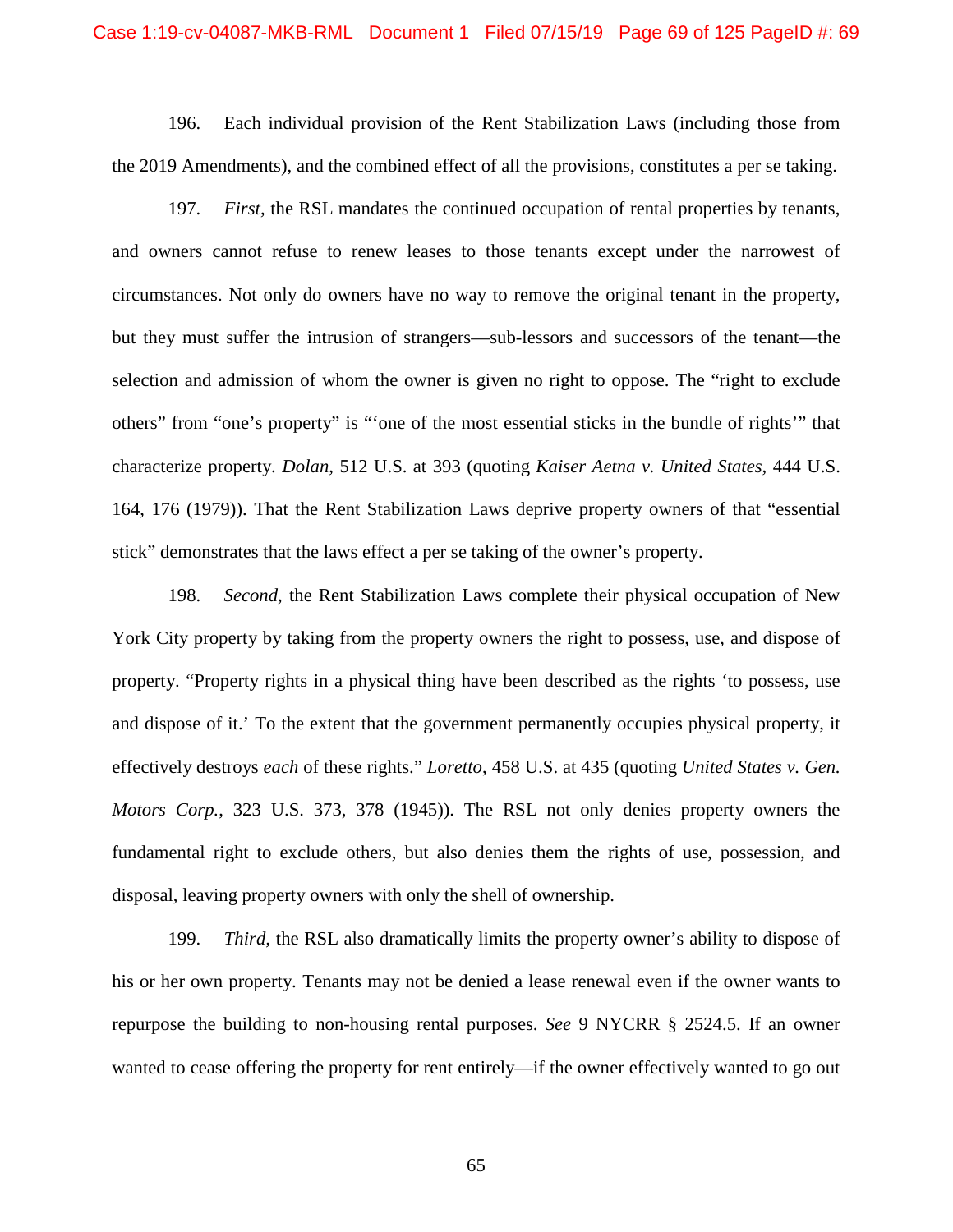of business and not use the property for any purpose—the RSL denies the owner the right to not renew his tenants' leases in all but the most extreme circumstances. *See* 9 NYCRR § 2524.5. If prior to the 2019 Amendments, the owner wanted to convert a building to cooperatives or condominiums, the owner could do so as long as he obtained purchase agreements from 15% of tenants or bona fide purchasers, and tenants did not have to give up any rights. The 2019 Amendments now give the right to decide on a condominium conversion to the tenants, 51% of whom must enter into purchase agreements. And even if the owner wanted to demolish his building, the owner cannot do so unless he relocates his tenants and potentially pays them a stipend for six years.

200. By denying property owners their right to exclude others, and stripping them of their right to possess, use and dispose of their own property, the RSL effects a physical taking of their property. This physical invasion of property is not a temporary action needed to address some fleeting emergency, but rather is a rule of indefinite duration. Indeed, after 50 years in existence, and with ritualistic renewal every three years during that period, the RSL has become a permanent fixture of New York City real estate. To underscore that point, in passing the Housing Stability and Tenant Protection Act of 2019, New York has eliminated almost every avenue that allowed a transition from regulation to free market, eliminated any sunset period for the law, and imposed obligations on owners that extend more than thirty years into the future. *See* Thomas W. Merrill, *The Character of the Governmental Action*, 36 Vt. L. Rev. 649, 658 (2012) ("Very little in property law is 'permanent' in the sense of lasting forever"; *Loretto* instead had in mind as a permanent physical invasion "governmental action that amounts to the imposition of an easement of indefinite duration").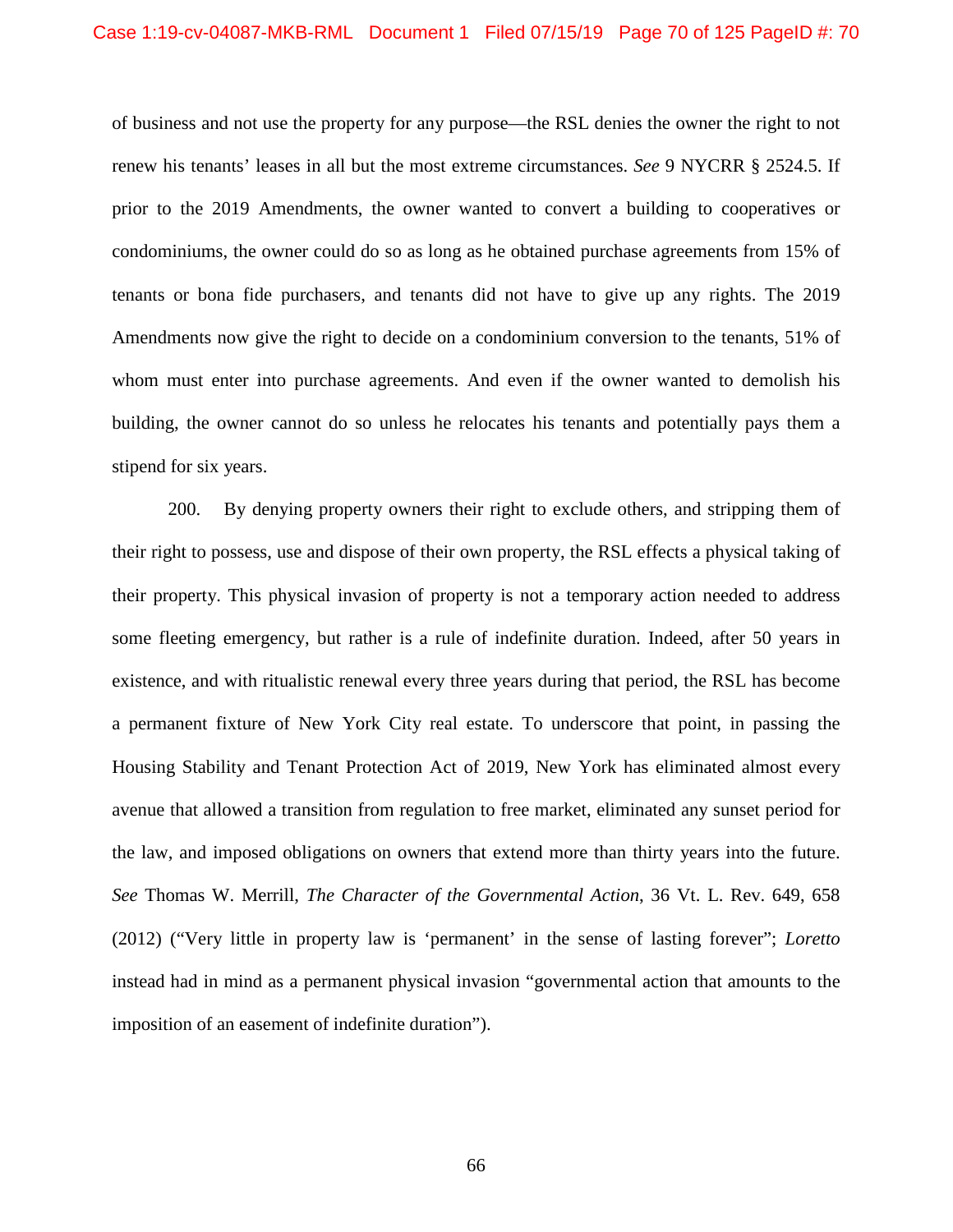201. Unlike other rent control ordinances that merely fix a cap on the rents that can be charged, the RSL imposes a physical occupation on the nominal property owner, denying the owner all the significant elements of the bundle of property rights. Thus, "the government does not simply take a single 'strand' from the 'bundle' of property rights: it chops through the bundle, taking a slice of every strand." *Loretto*, 458 U.S. at 435. In so doing, the RSL constitutes a per se taking, for which the property owner receives no compensation at all.

## **A.** *The RSL Requires Owners to Permit Tenants and Their Successors to Occupy Private Property for Lengthy and Indeterminate Periods of Time, Denying Owners the Right to Exclude***.**

202. "[T]he 'right to exclude,' so universally held to be a fundamental element of the property right, falls within th[e] category of interests that the Government cannot take without compensation." *Kaiser Aetna*, 444 U.S. at 179–80 (holding that a government order that the owner of a marina open it to the general public imposed "an actual physical invasion of the privately owned marina").

203. The Rent Stabilization Laws *require* property owners, with few exceptions, to provide tenants the option *to renew* their lease at RGB-prescribed rates. Admin. Code of the City of New York § 26-511(c)(9); 9 NYCRR § 2524.4. By requiring the owner to renew the lease of the existing lessee, the law deprives the owner of his or her fundamental right to exclude others from his or her own property. This imposition of a right for the tenant to renew his or her lease into the indefinite future, and fixing the terms of the offer for renewal, is a physical taking for which the Fifth Amendment requires just compensation. Yet owners receive *no* compensation for the forced housing of individuals not of their choosing at below-market rents.

204. That elimination of the right to exclude is not limited to the original tenant. There are a host of legal requirements that allow the tenant to give to another person the tenant's rights to the unit. These "succession" rights prevent owners from excluding strangers from the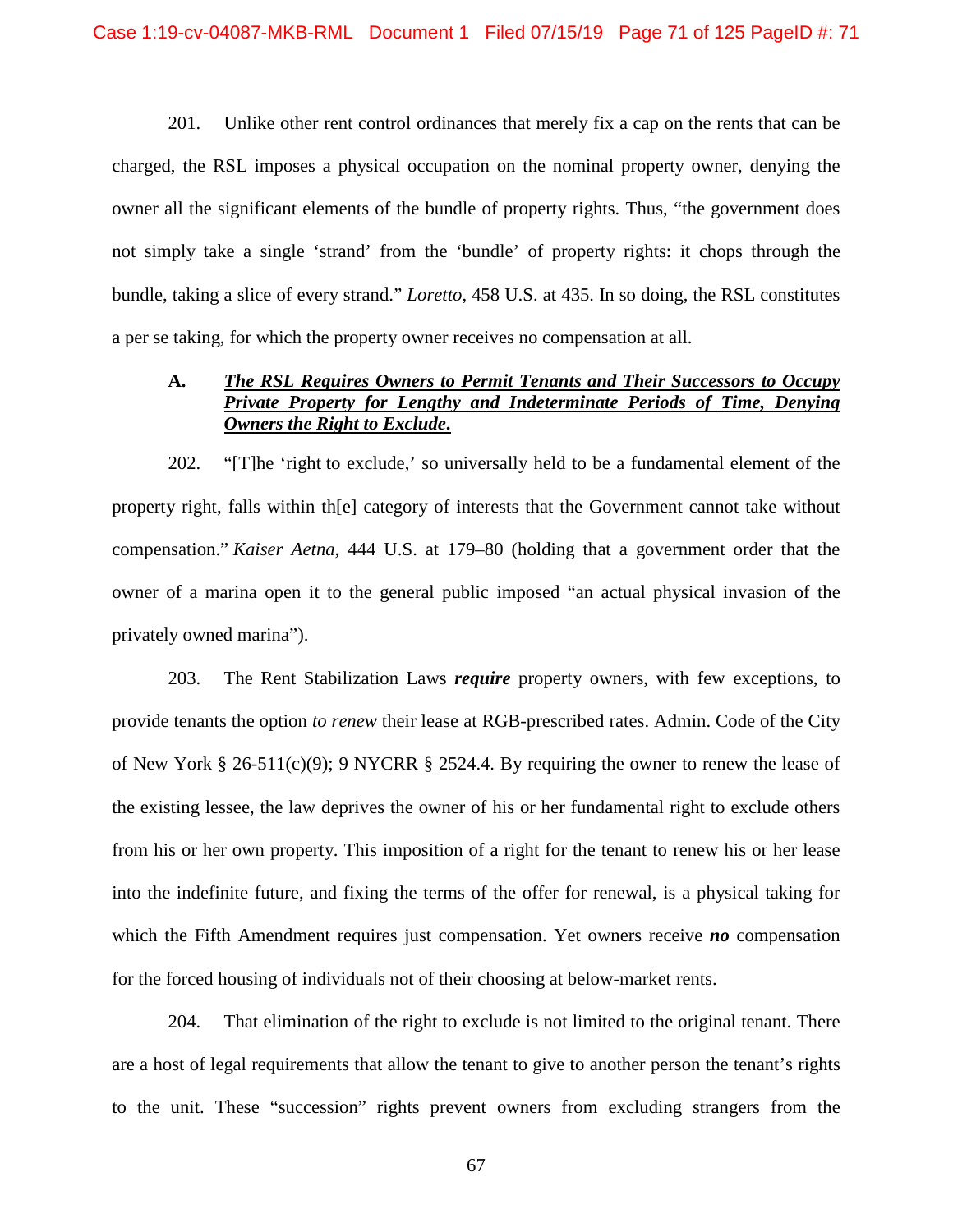### Case 1:19-cv-04087-MKB-RML Document 1 Filed 07/15/19 Page 72 of 125 PageID #: 72

property, because they are forced to continue permitting the new "successor" tenant to renew his or her lease at below market rates.

205. The original tenant, for example, retains the right to give the rent-stabilized unit and the right to lease renewal to "any member of such tenant's family … who has resided with the tenant in the housing accommodation as a primary residence for a period of no less than two years, or where such person is a 'senior citizen,' or a 'disabled person' … for a period of no less than one year, immediately prior to the permanent vacating of the housing accommodation by the tenant, or from the inception of the tenancy or commencement of the relationship, if for less than such periods, shall be entitled to be named as a tenant on the renewal lease." 9 NYCRR § 2523.5(b)(1).

206. Family members who can receive this benefit include not only a *"*spouse, son, daughter, stepson, stepdaughter, father, mother, stepfather, stepmother, brother, sister, grandfather, grandmother, grandson, granddaughter, father-in-law, mother-in-law, son-in-law or daughter-in-law of the tenant or permanent tenant," but also include "[a]ny other person residing with the tenant or permanent tenant in the housing accommodation as a primary or principal residence, respectively, who can prove emotional and financial commitment, and interdependence between such person and the tenant or permanent tenant." 9 NYCRR § 2520.6.

207. If any of these individuals move in with the original tenant and then wish to inherit the lease—and receive the right to automatic lease renewals at below market prices—the owner has *no control* over whether these individuals can live in his or her apartment unit. Instead, the owner is forced to continue perpetually renting the unit to individuals that he or she has no power to exclude from his or her property.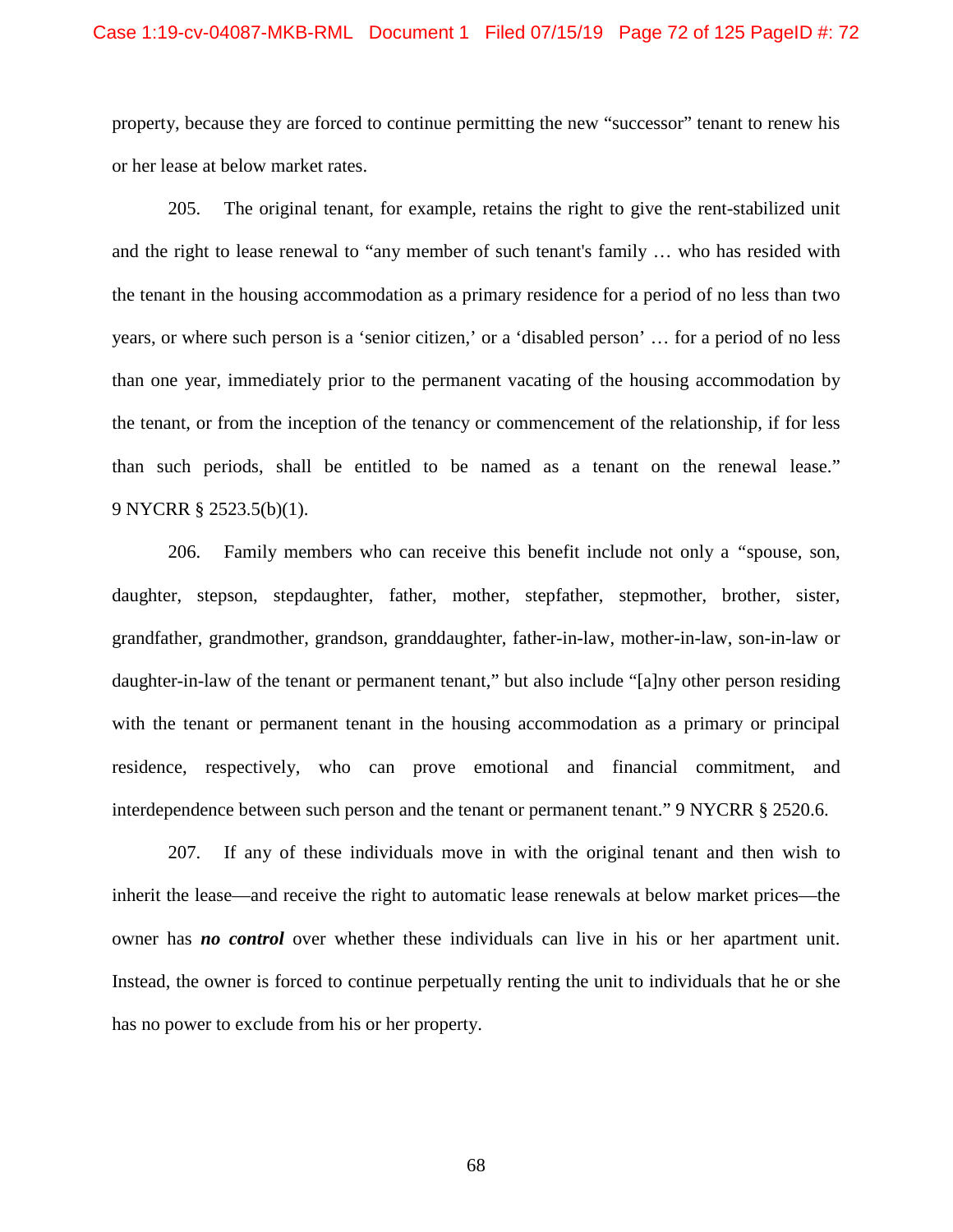208. By way of illustration, Plaintiff Danielle Realty has stabilized units, occupied since 1975 that have now spanned three generations of the tenant family. The original tenants' granddaughter now occupies the unit. Her current rent is \$1,289.10 per month. The market rental value is more than double that amount.

209. The RSL system of succession is also ripe for abuse. For instance, Plaintiff Cindy Realty has husband and wife tenants who have occupied a stabilized unit since 1994. Cindy Realty became aware that several strangers were occupying the apartment and the tenant couple had moved to Florida. The couple claimed that the Florida home belonged to their son, and that he was the stranger living in the apartment in New York. It is too difficult and costly for Cindy Realty to prove the residence of the couple, and the son is likely to claim succession rights. Cindy Realty is thus saddled with a tenant it never approved.

210. In addition, the tenant also has the right at any time to sublet his or her rentstabilized unit for two out of any four years and still have the right to renew, so long as the tenant "has maintained the unit as his or her primary residence and intends to occupy it as such at the expiration of the sublease." N.Y. UNCONSOL. LAW  $\S$  26-511(c)(12) (McKinney); 9 NYCRR § 2525.6.

211. The tenant even has the right to charge the sublessee a 10% rent premium for providing the sublessee with his or her own furniture. N.Y. UNCONSOL. LAW  $\S$  26-511(c)(12)(a) (McKinney); 9 NYCRR § 2525.6(b). On a \$2,000 per month lease, the premium received by the tenant for the use of that furniture would be \$200 per month. By contrast, an owner of a building with more than 35 units who invests \$15,000 in IAIs for new furniture or furnishings would be capped at receiving \$83 per month, less than half the amount the law permits his tenant to receive.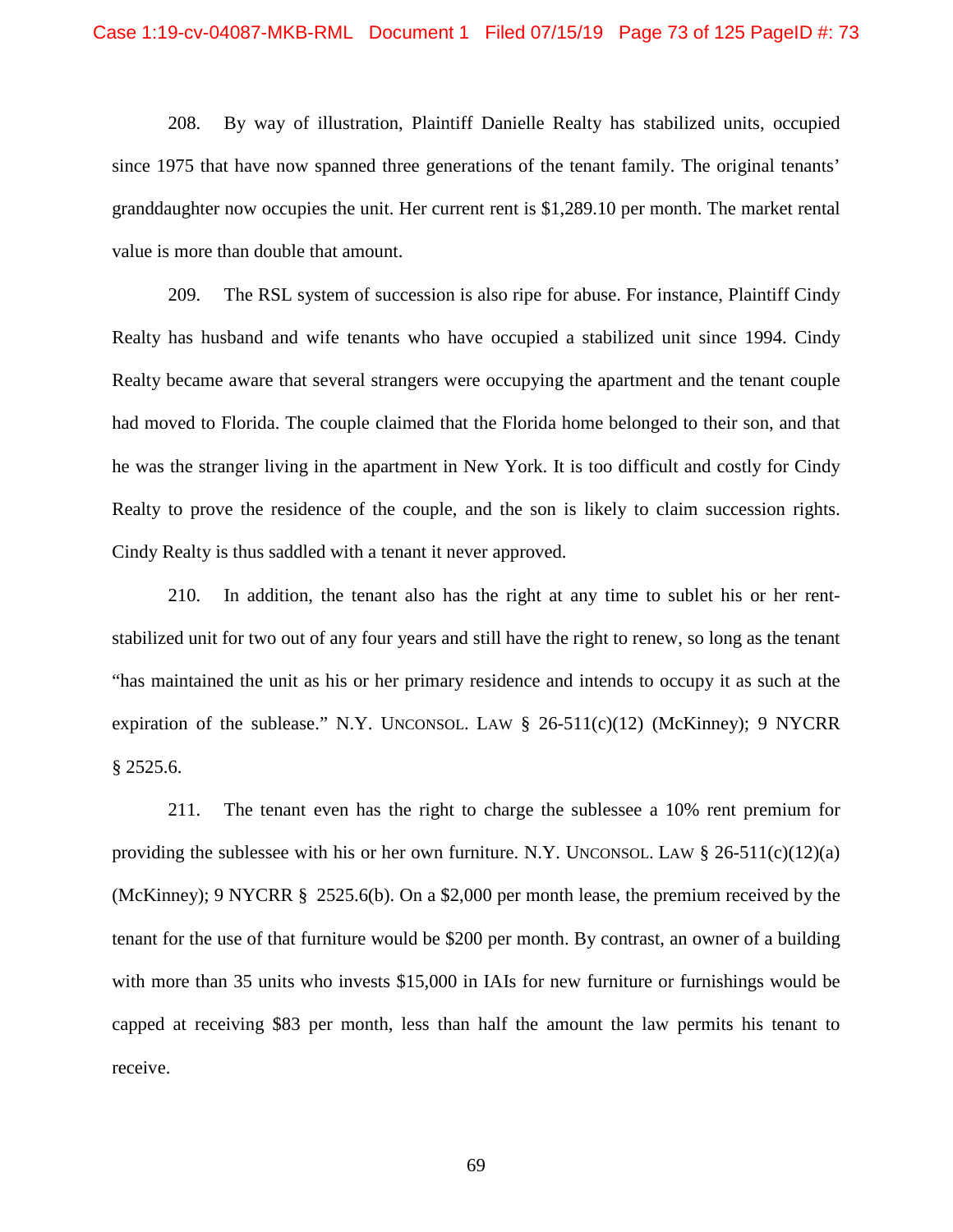212. By denying the property owner the right to exclude a tenant upon the expiration of the tenant's lease, by denying the property owner the right to exclude successor tenants, and by denying the property owner the right to exclude sublessee tenants, the RSL has fundamentally constricted to the point of nonexistence the property owner's "right to exclude," a fundamental stick in the bundle of the tenant's property ownership rights.

213. This deprivation is even greater than an access easement (as in *Dolan*) where individuals are permitted to pass periodically. Under the RSL, individuals (many not of the owner's choosing) are permitted to take up permanent residency on a property, go to and fro as they wish, and for all practical purposes treat the property as their own – renting out the property, bequeathing to family members, or even selling their interest in the property back to its rightful owner. As the Supreme Court has noted, "an owner suffers a special kind of injury when a *stranger* directly invades and occupies the owner's property. . . To require, as well, that the owner permit another to exercise complete dominion literally adds insult to injury." *Loretto*, 458 U.S. at 436.

214. Nor do the few exceptions to the renewal obligation create any meaningful relief for owners. The RSL purports to create exceptions if the owner seeks to recover possession for his own occupancy, the owner seeks to withdraw the unit from the rental market, a court determines that a tenant is not occupying the unit as his or her primary residence, or the owner seeks to demolish the building. But, as explained below, the limitations applicable to each of those exceptions render the exceptions illusory.

215. That the RSL eliminates the property owner's "right to exclude" and transfers the owner's property rights to the tenant is highlighted by the many reported instances in which tenants have leveraged their rent-stabilization status to extract a large buyout from owners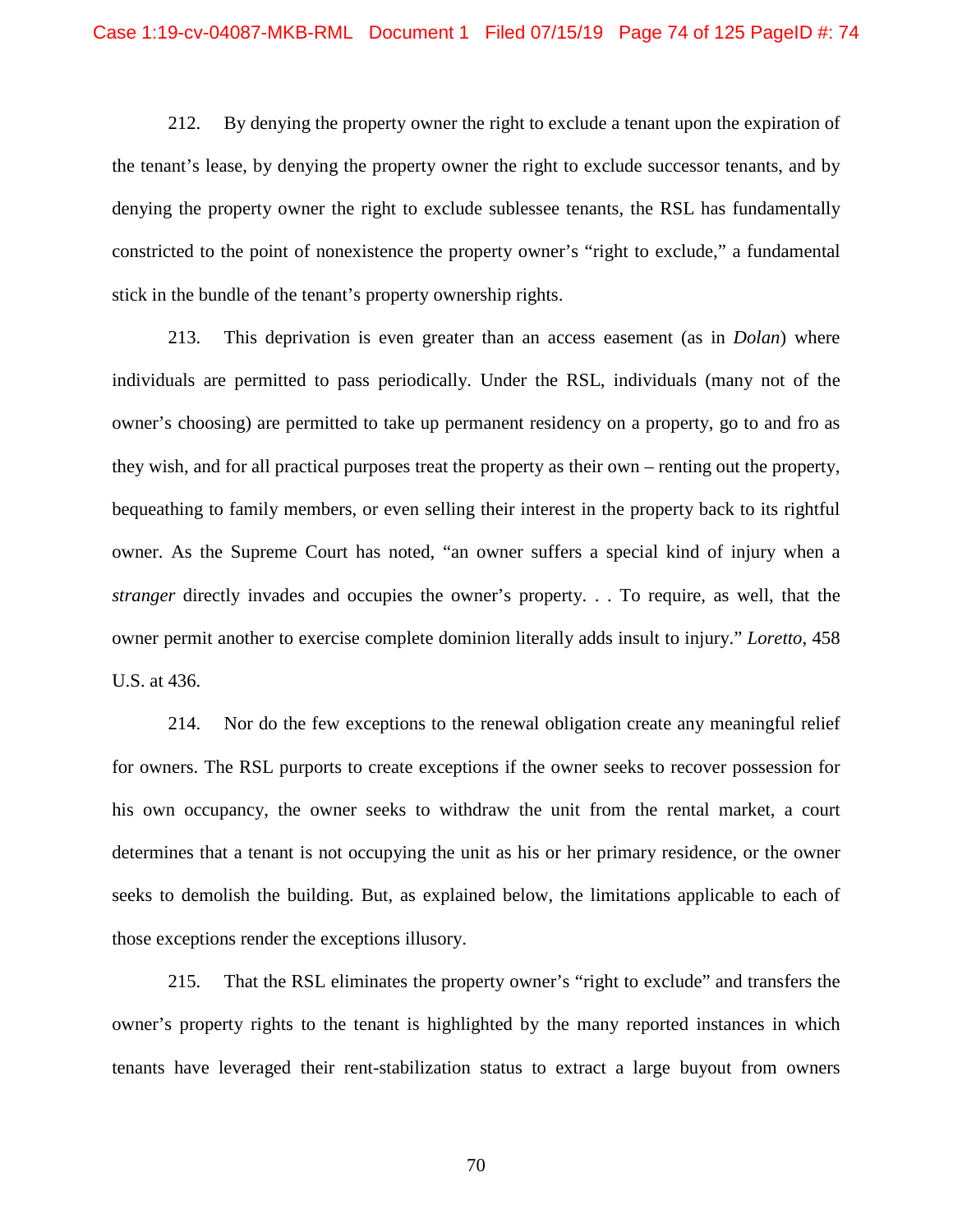looking to convert their property. For example, one family of four received \$1,075,000 to move out of their rent-stabilized Upper East Side two-bedroom apartment. The family had been paying \$1,500 in rent. Another tenant received \$425,000 to vacate his one-bedroom walk-up apartment in the East 50s. One Williamsburg property owner paid three tenants \$188,000 each to leave their \$1,800 per month apartments. One tenant even managed to secure a "five-figure buyout" for an apartment that she had moved out of and had been subletting for years.

216. If the RSL regulations truly permitted owners a means to exclude others from their properties, such large buyouts should never be necessary: The owner could exercise his or her available remedies. The existence of such substantial buyouts confirms the practical reality the RSL transferred the owners' property rights and gave them to the tenant, who now has the ability to resell those rights.

217. The RSL does not only significantly limit the owner's right not to renew a tenant's lease; it also substantially eliminates the owner's ability to evict a tenant. Even before the 2019 Amendments, the property owner could only evict a tenant for failing to pay rent, creating a nuisance, or for violating the law—conduct that is solely within the tenant's control.

218. As a result of the 2019 Amendments, the property owner's ability to evict a tenant is even more significantly constrained. For example, Chapter 36 of the Laws of 2019, Part M, Section 21 permits a stay of execution of eviction for a period of one year if the tenant can demonstrate an inability to obtain other housing or to prevent hardship. Thus, even tenants who are breaking the law or failing to pay the lease on time may be entitled to a year of tenancy upon a showing of "hardship."

219. Not only do the 2019 Amendments make it more difficult to evict a tenant, but they also make it more difficult to select tenants in the first place. For example, the 2019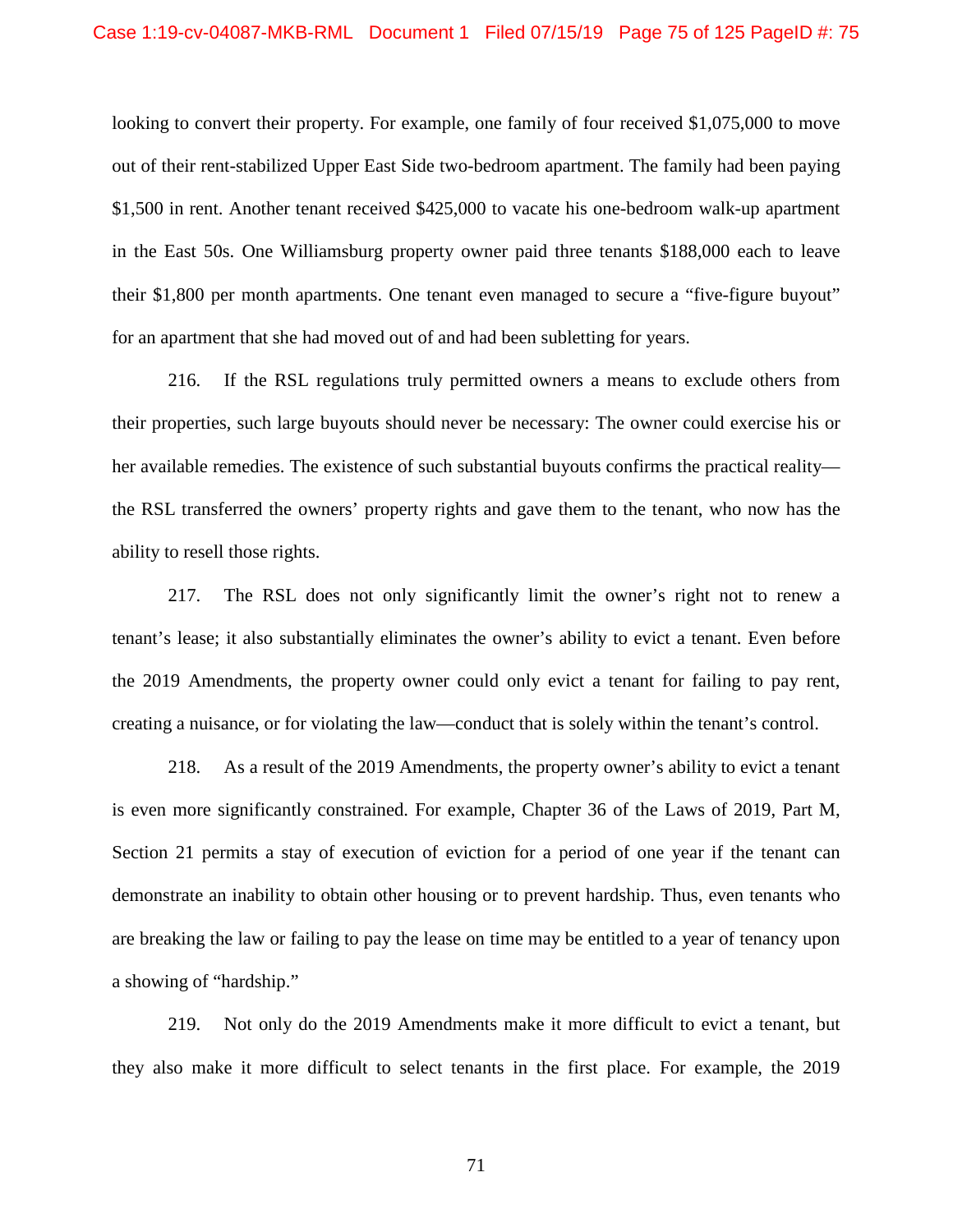Amendment precludes property owners from refusing to lease to a tenant due to the tenant's past or pending landlord/tenant action, seals records of evictions, and precludes the sale of data regarding judicial proceedings related to residential tenancy. By precluding owners from refusing to offer leases to tenants with prior rental violations, the 2019 Amendments turn tenants with bad rental backgrounds into "protected classes," and preclude owners from excluding such tenants from their units. Through these revisions, the 2019 Amendments dramatically reduce the ability of owners to exercise their right to exclude through due diligence, making all the more significant the RSL's near-mandatory obligation to renew such tenants' leases.

220. Further, under the 2019 Amendments, units that were rented to charitable organizations to house vulnerable individuals or those who were homeless or at risk of becoming homeless (which units had previously been exempted from rent stabilization) will become subject to stabilization, and the individuals living in those units are deemed to be tenants under the RSL. By extending the lease renewal protections to such tenants, the Amendments further impair owners' ability to select the tenants who live in their buildings

### **B.** *The RSL Denies Owners the Right to Occupy, Possess, and Use the Property.*

221. Even prior to the 2019 Amendments, the RSL effectively denied property owners the right to possess and use their own property. Although the law nominally permits owners to recover possession "for his or her own personal use and occupancy as his or her primary residence in the city of New York" (N.Y. UNCONSOL. LAW § 26-511(9)(b) (McKinney); 9 NYCRR § 2524.4), the limitations applicable to that provision—including those adopted in the 2019 Amendments—have effectively denied that precise right to property owners.

222. For example, owners who held properties through a corporate form were denied any right to recover property for their own use, and if the property was owned by a partnership, only one owner could claim the occupancy right. Owners were limited in their right to recover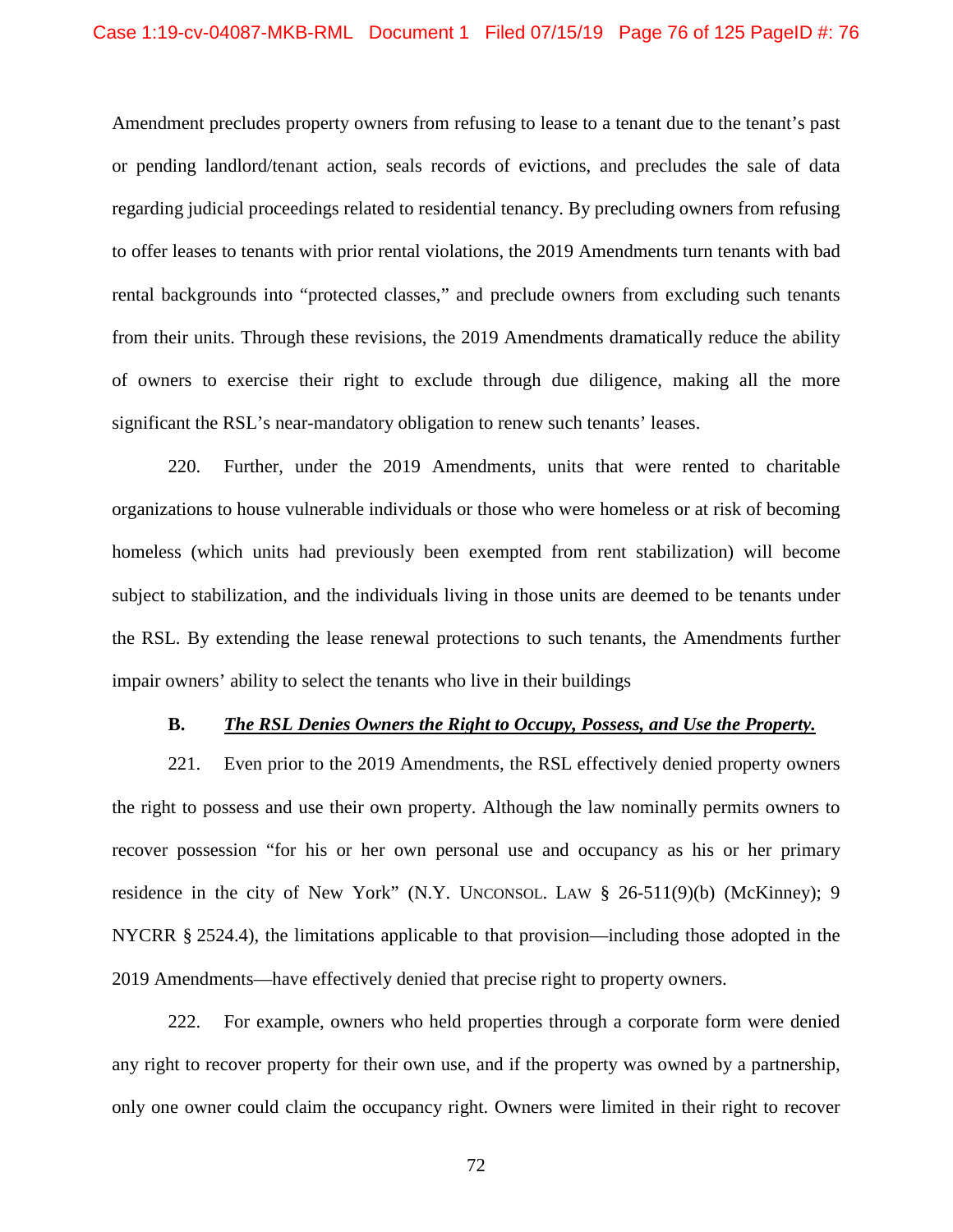units leased by those who were older than 62 or disabled. N.Y. UNCONSOL. LAW  $\S$  26-511(9)(b) (McKinney). And owners that did recover units for their personal use were prevented for a period of years from subletting those units—a right that is freely given to other tenants.

223. The 2019 Amendments substantially undercut even the limited rights owners previously enjoyed to take possession of their own property for their own use. Most critically, the 2019 Amendment prevents owners from recovering possession of more than one unit in their own building for the owner's own use and occupancy. Chapter 36 of the Laws of 2019, Part I, § 2. Thus, even if an owner desired to recover multiple units to serve as the owner's primary residence, the 2019 Amendments deny the owner that right. Moreover, even to obtain that one unit, the owner now must demonstrate an "immediate and compelling necessity" for the unit, a standard that has been very difficult to satisfy under the case law. And if the occupant of a unit has lived in the building for 15 years, an owner may not recover possession of that unit unless the owner can provide an equivalent accommodation at the same stabilized rent in a closely proximate area—which is an almost impossible task. Thus, the RSL effectively denies property owners the right to occupy, use and possess their own property.

224. **Not Available to Corporate Holders.** In the first instance, the right to recover possession of units applies only to properties held by "natural persons," not those held by corporate entities. *See* 9 NYCRR § 2524.4 (granting right to owner who intends to use property as "his or her" primary residence); N.Y. UNCONSOL. LAW § 26-511(9)(b) (McKinney) (granting rights to owner where "he or she" seeks to recover possession). *See also Henrock Realty Corp. v. Tuck*, 52 A.D.2d 871, 872, 383 N.Y.S.2d 47, 47 (1976) (an owner seeking to recover possession of a dwelling for his own personal use must be a natural person); *1077 Manhattan Assocs., LLC v. Mendez*, 798 N.Y.S. 2d 714 (App. Div. 2004)("[O]nly a natural person and not a corporation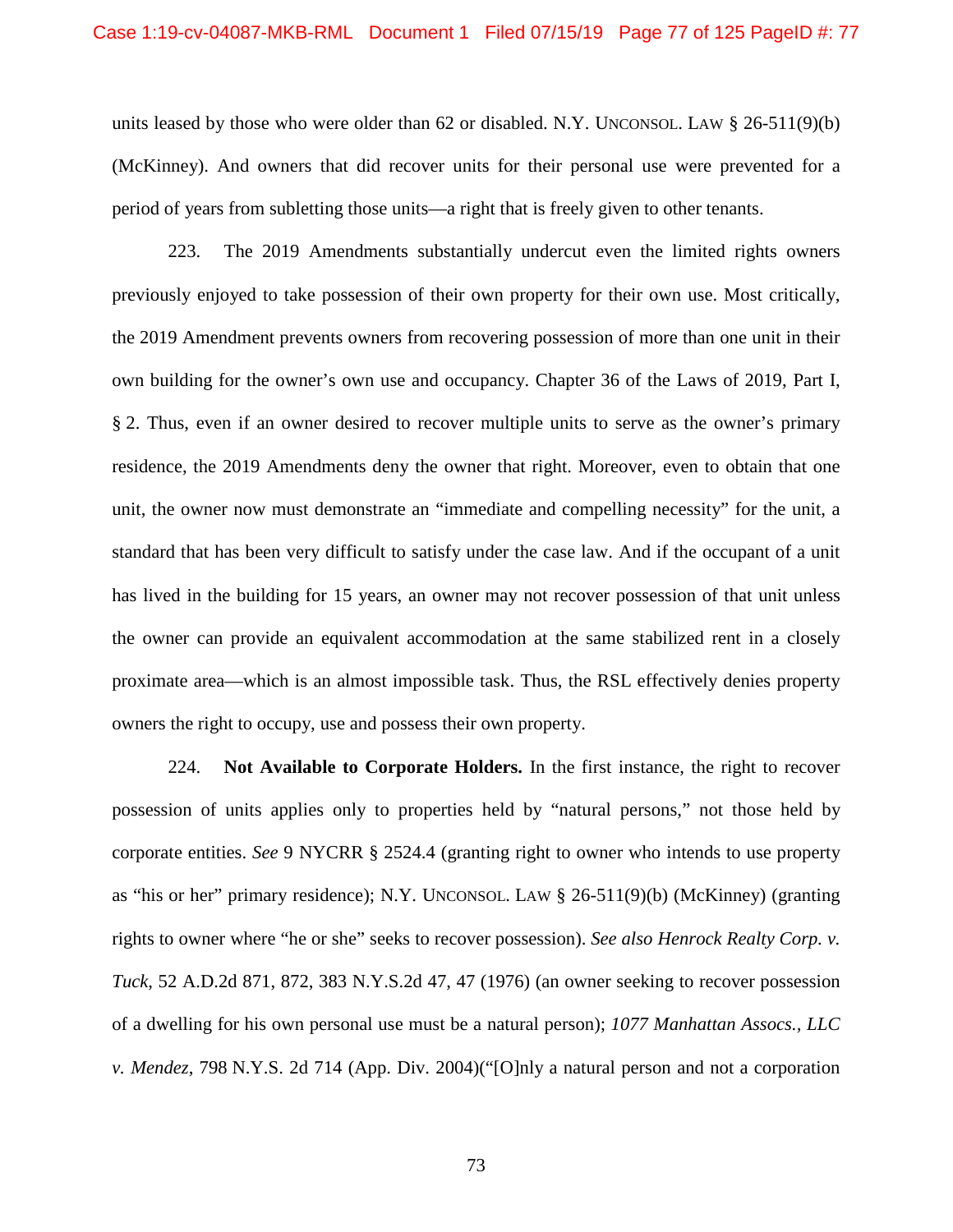can recover an apartment for personal use . . . even when the principal of the corporation is its sole stockholder."). And where the unit is owned by more than one individual, only one of the owners may recover a unit for personal use. N.Y. UNCONSOL. LAW § 26-511(9)(b) (McKinney).

225. For liability and other reasons, most owners of rent-stabilized properties hold those properties through a corporate form. They include Plaintiffs Mycak Associates LLC, Vermyck LLC, M&G Mycak LLC, Cindy Realty LLC, Danielle Realty LLC, and Forest Realty LLC. Where those corporate entities are owned by individuals, the individual would have to sacrifice all the protections of the corporate form, including protection from personal liability, trigger a taxable event by transferring the property into his personal name, and incur all the other costs of a major real estate transfer simply to be allowed to take possession and use his own property.

226. **Unable to Recover More than One Unit.** Even if a property is held by a natural person, that person may not recover possession of more than one unit for his or her own personal occupancy. Even before the 2019 Amendments (which expressly preclude the recovery of more than one unit), it was often difficult for owners to obtain possession of more than one unit for their own use or the use of their immediate family. For example, in *Raffo v. McIntosh*, 3 Misc. 3d  $127(A)$  (N.Y. App. Term. 2004), where a property owner sought to recover an additional unit so that his elderly parents would have room to house a caretaker, the court determined that the owner had additional room in his own unit to house the caretaker, and therefore did not demonstrate the requisite good faith need for the rent-stabilized unit.

227. The inability to take possession and use of one's own building deprives building owners of a fundamental right of property ownership, and leads to significant personal suffering, as would be expected when the government seizes a person's property.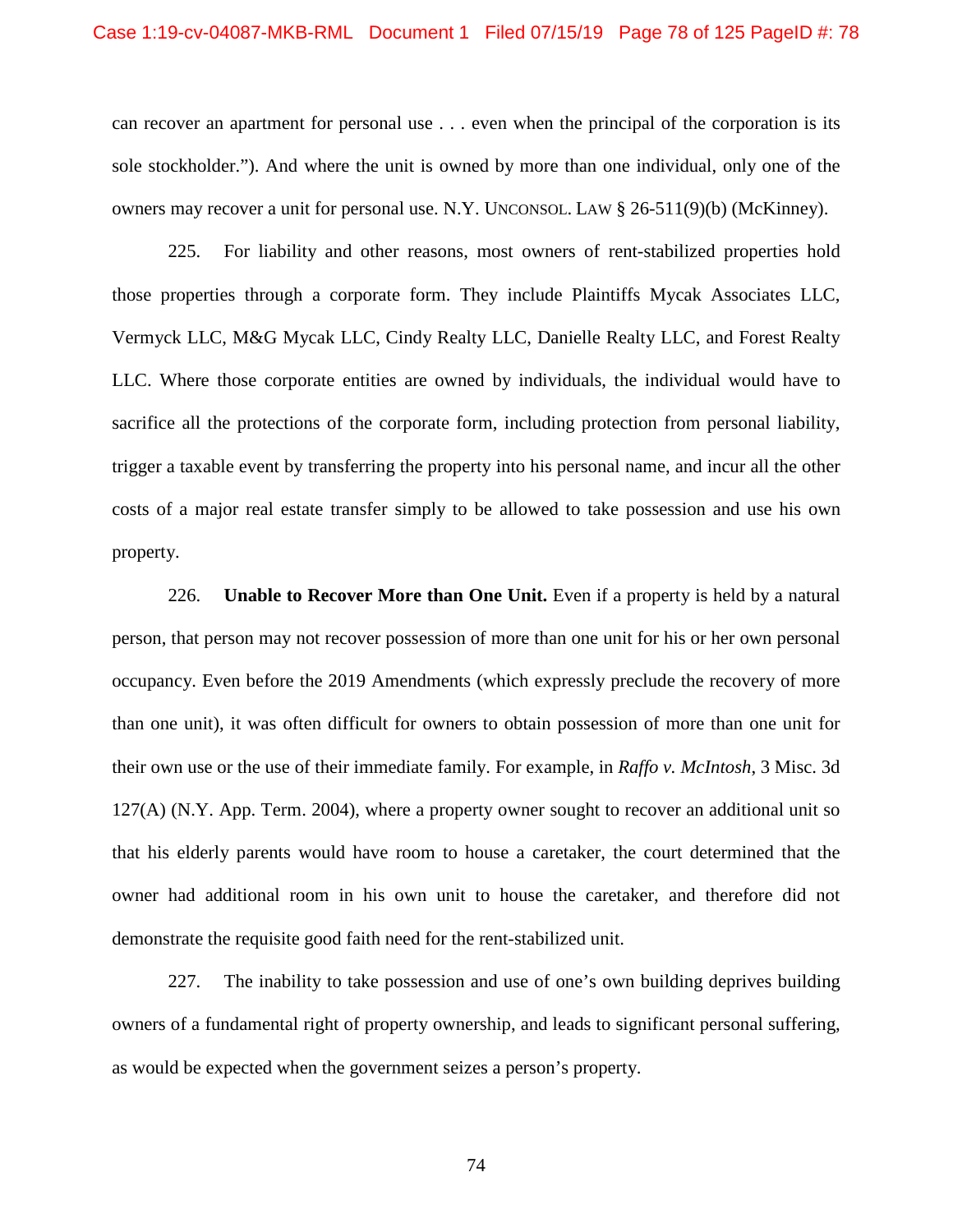228. Plaintiff Constance Nugent-Miller has experienced firsthand the toll that a denial of physical occupation can take. Nugent-Miller is a disabled owner of a six-unit walk-up in Brooklyn and has lived on the second floor of that building for thirteen years. She has twice been denied the ability to occupy a first-floor unit in her own building.

229. In 2013, Nugent-Miller (also a registered nurse) was the primary caregiver for her terminally ill husband, who was painfully suffering from congestive heart failure, HIV, and Chronic Obstructive Pulmonary Disease (COPD). Climbing the stairs to the couple's second floor apartment became difficult, even dangerous, as his heart condition and overall health deteriorated. A solution existed. Nugent-Miller could simply move into one of her first floor apartments. She issued a notice of nonrenewal to a tenant in one of her first floor units—one of three stabilized apartments in the building. She even offered her own second floor stabilized unit to the first floor tenant she would be displacing. The tenant refused to cede the apartment. So Nugent-Miller took her case to housing court to recover possession of the unit. With her husband dying, the court dismissed her claim on a technicality. The RSL entitles the tenant to another lease term, the court found, because Nugent-Miller was late when sending an earlier lease renewal notice, rendering the notice of non-renewal defective. Nugent-Miller and her husband were forced to stay on the second floor, and her husband's health worsened. She took him to the hospital shortly thereafter, where home hospice was recommended. He would be carried up the stairs after returning home. Nugent-Miller's husband died fifteen days later, on the second floor of her building.

230. In the aftermath of her husband's passing, Plaintiff Nugent-Miller developed physical ailments of her own. She began experiencing crippling nerve pain in her right leg in February 2015 and it progressively worsened. She also developed severe knee pain in the same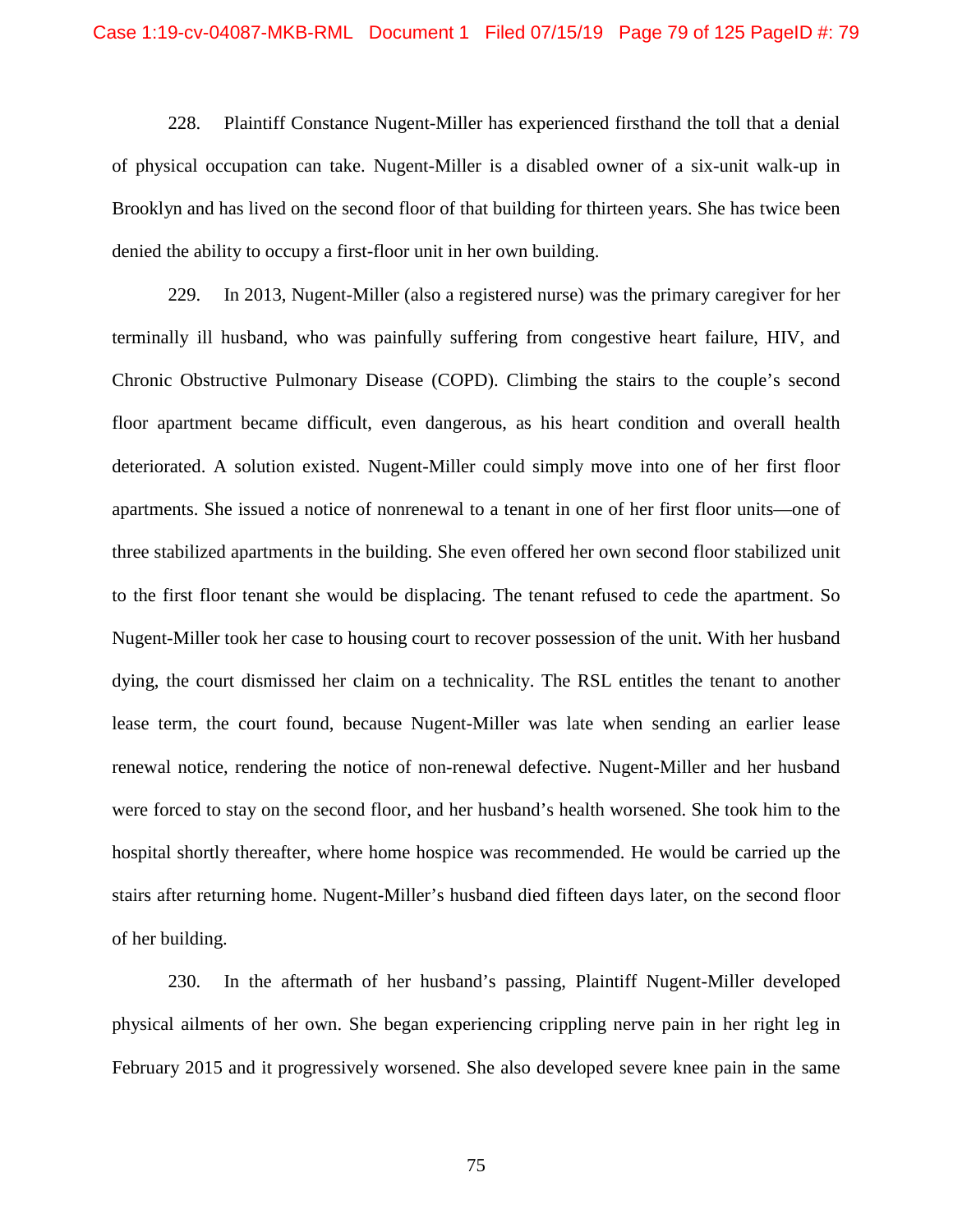leg. In November 2015, Nugent-Miller's doctor diagnosed her with a severely torn meniscus. She had it surgically repaired in November 2015. The surgeon identified arthritic tissue during the surgery, and told Nugent Miller she would soon need a total knee replacement. She has walked with the assistance of a cane since. Following the meniscus surgery, she scaled the stairs to her apartment sitting on each step. In light of her deteriorating medical condition, she again sought a first-floor unit in her building for personal use. And she was again denied in housing court. Her pain was not severe enough, the court found, to trump her stabilized tenant's right to remain in her building. The judge offered:

while the court does not want to make light of [Nugent-Miller's] pain and health issues, it does not find that the record establishes that [Nugent-Miller] has demonstrated that her condition is such to warrant her recovery of the subject premises for her own use from a rent stabilized tenant that has resided there for more than 20 years.

231. Ms. Nugent-Miller has since qualified as "disabled" by the Social Security Administration. She continues to reside in her second floor apartment.

232. The 2019 Amendments now make impossible what was previously only implausible—the owner's ability to refuse lease renewal in order to obtain possession of more than one unit in his or her own building. Chapter 36, Part I § 2 amends New York Administrative Code Section 25-511(b)(9) such that the right to recover possession of a dwelling unit for the property owner's own personal use and occupancy is limited to "recovery of only one dwelling unit" per building. Thus, in even the smallest rent-stabilized buildings (those with six units or more) the owner is deprived of the right to obtain possession or use of over 80% of his own building through non-renewal of tenant leases. For larger buildings, the owner could be deprived of the right to possess or use nearly 100% of his or her own building.

233. The immediate impact of that physical taking is exemplified by the circumstances of Bryan Liff, a nonparty property owner. Liff had been living in a co-op building with his wife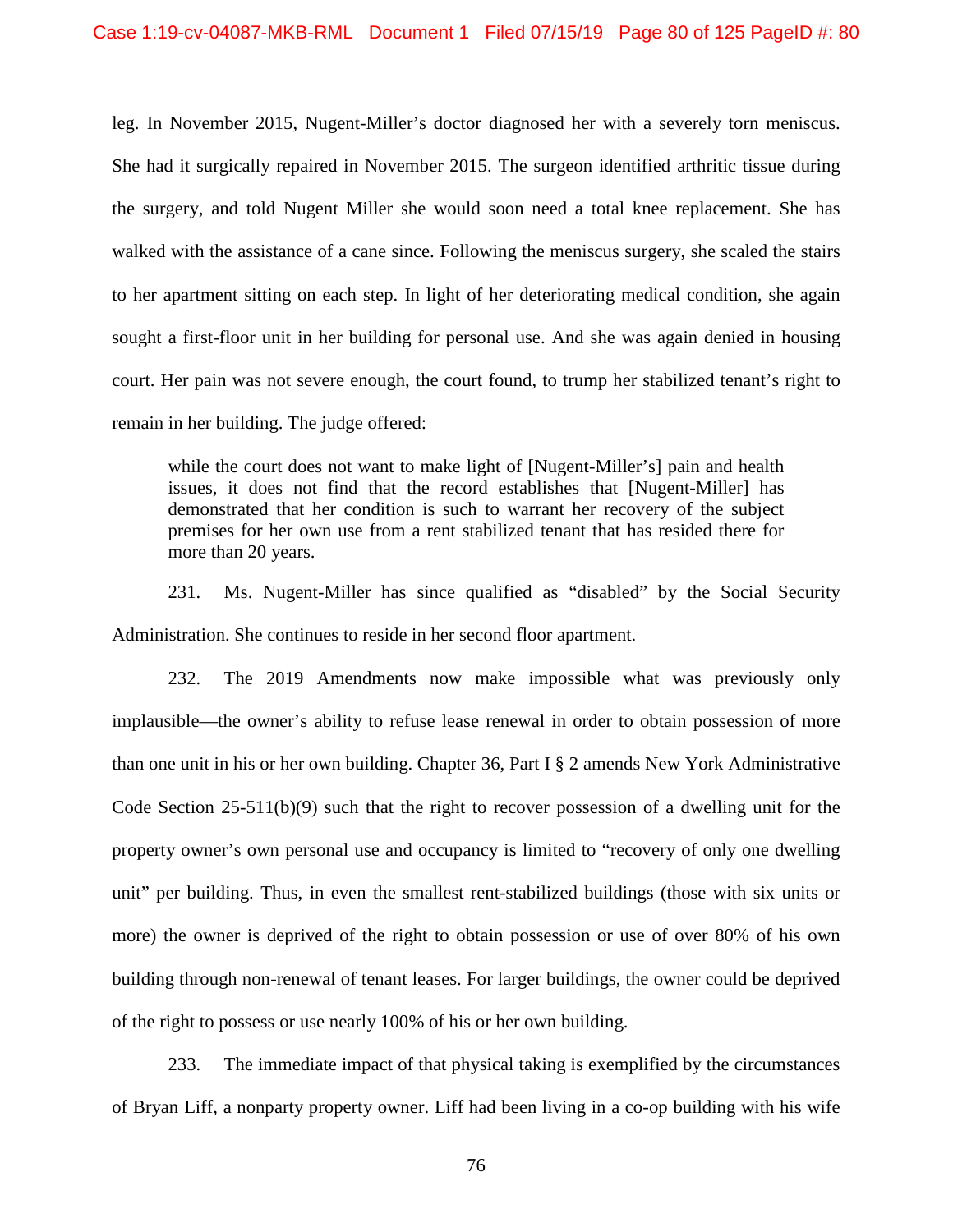and young daughter in Manhattan when they decided that they would buy a building of their own. For years Liff and his wife researched the New York City real estate market, monitored listings and financially planned with the goal of buying a building that would become their family home.

234. Finally, in 2019, the Liffs found a building in Harlem with eight studio-sized units. Four of the units could be renovated and combined into what would become their new home. The remaining four could be rented to defray costs. While all of the units in the building were stabilized, the Liffs' research told them of their right to occupy the units as owners. So the Liffs set about hiring architects and engineers, spending upwards of \$25,000 to prepare for the buildout. They closed on the building on March 15, 2019, purchasing it for approximately \$2.1 million.

235. To effectuate their plan, they promptly issued notices of non-renewal. Weeks later, the 2019 Amendments were passed, limiting personal use exception to a single unit. The Liffs' tenants—all young professionals—formed a tenants association and threatened legal action if they were forced to vacate his building. The Liffs were left without recourse. While they would gladly re-sell the building at a break-even price, the Liffs estimate that their three-monthold investment lost 20-25% in value when the 2019 Amendments were passed.

236. When the government decrees that a tenant's rights take precedence over the owner's own use and occupancy of a unit or building, the government has effectively seized that property to the same extent as if it had taken over the building as a government housing facility.

237. **Unable to Recover Units Held by Specific Tenants.** An owner is also limited in recovering an apartment "where a tenant or the spouse of a tenant lawfully occupying the dwelling unit is sixty-two years of age or older, or has an impairment which results from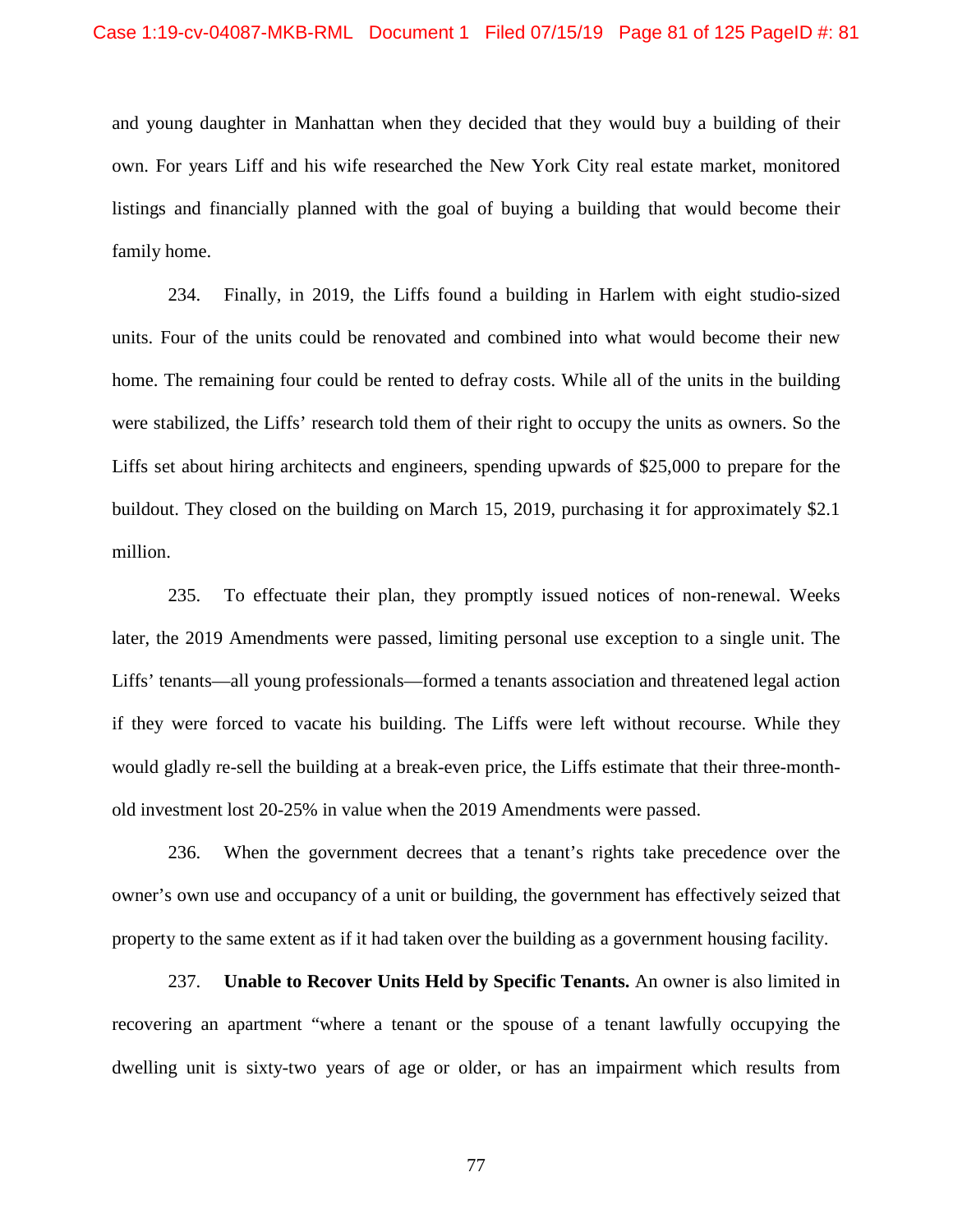#### Case 1:19-cv-04087-MKB-RML Document 1 Filed 07/15/19 Page 82 of 125 PageID #: 82

anatomical, physiological or psychological conditions" which prevents "substantial gainful employment." N.Y. UNCONSOL. LAW § 26-511(9)(b) (McKinney). It does not matter whether the owner also is 62 or older, or has an impairment, or is even decades older than the tenant—the tenant still receives priority over the property owner.

238. When the tenant is over 62 or disabled, the owner must "offer[] to provide and if requested, provide[] an equivalent or superior housing accommodation at the same or lower stabilized rent in a closely proximate area" in order to regain his property for his own use. N.Y. UNCONSOL. LAW  $\S 26-511(9)(b)$  (McKinney). Such an obligation effectively turns the owner into tenant—obligated to search out the next unit, and constrained even in the options he might consider.

239. The 2019 Amendments transferred even more rights of ownership from the property owners to the tenants. Specifically, the Amendments vest tenants living in a building for 15 years or more with tenure rights, such that their claim to living in that unit thereafter takes precedence over the owner's own right to take possession of the unit for his or her own personal use. *See* Chapter 36, Part I, § 2 (excluding from owner's right to recover possession those dwelling units where a tenant "has been a tenant in a dwelling unit in that building for fifteen years or more.").

240. Granting such tenure rights to the elderly, the infirm, and the long-term tenant does not even purport to address price gouging or some other purported market distortion, but confirms that the purposes of the RSL are to transfer the rights of property ownership from those the legislature disfavors—property owners—to those class of individuals the legislature favors, as well as to use the property of a small group of owners to provide a public assistance benefit, which should otherwise be funded by the public.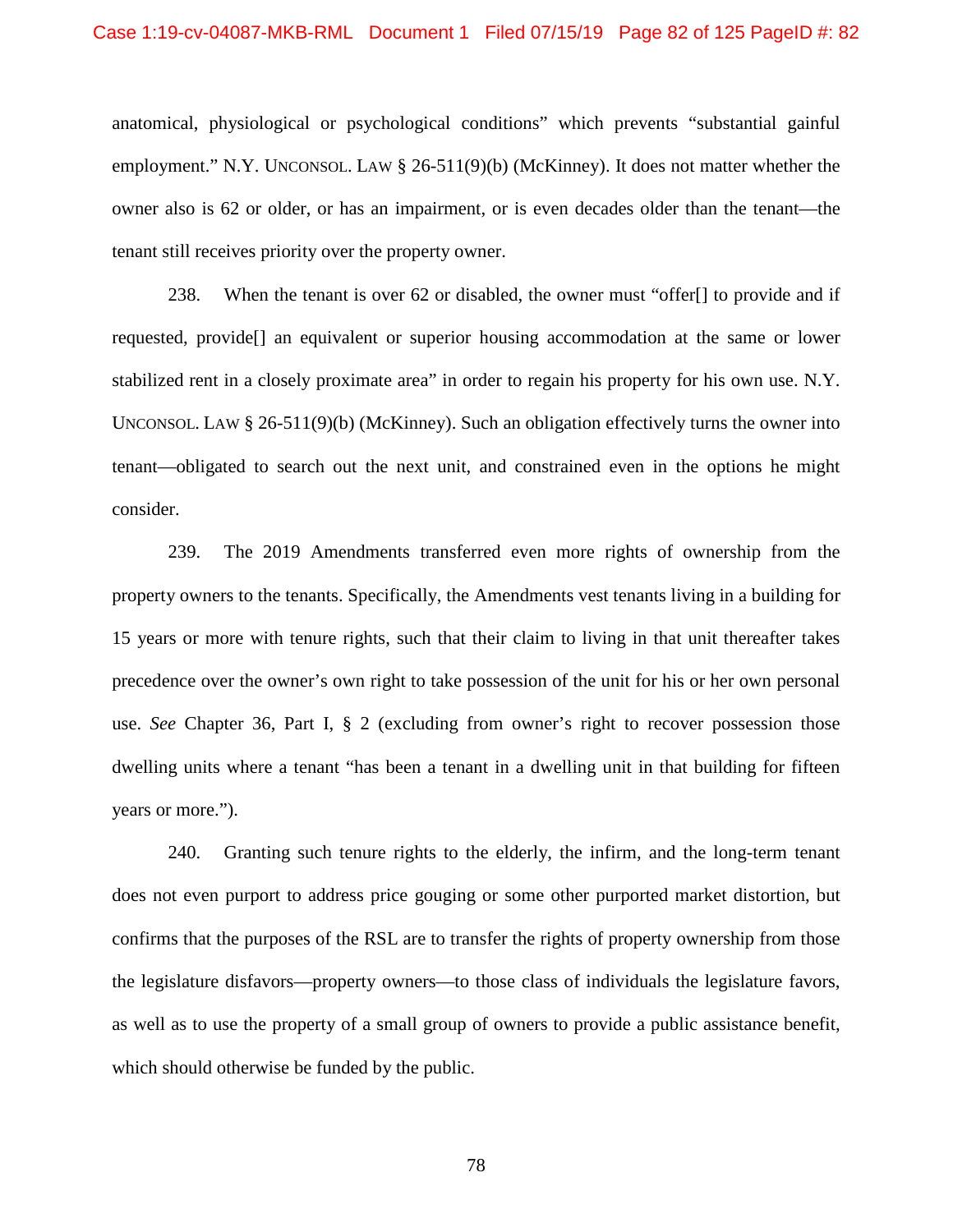241. **Obligation to Show Immediate and Compelling Necessity.** Even the ability to recover possession of that one dwelling unit has been substantially limited by the 2019 Amendments. It is no longer sufficient to simply show that the owner of the property or his immediate family seeks to occupy the property for his or her own personal use as his or her primary residence. Under the recent amendments, the owner must demonstrate some "immediate and compelling necessity" just to justify the ability to possess and use his or her own property.

242. Decisions in the analogous rent control context highlight how great a burden the "immediate and compelling necessity" test imposes on property owners. For example, in *Boland v. Beebe*, 62 N.Y.S.2d 8, 12 (Syracuse Municipal Court, 1946), the court found that "the landlord and her family are seriously overcrowded," with several children and their spouses living in one flat, and found that access to the rented unit was a "necessity," but deemed it not to be an immediate compelling necessity.

243. Similarly, in *Cupo v. McGoldrick*, 278 A.D. 108 (N.Y. App. Div. 1951), a property owner with an enlarged heart attempted to move from the fourth floor of her walk-up to the ground floor. Despite sworn testimony from the property owner's doctor that the fourth-floor apartment would "become increasingly dangerous to her health," the court affirmed a finding of no "immediate and compelling" necessity after the tenant claimed that he once saw the property owner "climbing the stairs unnecessarily." *Id.* at 109–10.

244. Thus, under the 2019 Amendments, not only would Plaintiff Nugent-Miller have no ability to obtain for her own use a second (or alternative) unit in her own building, if she had not already lived in that building, she would likely be unable to even meet the showing of "immediate and compelling" necessity to obtain the use of a single unit in her own building.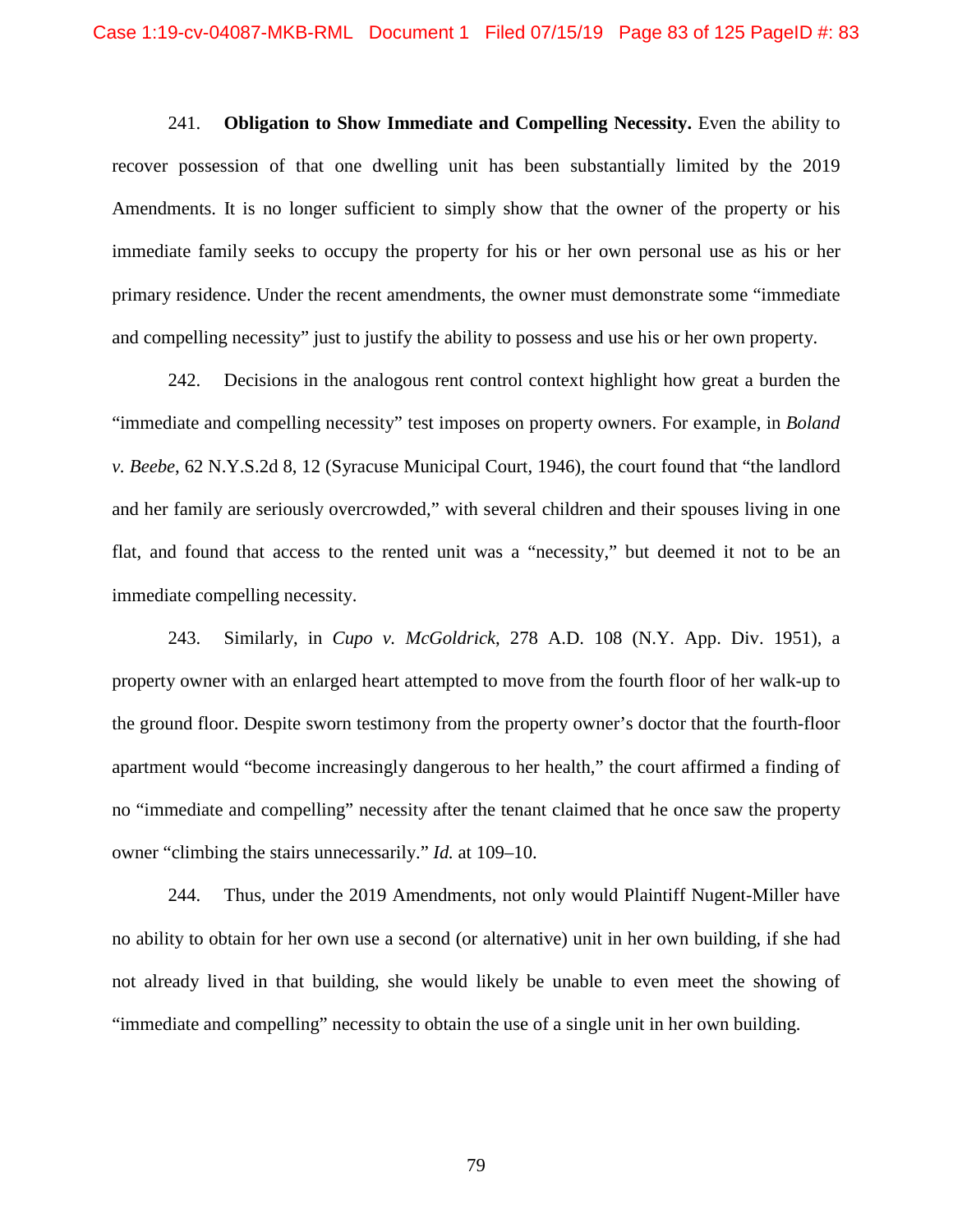245. **Limited Rights Upon Possession.** Even in the rare circumstance in which the owner is able to demonstrate an immediate and compelling necessity, the unit is not occupied by a tenured, elderly or infirm tenant, and the owner regains possession over one of his units, the owner is still limited in his rights to use that property. The owner is forbidden for three years from "rent[ing], leas[ing], subleas[ing] or assign[ing]" the unit "to any [other] person" except for "the tenant in occupancy at the time of recovery under the same terms as the original lease." N.Y. UNCONSOL. LAW § 26-511(9)(b) (McKinney). In other words, the owner cannot even sublease the property during that three-year period, a right that his tenants would enjoy if they occupied the property.

246. These multiple restrictions on an owner's ability to regain possession of units for the owner's personal use separately and together deny owners the right to occupy, possess and use their own property and effect an uncompensated physical taking of the property.

## **C.** *The RSL Denies Property Owners the Right to Freely Dispose of Their Property.*

247. The RSL also limits property owners' ability to freely dispose of their property. Property owners may not withdraw their buildings from the rental market to rent those buildings for non-residential purposes, nor can they simply withdraw their property from the rental market unless it presents a hazard or they seek to use the building for their own (non-rental) business. If a property owner wants to demolish its property, it must pay to relocate all its tenants. And under the 2019 Amendments, property owners now are very significantly constrained from converting rental buildings into cooperatives and condominiums. By dramatically limiting the ability of property owners to dispose of their own property, the RSL effects a physical taking of the property.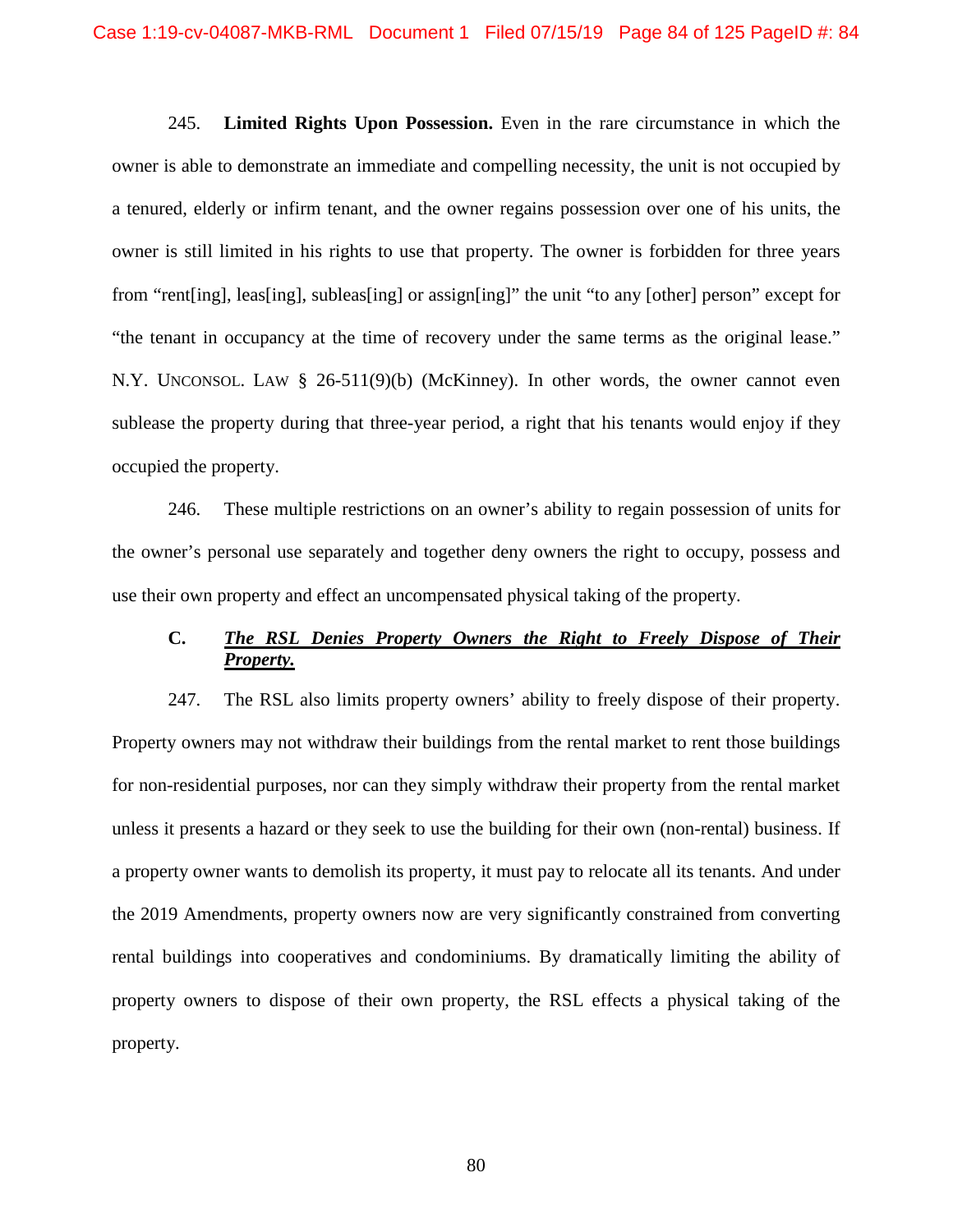248. *Withdrawal from the Market.* One way to dispose of one's property might be to convert the property to other income-producing purposes, or even to exit the rental business entirely. The RSL drastically limits owners' ability to so dispose of their property.

249. The RSL includes a provision permitting the non-renewal of tenant leases in order to withdraw a building from the rental market. 9 NYCRR § 2524.5. But that provision so narrowly cabins the right of withdrawal as to deny that right almost entirely. For example, a building owner cannot withdraw a property from the market for purposes of non-housing rental (*e.g*., for commercial rental). 9 NYCRR § 2524.5 (withdrawal permitted only if the owner proves to the "satisfaction of the DHCR" that the owner "seeks in good faith to withdraw any or all housing accommodations from both the housing and *nonhousing* rental market without any intent to rent or sell all or any part of the land or structure") (emphasis added).

250. The owner also cannot refuse to renew tenant leases in order to withdraw the property from the rental market for the purpose of allowing it to remain empty. Rather, the only time an owner can withdraw a property from the rental market (other than when the building is a safety hazard) is if the owner intends to use the property in connection with a business that he or she owns. 9 NYCRR § 2524.5 (owner must demonstrate "(i) that he or she requires all or part of the housing accommodations or the land for his or her own use in connection with a business which he or she owns and operates"). If the owner simply wants to retire from the business of apartment leasing and building maintenance, close his building to tenants, and hold the property in order to reap its appreciation in value, the owner may neither evict tenants nor refuse to renew their leases in order to do so.

251. Even the ability to withdraw a building that represents a safety hazard from the rental market is materially constrained. A property owner can only remove a building with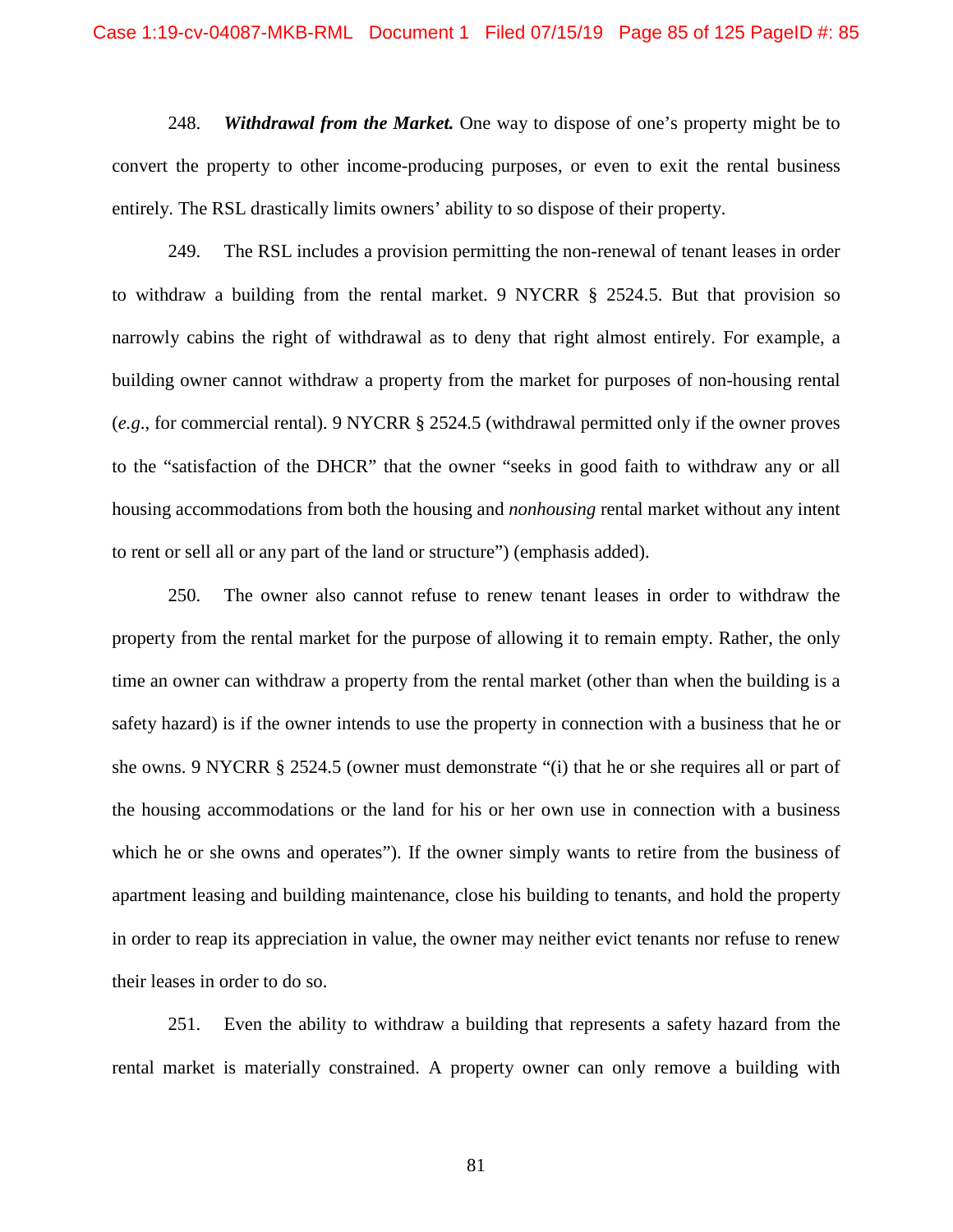substantial safety and health violations and hazards if the "cost of removing such violations would substantially equal or exceed the assessed valuation of the structure." 9 NYCRR § 2524.5. Thus, even if a building is a safety hazard, so long as the cost of repairs is less than the entire assessed value of the structure, the owner is still *required* to spend money to fix the property and cannot simply close the building down. 9 NYCRR § 2524.5. Unlike other rent control regulations, the RSL precludes owners from simply evicting their tenants and changing the use of his or her land. Rather, owners are compelled to permit the continued physical invasion of their property by tenants. Indeed, this "preservation" of rent-stabilized units is the stated goal of the 2019 Amendments.

252. *Demolition.* Under the RSL, property owners are deprived even of their right to freely demolish their own buildings. N.Y. UNCONSOL. LAW  $\S$  26-511(c)(9)(a) (McKinney); 9 NYCRR § 2524.5. As an initial matter, owners wishing to demolish must obtain necessary permits and demonstrate proof of financial ability to complete the undertaking—actions that can consume years.

253. Even if the owner can obtain the necessary permits, before the property owner can demolish his own property, he must still pay to relocate his tenants. The owner must pay a \$5,000 stipend to the tenant and pay to relocate the tenant to comparable housing at the same or lower regulated rent in the same area (or pay the tenant a stipend for six years to make up the difference), provide the tenant with housing at the new building (with payment for interim housing, a stipend, and moving expenses), or provide the tenant with a set demolition stipend for *six years*. 9 NYCRR § 2524.5.

254. Specifically, pursuant to 9 NYCRR § 2524.5, owners who get approval for their demolition project must: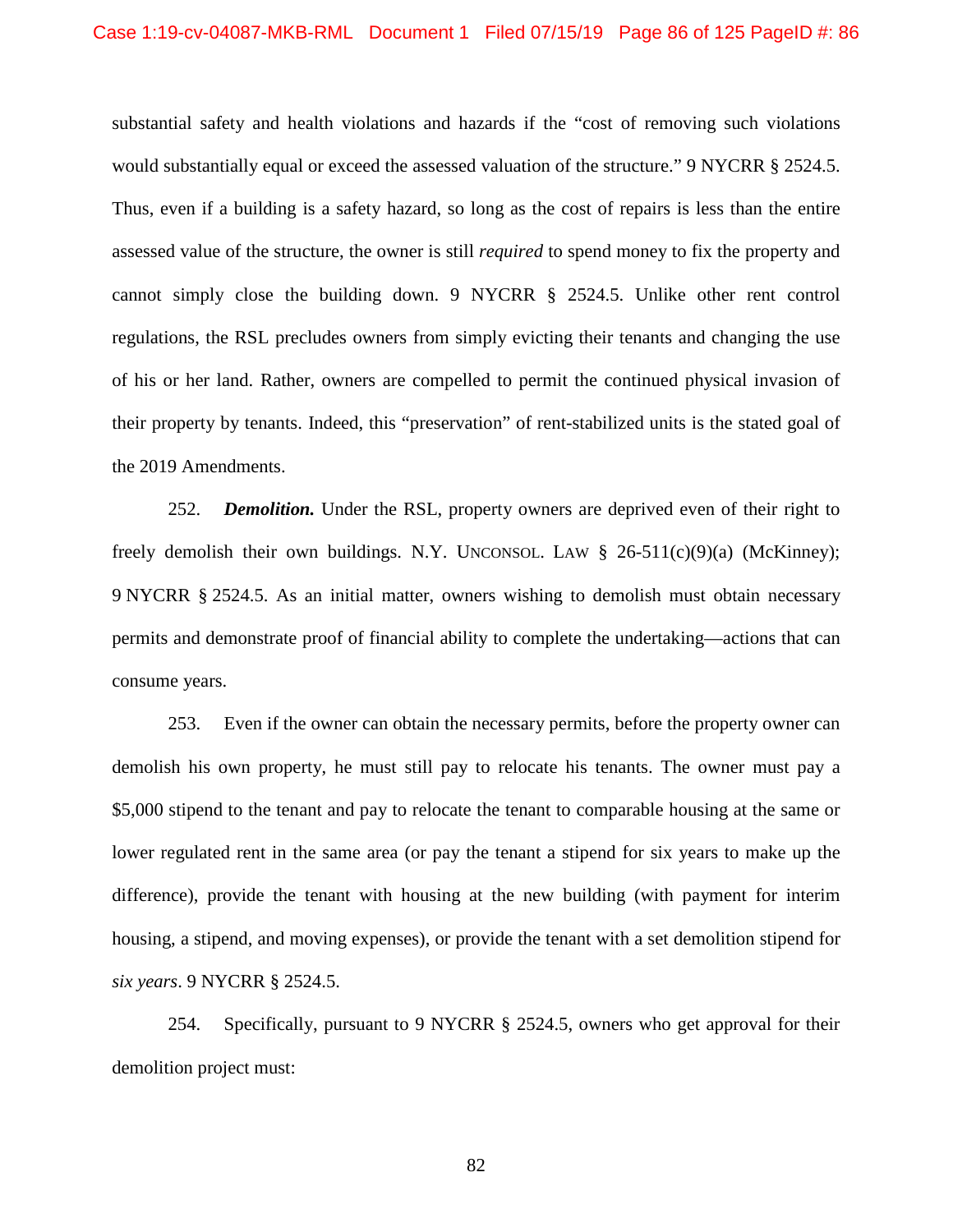(1) relocate the tenant to a suitable housing accommodation . . . at the same or lower legal regulated rent in a closely proximate area, or in a new residential building if constructed on the site, in which case suitable interim housing shall be provided at no additional cost to the tenant; plus in addition to reasonable moving expenses, payment of a \$5,000 stipend, provided the tenant vacates on or before the vacate date required by the final order;

(2) where an owner provides relocation of the tenant to a suitable housing accommodation at a rent in excess of that for the subject housing accommodation, in addition to the tenant's reasonable moving expenses, the owner may be required to pay the tenant a stipend equal to the difference in rent, at the commencement of the occupancy by the tenant of the new housing accommodation, between the subject housing accommodation and the housing accommodation to which the tenant is relocated, multiplied by 72 months, provided the tenant vacates on or before the vacate date required by the final order; or

(3) pay the tenant a stipend which shall be the difference between the tenant's current rent and an amount calculated using the demolition stipend chart, at a set sum per room per month multiplied by the actual number of rooms in the tenant's current housing accommodation, but no less than three rooms. This difference is to be multiplied by 72 months.

255. Finding a comparable unit at the same or lower rental rates in a closely proximate area is often a difficult task. "Suitable housing accommodations" must be of similar size and features, and provide the same required services and equipment. Plus the unit must be "freshly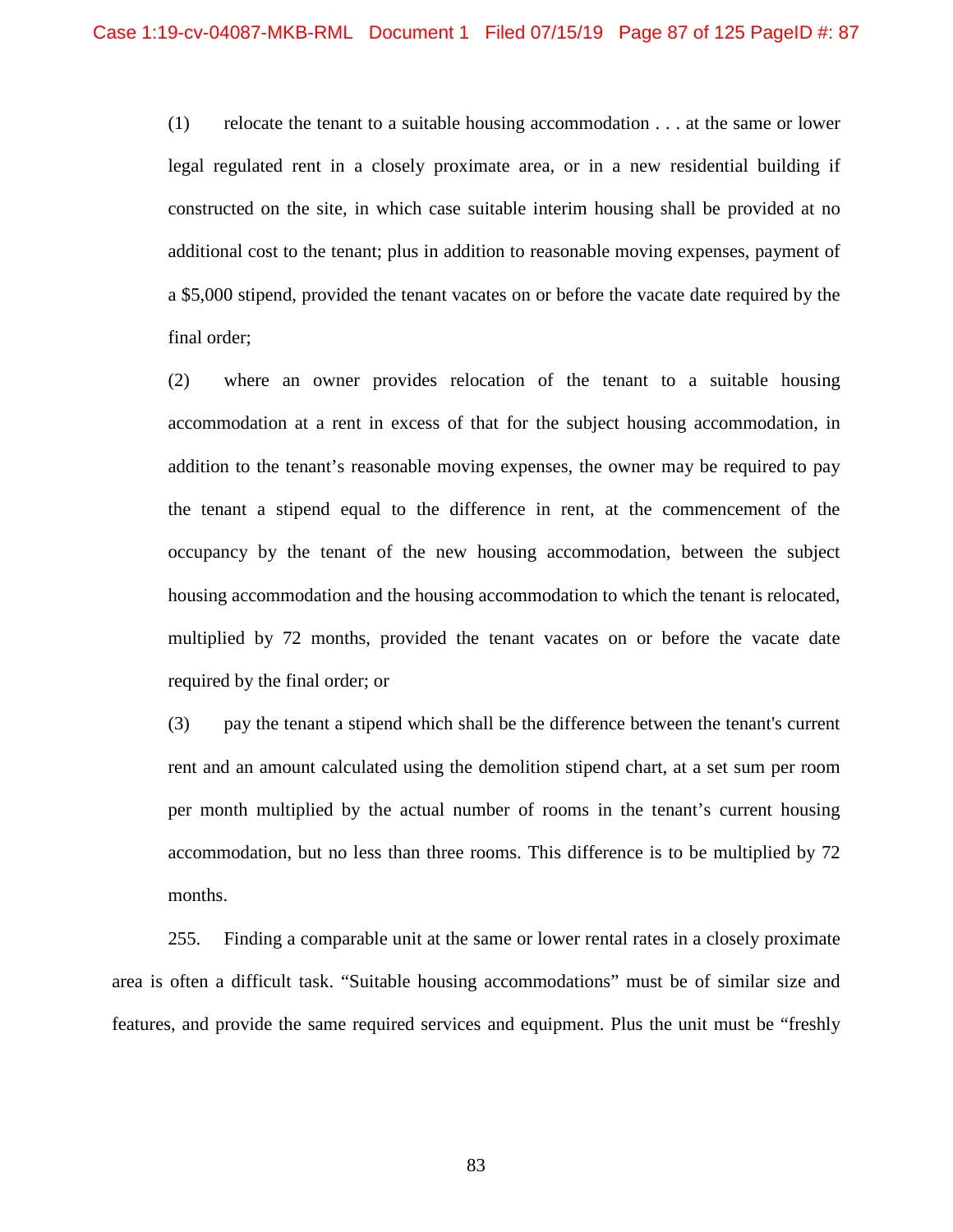painted before the tenant takes occupancy." And the tenant is given multiple opportunities to object to the replacement unit, each time requiring a DHCR inspection and determination.

256. Thus, under the RSL, even the right to dispose of a property through demolition is substantially constrained. The ability to demolish one's own building only after paying for all the tenants to relocate and enjoy below-market rents for six years, is no relief from a forced physical taking. Instead, it is simply a taking in another form, ensuring that property owners will continue to subsidize for years to come the lifestyles of tenants lucky enough to find a rent-stabilized unit.

257. **Cooperative and Condominium Conversions.** As noted above, the 2019 Amendments have also effectively removed another option for owners to dispose of their property—the ability to convert buildings into cooperatives or condos. The 2019 Amendments eliminate "eviction plans" and require written purchase agreements from 51% of all existing tenants under "non-eviction" plans before a building can be converted to a cooperative or condominium. Chapter 36 of the Laws of 2019, Part N, § 1.

258. Prior to the 2019 Amendments, owners had been able to convert units to condos upon obtaining written purchase agreements from at least 15% of tenants (or bona fide purchasers who represent that they or one of their family members intend to occupy the unit). Rent stabilized tenants in the building would retain their regulated rights and were not required to purchase their unit. The 2019 Amendments now require purchase agreements from 51% of tenants, and bona fide purchasers no longer count toward that total.

259. Given that rent-stabilized tenants enjoy below-market rents with virtually no rent increases, there is little incentive for those tenants to purchase their units (assuming they had the resources to do so) and to take on the actual costs of ownership (such as maintenance costs) that are currently funded by owners. Thus, the 2019 Amendments effectively foreclose condo-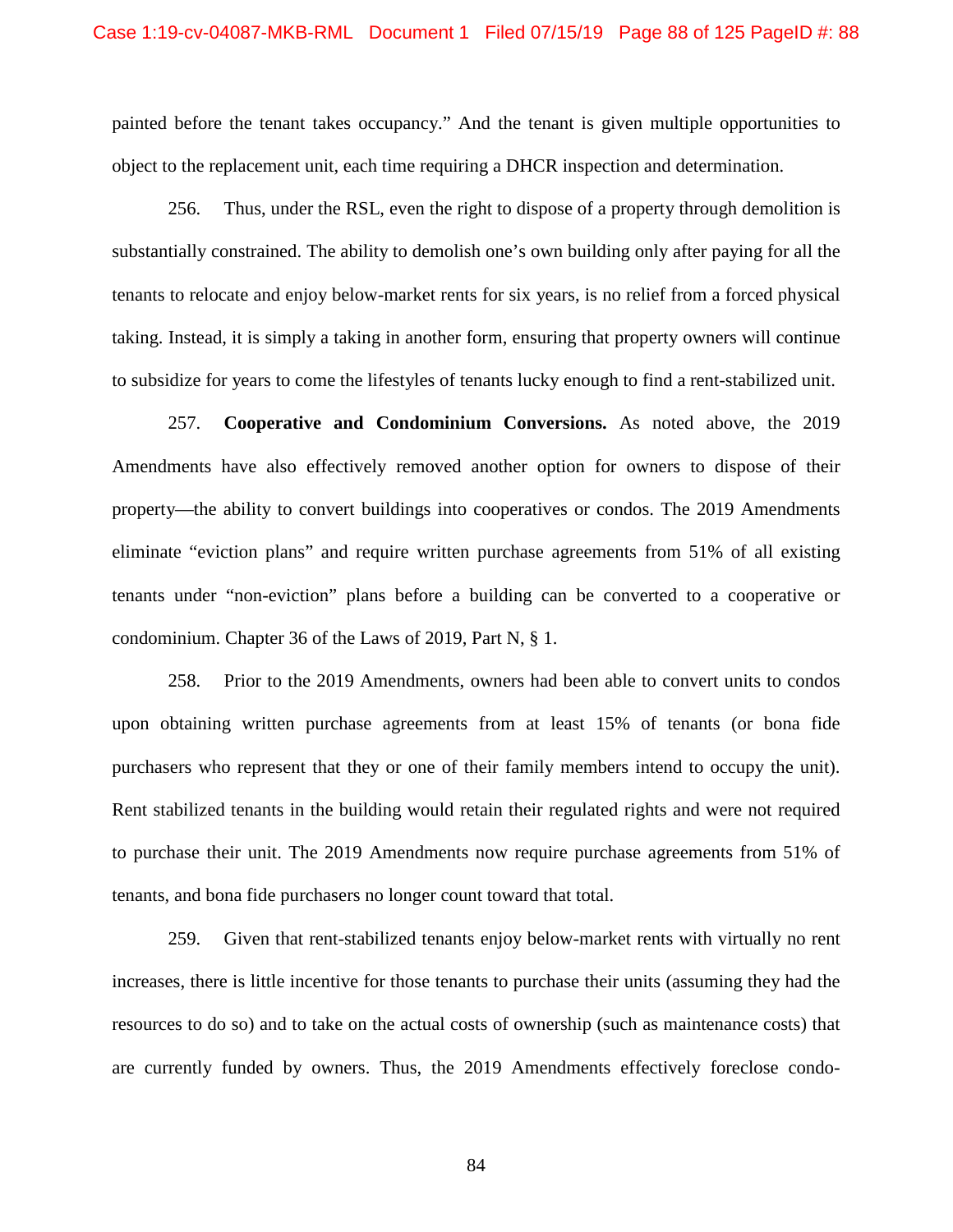conversion as a means for property owners to dispose of their properties. As recently reported, in response to this change in the law, the Chairman of the Council of New York Cooperatives and Condominiums concluded that "Condo conversions are effectively dead."

260. Thus, under the RSL—particularly after the 2019 Amendments—the goal of "preserving" rent-stabilized units is achieved by denying the property owner any means of disposing of his property that would eliminate stabilized units. In any sale of the property, the buyer would be subject to the same RSL obligations (and thus the sale would result in the substantial diminution of economic value described below). The building may not be leased out for non-housing purposes nor may it be withdrawn from the market unless it is worth less than the cost of fixing it or unless the owner has a side-business that requires multiple stories of office space. Nor can the owner convert the building to cooperatives or condominiums. In fact, the only means for the owner to recover possession his own property is to demolish the rent-stabilized building (which itself is very time-consuming and costs millions). That the owner must demolish his own building to recover his property demonstrates how complete a physical taking is effected by the RSL.

### **D.** *The 2019 Amendments Have Eliminated the Few Remaining Options for a Property Owner to Remove a Property from Rent Stabilization.*

261. As previously explained, the few instances in which a unit in a property might become decontrolled—Luxury Decontrol and High Income Decontrol—were eliminated by the 2019 Amendments. But, even prior to their elimination, those limited options for obtaining decontrol of a unit provided little meaningful relief to property owners from the RSL's physical takings.

262. *High Income Decontrol.* Prior to its elimination in 2019, High Income Decontrol granted property owners the right to petition the DHCR to remove a property from rent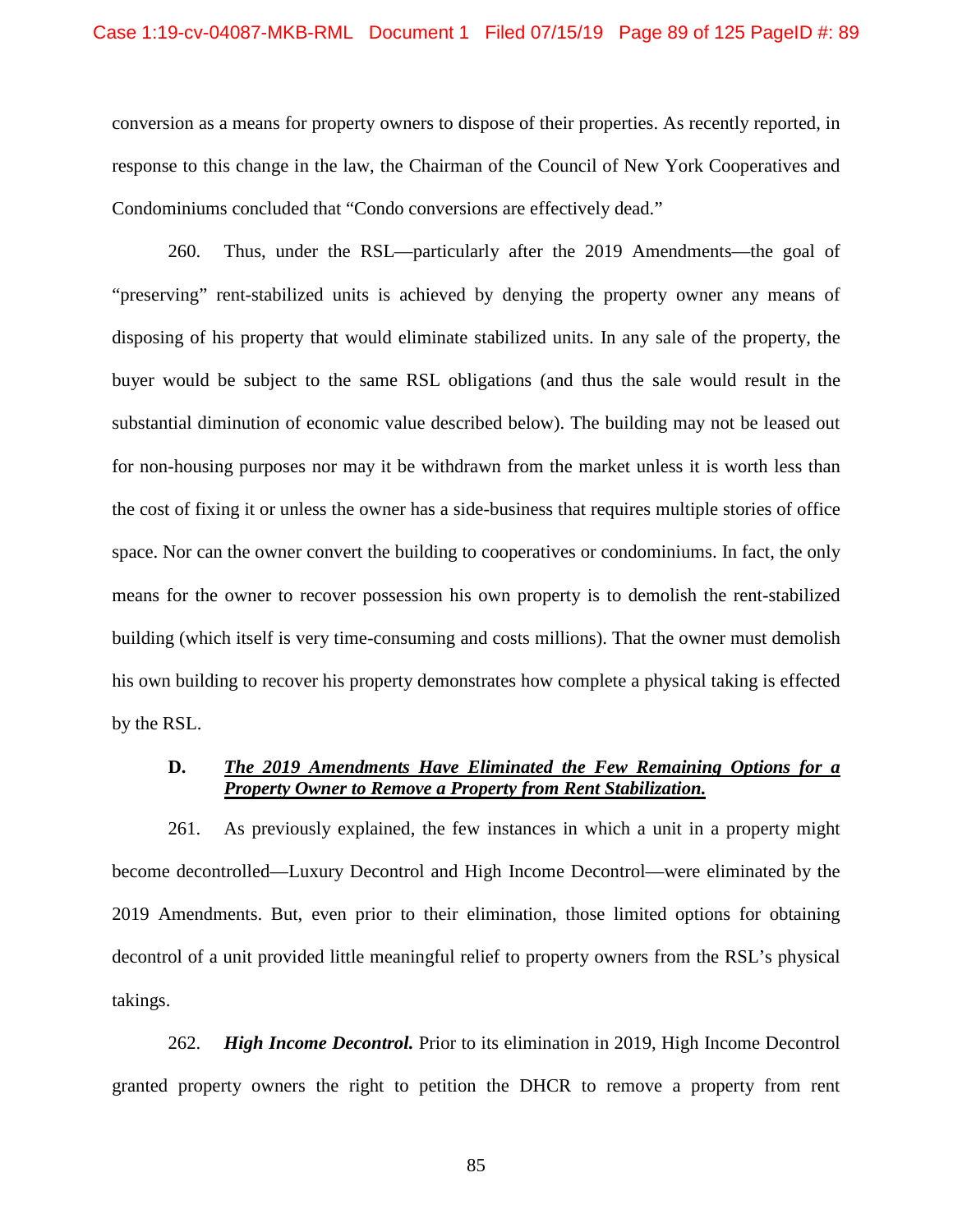#### Case 1:19-cv-04087-MKB-RML Document 1 Filed 07/15/19 Page 90 of 125 PageID #: 90

stabilization when two conditions were met—the controlled rent met the Luxury Decontrol maximum (\$2,744.76) *and* the tenant had an income of over \$200,000 for the last two years. *See* N.Y. UNCONSOL. LAW §§ 26-504.1, 26-504.3 (McKinney).

263. As reported, this generous standard legally permitted Faye Dunaway to rent a rent-stabilized apartment on the Upper East Side for \$1,048.72 a month. So long as the unit was under the maximum rent ceiling for rent-stabilized units, her income made no difference in whether or not she could live in a below-market unit.

264. Given the need to reach the maximum statutory rent *and* have a tenant with income exceeding the statutory maximum, applications for high-income decontrol were relatively rare. Compounding those issues was the slow decision-making of Division of Housing and Community Renewal ("DHCR") (the unit assigned to act on luxury decontrol petitions). It has been reported that during the three-year period from January 1, 2011 through December 31, 2013, 8,185 luxury decontrol petitions were filed with the DHCR, but only 291 were approved.

265. The benefit of High-Income Decontrol was significantly diminished under the Rent Act of 2015, because the Luxury Decontrol threshold that triggers deregulation was made to increase by the same percentage each year as the RGB determines rents may increase, thereby keeping the threshold constantly beyond reach. In 2016, only 146 units were de-regulated based on High-Income Decontrol.

266. *Luxury Decontrol*. Luxury Decontrol had similarly become a narrow exit door for rent-stabilized units even prior to the 2019 Amendments. In 2016, only 4,690 units were deregulated because the unit's rent reached the then-ceiling of \$2,700 *and* the apartment became vacant. That represents roughly .005% of the approximately one million rent-stabilized units in the City of New York.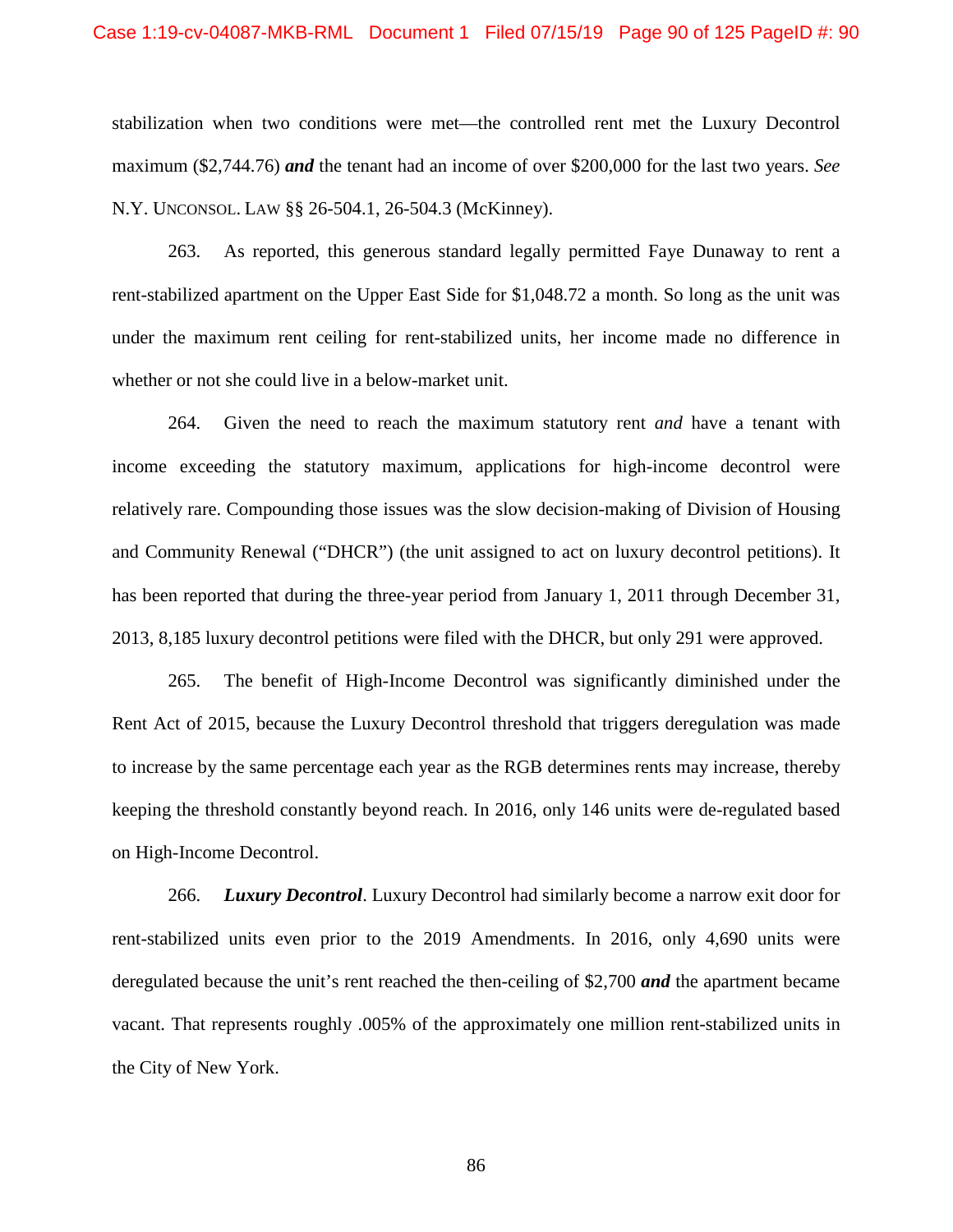267. In short, the RSL effects a physical taking of the properties it regulates. It first deprives the property owner of the fundamental right to exclude, by requiring owners to renew leases of existing tenants, their successor tenants and sub-lessees. It deprives the owner of the right to take possession for the owner's personal use of more than a single unit, and even then under circumstances so limited as to not be meaningful. It deprives the owner of the right to dispose of the property through withdrawal from the market, or conversion into condos, and significantly impairs an owner's ability to demolish his own property. Finally, the law has now removed the few options under which a property owner might have ever removed units from the regulatory system.

268. It is no accident that the law has evolved—with the capstone of the 2019 Amendments—to deprive owners of all the rights of ownership, and to eliminate property owner's right to use their property for anything other than the compelled use of stabilized rental. Obtaining control over the rent-stabilized units has been the declared goal of Defendants for some time.

269. In 2017, Mayor de Blasio stated that the hardest impediment to achieving his goals was "the way the legal system is structured to favor private property," which interferes with the "socialistic impulse" that he hears in the communities that would "like things to be planned in accordance to their needs." He acknowledged that he, too, would prefer that system, noting that "if I had my druthers, the city government would determine every single plot of land, how development would proceed. And there would be very stringent requirements around income levels and rents. That's a world I'd love to see . . ." He cited "[t]he rent freeze we did [that] reached over 2 million people," and got "affordable housing under our plan for 200,000 apartments."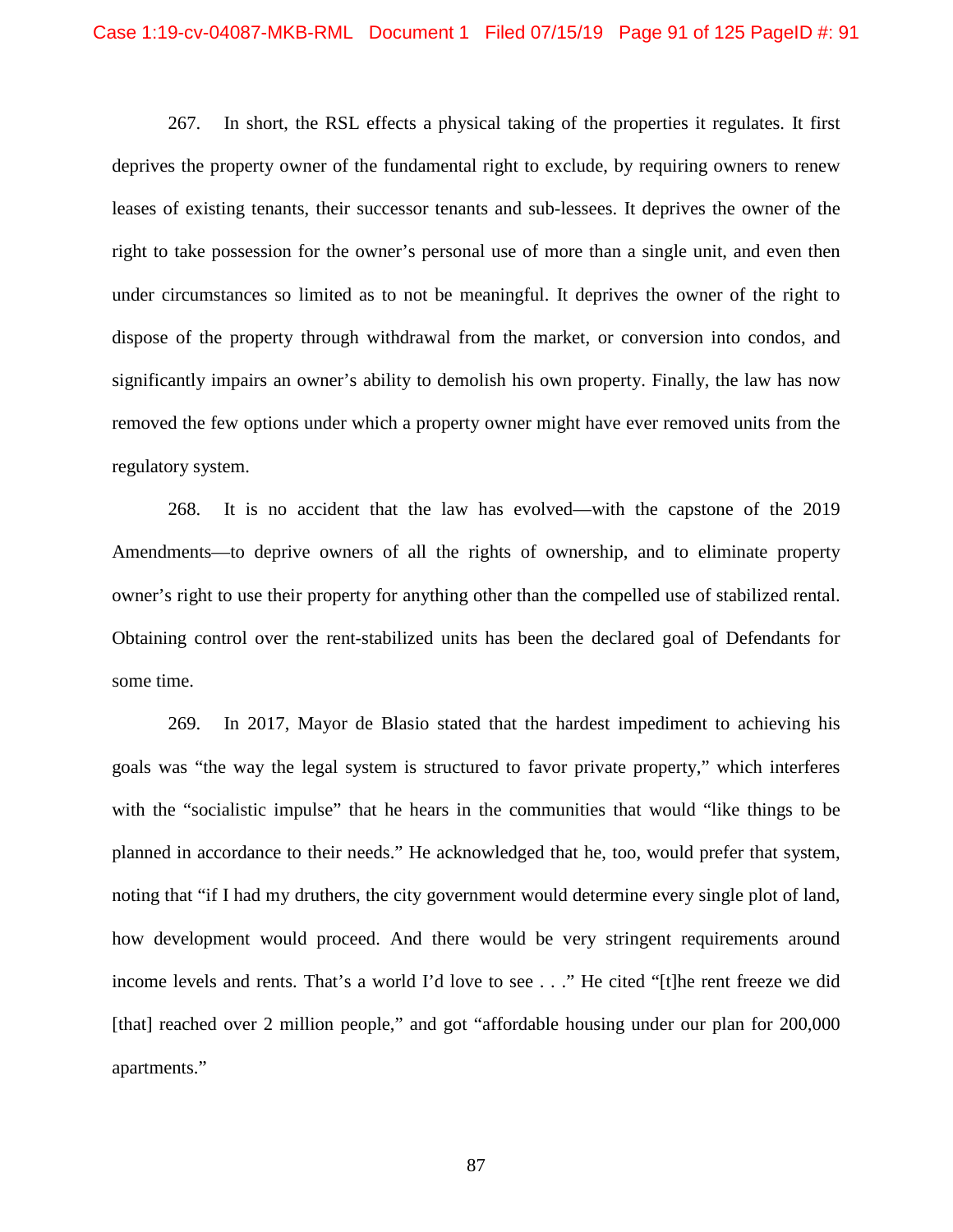270. As Senator Myrie stated during legislative consideration of the 2019 Amendments, the amendments are "the strongest package of tenant protections New York has seen in almost a century. For decades, our communities have lost hundreds of thousands of rent regulated units, but with this legislation, we are putting power back in the hands of tenants."

271. Senator Addabbo made clear that "ensuring an adequate supply of affordable housing for individuals and families has always been a priority for me." NYC Council Speaker Corey Johnson remarked that "[t]hese transformative rent protections will help us tackle the homelessness crisis we are facing as a city…"

272. City and State regulators have taken for granted their ability to take the private property rights of New York City landowners to meet the perceived housing needs (and political demands) of their constituency, without the obligation to compensate the owners for any of those benefits. Separately, and combined, these very substantial restrictions on property owners' rights effect an uncompensated physical taking that is a per se violation of the Takings Clause.

## **V. THE RSL EFFECTS UNCOMPENSATED REGULATORY TAKINGS OF PRIVATE PROPERTY**

273. The RSL effects not only a per se unlawful physical taking by depriving owners of their rights to use, possess, dispose of, and exclude others from their property; it also constitutes a regulatory taking of rental properties subject to the law. In an impermissible attempt to fund "a local public assistance benefit" by imposing very substantial burdens on a subset of property owners, these property owners have been subjected to the range of restrictions just discussed and, in addition, required to charge and accept rental rates for RSL units that are on average 40% lower than market-rate rents, and in some units 80% lower.

274. The RSL's regulatory burdens have dramatically reduced the market value of regulated properties, in some cases by over 50%, as reflected in the city's own data. Even the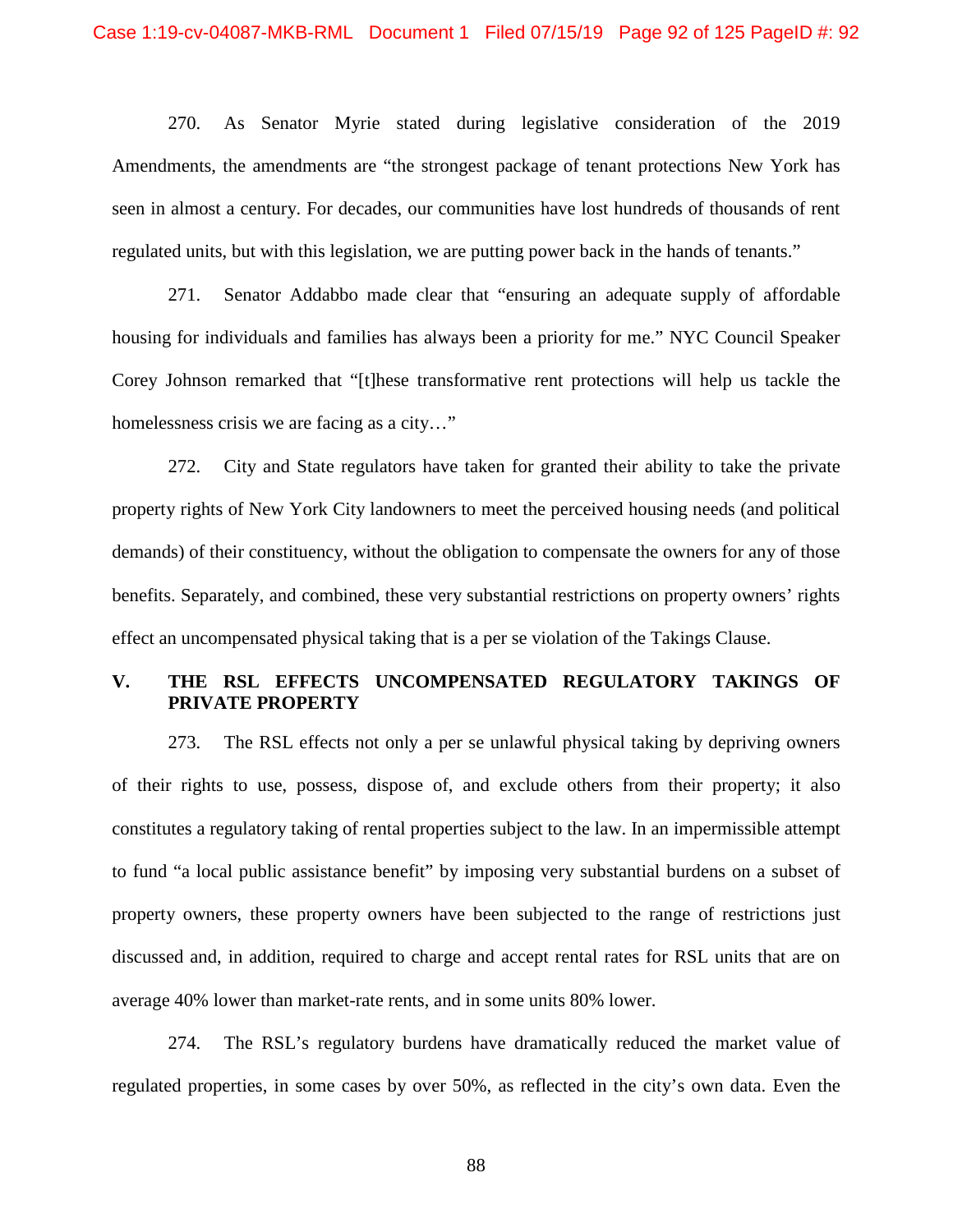City's own tax assessment guidelines concede that unregulated properties are typically worth 20% to 40% more than regulated properties, and in Manhattan regulated properties on average are worth less than half as much as unregulated properties.

275. And that data does not take account of the effects of the 2019 Amendments, which do not only impose the regulatory restrictions just discussed, but also impose new restrictions on rent levels that will further reduce the value of properties subject to the RSL.

276. Despite permissible rental increases over the last five-year period of only 0–1.5% on one-year leases, the 2019 Amendments eliminated rental increases designed to help owners modestly alleviate the disparity with market rates, including:

(a) "statutory vacancy increases," which allowed an owner to increase rent up to 20% upon the vacancy of the apartment. *See* Chapter 36 of the Laws of 2019, Part B, §§ 1-7.

(b) "longevity increases," which permitted an owner to further increase rents upon the vacancy of a long-term tenant who had resided in the unit for at least eight years. *See*  Chapter 36 of the Laws of 2019, Part B, §§ 1-7.

277. The 2019 Amendments also dramatically limited owners' ability to increase rents to compensate for major capital improvements and individual apartment improvements. The rent increases now permitted under the law are in many instances insufficient to recover even the costs of the improvements.

278. For units offered at rents below the legally permitted levels (termed "Preferential Rents"), owners had been permitted to increase rents to the legal limits upon lease renewal or vacancy. The 2019 Amendments now prohibit rent increases at lease renewal in an amount greater than those set by the RGB.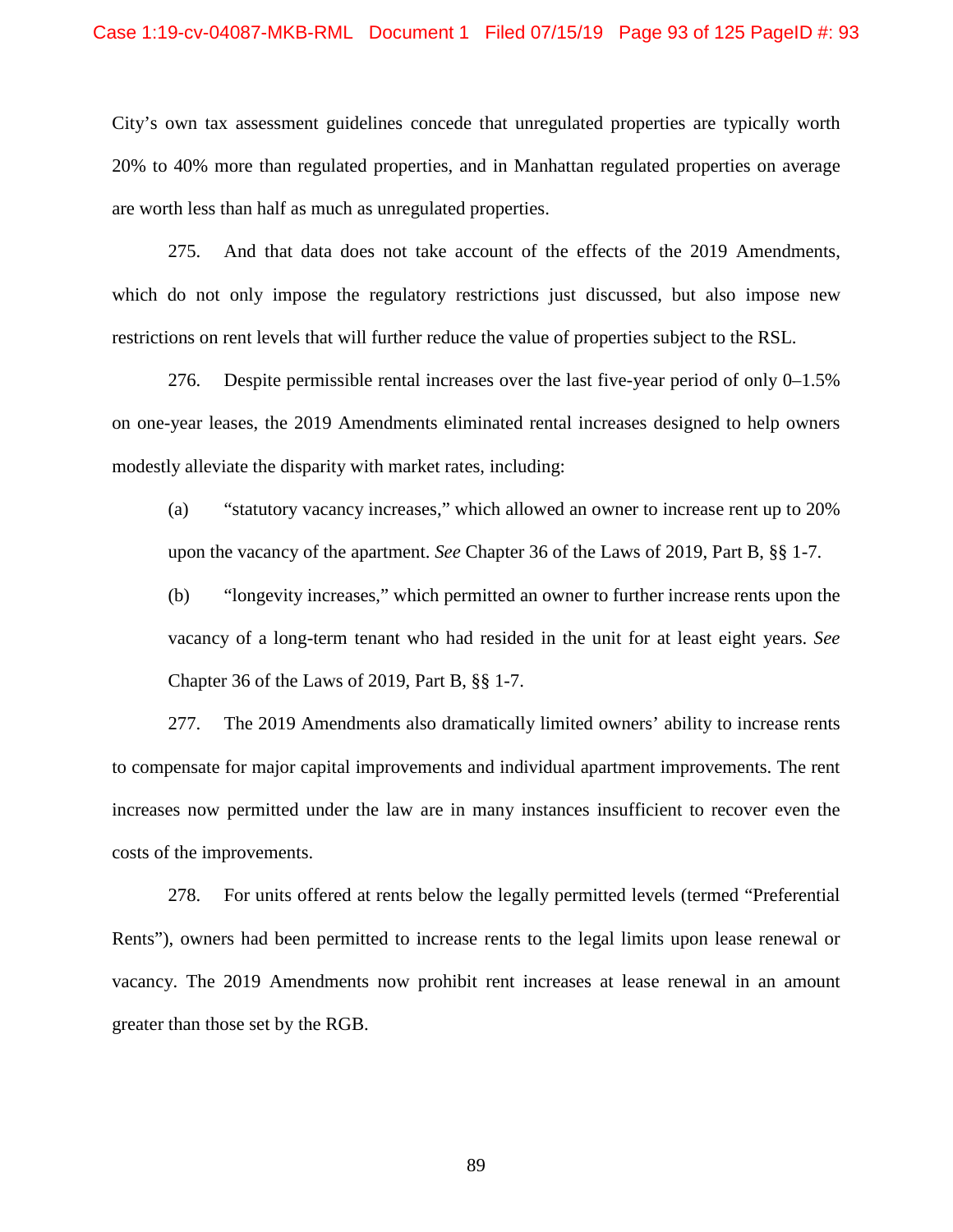279. Combined with the physical occupation of their property imposed on property owners, and given the lack of both any reciprocity of advantage for property owners and any justification in preventing a noxious use of the property, the adverse economic impact on building values and rent levels demonstrates that the RSL effects in a regulatory taking.

### **A.** *The Legal Framework for Regulatory Takings*

280. The "ad hoc, factual inquiries" necessary to determine if government regulation amounts to a taking of private property that requires compensation are guided by "several factors that have particular significance" under *Penn Central Transportation Co. v. City of New York*, 438 U.S. 104, 124 (1978), *Pennsylvania Coal Co. v. Mahon*, 260 U.S. 393 (1922), and other decisions.

281. Factors relevant to the regulatory takings inquiry include:

(a) "The economic impact of the regulation on the claimant and, particularly, the extent to which the regulation has interfered with investment-backed expectations" (*Penn Central*, 438 U.S. at 124). Judicial decisions assess the economic impact of regulation on the property owner by looking to the extent in the diminution of value caused by the regulation, including "the change in the fair market value of the subject property" (*Arctic King Fisheries, Inc. v. United States*, 59 Fed. Cl. 360, 374 (Fed. Cl. 2004)); "the value that has been taken" compared "with the value that remains" (*Keystone Bituminous Coal Ass'n v. DeBenedictis*, 480 U.S. 470, 497 (1987)); whether the owner can obtain a '"reasonable return' on its investment" (*Penn Central*, 438 U.S. at 136); "the owner's opportunity to recoup its investment or better" (*Florida Rock Indus., Inc. v. United States*, 791 F.2d 893, 905 (Fed.Cir.1986)); the decrease in the property's profitability (*Rose Acre Farms, Inc. v. United States*, 373 F.3d 1177, 1188 (Fed. Cir. 2004)); or some combination of these analyses.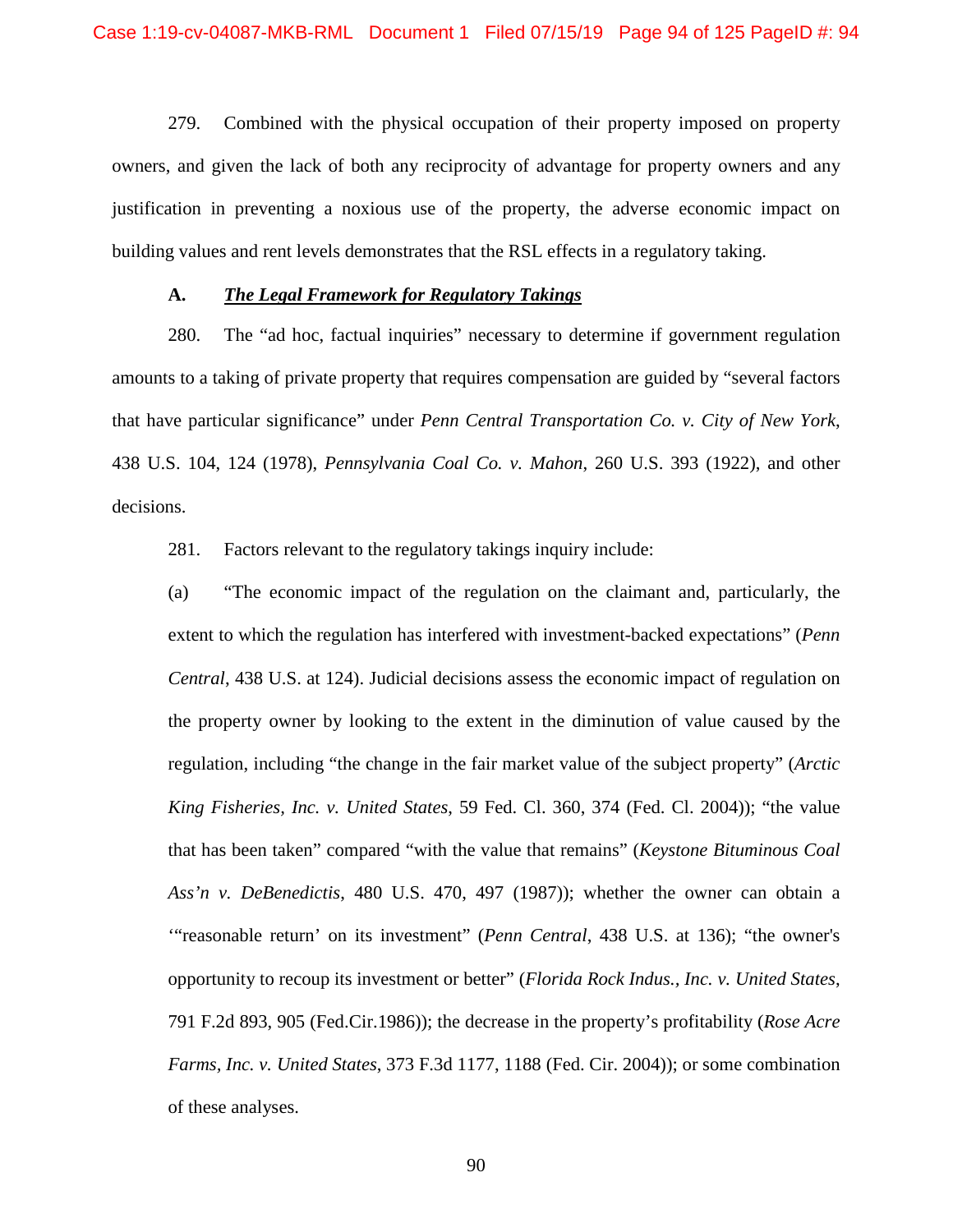(b) Whether the regulation creates an "'average reciprocity of advantage,'" such that burdens and reciprocal benefits are shared among those affected by the regulation. *Pennsylvania Coal*, 260 U.S. at 415. This factor reflects the core principle of the Takings Clause that the Fifth Amendment bars the "Government from forcing some people alone to bear public burdens which, in all fairness and justice, should be borne by the public as a whole." *Armstrong v. United States*, 364 U.S. 40, 49 (1960). See *Penn Central*, 438 U.S. at 147 (Rehnquist, J., dissenting) (regulations may reduce individual property values without effecting a taking provided "the burden is shared relatively evenly and it is reasonable to conclude that on the whole an individual who is harmed by one aspect of the [regulation] will be benefitted by another"); *Pennell v. City of San Jose*, 485 U.S. 1, 22 (Scalia & O'Connor, JJ, concurring in part and dissenting in part) (San Jose's rent regulation ordinance created an "'off budget'" "welfare program privately funded" by landlords and was therefore a taking); *Cienega Gardens v. United States*, 331 F.3d 1319, 1338 (Fed. Cir. 2003) (finding a taking where "Congress acted for a public purpose (to benefit a certain group of people in need of low-cost housing)" but "the expense was placed disproportionately on a few private property owners"); *Guggenheim v. City of Goleta*, 638 F.3d 1111, 1132 (en banc) (Bea, J., dissenting) (ordinance worked a regulatory taking where it imposed "a high burden on a few private property owners instead of apportioning the burden more broadly among the tax base").

(c) "[T]he character of the government action," including that "[a] 'taking' may more readily be found when the interference with property can be characterized as a physical invasion by the government than when interference arises from some public program adjusting the benefits and burdens of economic life to promote the common good" (*Penn*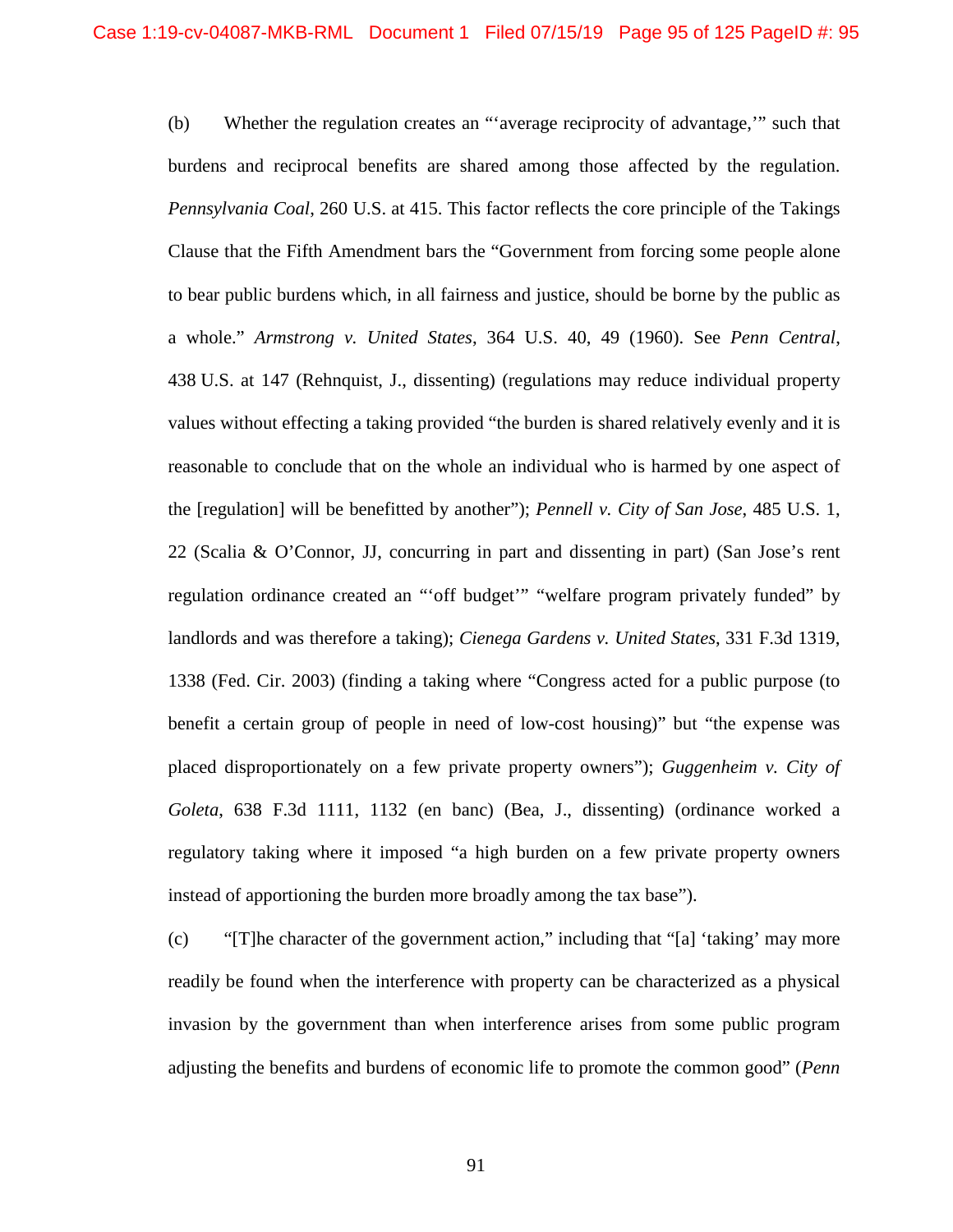*Central*, 438 U.S. at 124) (internal citation omitted))—a test that is satisfied when government intrudes substantially on a property owner's rights to use, possess, dispose, and exclude, *e.g*., *Kaiser Aetna*, *supra*.

(d) Whether the regulation prohibits a noxious use of the property, such as a nuisance (*Penn Central*, 438 U.S. at 125–127; *id.* at 144–146 (Rehnquist, J., dissenting); *Keystone Bituminous Coal*, 480 U.S. at 492.

282. It is no barrier to a regulatory takings claim (or, indeed, to any takings claim) that some owners of New York City rental properties purchased the property or leased units to tenants after the RSL went into effect. *See Palazzolo v. Rhode Island*, 533 U.S. 606, 626–27 (2001) (rejecting proposition that a landowner who "purchased or took title with notice of the limitation" cannot allege that the limitation is a taking, because improper enactments "do not become less so through passage of time," otherwise government "would be allowed, in effect, to put an expiration date on the Takings Clause"); *id.* at 637 (Scalia, J., dissenting) ("the fact that a restriction existed at the time the purchaser took title . . . should have no bearing upon the determination of whether the restriction is so substantial to constitute a taking"); *see also Horne v. Dep't of Ag.*, 135 S.Ct. 2419, 2430 (2015) (rejecting argument that plaintiff forfeited his physical takings claim by participating in challenged government program).

## **B.** *Even Before the 2019 Amendments, The RSL Resulted in a Substantial Diminution in Value of Regulated Properties and Deprived Owners of a Reasonable Market Return on Investment*

283. By requiring rents to remain at below-market averages for an indefinite period, and imposing its other regulatory restrictions, the RSL significantly reduced the value of regulated properties and deprived building owners of a reasonable market return on their investment, even prior to the 2019 Amendments.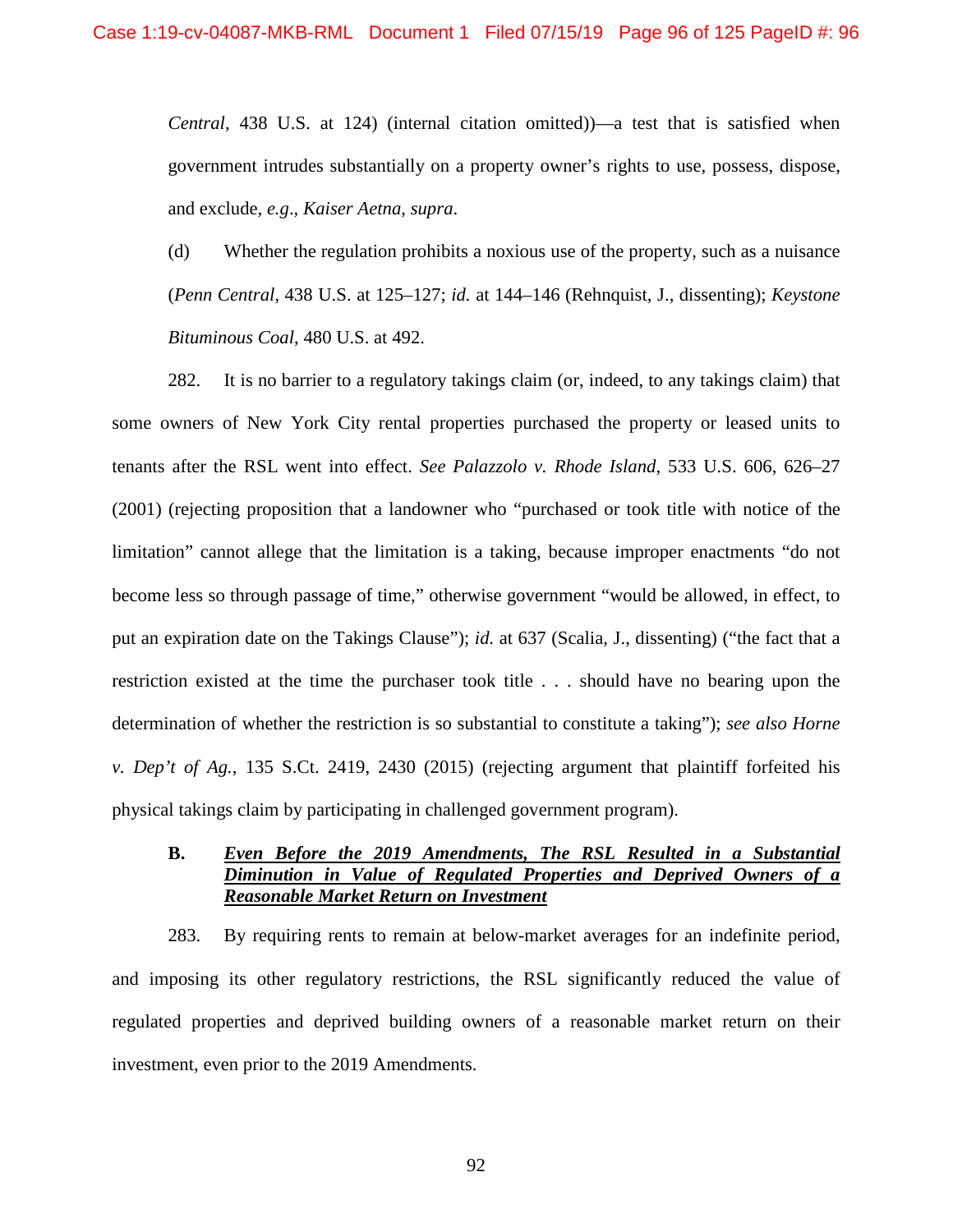284. **Reduced Rents in Rent-Stabilized Units**. Given that the goal of rent stabilization is to reduce the rents paid by tenants (at the expense of property owners), it is not surprising that rents in rent-stabilized units are significantly below the rents for non-regulated units. The Wall Street Journal recently reported that median regulated rents in Manhattan were 53% below the median market rates in the Borough. The New York Department of Finance estimates that in Manhattan, the income from non-regulated units can be as much as 60-90% higher than regulated units for units built before 1973.

285. One member of plaintiff CHIP reports that for certain apartment units, the rental rates he is permitted to charge his rent-stabilized tenants are 70-80% lower than the rates he charges for comparable market-rate apartments in the same building.

286. According to multiple estimates, the median rent for rent-stabilized properties across New York is approximately 25% less than the rent charged for non-regulated units.

287. Over the past six years, the disparity between stabilized rental rates and market rental rates have only increased because the RGB has restricted stabilized units to *de minimis* annual rental increases of 0% to 1.5%. This disparity will only continue to grow because the legislature has removed all options for increasing legal rents other than the RGB-authorized increases.

288. According to the 2017 HVS survey, for the period from 2014 to 2017, the median monthly contract rent for rent stabilized units averaged an annual increase of 0.85% (for a total increase of 2.6% over that three-year period), while rents for market-rate units increased 3.22% (for a total of 10% over that three-year period).

289. The RGB rent increases have not even kept pace with the RGB's own estimate of owners' operating expenses.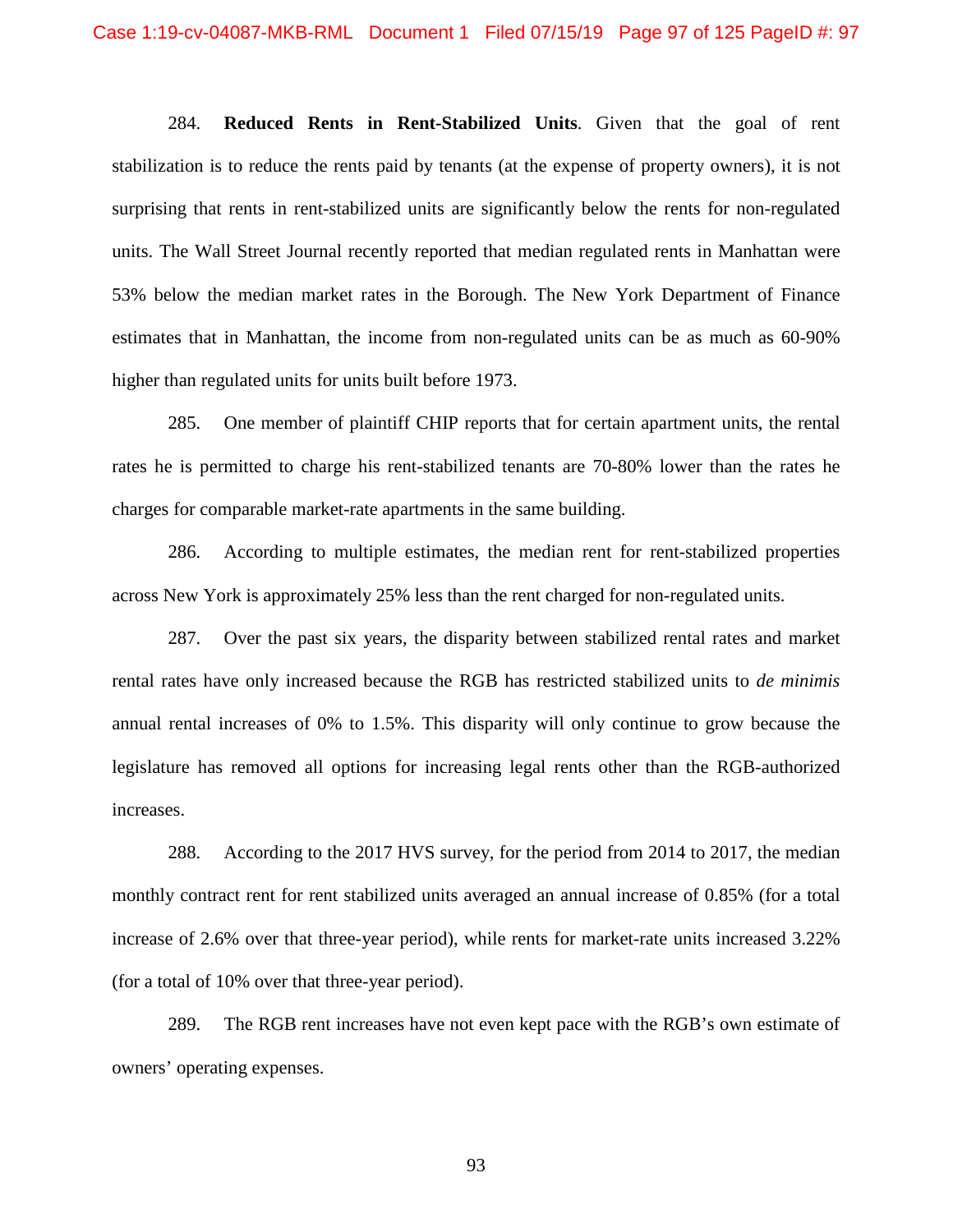290. The RGB separately estimates the increase of owners' costs through its Price Index of Operating Costs (PIOC). The PIOC consists of seven cost components, including taxes, labor costs, fuel, utilities, maintenance, administrative costs and insurance costs. The RGB has changed the components used over time to reflect changes in owner expenditure patterns.

291. While the RGB estimates that owner costs have increased 5.4% on average over the last 20 years (thus cumulatively increasing by 169% during that period), the RGB's approved rent guideline increases have increased at only half that rate—2.7% per year over that period, resulting in a cumulative increase of only 66%. That disparity between price and cost increases is reflected on Chart 1.



**CHART 1: RGB-Permitted Rent Cumulatively Increased at Half the Rate of Owners' Costs**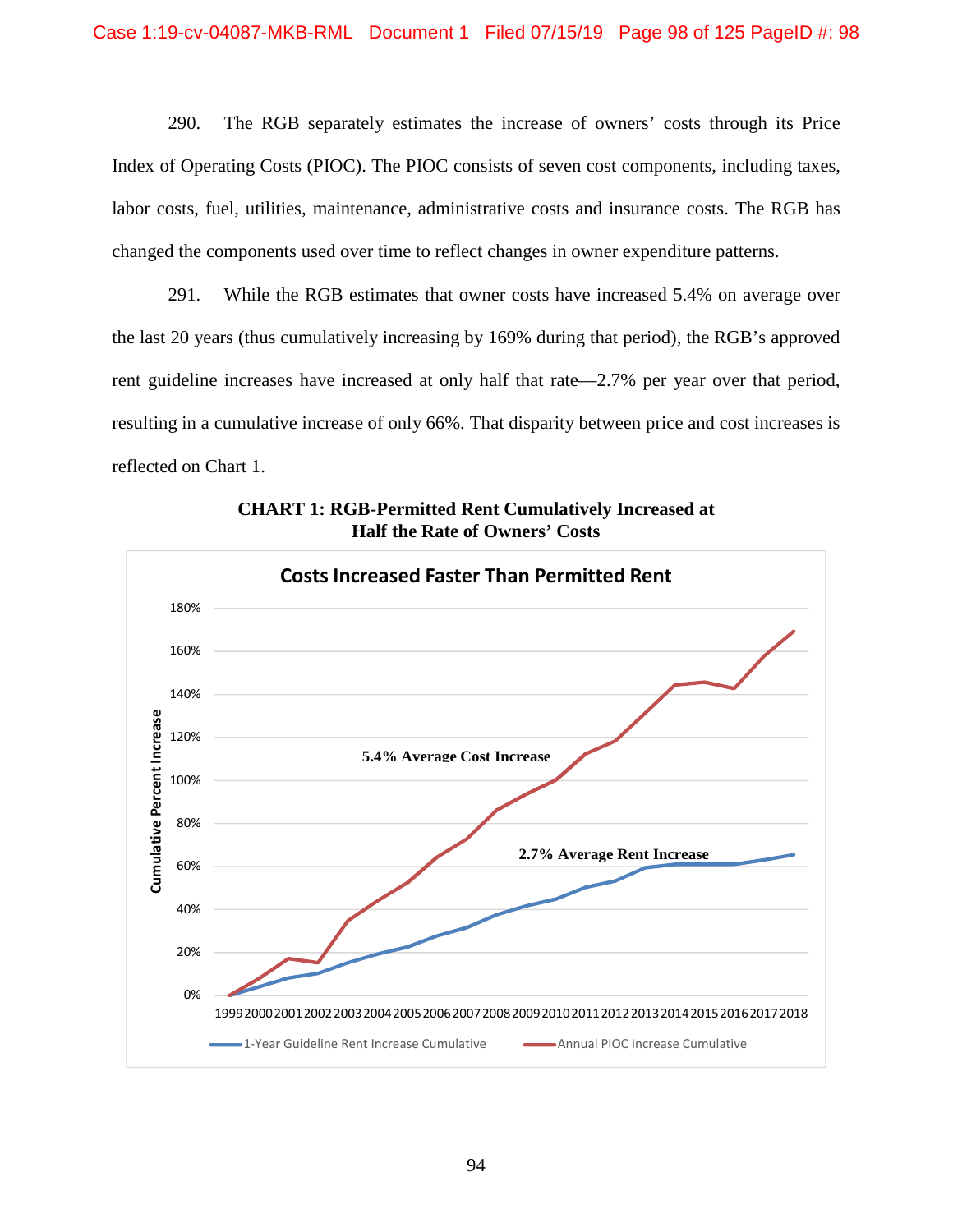292. Using that PIOC data, the RGB also tracks what it terms "the commensurate rent adjustment," which it describes as "a single measure to determine how much rents would have to change for net operating income (NOI) in rent stabilized buildings to remain constant." It also creates an index based on that commensurate adjustment that is adjusted for inflation. That inflation-adjusted index shows that rents should have increased on average 5.6% per year from 1999 through 2018 in order for owner net operating income to remain constant. Instead, RGB has approved rent increases of only 2.7% on average during that period. Thus, RGB's own estimates confirm that owners' net operating income is being reduced each year. In fact, particularly for units with long-term tenants, the cumulative impact of the RGB extremely low increases could eliminate the owner's net operating income entirely.

293. The RGB's recent rent freezes, and its approval of rent increases that are far below owners' costs, result in a consistent subsidy from owners to tenants. Mayor De Blasio has publicly stated that he instructed the RGB to take that approach. He has been reported as explaining that the two-year rent freeze, unprecedented in four decades of City rent regulation, "happened under this administration because I instructed the Rent Guidelines Board—I name the members—and I instructed them not to follow the biases of the past . . ."

294. By requiring property owners to forego 25% to 80% of the market-rate rental income, the RSL forces property owners to directly subsidize New York's "public assistance program."

295. **Reduced Value of Properties.** Not surprisingly, the reduced rental income, combined with the forced physical occupation and deprivation of the ability to use one's own building, results in a dramatic reduction in the value of rent stabilized buildings.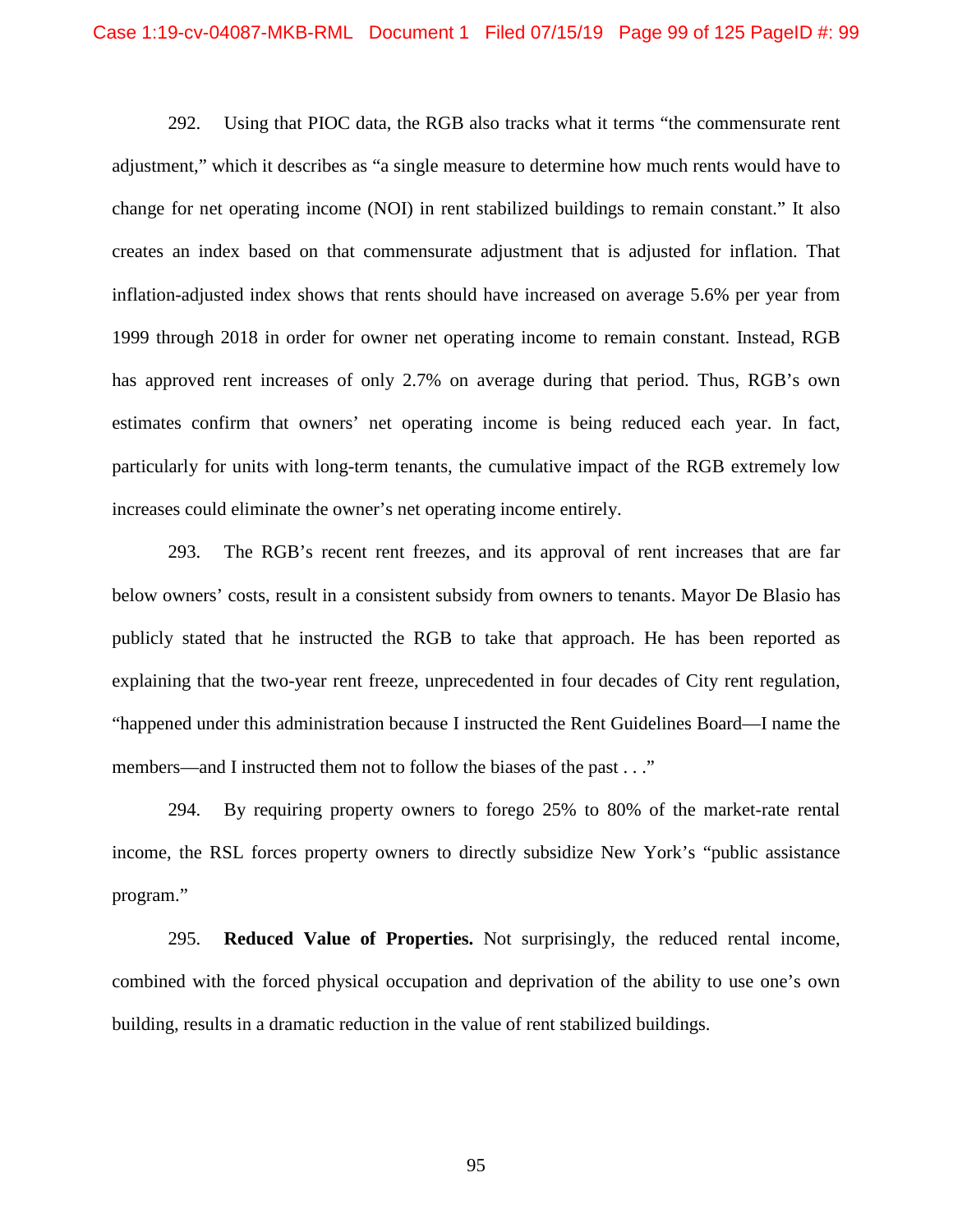#### Case 1:19-cv-04087-MKB-RML Document 1 Filed 07/15/19 Page 100 of 125 PageID #: 100

296. Based on an analysis of data originating from the New York Department of Finance, the value of buildings with predominantly non-stabilized units is approximately double, or more, the value of a buildings with predominantly rent stabilized unit.

297. For example, using market value data for properties that sold in 2016 shows that properties with 25% or less rent stabilized units sold for twice the square foot price of buildings with 75% or more rent stabilized units. Put differently, properties with predominantly rent stabilized units were worth half as much as properties with predominantly non-regulated units.

298. In fact, the data demonstrates a linear relationship in the per-square foot value of a building based on the percent of the building units that are rent stabilized, as reflected in Chart 2 below. In other words, the sales price per square foot of a building reduces in direct relationship to the amount of square feet that are regulated by the RSL. As Chart 2 reflects, at the extremes, buildings where rent stabilized units account for almost 100% of the units can expect a price per square foot (\$200-300/square foot) of two-thirds less than the price per square foot of buildings where rent stabilized units account for almost 0-20% of the units (\$800-900/square foot).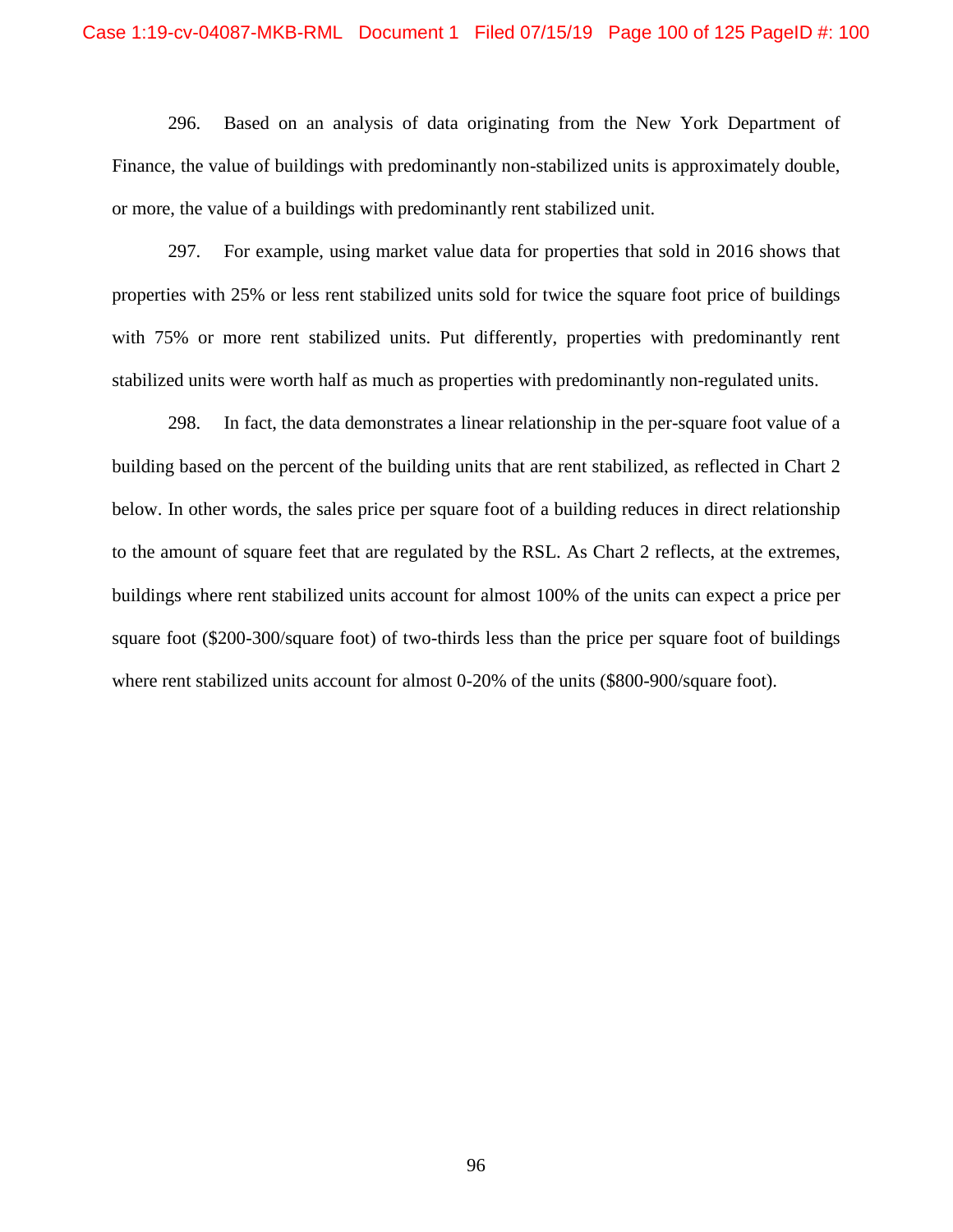

**CHART 2: Sales Price per Square Foot Depending on Percent of Building Stabilized (2016 Sales Data)** 

299. The reduced value of the regulated units is further confirmed by the New York City's Department of Finance assessed values of properties. For example, in 2019, the market value of a building with 25% or fewer regulated units had a per square foot market value (\$233/sq. ft.) of more than double the value of buildings in which 75% or more of the units were regulated (\$97/sq. ft.). When properties that are eligible for a full tax exemption are removed from the database, the disparity becomes even greater. Then, properties with 25% or fewer stabilized units have a value assessed by the City that is more than 2.5 times greater than the buildings with 75% or more of the units regulated, as reflected on Chart 3.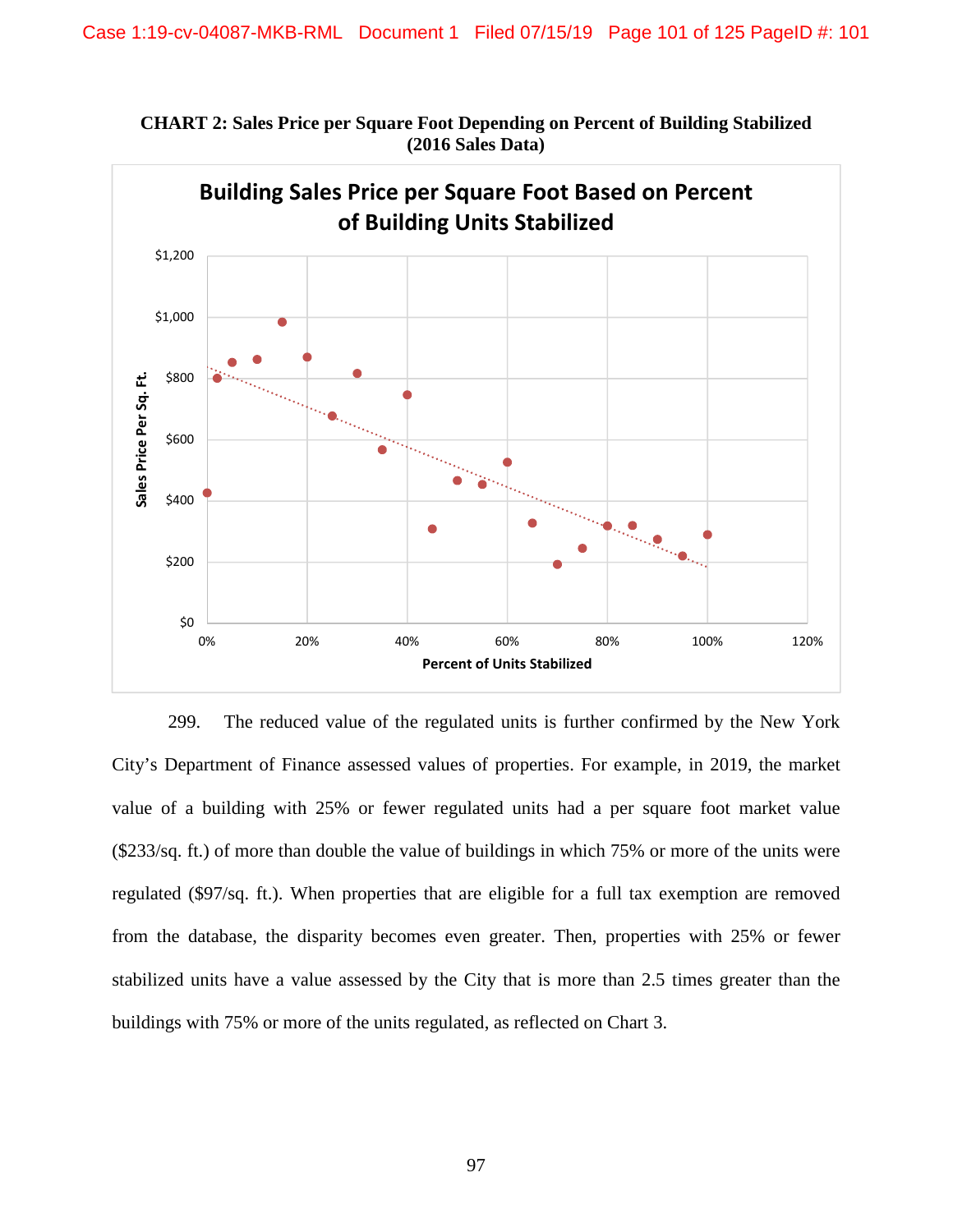

**Chart 3: Appraised Market Value Per Square Foot (Exempt Properties Removed)** 

300. The New York City's Department of Finance's 2019 "Assessment Guidelines for Properties Values Based on the Income Approach" is itself an admission by the City that rent stabilized units have a lower value than comparable unregulated units. Those guidelines include a range of values per square foot for various properties including both regulated and unregulated residential properties. Consistently, those valuations confirm that regulated properties have a significantly lower value than non-regulated properties.

301. For example, for rental properties built post-1973 in Manhattan, the Assessment Guidelines concede that unregulated properties have a value that is 11% to 45% greater than their regulated counterparts. For rental properties in Manhattan built pre-1973, the guidelines admit that the value of regulated properties are half that of their unregulated property peers, as reflected in Chart 4. In other words, by designating a property in Manhattan for rent stabilization, Defendants take at least half the value of that property from its owner.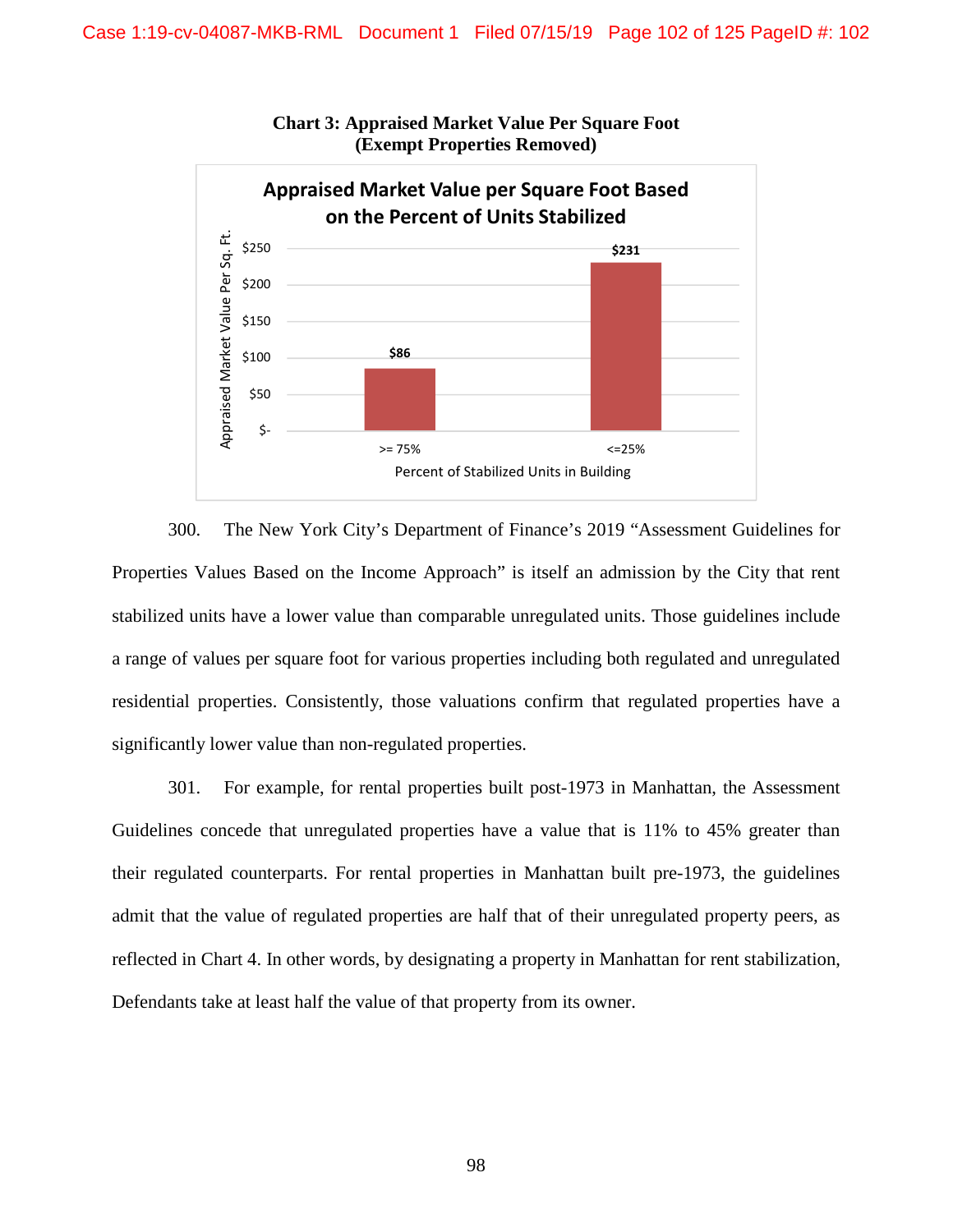

**Chart 4: Assessment Guidelines for Regulated and Unregulated Properties** 

302. Thus, even prior to the 2019 Amendments, the RSL eliminates half to two-thirds of the value of buildings with a significant percentage of rent stabilized units.

303. **Interference with Reasonable Investment-Backed Expectations.** Although nominally established as a temporary measure to address an emergency caused by World War II, the New York City Council has (with little basis) determined there to be an emergency every three years for 50 years. Over the past decade, even prior to the 2019 Amendments, modifications made to the law have chipped away at owners' ability to increase rents to pay for needed improvements and have limited owners' ability to remove units from the RSL system.

304. In the first instance, the perpetual renewal of a nominally temporary remedy itself interferes with the reasonable expectations of owners. Indeed, the ETPA declares that "the ultimate objective of state policy" is "the transition from regulation to a normal market of free bargaining between landlord and tenant." N.Y. UNCONSOL. LAW § 8622 (McKinney). Having defined the RSL to be a temporary measure, Defendants should be estopped from challenging the reasonableness of owners in relying upon those very representations.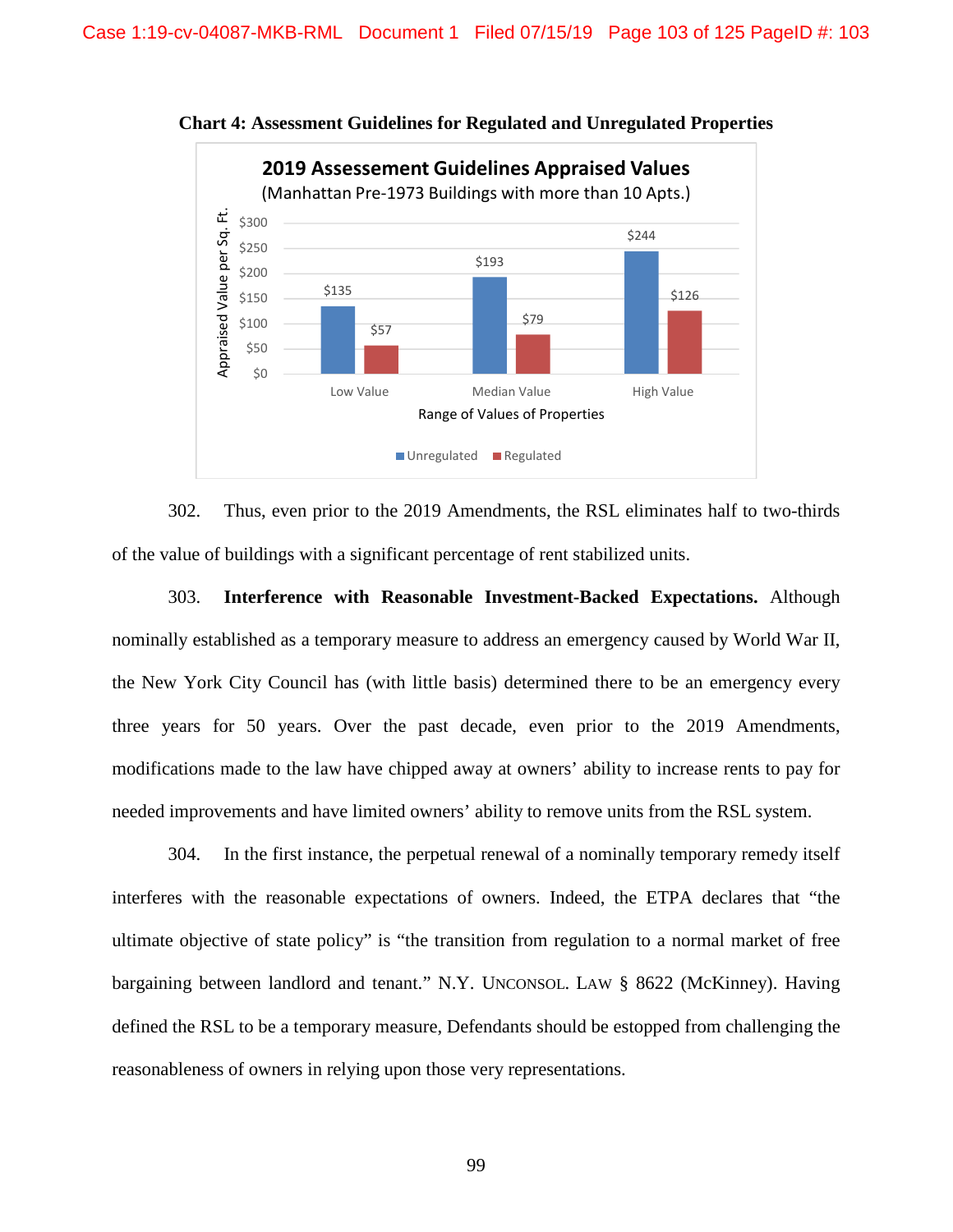305. Modifications to the RSL in the past ten years have further interfered with the reasonable investment-backed expectations of property owners. For example, the Rent Act of 2011 limited the frequency of vacancy increases to one per calendar year, reduced the amount that could be recovered for IAIs from  $1/40^{th}$  of the cost per month (2.5%) to  $1/60^{th}$  of the cost (1.6%), raised the threshold for high-rent vacancy decontrol to \$2,500 (from \$2000), and raised the income level for high-income deregulation to \$200,000 (from \$175,000). The Rent Act of 2015 further increased the high-rent vacancy deregulation threshold to \$2,700 and indexed that level to the one-year guidelines passed by the RGB (thereby keeping the threshold nearly perpetually out of reach), and lengthened the MCI amortization period from 7 years, to 8 years and 9 years respectively for buildings with 35 units or less, and those with more than 35 units.

306. By limiting permissible rental rate increases to very small amounts each year for the past six years, the Defendants have further prevented owners from achieving the growth in rents that would be reasonably expected by any investor. Over the past six years, the maximum rent increase for one-year leases has varied between 0% and 1.5% per year, as reflected below.

| Year | <b>Maximum Increase</b><br>for One-Year Lease | <b>Maximum Increase</b><br>for Two-Year<br><b>Lease</b> |
|------|-----------------------------------------------|---------------------------------------------------------|
| 2019 | 1.5%                                          | 2.5%                                                    |
| 2018 | 1.5%                                          | 2.5%                                                    |
| 2017 | 1.25%                                         | 2%                                                      |
| 2016 | 0%                                            | 2%                                                      |
| 2015 | 0%                                            | 2%                                                      |
| 2014 | 1%                                            | 2.75%                                                   |

307. Thus, even prior to the 2019 Amendments, dramatic limitations on permissible rental increases and the modifications to the RSL have taken, piece-by-piece, various economic rights of property owners, thereby interfering with owners' reasonable investment-backed expectations.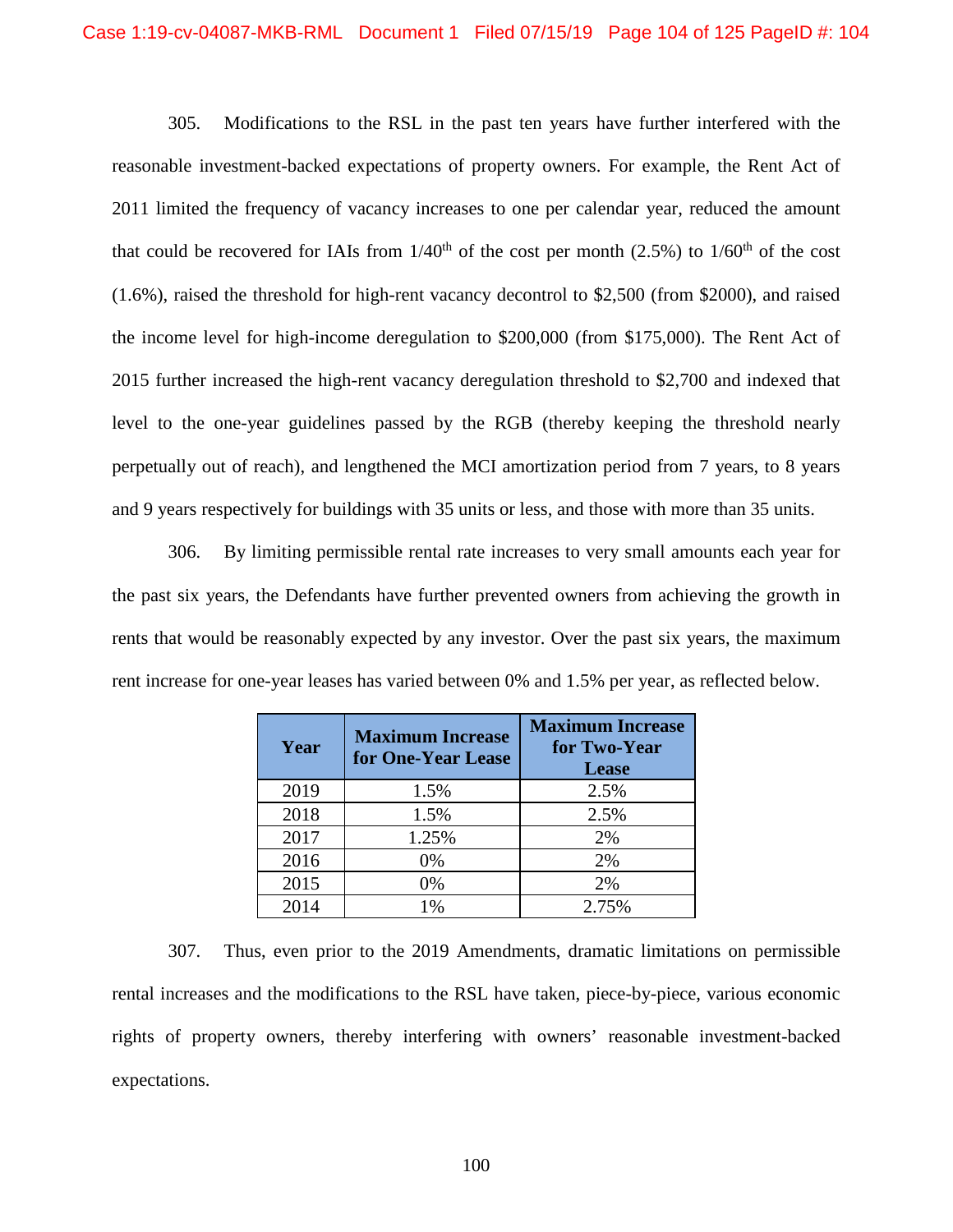# **C.** *The 2019 Amendments Expanded the Regulatory Taking by Eliminating Rent Increases Beyond the RGB-Permitted Rates, Effectively Preventing the Recovery of Investments for Improvements, and Essentially Eliminating Rent Increases for Units Offering Preferential Rents*

308. The 2019 Amendments dramatically exacerbate the regulatory takings effected by the RSL. Those Amendments eliminate any avenue for increasing rents beyond those levels set by the RGB, through the elimination of the Statutory Vacancy Increase and the Longevity Increase, and through the limitation on rent increases in units with preferential rents. The Amendments go further and preclude the RGB from making any adjustments for vacancy leases beyond those permitted by the RSL code. They further reduce the market value of stabilized units by removing any potential for decontrol through Luxury Decontrol or High-Income Decontrol, and by effectively eliminating the ability to convert buildings into cooperative or condominium-owned buildings. In addition, by dramatically reducing (if not eliminating) the ability to recover for IAI and MCI investments, the 2019 Amendments further reduce the value of stabilized units and interfere with owner's investment-backed expectations.

309. **Vacancy and Longevity Increases Eliminated.** By eliminating statutory vacancy increases and longevity increases, the 2019 Amendments eliminated two methods of obtaining any rental increases beyond the annual increases permitted by the RGB. Vacancy increases have been a long-standing component of rent stabilization, permitted by the RGB even before they were required by statute. Those increases served to partially offset the effect of below-market rental rates and below-cost rent increase levels established by the RGB, while minimizing the impact to existing tenants.

310. Further, given the lengthened duration of tenants under the RSL (as explained above), the longevity rent increase was important to partially offset the compounded effect of below-market rate rent increases over a period of years. Elimination of the vacancy and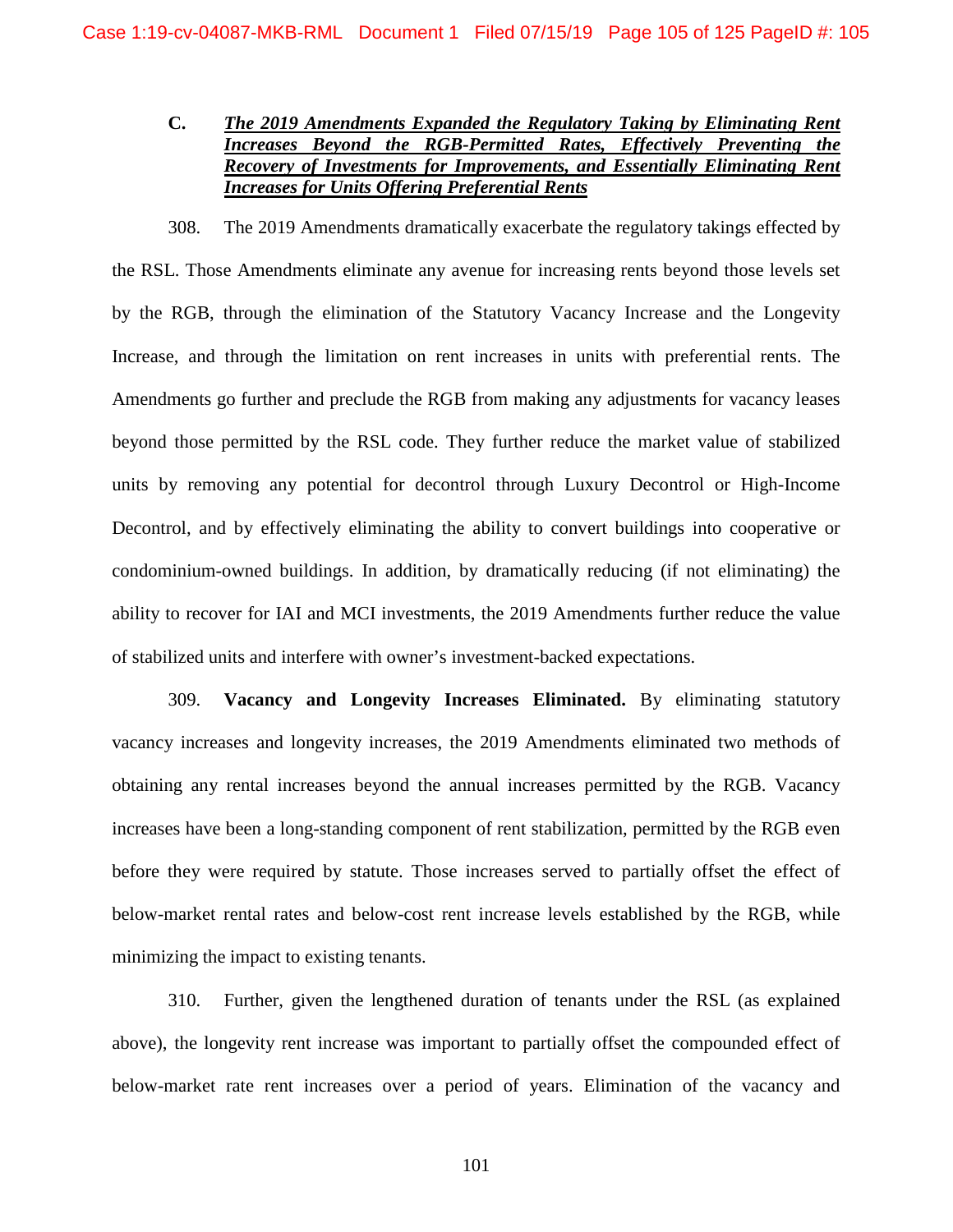longevity increases cannot be justified as a tenant protection measure because the unit is vacant. Rather, the elimination of those increases serves to further subsidize tenants (regardless of their financial need) at the expense of owners (despite the historic recognition that such vacancy and longevity increases were needed to help defray the impact of below-market—and below-cost rent increases).

311. Those rate increases also served to partially compensate owners for the costs associated with vacancy turnovers, including the lost rent during the vacancy period, the cost of apartment painting and other costs (which are not recoverable under IAI increases), plus the costs of brokerage and other costs associated with marketing the unit. By eliminating the availability of such rate increases, the 2019 Amendments deny owners any meaningful ability to partially offset the sub-market-rate rents and to recover for those costs of vacancies.

312. **Preferential Rent Increase Elimination**. In certain circumstances, owners may choose not to charge tenants the maximum amount permitted under the rent regulations (termed "Preferential Rents"). Under the law prior to the 2019 Amendments, owners retained the right to increase preferential rents by more than the RGB-adopted rate, up to the legally permissible rent upon the renewal or vacancy of any tenant lease. *See* Admin. Code of the City of New York §  $26-511(c)(14)$ . Preferential rents are estimated to account for almost a third of all rent-stabilized units.

313. The 2019 Amendments eliminated the right of owners to increase such rents beyond the inadequate RGB-rate upon renewal of the lease. Rather, even for leases where the lease amount is below the legal regulated rent, the amount that may be charged upon renewal of the lease cannot exceed the rent charged prior to renewal, adjusted by the most recent applicable guidelines increase. *See* Chapter 36 of the Laws of 2019, Part E.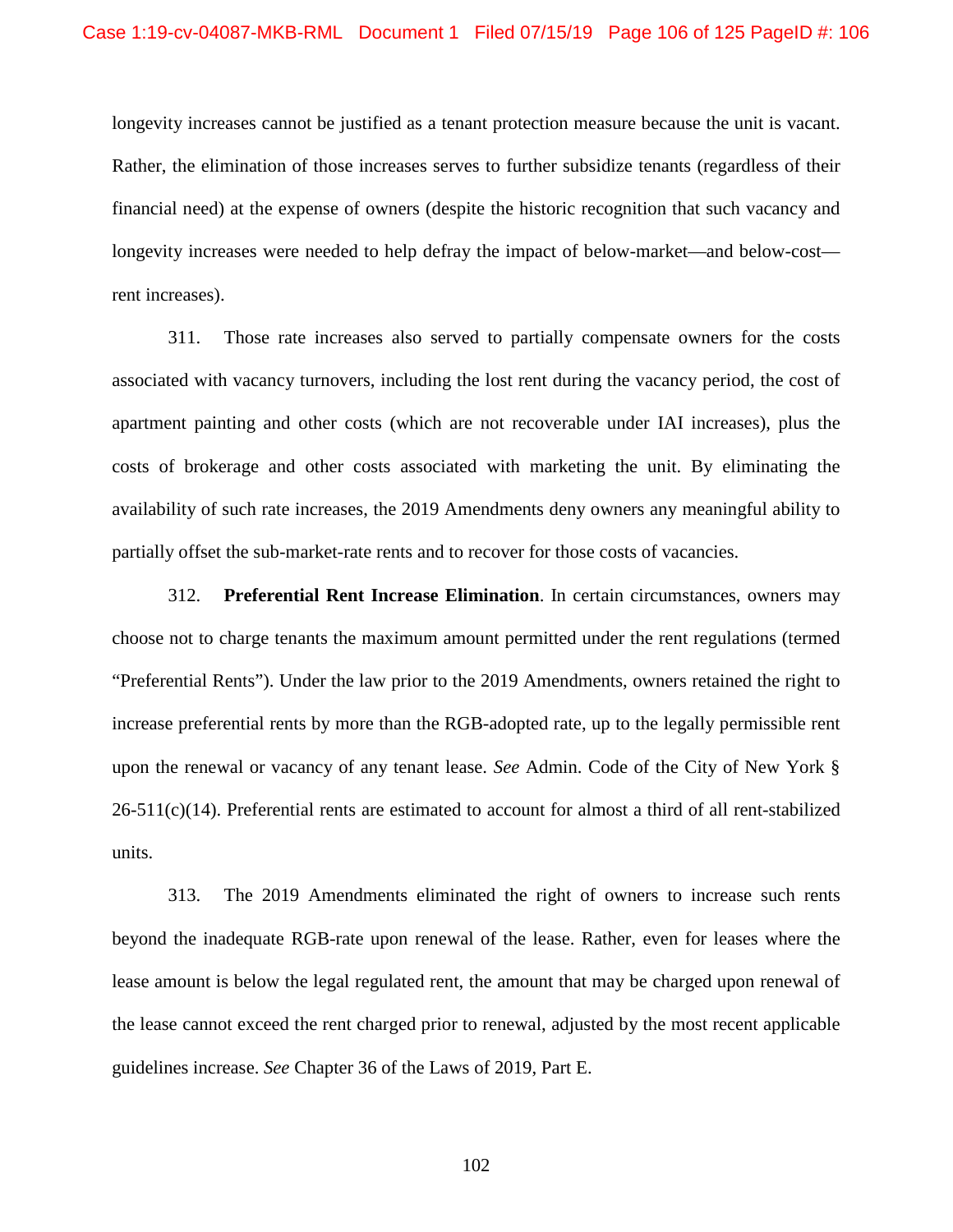314. That the 2019 Amendments locks in place rents that are below the regulated rental rate demonstrates that the intent of the Amendments is not to preclude price gouging. The preferential rents are *below* the regulated rates, and therefore Defendants cannot assert that those rents are excessive. Rather, by requiring property owners with preferential rents to limit rental increases to the modest 0–1.5% annual rate, Defendants make clear that the purpose of the RSL is simply to subsidize tenants at the expense of owners.

315. Eliminating owners' ability to increase preferential rents not only deprives owners of the ability to keep up with increases in operating expenses, but also further reduces the value of buildings containing such units.

316. **Elimination of Luxury Decontrol and High-Income Decontrol.** By eliminating Luxury Decontrol and High-Income Decontrol, the 2019 Amendments further reduced the value of buildings with rent-stabilized units. Even where the rent from a unit may be limited under rent stabilization, if the units were near the decontrol thresholds, the value that purchasers would assign to a building was based on the expectation of returning the units to market-rate. With the elimination of Luxury Decontrol and High-Income Decontrol, any such increased valuation has been eliminated.

317. **Limit on Rent Increases from IAIs and MCIs.** Even before the adoption of the 2019 Amendments, owners who were making individual apartment improvements (IAIs) were limited in the rent increases they could charge to pay for those improvements. For buildings with 35 or fewer housing accommodations, the owner could only increase monthly rent by onefortieth (or 2.5%) of the cost of the improvement, and for buildings with more than 35 units, the owner could only increase rent by one-sixtieth (or 1.6%) of the improvement cost. *See* Admin. Code of the City of New York  $\S$  26-511(c)(13). Owners who were making major capital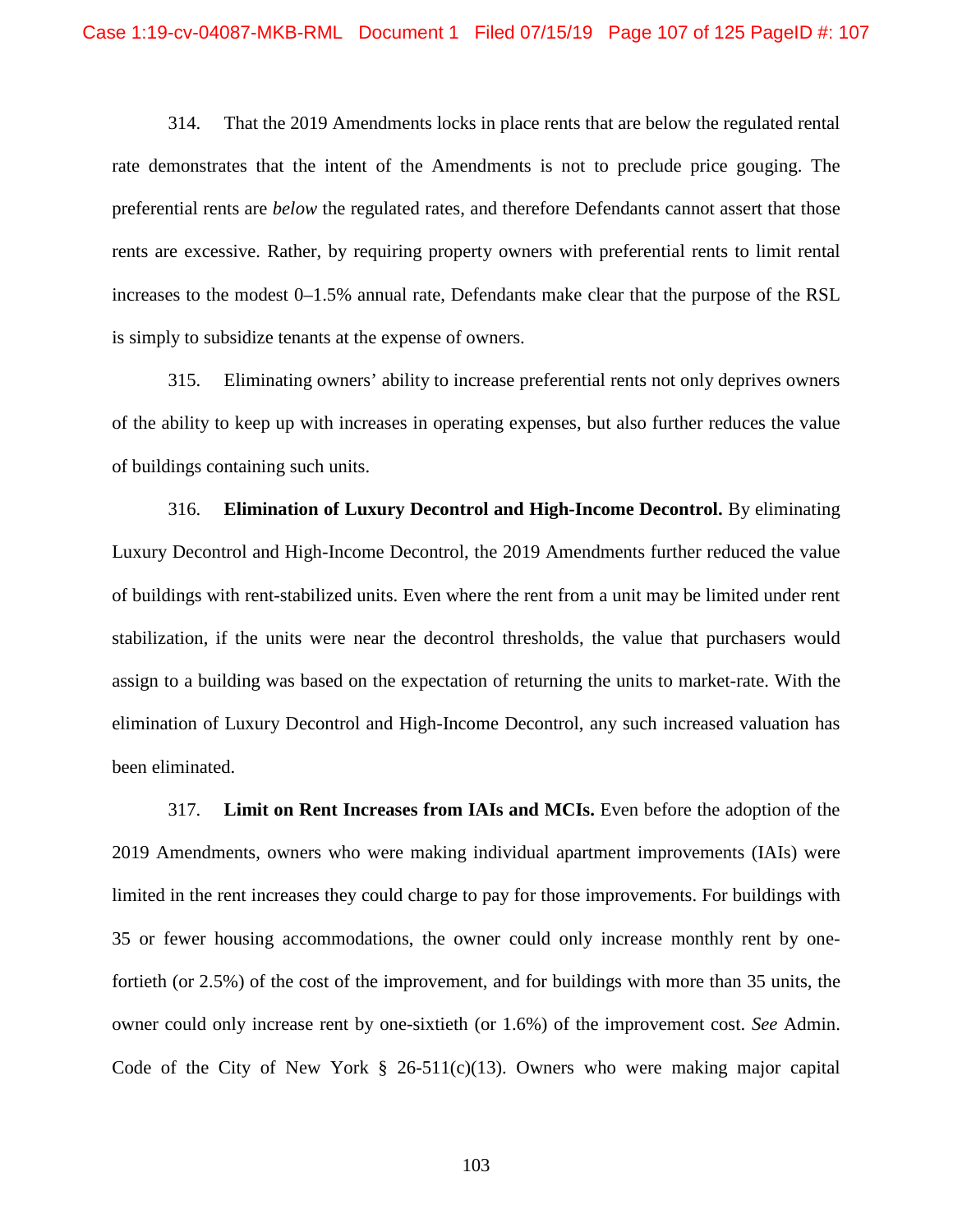improvements (MCIs) to their building were limited to increasing rates at an amortization period of 8 and 9 years respectively for buildings with 35 or fewer units and for buildings with more than 35 units. *See* Admin. Code of the City of New York § 26-511(c)(6).

318. Those limits on recovery for MCIs and IAIs, which did not permit recovery for any of the financing costs incurred to fund the improvements, already significantly limited the amount that property owners could recover for improvements made.

319. *IAIs.* The 2019 Amendments further restrict owners from recovering the costs of, let alone a reasonable return on, most IAIs. The law limits IAIs to the aggregate cost of \$15,000 that can be spent on no more than three IAIs over a 15 year period. The law makes no exception to those amounts based on the size of the apartment, the condition of the apartment, or the length of the tenant's occupancy.

320. To recover those expenses, owners may only make a temporary increase in the regulated rent in the amount of one-one hundred sixty-eighth (0.6%) of the cost of the improvement (excluding finance charges) for buildings with 35 or fewer units, and one-one hundred eightieth (0.55%) for buildings with more than 35 units. Ch. 36 of the Laws of 2019, Park K, § 2. This results in spreading the improvement cost over 14 to 15 years. Any rent increase resulting from such IAI must be removed from the rent within 30 years. *Id.* 

321. Where a unit has been leased to the same tenant for a number of years (as often occurs with stabilized units), substantial work is often required before the unit can be returned to the market. Improvements covered by IAIs may include replacement of lead-paint covered windows, walls, ceilings, doors, door frames and sills. IAIs may also be needed to replace flooring, wiring and plumbing. Units may require kitchen renovations, bathroom revocations or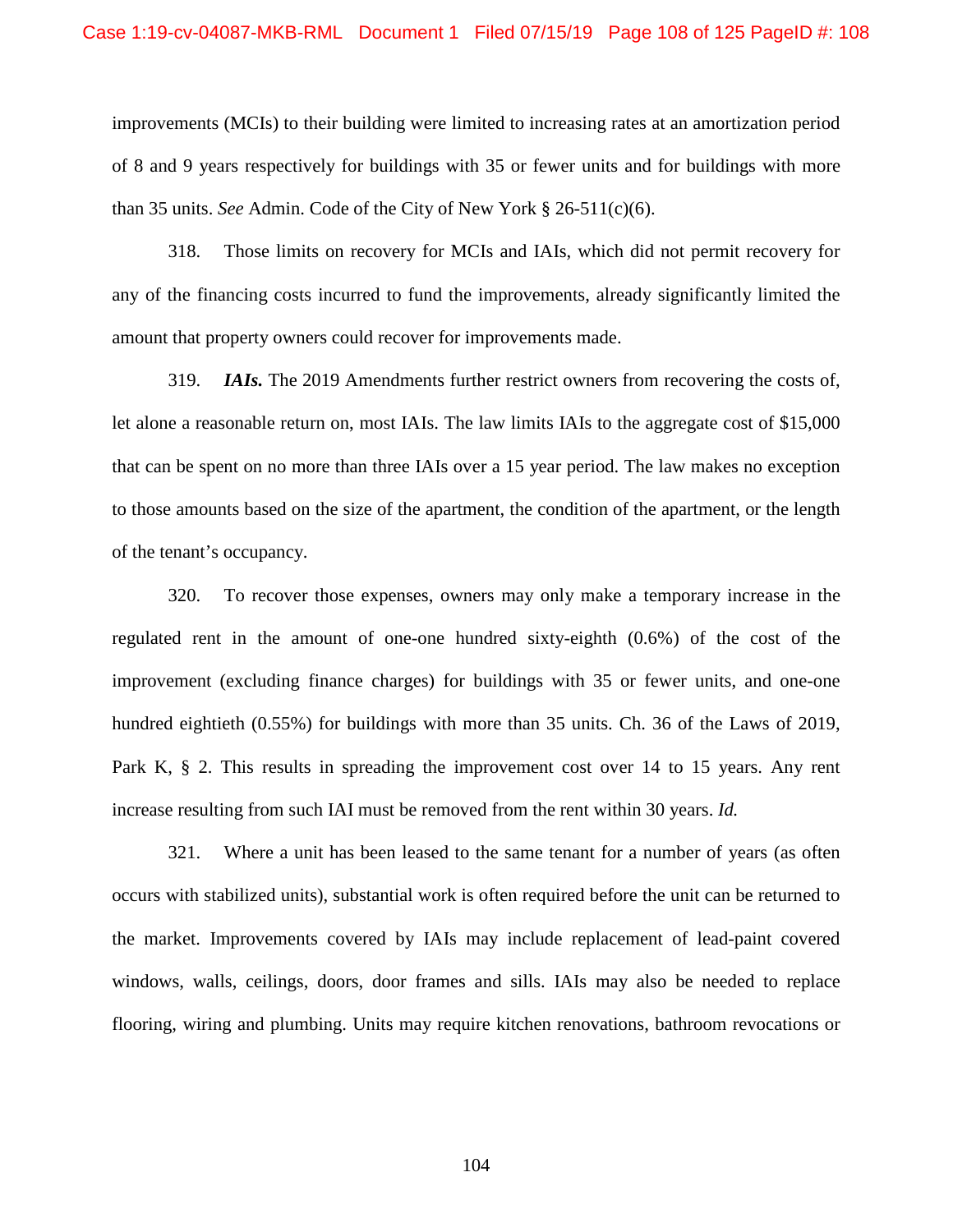#### Case 1:19-cv-04087-MKB-RML Document 1 Filed 07/15/19 Page 109 of 125 PageID #: 109

new appliances. In such cases, the cost of IAIs can significantly exceed \$15,000, potentially costing \$50,000 to \$70,000 or more.

322. With a \$15,000 cap on any rent increase from IAIs, owners would be unable to fully recover the costs of those more expensive IAIs. Thus, owners must choose between limiting the IAI to only \$15,000—thereby suffering a slow deterioration of the value of the unit—or investing the full cost of the IAI, thereby suffering a more immediate loss (and a literal taking of the owner's property in the form of expenditures that can never be recovered).

323. In fact, based on the permitted rental rate increases under the 2019 Amendments, an owner would likely never fully recover any IAI investment. The net present value of the after tax rent increases will almost always be less than the net present value of the IAI investment. For example, if an owner of a building spent \$15,000 replacing cabinets and appliances upon the vacancy of a tenant, the owner could increase its rent at most by \$83/month (\$15,000/180). Because the value of a \$1 rent increase in 30 years is worth less than \$1 currently, the cash flows from that rent increase would have to be adjusted to present value. The net present value of the return from the increased rent will typically be less than the amount the owner invested in making the repairs. Once the taxes associated with the additional rent revenue is considered, the investment will almost always result in a loss.

324. As noted previously with respect to Plaintiffs Mycak Associates LLC, Vermyck LLC, and M&G Mycak LLC, owners faced with such repair costs would likely choose to make no such repairs (resulting in gradual deterioration of the building) and potentially leave the unit empty. These Plaintiffs, which own several rent-stabilized units occupied for decades by the same tenants, expect that the units will require costly repairs after the departure of the current tenants. Because the IAI limit will prevent them from ever recouping the money required to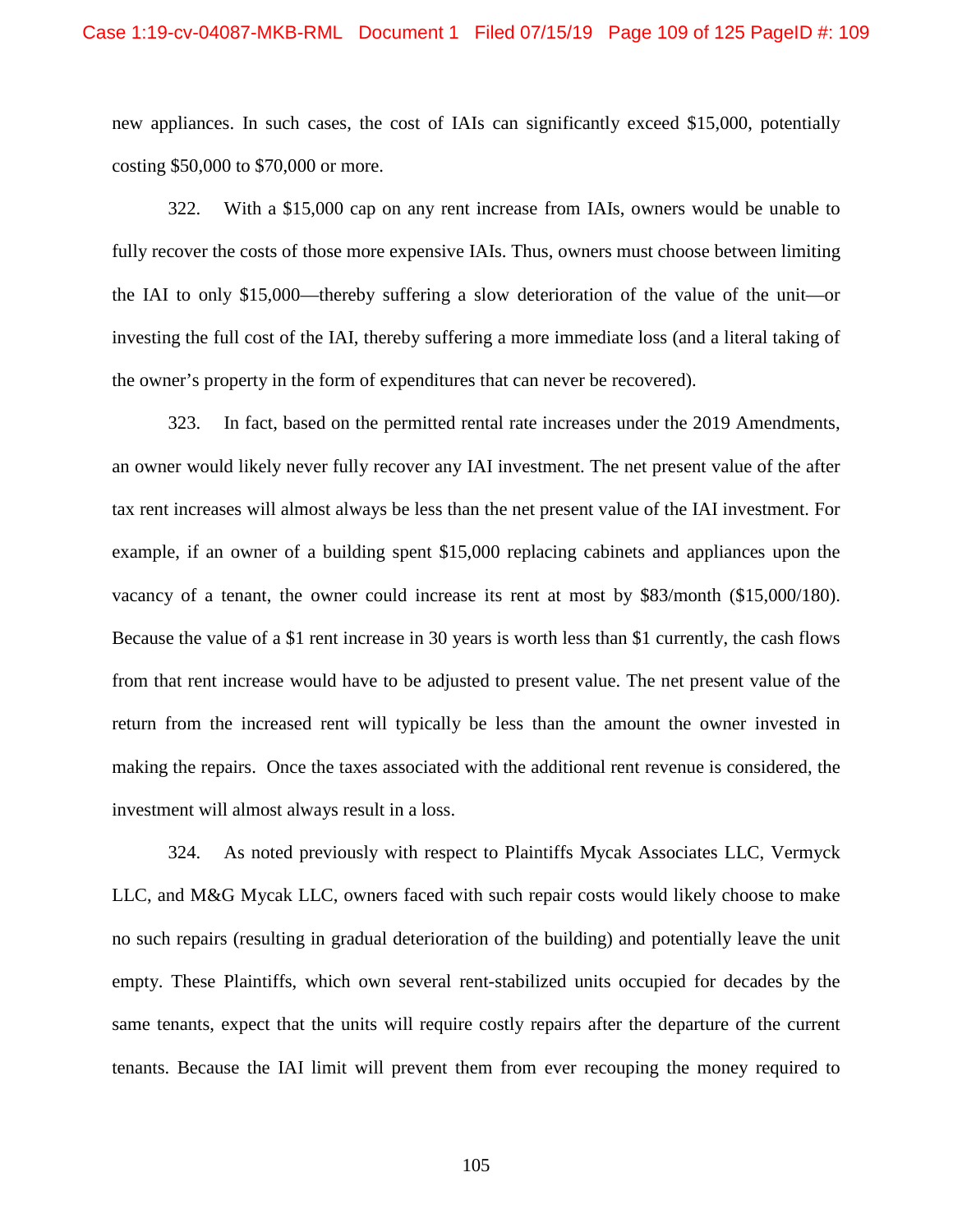rehabilitate and re-lease these stabilized units, they plan not to rehabilitate the units after the departure of the current tenants. Instead, the owners will leave the units vacant—the only economically rational scenario in this circumstance.

325. If the owner made the IAI investment (in order to preserve the value of the owner's property), the RSL would result in the owner's compelled loss of money to subsidize the tenant's use of the property.

326. **MCIs.** For MCIs, the 2019 Amendments made a similar change. The Amendments extended the amortization period for reimbursement of major capital improvements to twelve years for buildings with 35 or fewer units and twelve and one-half years for buildings with more than 35 units. Chap. 36 of the Laws of 2019, Part K, §§ 4, 11. It also capped the period during which such increased rents could be charged to 30 years. And it precludes owners from increasing rents on any existing tenant by more than 2% in any year to recover the MCI, which is one-third of the 6% increase previously permitted.

327. As with IAI rental increases, the amended amortization schedule when combined with the 30-year period of collectability means that most owners are unlikely to generate positive returns—much less investment-backed expectations—in making such MCI investments. Indeed, for those units where the two-percent cap on rent increases is lower than the permissible rent increase under the amortization method, in most (if not all) cases it will not be possible for owners to fully recover their investment. Few, if any, property owners would expect that they would be unable to recover through rents the costs of all future improvements to their own property.

328. Following the 2019 Amendments, the impact of the regulatory takings has become far more severe along every relevant metric. Although rent rates were already 25% to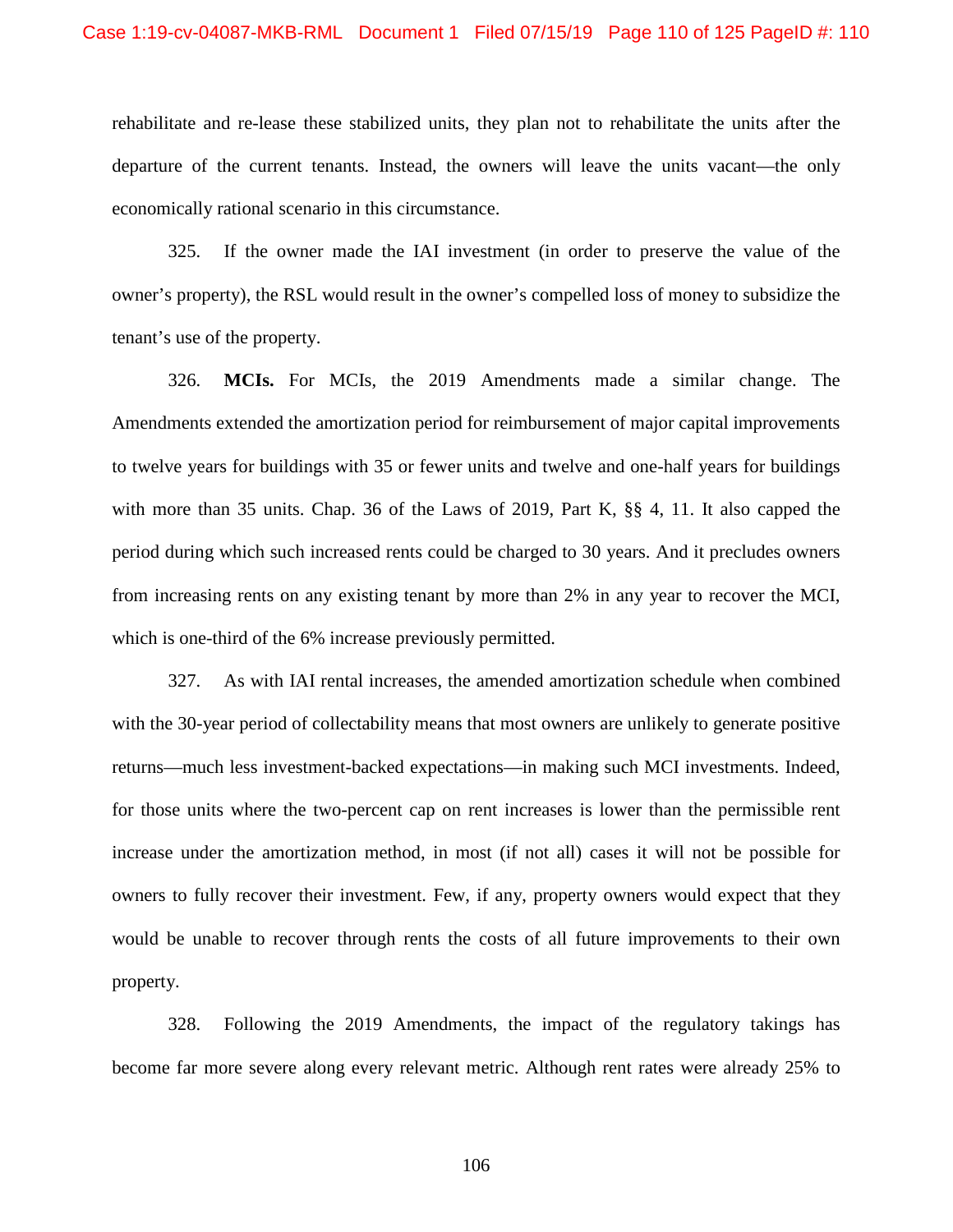80% lower than market rates and increasing half as fast as operating expenses, the 2019 Amendments eliminate most avenues for rents to increase beyond that permitted by the RGB. Absent any meaningful ability to raise rents beyond the near-static levels permitted by the RGB, owners will face a steady decline of income production from their properties.

329. While the decreased rent revenues and other RSL obligations had already eliminated up to 50% or more from the value of buildings with a significant number of RSL units, the elimination of any options to decontrol units, and the steady reduction of income, will cut those values significantly further.

330. Some owners have already experienced that loss. One member of CHIP and RSA had nearly finalized a recapitalization of a portfolio of rent stabilized properties. Prior to the passage of the 2019 Amendments, that portfolio was valued in excess of \$300 million. Shortly after the passage of the 2019 Amendments, the institution participating in the recapitalization informed the owner that it would have to re-price the transaction. The re-priced transaction reduced the value of the portfolio by about \$50 million, or nearly 15 percent of the value of the buildings.

331. On information and belief, surveys of other owners of portfolios of stabilized units reflect that such owners are reducing the booked value of those assets by 20-30 percent.

#### **D.** *The Hardship Exceptions in the RSL Do Not Alleviate any Takings*

332. The "hardship exception" purports to allow property owners to petition the Division of Housing and Community Renewal (DHCR) to charge a higher rent to tenants than that set by the Board. N.Y. UNCONSOL. LAW § 26-511 (McKinney). However, because the requirements for demonstrating a "hardship" are so onerous (and disconnected from true hardship), and because the DHCR typically takes years to adjudicate hardship applications, most property owners do not use the mechanism.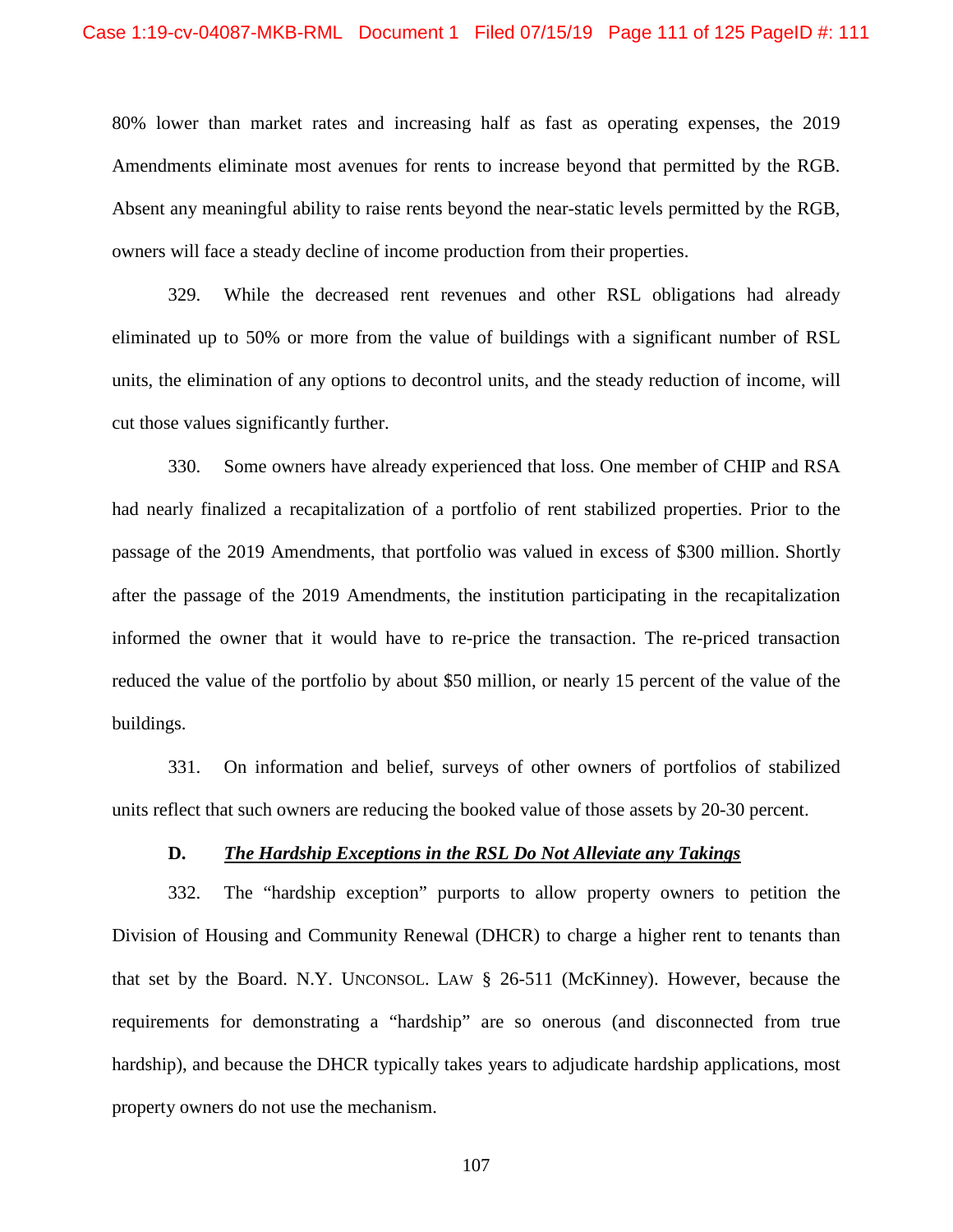333. Data from 2011 through 2015 show that the highest number of property owners filing hardship applications in any given year was *four* (2011), and that no applications were filed in 2015. Yet, during that same period, the RGB reports that 5–6% of rent-stabilized buildings were distressed (meaning that they reported operating and maintenance costs that exceeded their gross revenue). The existence of those distressed buildings confirm that the lack of hardship applications was not due to the lack of hardship suffered by property owners.

334. One former Director of the RSA confirmed the futility of the hardship exception process. During his career, he had submitted approximately two-dozen hardship applications. All of them were either denied, or never acted upon. Notably, the RSL does not set any timeline for resolution of hardship applications, allowing the DHCR to simply take no action on such applications. Further, limits on the expenses that would be considered under the hardship application would undermine the claim, making proof of hardship practically implausible.

335. There are two statutory means of receiving a hardship exception, including (1) demonstrating an inability to obtain historic net income; or (2) demonstrating an inability to obtain income greater than the building operating expenses. As discussed below, each of these exceptions are either practically implausible, or by their very construction, provide inadequate compensation to the property owner.

336. *Historic Income Test.* An individual can receive a hardship exemption because "the level of fair rent increase is not sufficient to enable the owner to maintain approximately the same average annual net income (which shall be computed without regard to debt service, financing costs or management fees)" as in the past. The owner must either provide, for comparison (1) for buildings constructed before 1968, records demonstrating annual net income from 1968–1970; (2) for buildings constructed after 1968, records of annual net income from the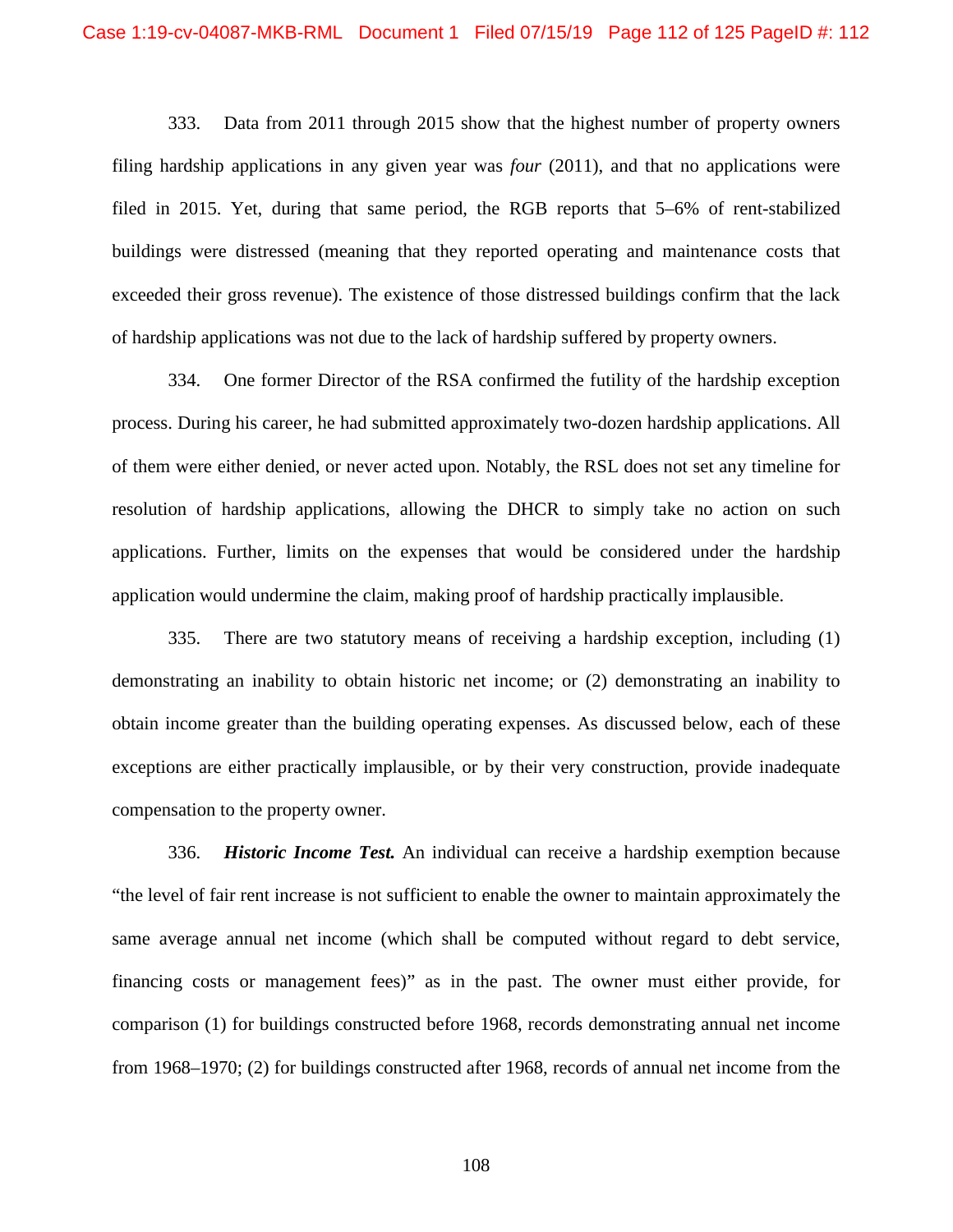first three years of operation; or (3) for buildings that have transferred title, records of annual net income for the first three years of operation under the new owner, *provided* that (a) title was acquired through a bona fide sale of the entire building, (b) the new owner cannot obtain records from 1968–1970 "despite diligent efforts to obtain same from predecessors in title," and (c) the new owner can provide six years of financial data under his or her "continuous and uninterrupted operation of the building." N.Y. UNCONSOL. LAW § 26-511(6) (McKinney).

337. This historic income hardship application is so impractical that it is rarely used by property owners. *First*, the historic income test evaluates the hardship data over a three-year period, meaning that the owner would have had to suffer the hardship for three years, but still own the building.

338. *Second*, the historic income test requires a comparison of income from a period that is typically *fifty years earlier*, and requires the submission of detailed records to confirm that income. For most owners, producing records of building income from fifty years earlier is alone too great a hurdle to permit the historic income test to be meaningful.

339. *Third*, the statute on its face does not permit applicants to include debt service or financing costs. Those building owners that might have experienced diminished income are also likely to have taken on additional debt or financing costs. By excluding those components from the analysis, the historic income test excludes a critical factor giving rise to the hardship.

340. *Fourth*, the statute does not require the cost comparison to be adjusted for inflation. Given the inflation for the period from 1968 to present, an owner could suffer a hardship and yet still reflect an income that exceeds the 1968 income. An owner generating annual net income of \$2,000 in 2019 would be far worse off than an owner with income of \$1,000 in 1968, but would still not be entitled to a hardship exemption. In fact, the same owner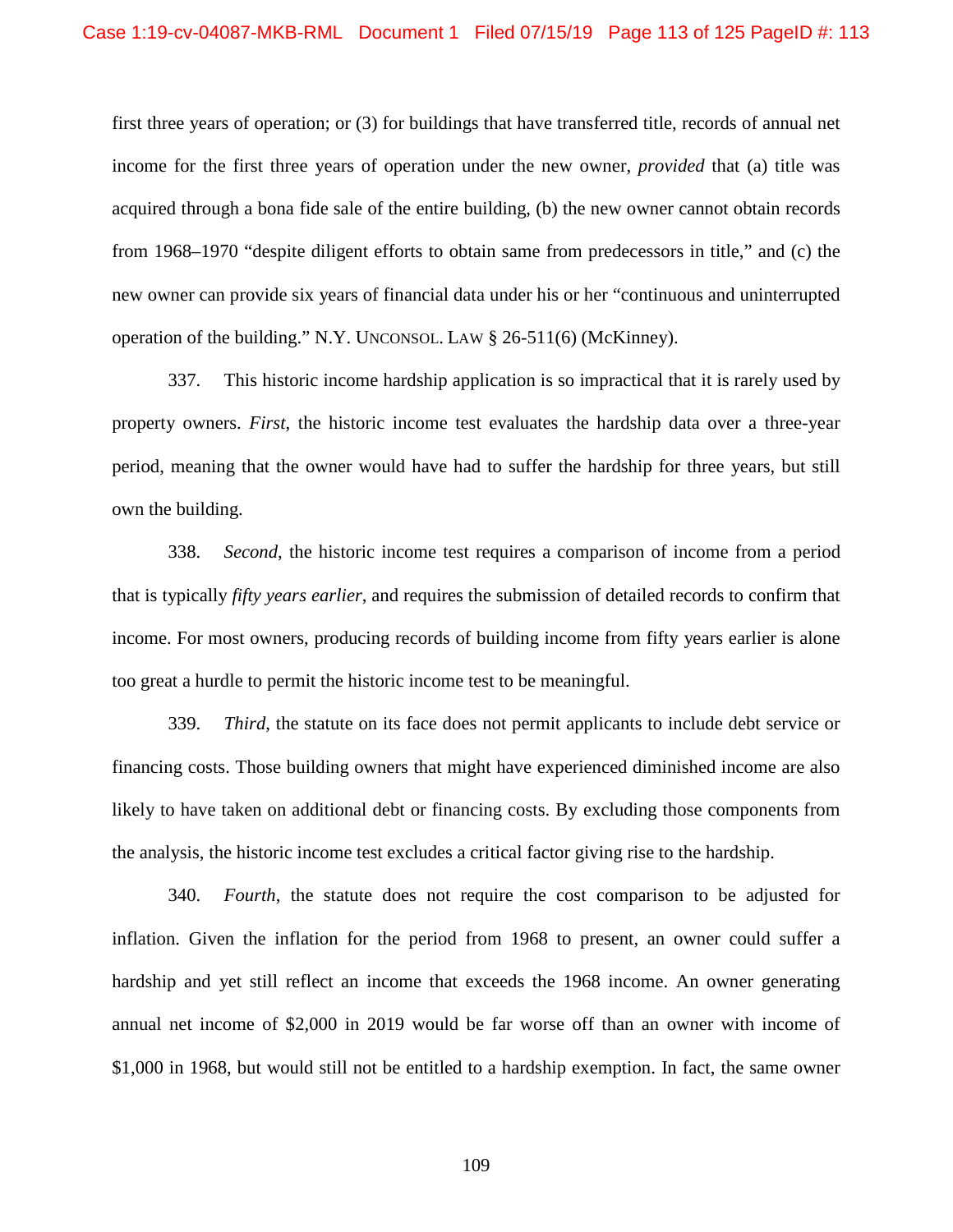would need to earn annual income of well over \$10,000 in 2019 dollars to be in the same position as 1968.

341. *Fifth*, the statute permits a hardship finding only if the operating income in absolute dollars is less than the income from base period (typically 1969). But there is no evaluation of whether the net operating income in the base year was profitable. Indeed, given that many properties in the base year were transitioning from rent control, the assumption that the base period was profitable is ill-founded.

342. In any event, most investors reasonably expect net operating income to increase year over year, not to stay flat or even decline in real terms (once inflation is included). By relying on an arbitrary benchmark (performance in 1969-1970), failing to account for inflation, and failing to account for financing costs, even if hardship applications were not administratively futile (which they are), the standard set in the RSL for such an award makes them incapable of remedying owners' deprivation of their reasonable investment-backed expectations.

343. *Alternative Hardship Exception.* There is an alternative hardship exception under Section 26-511 (6-a) of the New York City Administrative Code. To receive a hardship exemption under this provision, owners are required to demonstrate that gross rent income does not exceed operating expenses by at least five percent of gross rent:

[O]wners of buildings acquired by the same owner or a related entity owned by the same principals three years prior to the date of application may apply to the division for increases in excess of the level of applicable guideline increases established under this law based on a finding by the commissioner that such guideline increases are not sufficient to enable the owner to maintain an annual gross rent income for such building which exceeds the annual operating expenses of such building by a sum equal to at least five percent of such gross rent.

N.Y. UNCONSOL. LAW § 26-511(6-a) (McKinney).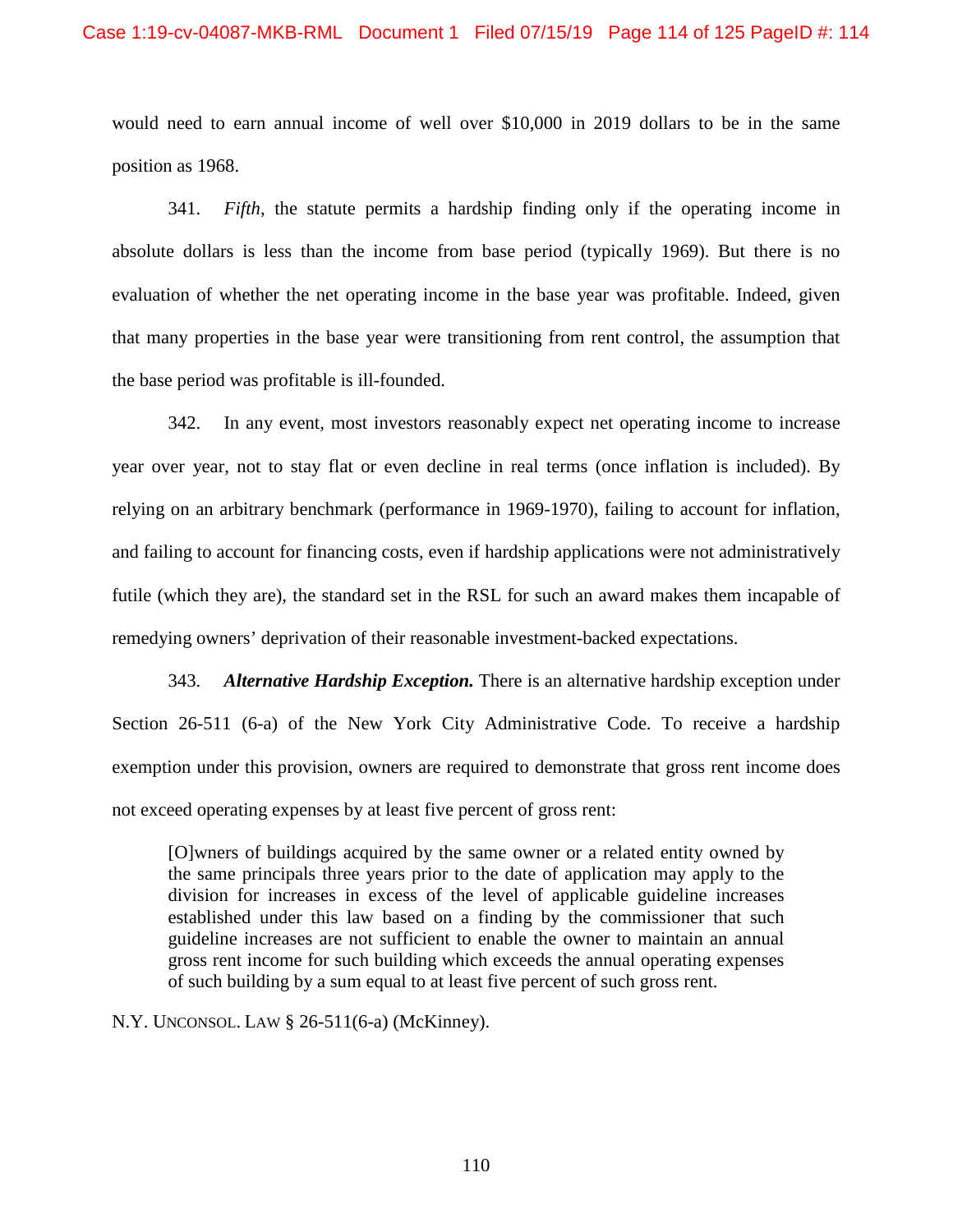#### Case 1:19-cv-04087-MKB-RML Document 1 Filed 07/15/19 Page 115 of 125 PageID #: 115

344. This alternative hardship exception is just as illusory as the historic income test. *First*, the alternative hardship provision requires the owner to have held the property for three years (likely suffering a hardship during that entire period) before any application can be made.

345. *Second*, the law artificially limits what may be included as "operating expenses" in the hardship application. Only "the actual, reasonable, costs of fuel, labor, utilities, taxes, other than income or corporate franchise taxes, fees, permits, necessary contracted services and non-capital repairs, insurance, parts and supplies, management fees and other administrative costs and mortgage interest" may be counted toward annual operating expenses.

346. This formulation specifically excludes costly capital repairs. N.Y. UNCONSOL. LAW § 26-511 (McKinney). The exclusion of such capital repairs means that properties with a positive operating margin provide insufficient income to reimburse owners for improvements made to the building.

347. *Third*, a 5% margin on gross rents consistent with reasonable industry investmentbacked expectations. Industry metrics indicate that property owners would typically expect to generate net operating income substantially greater than 5%, as such income is necessary to finance capital improvements, pay taxes and return reasonable profits. After paying for the capital improvements and any income taxes, the 5% hardship margin leaves little, if any, return on the property owner's investment.

348. What little profit that might exist would be far below the expectations of investors in both real estate and other investments. Indeed, based on income and expense filings from other jurisdictions in New York, it is apparent that owners' average profit margin after interest and depreciation are significantly greater than even the 5% (which, as noted, is before payments of capital improvements).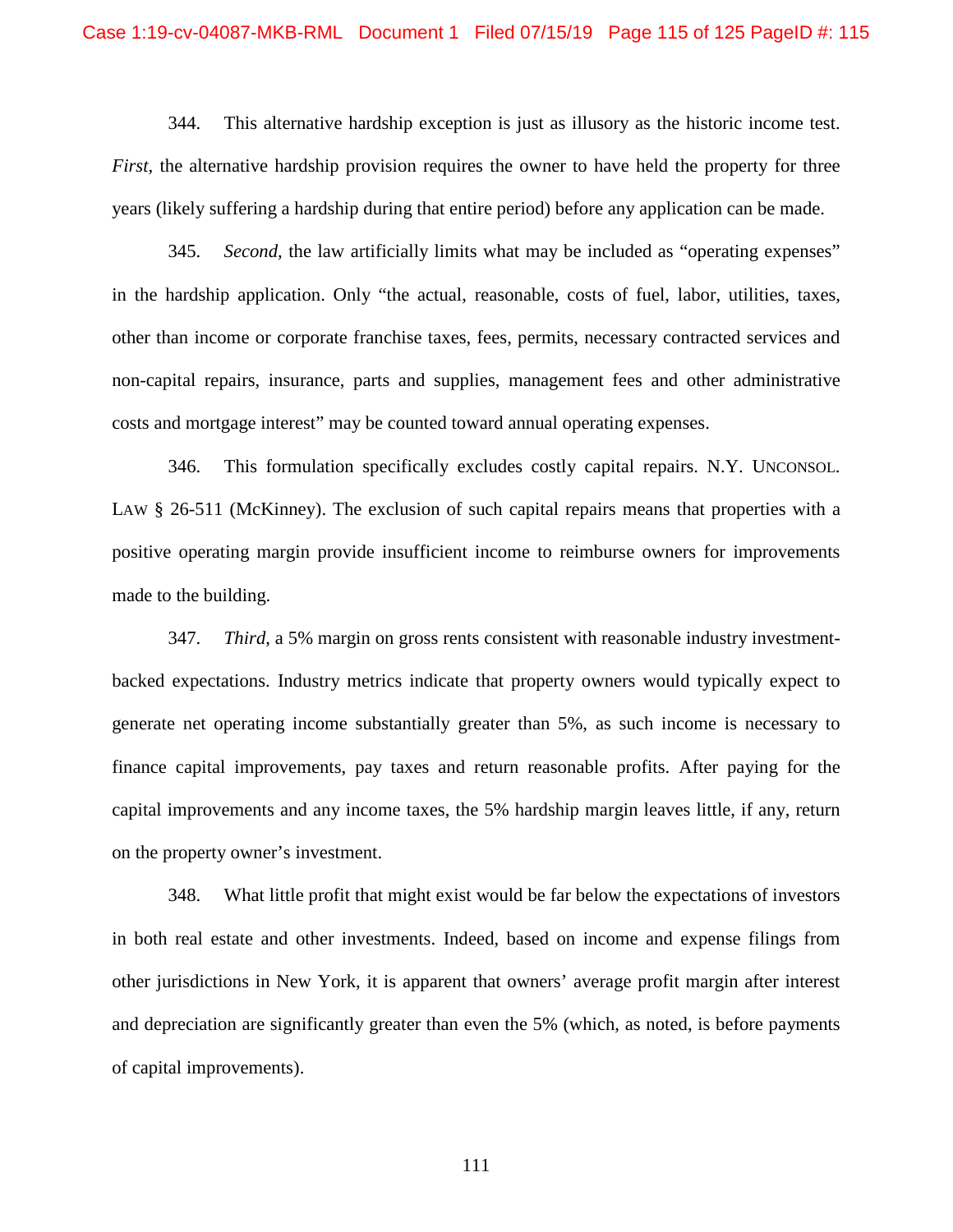349. In short, before an owner could meet the 5% margin required to show a hardship, the owner would have already suffered returns that are insufficient to fund capital improvements, that are well below the industry-expected return on investment, and that would generate a profit (if any) that is significantly below industry expectations.

350. Further, owners are not able to file a hardship application with respect to a single apartment, or group of apartments, but may only file with respect to the whole building. Thus, while a number of apartments in a building may not even be covering their pro rata share of operating expenses, neither hardship exception would permit an increase to that unit or group of units.

# **E.** *The RSL Provides No Average Reciprocity of Advantage to Regulated Property Owners, But Is An Off-budget Welfare Program Funded Solely by Regulated Owners***.**

351. The character of the RSL as a public assistance benefit funded solely by (some) building owners, and the absence of *any* reciprocity of advantage to those owners, further establishes that it is a regulatory taking.

352. As previously explained, the New York Court of Appeals has conclusively determined that "a tenant's rights under a rent-stabilized lease are a local public assistance benefit." *Santiago-Monteverde*, 24 N.Y.3d at 289. The Court explained that "[r]ent stabilization provides assistance to a specific segment of the population that could not afford to live in New York City without a rent regulatory scheme. And the regulatory framework provides benefits to a targeted group of tenants—it protects them from rent increases, requires owners to offer lease renewals and the right to continued occupancy, imposes strict eviction procedures, and grants succession rights for qualified family members." *Id.* at 290.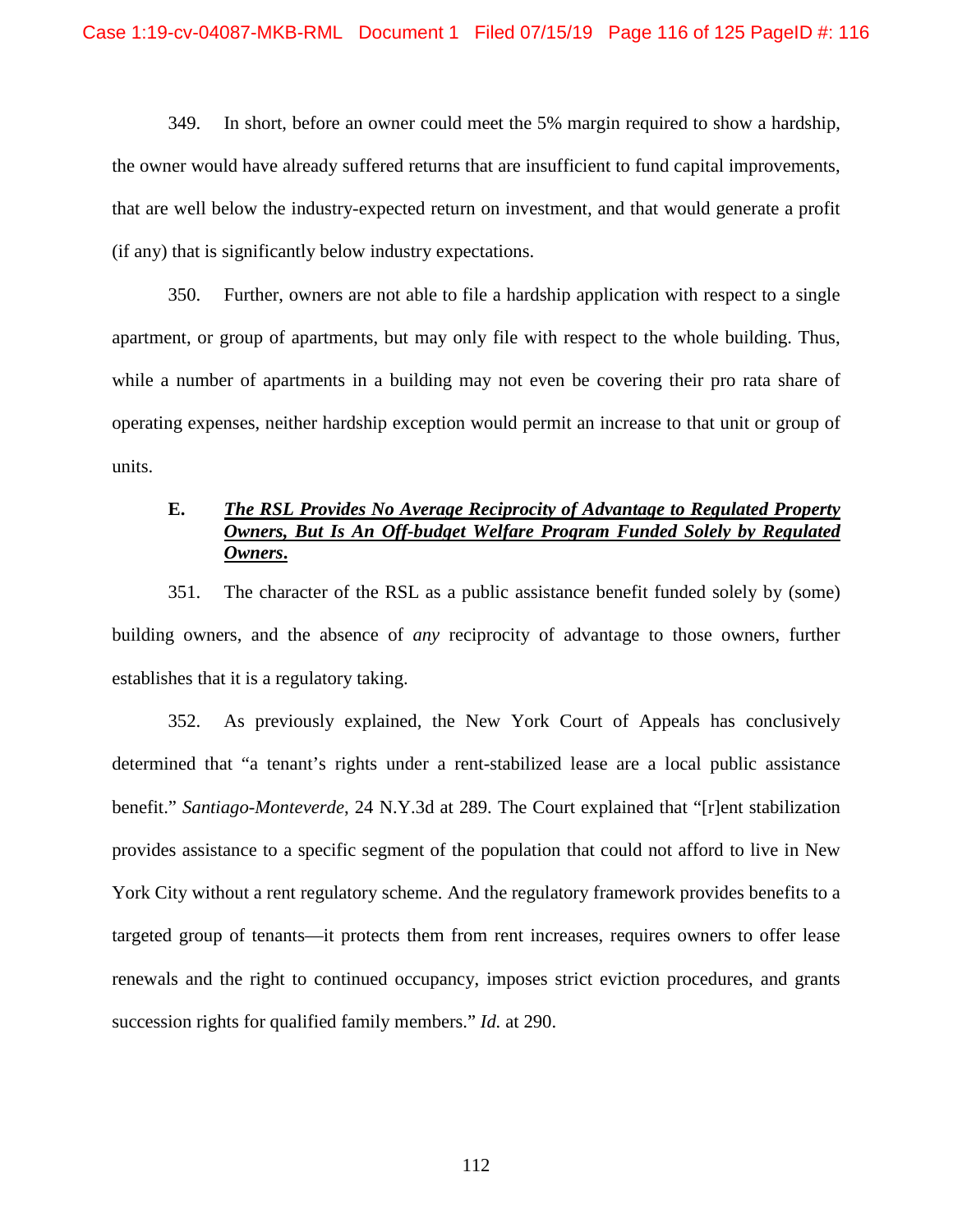353. The Court observed that this benefit, while *conferred by* the government through regulation, is "not *paid for* by the government," but is instead "applied to private owners of real property." *Id.* at 291.

354. Accordingly, the RSL violates the basic Takings Clause principle that government may not force some property owners "alone to bear public burdens which, in all fairness and justice, should be borne by the public as a whole." *Armstrong v. United States*, 364 U.S. 40, 49 (1960); *see, e.g.*, *Pennell*, 485 U.S. at 22 (Scalia & O'Connor, JJ, concurring in part and dissenting in part) (condemning a rent regulation ordinance as an "'off budget'" "welfare program privately funded" by landlords and thus a taking).

355. Owners of properties subject to RSL regulation do not receive any reciprocal benefits from the RSL program. Unlike zoning ordinances, which benefit all property owners subject to the zoning in an approximately equal way, RSL regulated property owners lose property value and/or profits but receive nothing in return. No benefit is conferred on RSL property owners because some other property also is subject to RSL. The RSL singles out one group of property owners to bear all the economic burdens of the public assistance scheme, and one group of tenants to receive all the benefits, and it provides no countervailing benefits—still less benefits that approximate and compensate for the burdens—to regulated property owners.

356. Even if there were general societal benefits from having an RSL-regulated property, such as a reduction in homelessness—which Plaintiffs dispute and studies refute—such societal benefits accrue to all residents and visitors to New York City, not just property owners subject to the RSL, and in no way approximate the losses borne solely by regulated owners. *See, e.g., Pennell*, 485 U.S. at 22 (Scalia & O'Connor, JJ, concurring in part and dissenting in part) ("A legislative category of economically needy senior citizens is sound, proper and sustainable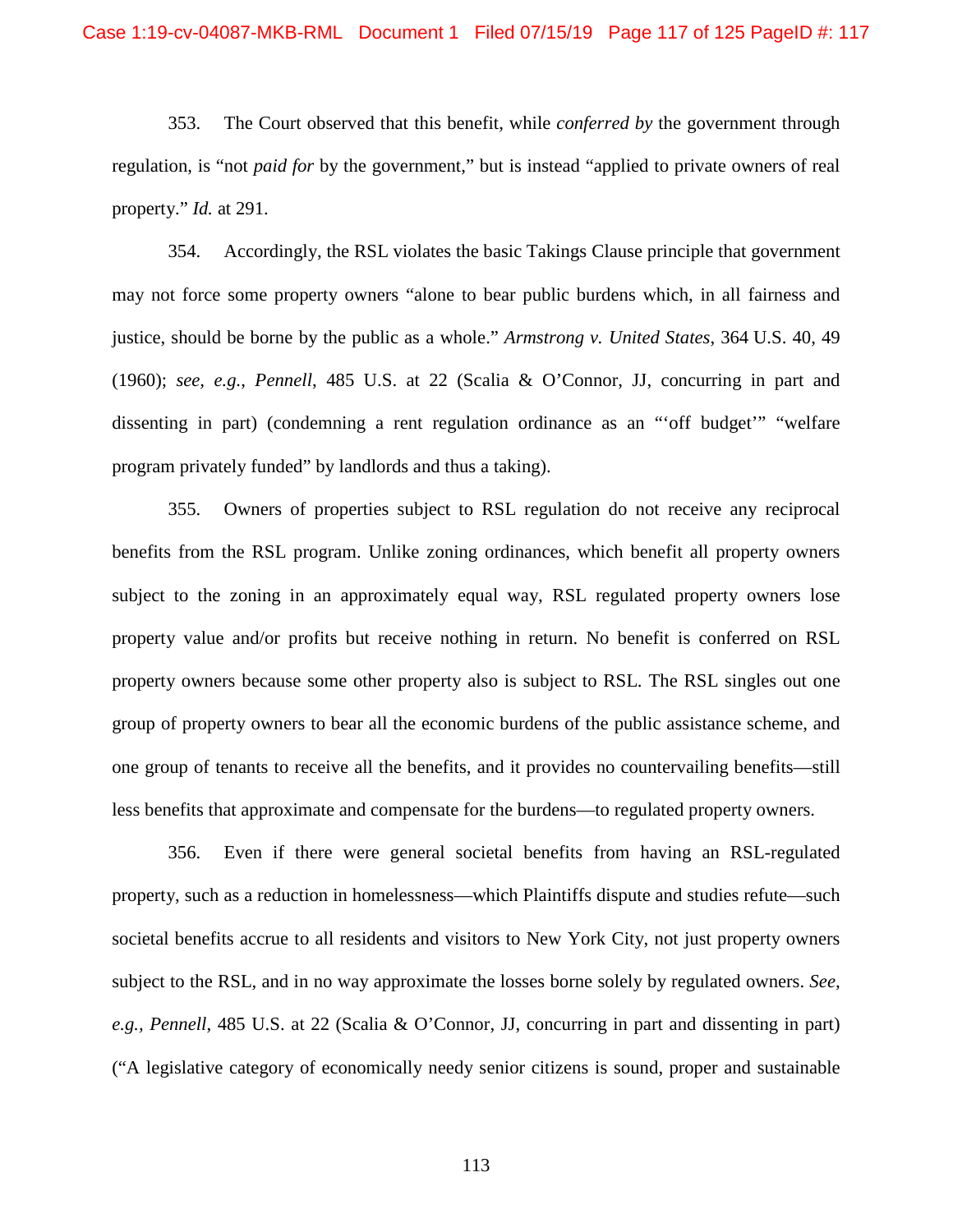as a rational classification. But compelled subsidization by landlords or by tenants who happen to live in an apartment building with senior citizens is an improper and unconstitutional method of solving the problem.") (*quoting Prop. Owners Ass'n. v. North Bergen,* 74 N.J. 327, 339 (1977)).

## **F.** *The RSL Does Not Prevent a Nuisance or Noxious Use of the Property*

357. Unlike laws prohibiting a nuisance, the RSL is not designed to prescribe a noxious use of properties. The rental properties subject to the RSL are put to the same use as those not subject to the RSL.

# **G.** *The RSL Has the Character of a Physical Invasion of Owners' Private Property of Indefinite Duration*

358. "[T]he character of the government action" in promulgating and enforcing the RSL involves the sort of "interference with property [that] can be characterized as a physical invasion by the government" for which a taking "may more readily be found." *Penn Central*, 438 U.S. at 124.

359. As described above, the RSL involves precisely the type of physical invasion that weighs in favor of finding a regulatory taking.

# **VI. AN ORDER ENJOINING THE RSL AS A VIOLATION OF DUE PROCESS AND DECLARING IT TO BE A TAKING OF PRIVATE PROPERTY WOULD IMPROVE, NOT HARM, NEW YORK CITY'S RENTAL HOUSING MARKET**

360. The Court need not fear adverse consequences or market disruption from ending the facially unconstitutional RSL.

361. The example of Cambridge, Massachusetts is instructive. Cambridge imposed rent control from 1971 to 1994. Following rent de-control, Henry O. Pollakowski, a Housing Economist at the MIT Center for Real Estate, published an economic study of the impact of the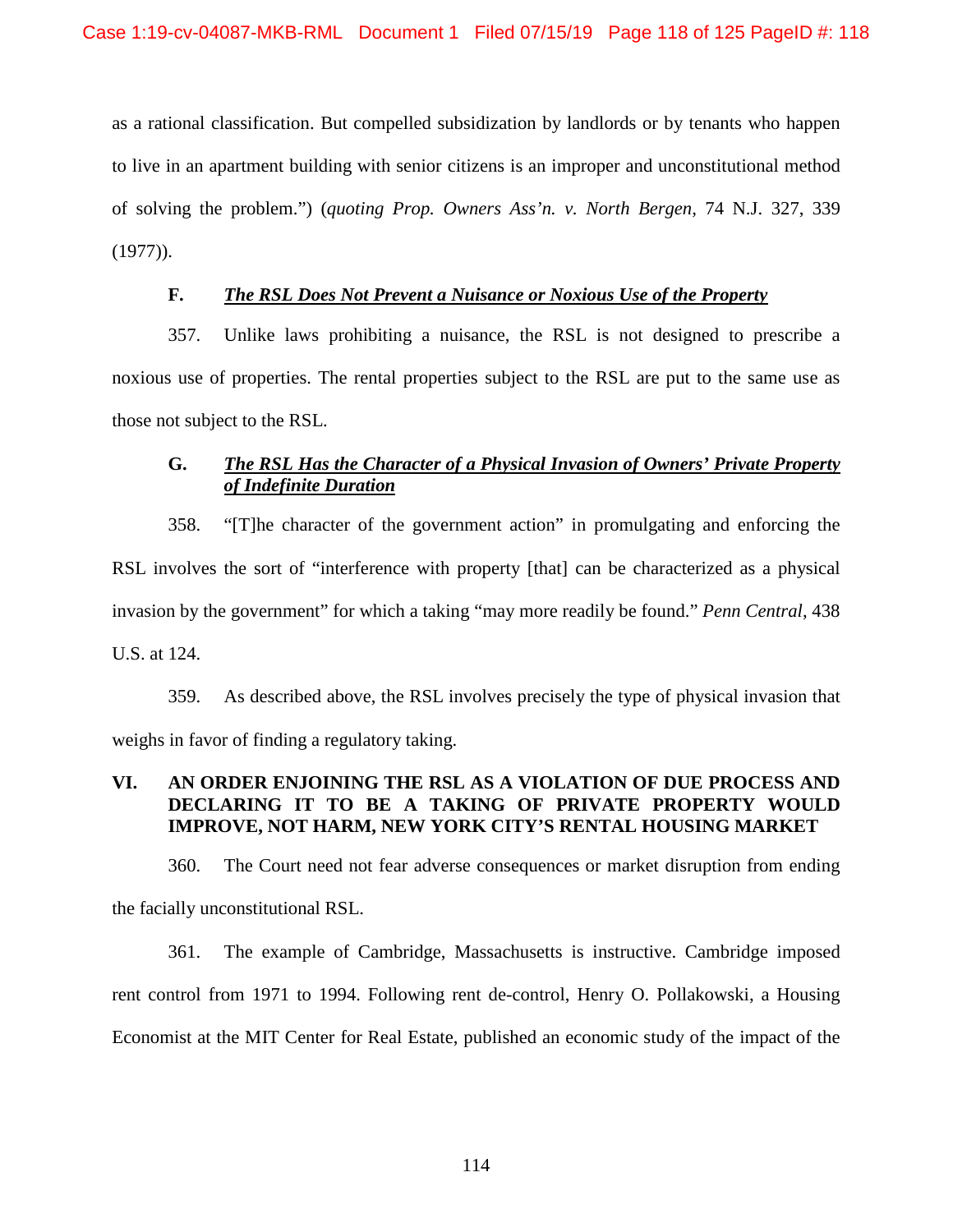return to market rents.<sup>1</sup> He found that there was a "housing investment boom" after the return to market rate rents, and that "investment in previously rent-controlled buildings…increased by approximately 20 percent over what would have been the case in the absence of decontrol."

362. Dr. Pollakowski concluded that post-regulation Cambridge experienced "a tremendous boom in housing investment, leading to major gains in housing quality. This research thus provides a concrete example of complete rent deregulation leading to housing investment that would otherwise not have occurred. Given the need for better maintenance and increased renovation of New York's aging housing stock, such an increase represents a considerable potential boon to the city's residents."

363. In addition, there is ample evidence that removing the system of rent stabilization in New York would have benefits beyond just increased housing investment.

364. Each year, the impact of pre-2019 Amendment rent stabilization causes the City of New York to lose **\$283 million** of property tax revenue. That amount will grow significantly as a result of the 2019 Amendments. This is money that the city could spend targeting housing assistance to individuals who actually need it.

365. Eliminating rent stabilization does not mean eliminating any housing assistance for individuals who need it. Instead, the elimination of a system that is inefficient, expensive, and untargeted would free up resources and money to provide housing assistance where it is actually needed. As noted above, there are many alternatives that actually target low-income affordable housing and vacancy issues. Those options include direct subsidies (through Section 8 or a

<sup>&</sup>lt;sup>1</sup> Henry O. Pollakowski, Manhattan Institute Center for Civic Innovation, Civic Report No. 36 (May 2003), *Rent Control and Housing Investment: Evidence from Deregulation in Cambridge, Massachusetts*, available at https://www.manhattan-institute.org/pdf/cr\_36.pdf.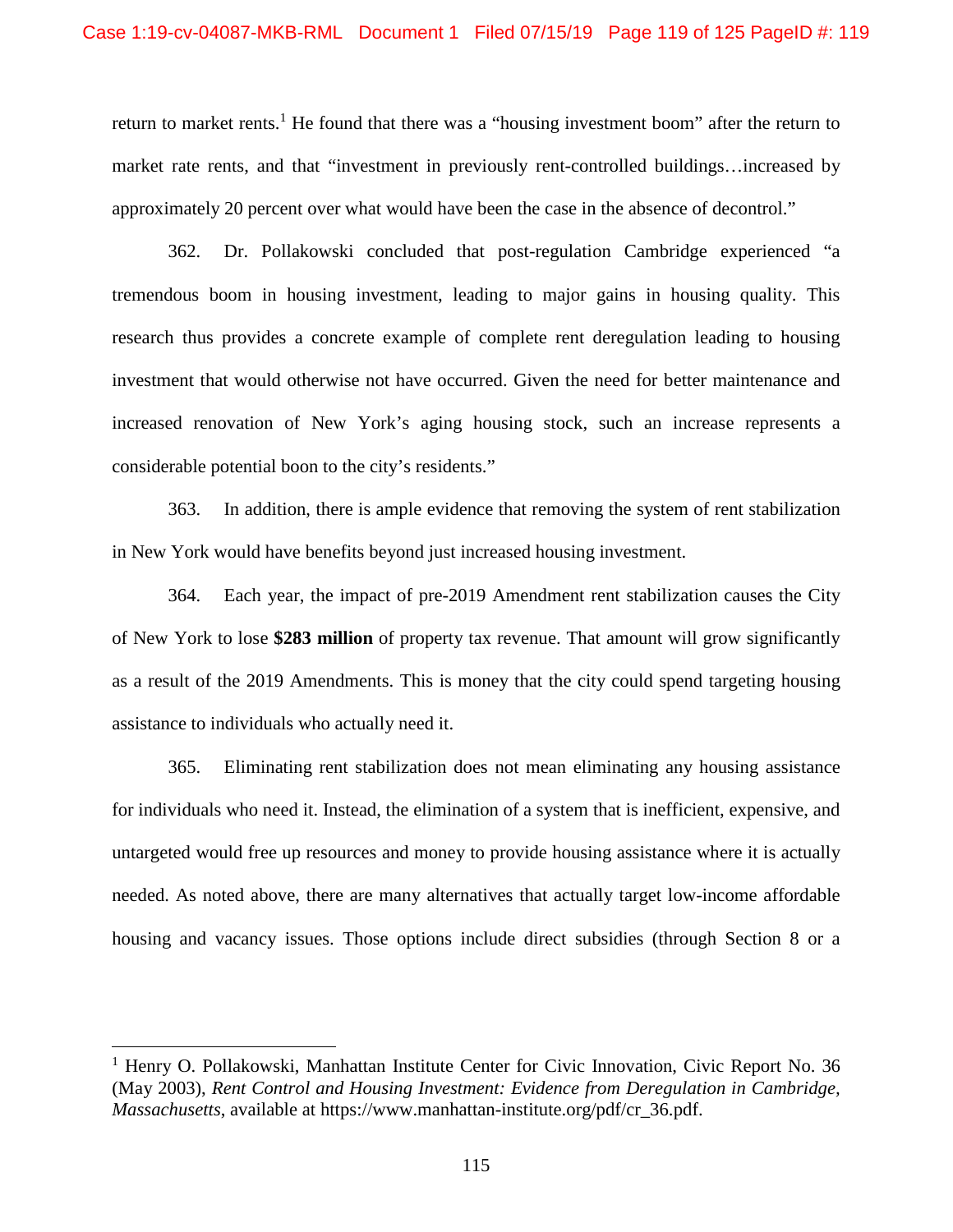similar program), indirect subsidies (through programs like SCRIE and DRIE), tax incentives, and increasing the supply of housing.

366. In addition, owners could still choose to voluntarily participate in rent regulation. Currently, new buildings, or buildings that are rehabilitated, can apply for a period of exemption or abatement of real estate taxes in exchange for submitting themselves to rent regulation. After this period of tax benefit is over, owners can return to charging market rents, depending on whether they meet certain requirements. This enables building owners to receive benefits for participating in rent stabilization.

### **CLAIMS FOR RELIEF**

## **Claim I (Against All Defendants): Due Process (U.S. Const. Amend. XIV; 42 U.S.C. § 1983)**

367. Plaintiffs incorporate by reference the preceding allegations of this complaint.

368. Defendants, acting under color of New York law, have caused, and will continue to cause, Plaintiffs to be deprived of their property without due process of law in violation of the Due Process Clause of the Fourteenth Amendment of the Constitution.

369. The Rent Stabilization Laws are irrational. They fail to serve any of the goals that they purport to seek to achieve. Among other things, the RSL does not target affordable housing to those in need; is not a rational means of ensuring socio-economic or racial diversity; is not a rational means of increasing the vacancy rate; has a deleterious impact on the community at large; and alternatives to the RSL are available that are more narrowly tailored to the goals claimed to underlie the RSL. It serves no legitimate government purpose.

370. Separately, without rational basis or an adequately developed record for determining that a serious public emergency requiring rent regulation in New York City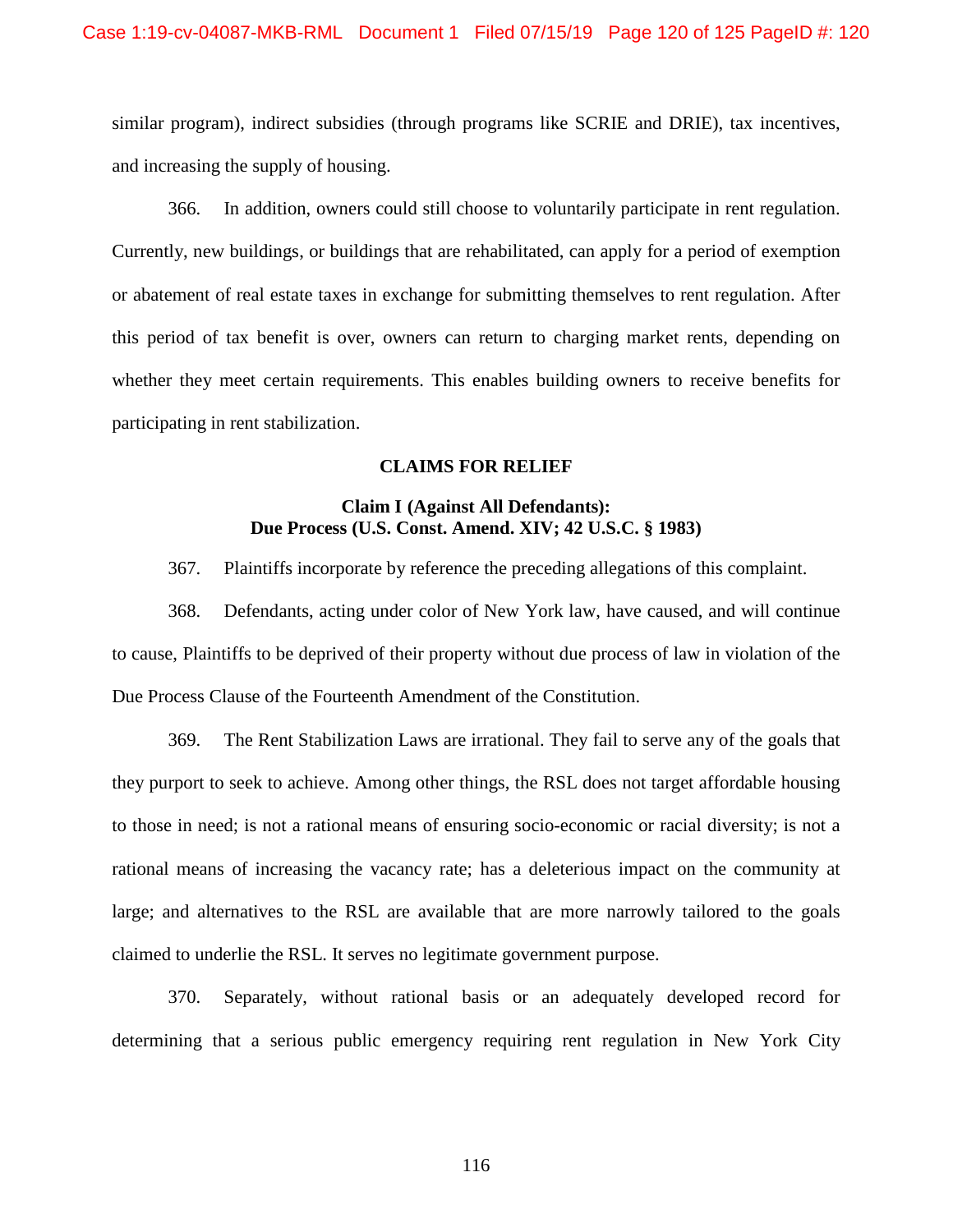continues to exist—or even defining what, precisely, the emergency entails—defendant New York City has reflexively renewed the RSL every three years for the last forty-five years.

371. Defendant New York City is statutorily empowered to make the emergency determination if the vacancy rate is at or below a 5% threshold (which is itself entirely arbitrary and methodologically unsound), taking into account the condition of rental accommodations and the need for regulating and controlling residential rents.

372. Defendants' rationale for what constitutes the "serious public emergency" has shifted over time. Defendants have variously justified the need for rent regulation by citing the unique problems in a post-war housing market, low vacancy rates, lack of affordable housing options, the need to ensure socio-economic and cultural diversity and to combat homelessness. However, data has shown overwhelmingly that the RSL is not a rational means of addressing any of these ends.

373. Defendant New York City's continuing declaration of an emergency and renewal of the RSL without a rational basis for doing so deprives Plaintiffs and the organizational Plaintiffs' members of fundamental property rights without the benefit of Due Process required by the Constitution. Defendants' actions are arbitrary and are not rationally related to any legitimate government purpose.

374. In addition, the Rent Stabilization Laws' destruction of building owners' fundamental property rights warrants strict scrutiny. Defendants cannot demonstrate that a compelling state interest is furthered by the RSL, nor can they demonstrate that the RSL is narrowly tailored to address any compelling state interest.

375. Absent injunctive and declaratory relief, Plaintiffs will suffer irreparable harm caused by the deprivation of their constitutional rights.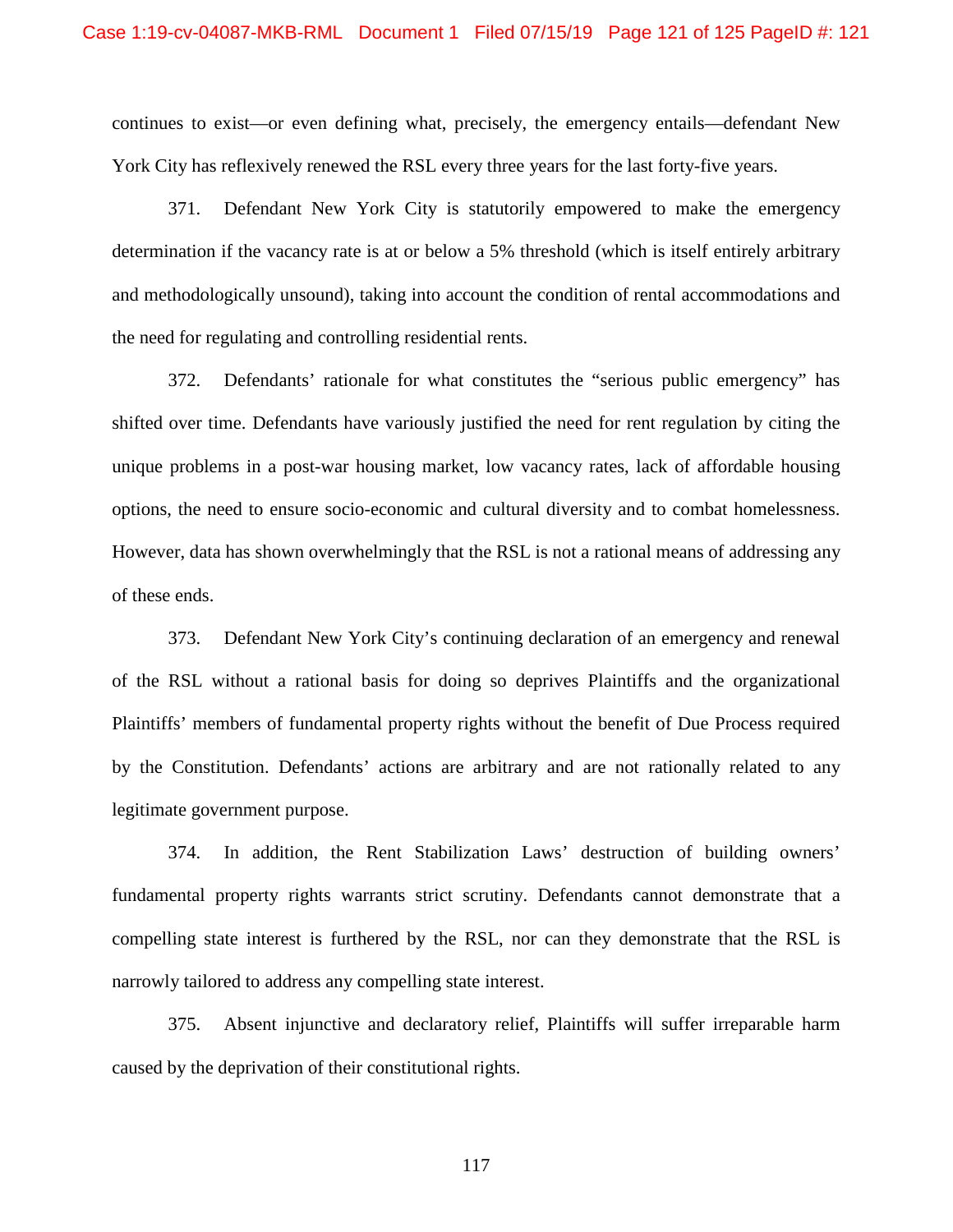## **Claim II (Against All Defendants): Physical Taking (U.S. Const. Amends. V and XIV; 42 U.S.C. § 1983)**

376. Plaintiffs incorporate by reference the preceding allegations of this complaint.

377. Defendants, acting under color of New York law, have caused, and will continue to cause, Plaintiffs to be deprived of their right to possess, use and dispose of their real property without just compensation in violation of the Takings Clause of the Constitution.

378. Through the Rent Stabilization Laws, including Chapter 36 of the Laws of 2019, and New York City's rote renewal of its emergency declaration which triggers application of the RSL in New York City, Defendants deprive Plaintiffs of fundamental rights among the "bundle" associated with property ownership, including the rights to possess, use and dispose of the property. Specifically, among other things, the RSL deprives owners of rent stabilized buildings in New York City of the actual or practical ability to control who rents and lives in those buildings, to evict tenants outside of certain limited circumstances, or to dispose of or demolish the building.

379. Owing to the mandatory lease renewal provisions of the Rent Stabilization Laws, rent stabilized tenants and their successors are able to occupy Plaintiffs' property for periods of indefinite duration, transferring de facto property rights of possession, use, and disposition from Plaintiffs to tenants without just compensation—thus effecting a per se physical taking.

380. Those same provisions that result in owners losing physical possession and economic control of their property operate as an unconstitutional condition on the use of private property.

381. Absent declaratory or injunctive relief, Plaintiffs will suffer irreparable harm caused by the deprivation of their Constitutional rights.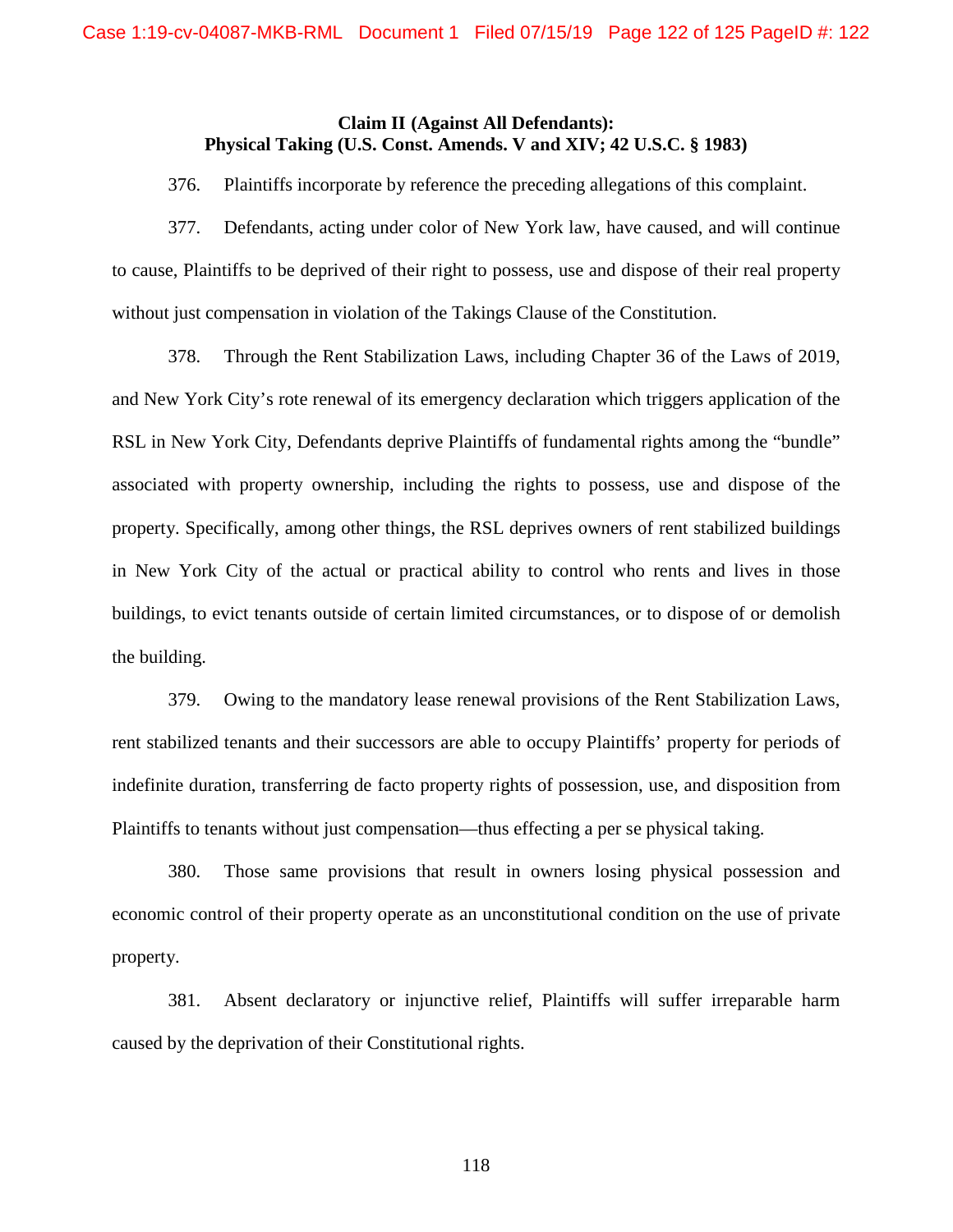## **Claim III (Against All Defendants): Regulatory Taking (U.S. Const. Amends. V and XIV; 42 U.S.C. § 1983)**

382. Plaintiffs incorporate by reference the preceding allegations of this complaint.

383. Defendants, acting under color of New York law, have caused, and will continue to cause, Plaintiffs to be deprived of their real property without just compensation in violation of the Takings Clause of the Constitution.

384. Through the Rent Stabilization Laws, including Chapter 36 of the Laws of 2019, and New York City's rote renewal of its emergency declaration which triggers application of the RSL in New York City, Defendants effect a regulatory taking of Plaintiffs' property without just compensation. Specifically, the RSL imposes significant regulatory restrictions and in addition requires Plaintiffs to rent their property at rates often far below market-based rates, while placing limits on rent increases and the recovery of investments in improvements.

385. The Rent Stabilization Laws, among other things, deprive property owners of a reasonable market return on their investment, devalue their properties, and upset their investment-backed expectations. The character of Defendants' actions—providing for a public welfare program at the expense of a subset of private property owners and imposing a physical occupation on rent stabilized units—together with the extensive and negative economic impact of the Rent Stabilization Laws, renders them facially unconstitutional as a regulatory taking.

386. Absent declaratory or injunctive relief, Plaintiffs will suffer irreparable harm caused by the deprivation of their constitutional rights.

### **PRAYER FOR RELIEF**

**WHEREFORE**, Plaintiffs request that the Court:

A. Declare the Rent Stabilization Laws to be an unlawful violation of Due Process;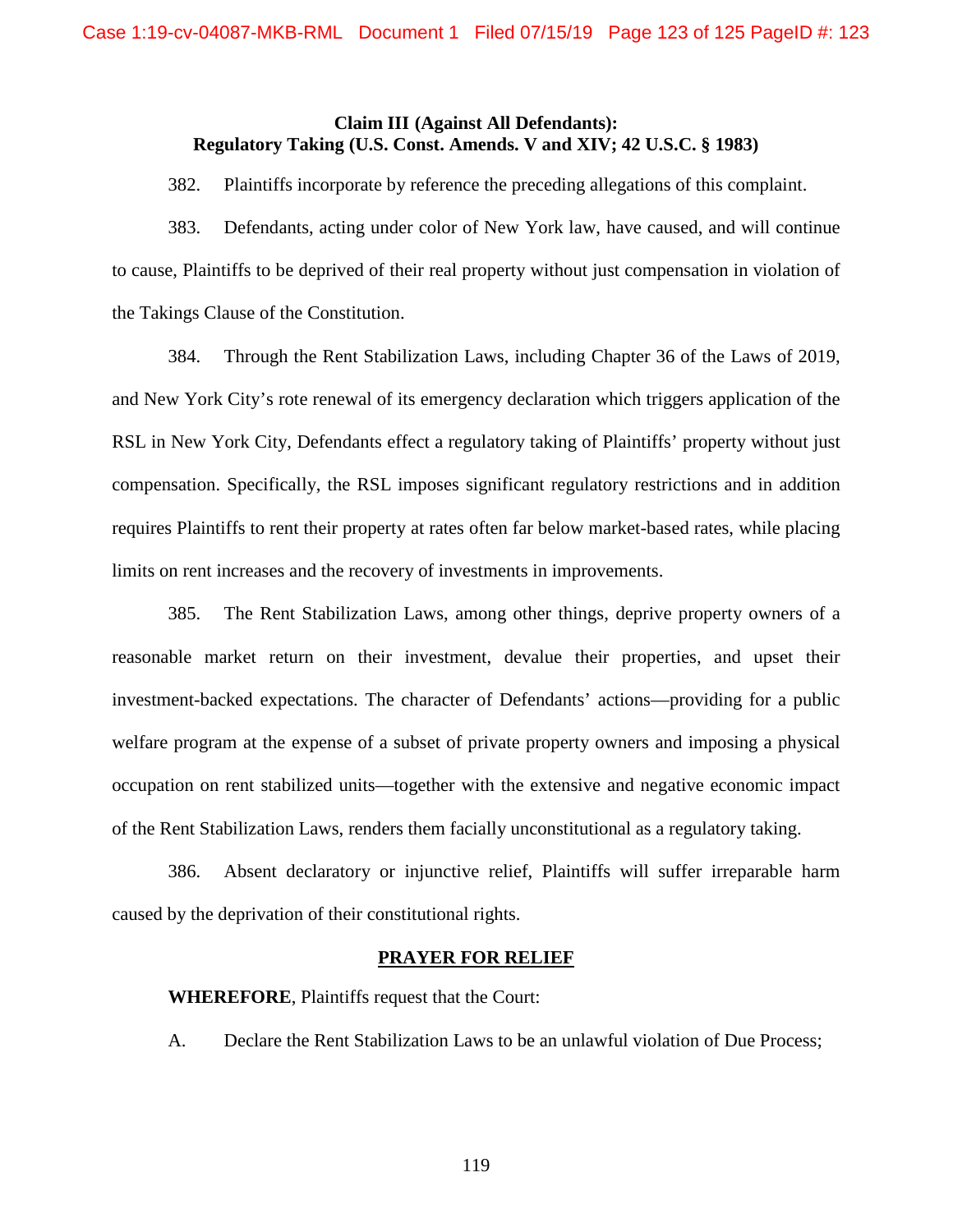B. Enjoin the application and enforcement of the Rent Stabilization Laws as a violation of Due Process;

C. Declare New York City's 2018 declaration of a housing emergency to be an unlawful violation of Due Process;

D. Enjoin New York City's 2018 declaration of a housing emergency as an unlawful violation of Due Process;

E. Declare that the Rent Stabilization Laws effect a physical taking of private property for public use that requires the payment of just compensation;

F. Enjoin the application and enforcement of the Rent Stabilization Laws as an unlawful physical taking of private property;

G. Declare that the Rent Stabilization Laws effect a regulatory taking of private property for public use that requires the payment of just compensation;

H. Enjoin the application and enforcement of the Rent Stabilization Laws as an unlawful regulatory taking of private property;

I. Award Plaintiffs their reasonable fees, costs, expenses and disbursements, including attorneys' fees, associated with this action; and

J. Grant Plaintiffs such other relief as may be just and proper.